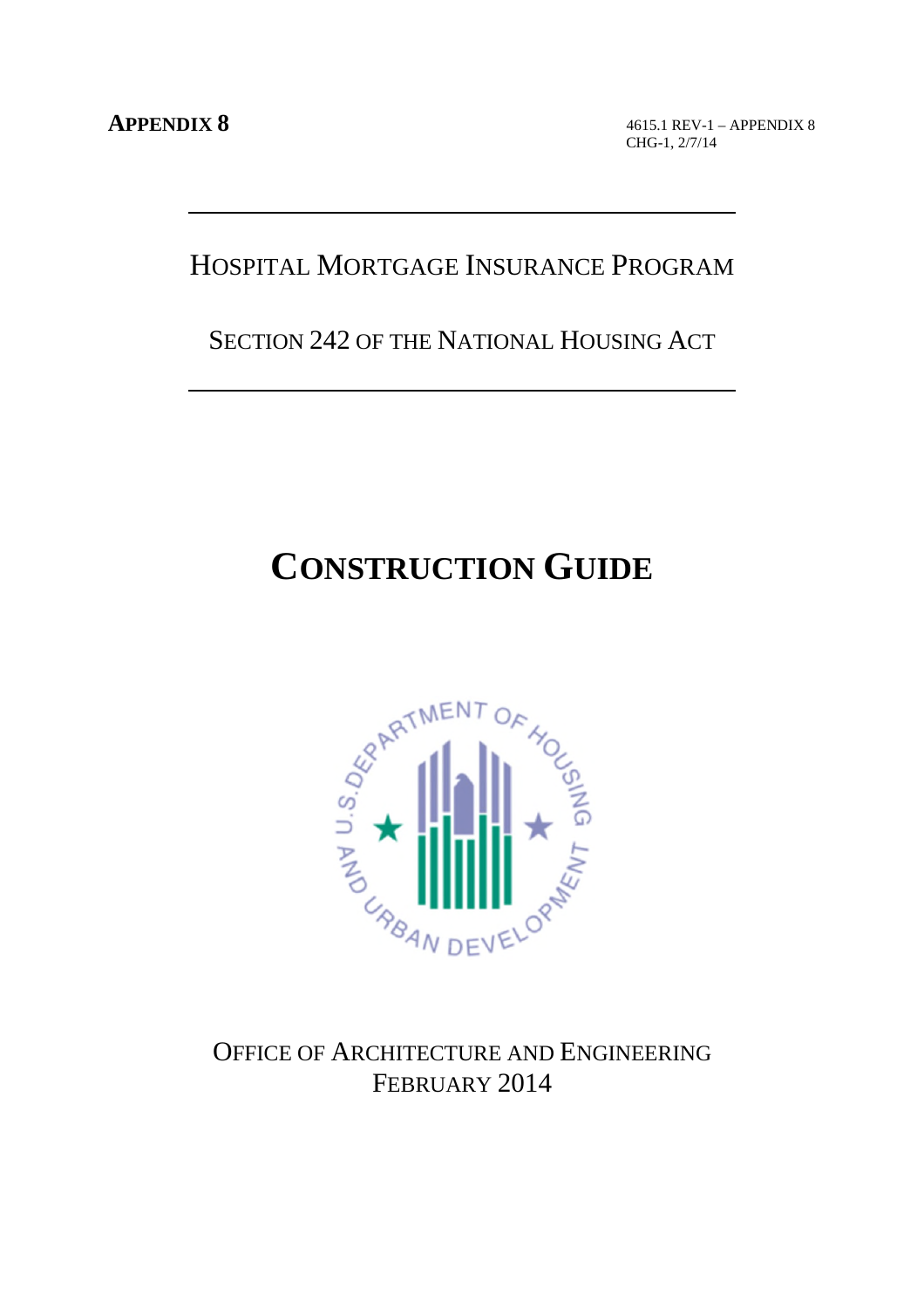# **FORWARD**

This Guide has been prepared by the Office of Healthcare Programs' Office of Architecture and Engineering to provide guidance for hospital construction projects under FHA's Section 242 Hospital Mortgage Insurance Program. The Guide is presented in four parts:

**PART I – OVERVIEW OF CONSTRUCTION PROCESS AND REQUIREMENTS**

**PART II – GUIDE FOR PROJECT APPLICANTS – CONSTRUCTION MANAGEMENT SERVICES**

**PART III – GUIDE FOR PROJECT APPLICANTS –DESIGN-BUILD SERVICES**

**PART IV – ENVIRONMENTAL REVIEW AND REQUIREMENTS**

**\*Contents within asterisks have been changed in 4165.1 REV-1, CHG-1, 2/7/14\***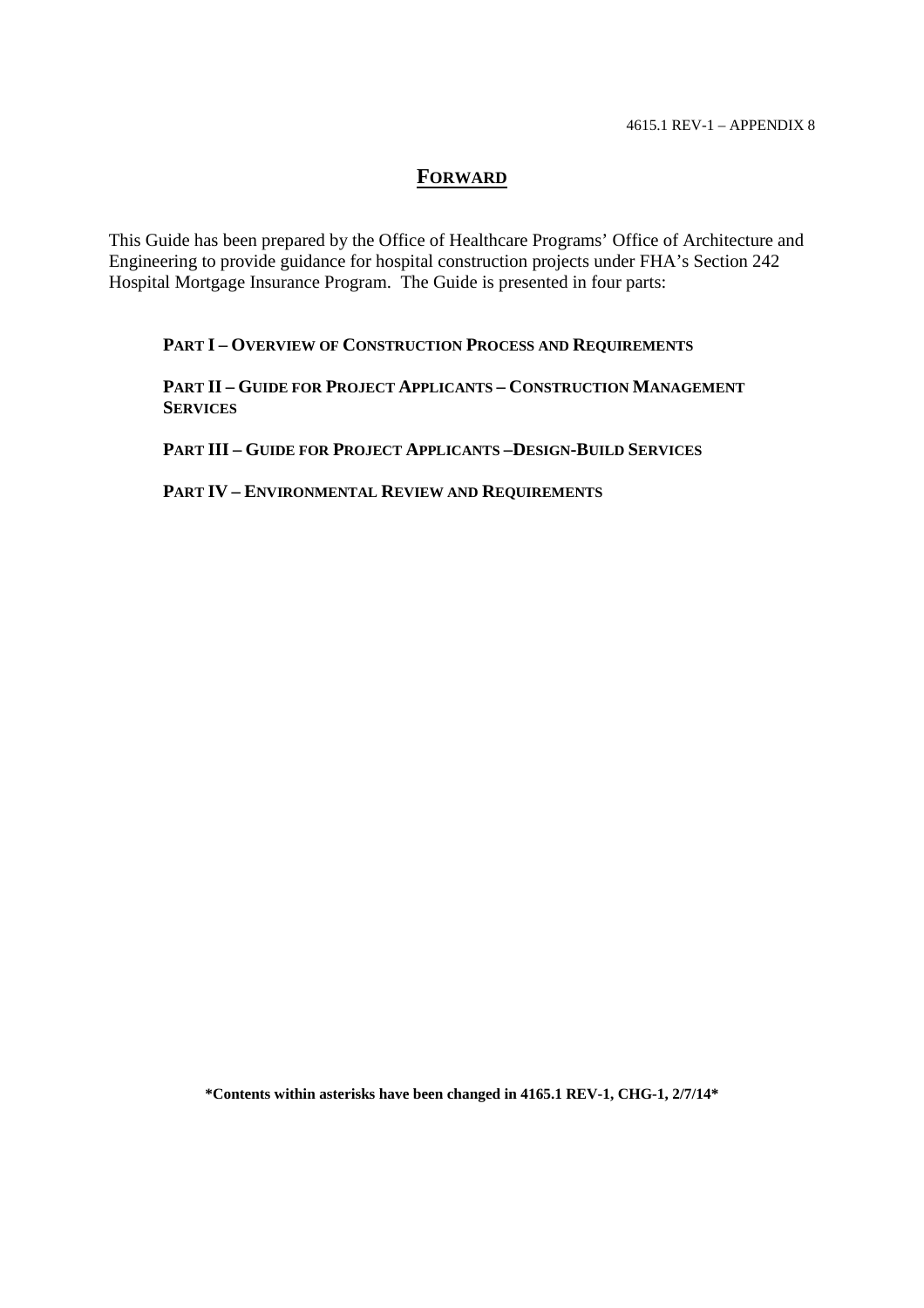# **TABLE OF CONTENTS**

# **PART I – OVERVIEW OF CONSTRUCTION PROCESS AND REQUIREMENTS**

|    | 1. INTRODUCTION                                                                                                                                                                                                            | $I-1$  |
|----|----------------------------------------------------------------------------------------------------------------------------------------------------------------------------------------------------------------------------|--------|
|    | Office of Architecture and Engineering (OAE)<br>a.<br>b. Typical Steps in OAE Review                                                                                                                                       |        |
|    | 2. DESIGN OF THE PROJECT AND CONTRACT REQUIREMENTS                                                                                                                                                                         | $I-2$  |
|    | a. Pre-Design Meeting<br>b. Construction Standards and Minimum Requirements<br>c. Submission of Drawings, Specifications, and Other Material<br>d. Contract Specifications<br>Mandatory Requirements to be Specified<br>e. |        |
|    | 3. BIDS, AWARDS, CONTRACTS, AND MODIFICATIONS                                                                                                                                                                              | $I-10$ |
|    | <b>Bidding Procedures</b><br>a.<br>b. Opening and Inspection of Bids<br>c. Low Bid Exceeding Estimated Costs<br>d. Approval of Contracts<br>e. Disqualification of Certain Bidders<br>f. Pre-Award Conference              |        |
|    | 4. RESERVE FOR REPLACEMENT OF EQUIPMENT (Proprietary Facilities)                                                                                                                                                           | $I-11$ |
|    | 5. RESPONSIBILITY FOR CONSTRUCTION                                                                                                                                                                                         | $I-11$ |
| 6. | PRECONSTRUCTION CONFERENCE                                                                                                                                                                                                 | $I-11$ |
|    | 7. LABOR STANDARDS                                                                                                                                                                                                         | $I-11$ |
|    | 8. CHANGE ORDERS                                                                                                                                                                                                           | $I-12$ |
|    | 9. SUBSTANTIAL COMPLETION DATE                                                                                                                                                                                             | $I-12$ |
|    | <b>10. OAE FINAL INSPECTION</b>                                                                                                                                                                                            | $I-12$ |
|    | 11. INCOMPLETE ON-SITE AND OFF-SITE FACILITIES                                                                                                                                                                             | $I-12$ |
|    | <b>12. EQUIPMENT</b>                                                                                                                                                                                                       | $I-13$ |
|    | <b>13. FINAL CONSTRUCTION CLOSE-OUT BY OAE</b>                                                                                                                                                                             | $I-14$ |
|    | <b>14. LOAN MODIFICATION PROJECTS</b>                                                                                                                                                                                      | $I-15$ |
|    | <b>15. 11-STEP CONSTRUCTION DRAW PROCEDURE</b>                                                                                                                                                                             | $I-15$ |

CONSTRUCTION GUIDE: TOC – Page i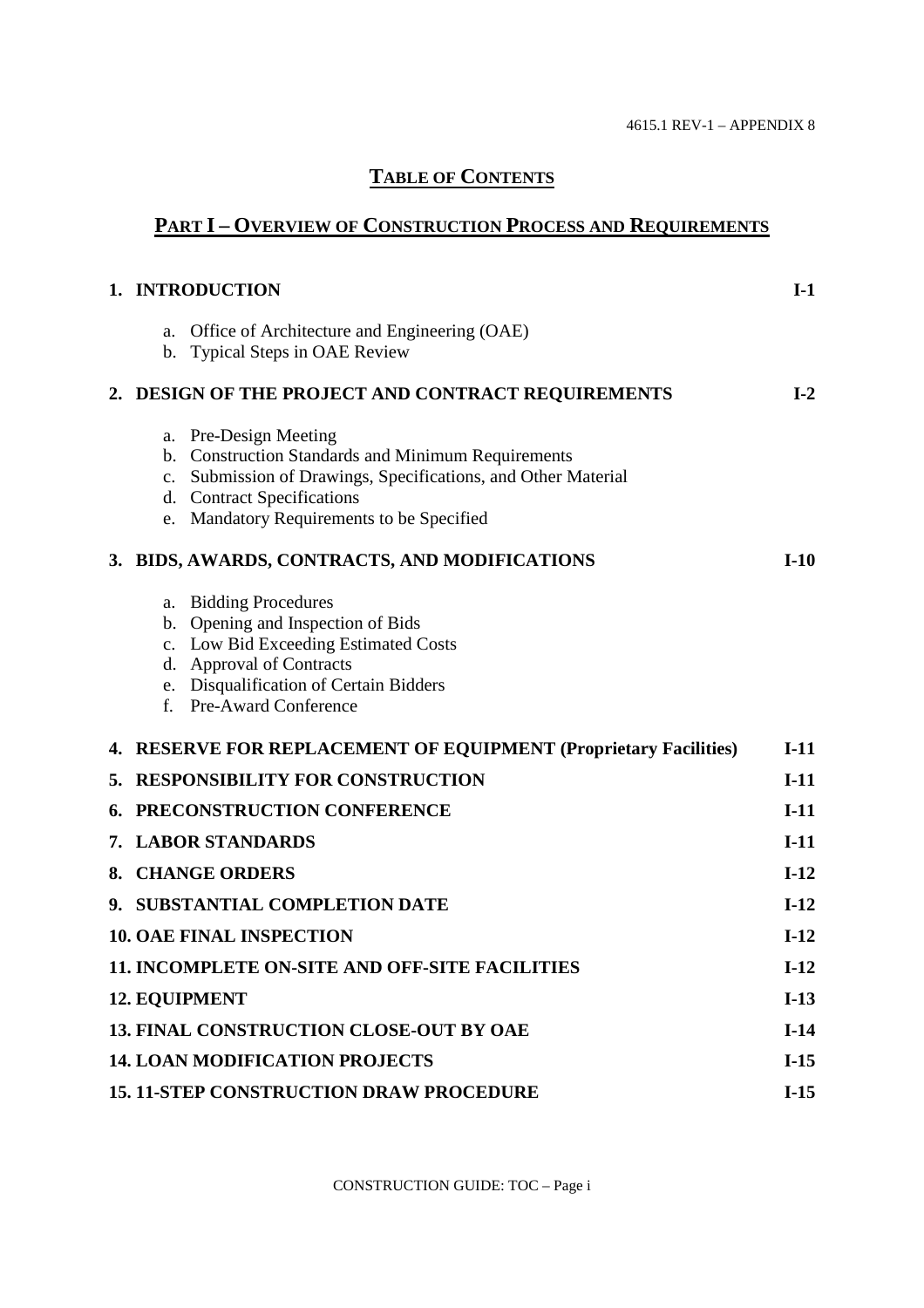# **PART II – GUIDE FOR PROJECT APPLICANTS: CONSTRUCTION MANAGEMENT SERVICES**

|                | 1. CONSTRUCTION MANAGEMENT IN THE SECTION 242 PROGRAM        | $II-1$  |
|----------------|--------------------------------------------------------------|---------|
|                | a. Purpose                                                   |         |
|                | b. Development of the CM/GMP Process                         |         |
|                | c. Construction Management Defined                           |         |
|                | d. Be Aware of the Risks                                     |         |
|                | e. Office of Architecture & Engineering                      |         |
|                | 2. TEAM FUNCTIONS AND RESPONSIBILITIES                       | $II-3$  |
|                | a. General                                                   |         |
|                | b. The Owner                                                 |         |
|                | c. Joint Architect and Construction Management Services      |         |
|                | d. Architectural Services                                    |         |
|                | e. Owner-Architect Agreement                                 |         |
| f.             | Changes to the Standard Owner-Architect Agreement            |         |
|                | g. Schedule for Design                                       |         |
|                | h. Design Sequence                                           |         |
| i.             | <b>Construction Management Services-Design Phase</b>         |         |
|                | - General                                                    |         |
|                | - Project Cost Development                                   |         |
|                | - Technical Consultation                                     |         |
|                | - Field Services                                             |         |
|                | - Assembly of Bid Packages                                   |         |
|                | - Preparation of Bidders' List                               |         |
|                | - Invitation for Bids                                        |         |
|                | - Pre-Bid Conference                                         |         |
|                | - Bid Receipt, Review, and Evaluation                        |         |
|                | - Scheduling the Project                                     |         |
| j.             | <b>Construction Management Services - Construction Phase</b> |         |
|                | - General                                                    |         |
|                | - General Condition Items and General Requirements           |         |
|                | - Accounting Records                                         |         |
|                | - Management of Work                                         |         |
|                | - Comprehensive Safety Program                               |         |
|                | k. Inspection Services                                       |         |
|                | - Owner Compliance Inspection                                |         |
|                | - Construction Manager Surveillance                          |         |
|                | - Final Closeout                                             |         |
|                | 3. PREPARING CONSTRUCTION MANAGEMENT AGREEMENTS              | $II-11$ |
| а.             | Sample Forms                                                 |         |
|                | b. Phased Construction                                       |         |
| $\mathbf{c}$ . | Equal Employment Requirements for Construction Contracts     |         |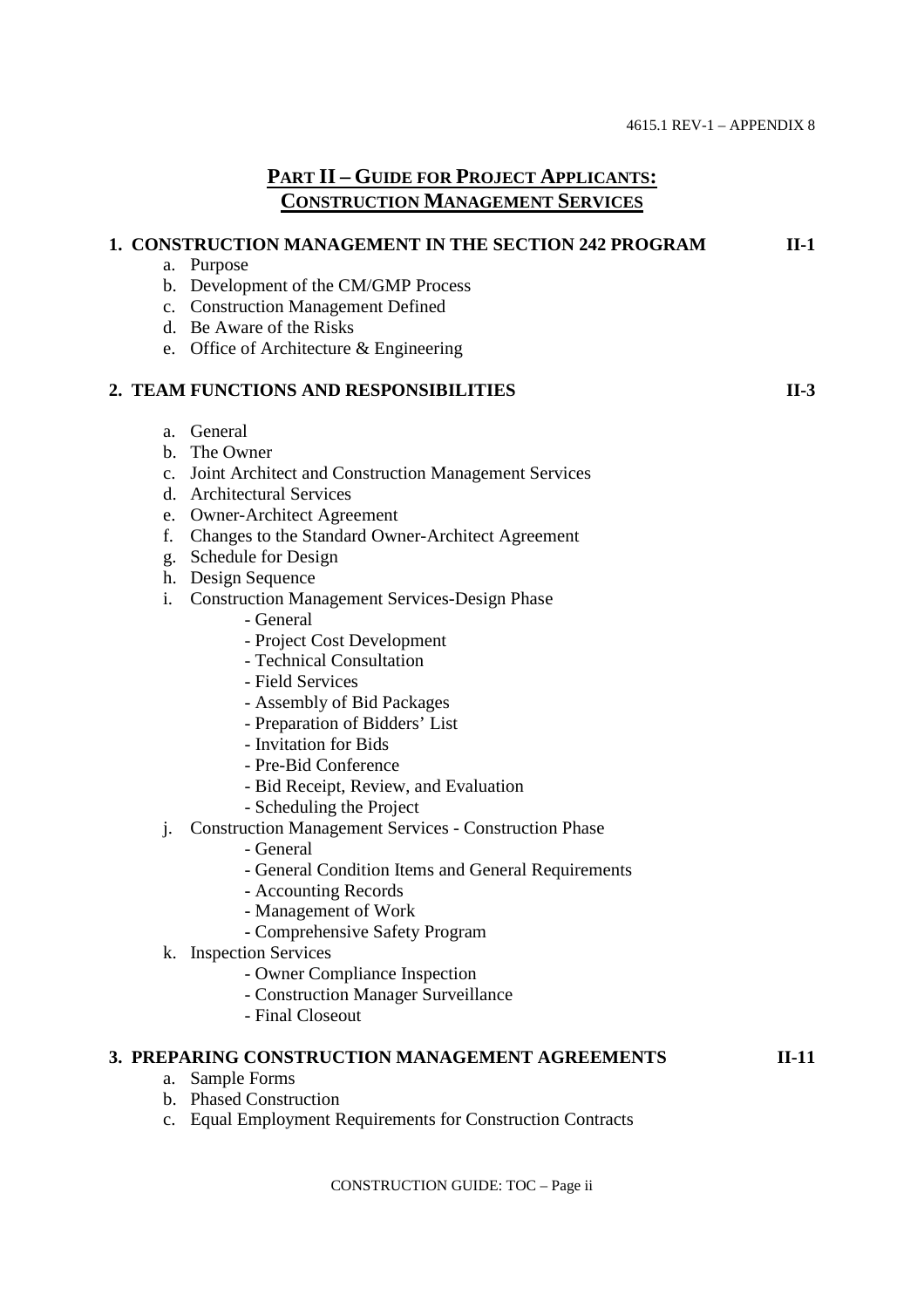|                | d. HUD Provisions for Labor Standards and Equal Employment Opportunity |         |
|----------------|------------------------------------------------------------------------|---------|
| e.             | <b>Shared Savings</b>                                                  |         |
| f.             | <b>Retained Percentage of Progress Payments</b>                        |         |
| g.             | <b>Liquidated Damages</b>                                              |         |
|                | h. Termination                                                         |         |
| i.             | Performance and Payment Bonds                                          |         |
| $j$ .          | <b>Construction Manager's Liability Insurance</b>                      |         |
|                | k. Subcontractor's Insurance                                           |         |
| 1.             | <b>Certificates of Insurance</b>                                       |         |
|                | m. Owner's Liability Insurance                                         |         |
|                | n. Property Insurance                                                  |         |
|                | o. Steam Boiler and Machinery Insurance                                |         |
|                | <b>4. SELECTION OF A CONSTRUCTION MANAGER</b>                          | $II-16$ |
| a.             | STEP 1 - Establishment of a Construction Manager Source List           |         |
|                | b. STEP 2 - Inviting Construction Managers to Submit Proposals         |         |
| $C_{\bullet}$  | STEP 3 - Briefing Meeting                                              |         |
|                | d. STEP 4 - Construction Managers' Proposals                           |         |
|                | e. STEP 5 - Final Selection of the Construction Manager                |         |
|                | 5. SPECIAL CONSIDERATION FOR CM/GMP CONTRACTS                          | $II-20$ |
|                | a. Construction Management Fees                                        |         |
|                | b. Guaranteed Maximum Price                                            |         |
|                | c. Reimbursable Costs                                                  |         |
|                | d. General Conditions                                                  |         |
|                | e. General Requirements                                                |         |
|                | f. Final Cost of the Work                                              |         |
|                | g. Shared Savings                                                      |         |
|                | h. Retained Percentage                                                 |         |
|                | 6. BIDDING AND AWARD OF CONSTRUCTION CONTRACTS                         | $II-25$ |
| a.             | <b>Competitive Bidding</b>                                             |         |
| b.             | <b>Contract Awards</b>                                                 |         |
|                | c. Reserve Fund                                                        |         |
|                | 7. RESPONSIBILITIES AND RELATIONSHIPS                                  | $II-27$ |
| a.             | Specific Divisions of Responsibilities                                 |         |
| b.             | <b>Construction Manager's Financial Responsibilities</b>               |         |
| $\mathbf{c}$ . | Caveats                                                                |         |
| d.             | Architect/Engineer and Construction Manager Relationships              |         |
| e.             | Separate Cost Consultant                                               |         |
|                |                                                                        |         |

CONSTRUCTION GUIDE: TOC – Page iii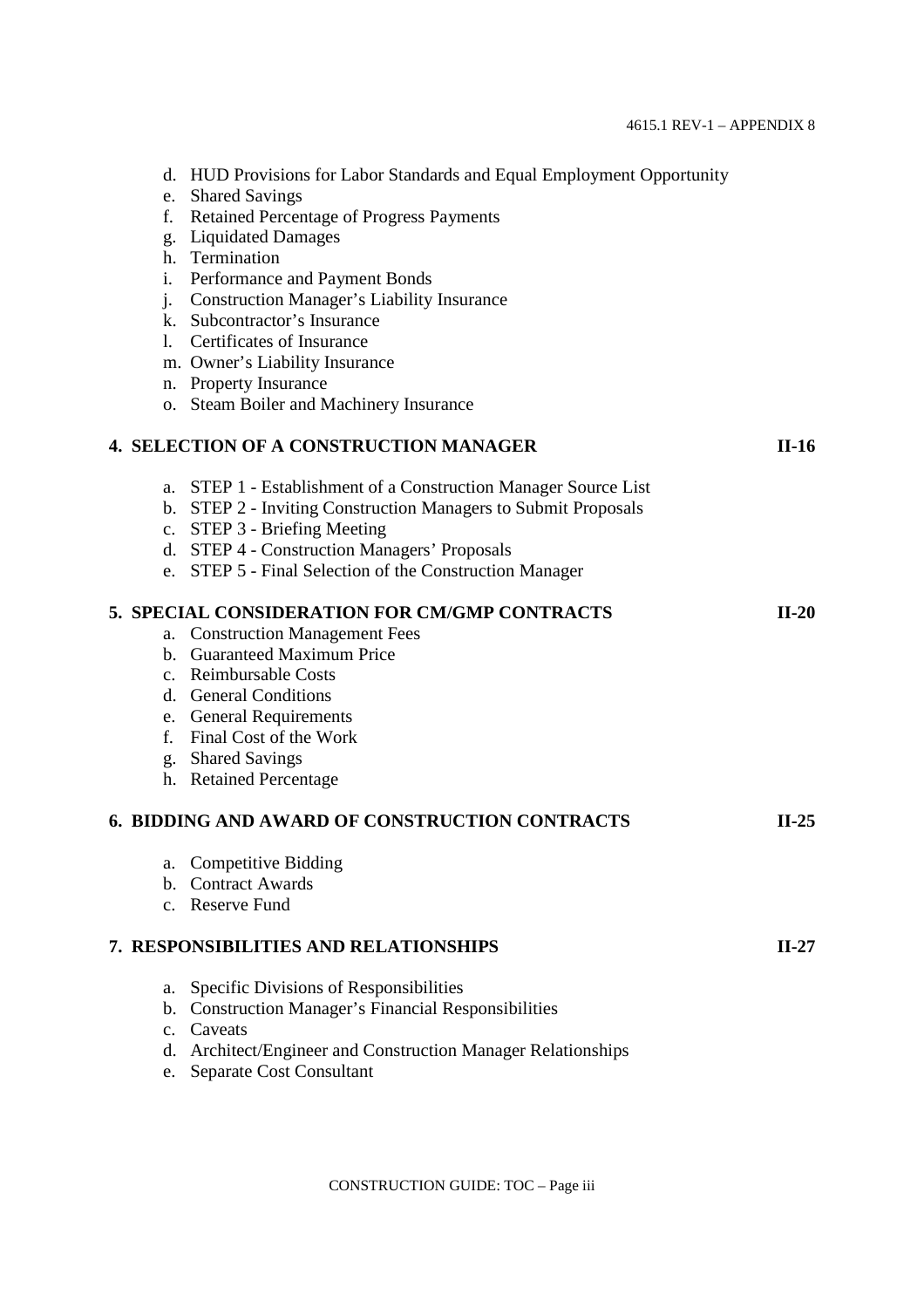# **ADDENDUM Definitions Applicable to Construction Management Guaranteed II-31 Maximum Price (CM/GMP) Contracts for Section 242 Projects**

# **SAMPLE FORMS FOR USE ON CONSTRUCTION MANAGEMENT CONTRACTS**

| <b>EXHIBIT 1</b> | <b>Construction Manager's Qualification Statement</b>                                                                                                                             |
|------------------|-----------------------------------------------------------------------------------------------------------------------------------------------------------------------------------|
| <b>EXHIBIT 2</b> | <b>Invitation to Submit Proposals for Construction Management Services</b>                                                                                                        |
| <b>EXHIBIT 3</b> | <b>Construction Manager's Proposal</b>                                                                                                                                            |
| <b>EXHIBIT 4</b> | <b>Construction Management Agreement</b>                                                                                                                                          |
|                  | <b>PART A - Construction Manager's Consultation Services</b><br><b>PART B - Construction Manager's Guaranteed Maximum Price</b>                                                   |
| <b>EXHIBIT 5</b> | Performance Bond & Payment Bond Sample Forms                                                                                                                                      |
| <b>EXHIBIT 6</b> | <b>Optional Sample Forms That May Be Used in Requesting Construction</b><br><b>Management Firms to Submit Bids</b>                                                                |
|                  | 1 – Invitation to Bid for Construction Management Services<br>2 - Addendum No. 1<br>3 – Construction Manager's Bid Bond Sample Form<br>4 – Construction Manager's Bid Sample Form |
| <b>EXHIBIT 7</b> | <b>Contract Time Substantial Completion</b>                                                                                                                                       |
| <b>EXHIBIT 8</b> | <b>Sample Prequalification Statement for Sub-Contractors</b>                                                                                                                      |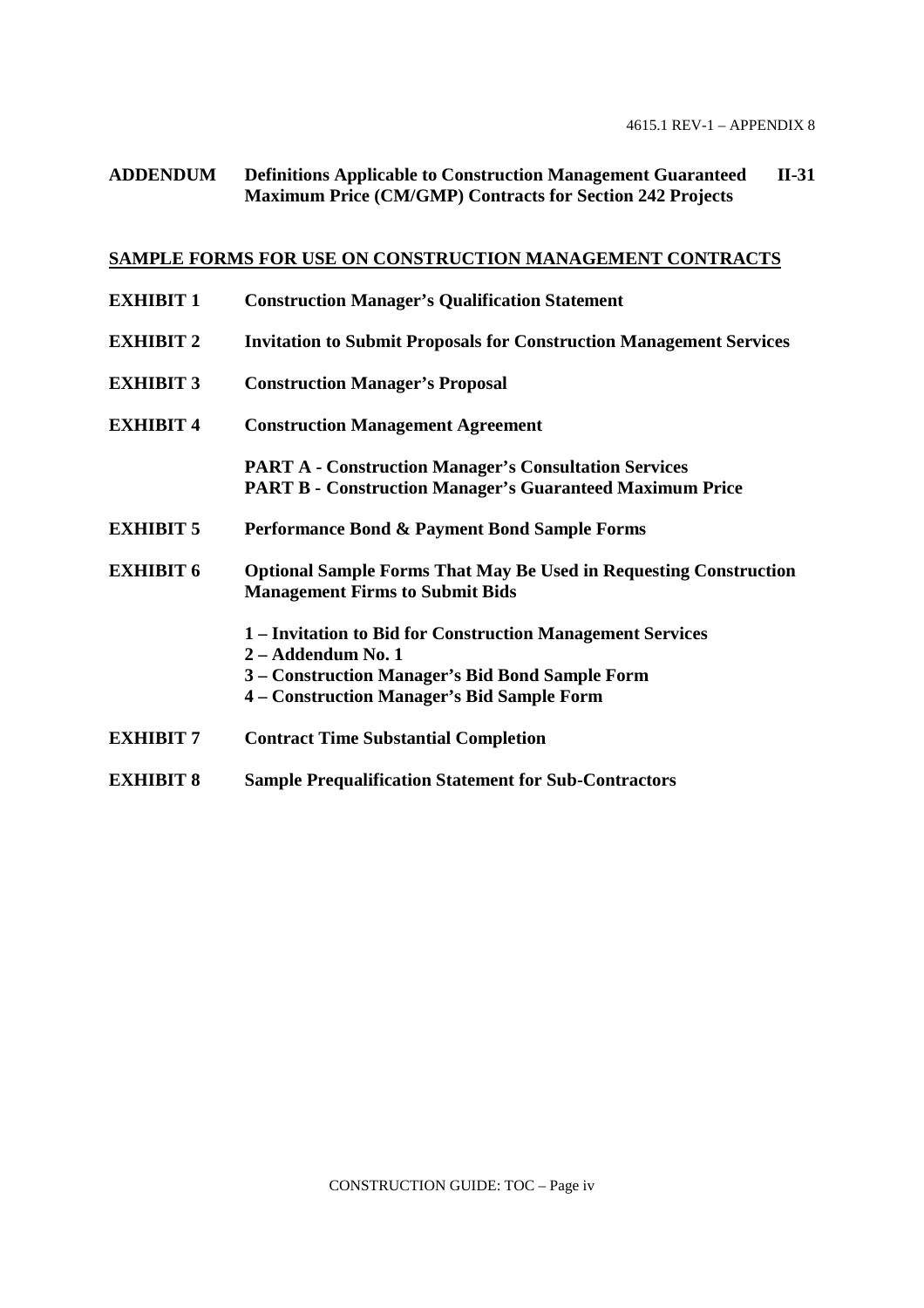# **PART III - GUIDE FOR PROJECT APPLICANTS: DESIGN-BUILD SERVICES**

| 1. INTRODUCTION                                              | $III-1$ |
|--------------------------------------------------------------|---------|
| 2. POLICY                                                    | $III-1$ |
| 3. IMPLEMENTATION PROCESS                                    | $III-1$ |
| <b>4. OWNER'S REPRESENTATIVE</b>                             | $III-1$ |
| 5. DOCUMENT AND COST REVIEW                                  | $III-2$ |
| 6. REQUIRED ADDENDUM                                         | $III-2$ |
| 7. RETAINAGE                                                 | $III-3$ |
| 8. SCHEDULE OF PAYMENTS                                      | $III-3$ |
| 9. NOTICE TO PROCEED                                         | $III-3$ |
| <b>10. LIQUIDATED DAMAGES</b>                                | $III-4$ |
| 11. BONUSES                                                  | $III-4$ |
| 12. EXHIBIT A, ARTICLE A.1.1.3                               | $III-4$ |
| 13. EXHIBIT A, ARTICLE A.1.2                                 | $III-4$ |
| 14. EXHIBIT A, ARTICLE A1                                    | $III-4$ |
| 15. EXHIBIT A, ARTICLE A2                                    | $III-4$ |
| 16. EXHIBIT A, ARTICLE A4.2.4                                | $III-5$ |
| 17. EXHIBIT A, ARTICLE A.7.2 AND 7.3                         | $III-5$ |
| 18. EXHIBIT A, ARTICLE A.9.3                                 | $III-5$ |
| 19. EXHIBIT A, ARTICLE A.9.3.2                               | $III-5$ |
| 20. EXHIBIT A, ARTICLE A.9.8                                 | $III-6$ |
| 21. EXHIBIT A, ARTICLE A.9.10.1                              | $III-6$ |
| 22. EXHIBIT A, ARTICLE A.9.10.2                              | $III-6$ |
| <b>23. ARTICLE A.11.5</b>                                    | $III-6$ |
| 24. AIA DOCUMENT A141-2004, EXHIBIT B-B.1 - CONTROL ESTIMATE | $III-6$ |
| <b>25. PAST PERFORMANCE</b>                                  | $III-6$ |

CONSTRUCTION GUIDE: TOC – Page v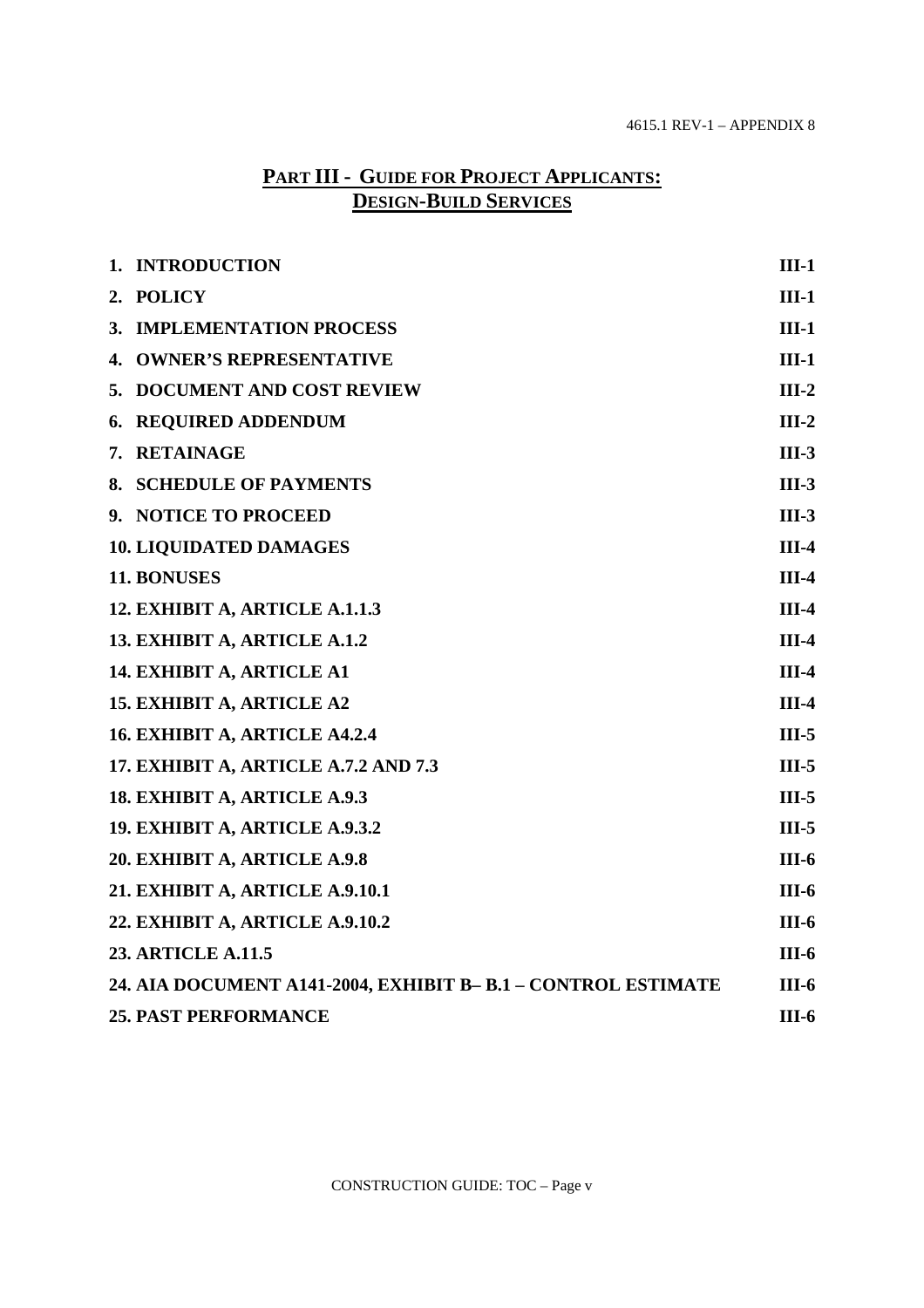# **PART IV - GUIDE FOR PROJECT APPLICANTS: ENVIRONMENTAL REVIEW AND REQUIREMENTS**

| 1. INTRODUCTION                                                                                          | $IV-1$       |
|----------------------------------------------------------------------------------------------------------|--------------|
| 2. PROCEDURES                                                                                            | $IV-2$       |
| 3. CONTAMINATION ANALYSIS: PHASE I AND PHASE II<br><b>ENVIRONMENTAL SITE ASSESSMENTS AND REMEDIATION</b> | $IV-5$       |
| 4. ENVIRONMENTAL REPORT                                                                                  | <b>IV-16</b> |

# **GLOSSARY OF ACRONYMS**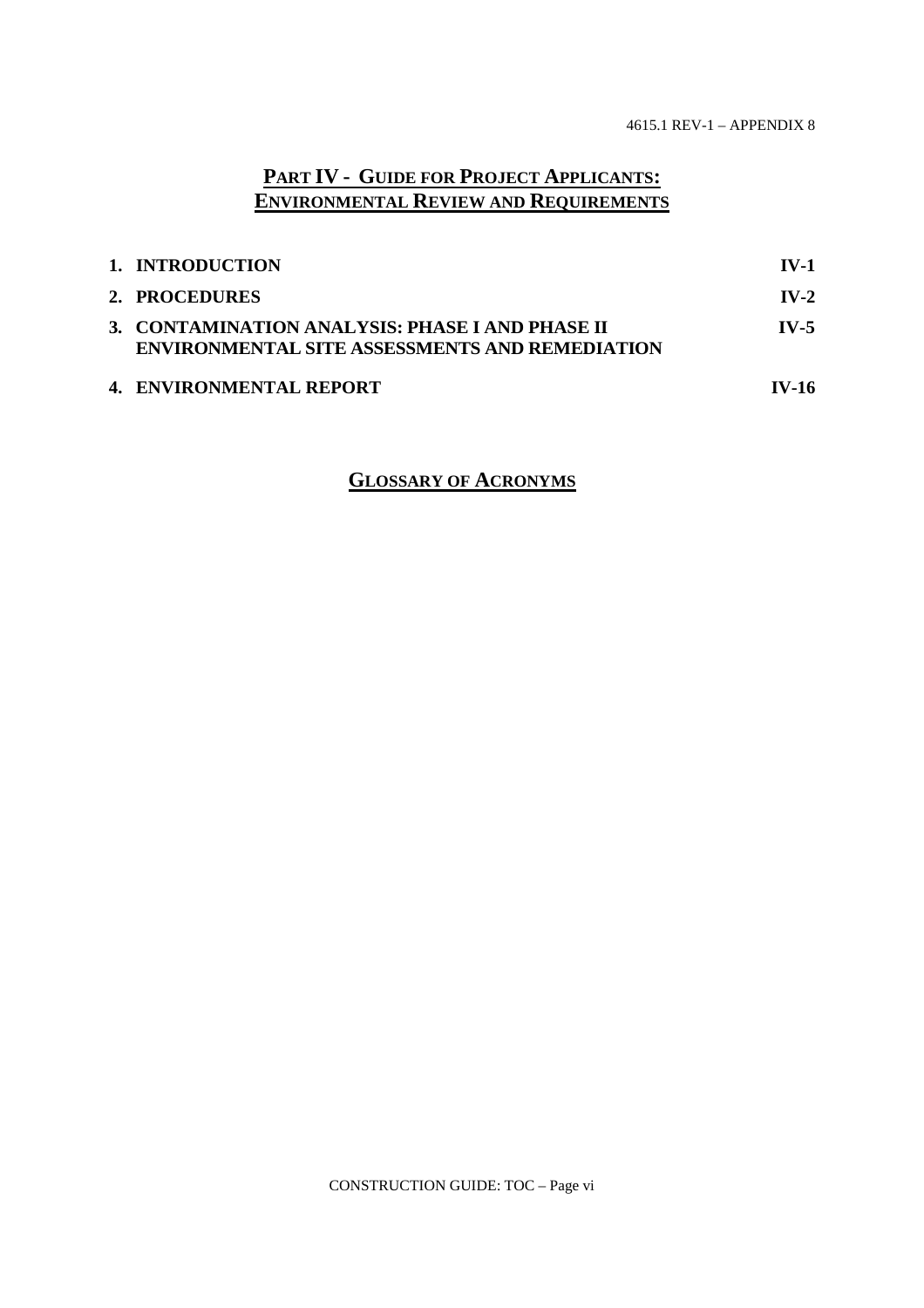# **PART I – OVERVIEW OF CONSTRUCTION PROCESS AND REQUIREMENTS**

#### **1. INTRODUCTION**

#### **a. The Office of Architecture and Engineering (OAE)**

This office within the Office of Healthcare Programs (OHP) is responsible for the architectural-engineering technical oversight for the FHA-242 design and construction projects. Once a project passes the preliminary financial review and receives a favorable determination, OAE is asked to assign a Project Manager for a particular FHA-242 project. OAE works in conjunction with the assigned HUD OHP Account Executive all though the various phases of the project---from the conceptual stage, through the application stage, the commitment and initial endorsement stages, construction and through to the close out of construction. OAE is also responsible for reviewing physical changes to the project parcel that may occur during the 25 year typical mortgage insurance period.

#### **b. Typical Steps in OAE Review**

- Participating in Pre-Application Conference
- Conducting an architectural-engineering orientation meeting
- Determining application completeness
- Participating in Initial Site Visit with the HUD OHP/OHF Customer Service Team
- Review of the FHA-242 Application
	- o Recommendation to the Account Executive of Initial (or Revised) Application Approval (based upon cost feasibility)
	- o Recommendation of Approval for Commencement of Site-Preparation Work after environmental review approval+
	- o Recommendation for Approval of Pre-Commitment work to the Deputy Assistant Secretary after Representations and Warranties are satisfactorily approved+
- $\bullet$ Recommendation to Account Executive to Proceed to Commitment:
	- o Must have OAE approved drawings and specifications (fixed scope)+
	- o Firm fixed construction cost-fully executed construction contract+
	- o Executed Owner-Architect Agreement+
	- o Approved HUD-92013
	- o Environmental Review Approval (HUD-4128)+
- Conducting a Pre-Construction conference+
- Recommending the Project Proceed to Initial Endorsement to the Account Executive
	- o Must have current certified metes and bounds survey of all properties included in the mortgage with legal description and legal opinion stating that the legal description submitted reflecting the certified land survey is the property included in the FHA-242 project \*and whether it is owned in fee simple or has a leasehold interest, etc. Note: A draft survey will suffice until just prior to the closing date upon which OAE will review and approve the finalized certified survey.\*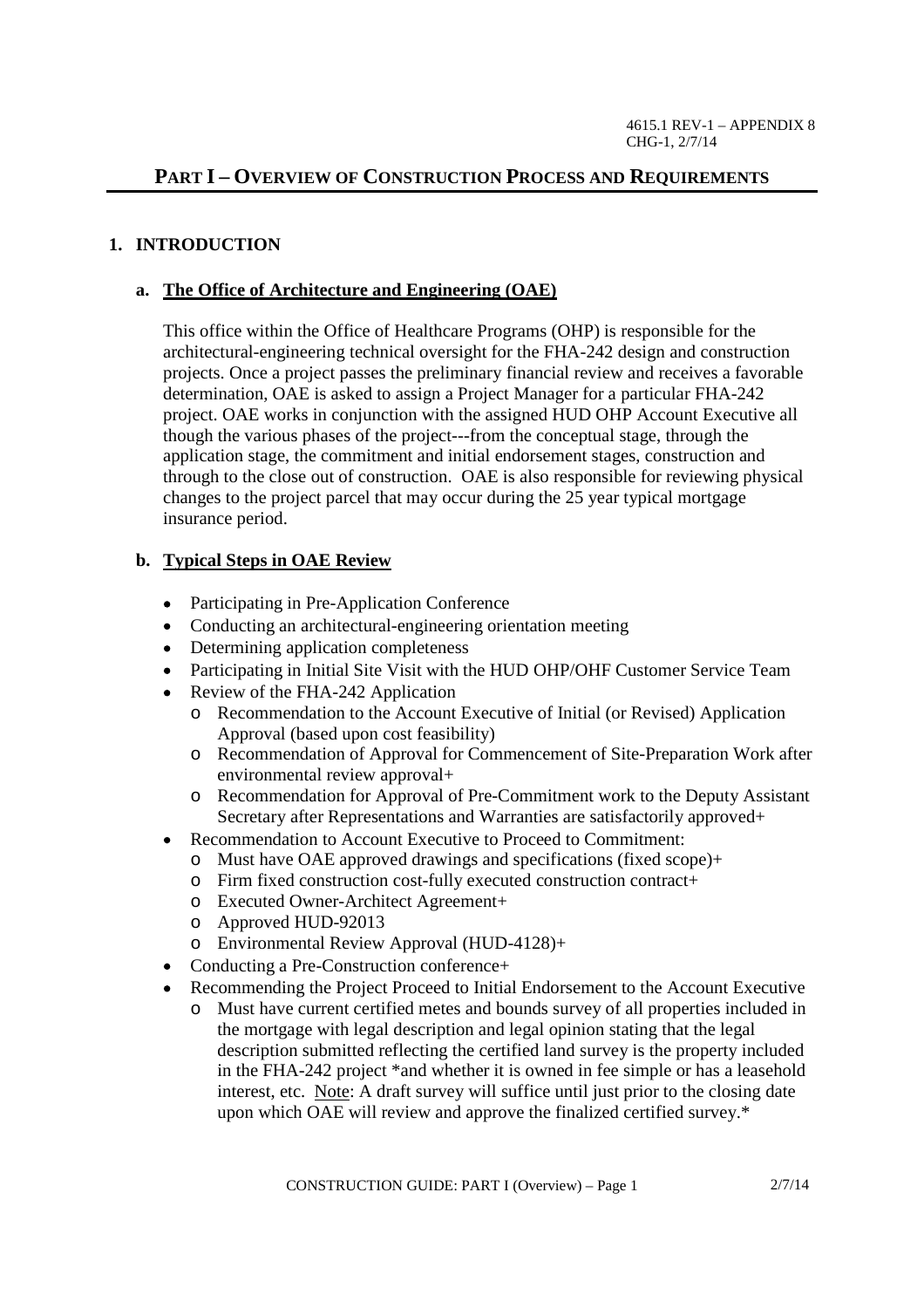- o Must have acceptable engineer's sub-surface investigation and report+
- o Must have evidence of zoning compliance+
- $\circ$  Must have building permit+
- o Must have assurance of utility services for water, electric, gas, sewer, as applicable+
- Final Approval For Early Commencement of Work (Form 2415)+
- Reviewing the Initial Construction Advance+
- Performing monthly review of construction advances and recommendations of approval and conducting site inspections during construction every other month+ (**SEE ITEM 15, 11-Step Construction Draw Procedure for Insurance of Advances)**
- Recommendation of Approval of Change Orders+
- Recommendation to Account Executives for Line Item Transfers+
- Setting Substantial Completion Date with the Architect, Owner and Contractor
- Conducting a Final Inspection+
- Recommending Final Construction Closeout to the Account Executive+
- Making architectural-engineering reviews of proposed changes to be made to the project site during the loan period
- Performing other architectural-engineering activities during the application or mortgage period as management determines necessary \*Note: These are typical requirements for an FHA-242 project. Check with the OAE Project Manager for the necessity of those items marked with a plus symbol (+) for Section 223(a)7, 241 or 223(f) loans as some may not be necessary in all cases.\*

#### **2. DESIGN OF THE PROJECT AND CONTRACT REQUIREMENTS**

- **a. Pre-design meeting.** The design of a project should begin with the scheduling of a pre-design meeting or teleconference with OAE. This usually occurs after the preapplication conference arranged by the HUD Account Executive but it may be held at any time prior to the pre-application conference, however. Projects however may be past the pre-design stage at the time the conference is held. The conference should be attended by the applicant (the mortgagee), the project architect, and the mortgagor as a minimum. It is recommended that the conference agenda include a written program which sets forth the requirements of the facility, specification content, the need for current cost estimates, and the responsibilities of all concerned with the project. This is the best time to cover all applicable design and construction requirements including those for accessibility noted in 2.b.
- **b. Construction standards and minimum requirements.** "The Guidelines for Design and Construction of Health Care Facilities", American Institute of Architects (AIA), 2006 Edition or the American Society for Healthcare Engineering of the American Hospital Association (ASHE) 2010 "Guidelines for Design and Construction of Health Care Facilities" may be utilized (or later edition). A thorough study of these standards by the mortgagor and his architect is necessary before the design of the project is started. These standards constitute the minimum requirements for construction. Other recommended design and construction contract guide material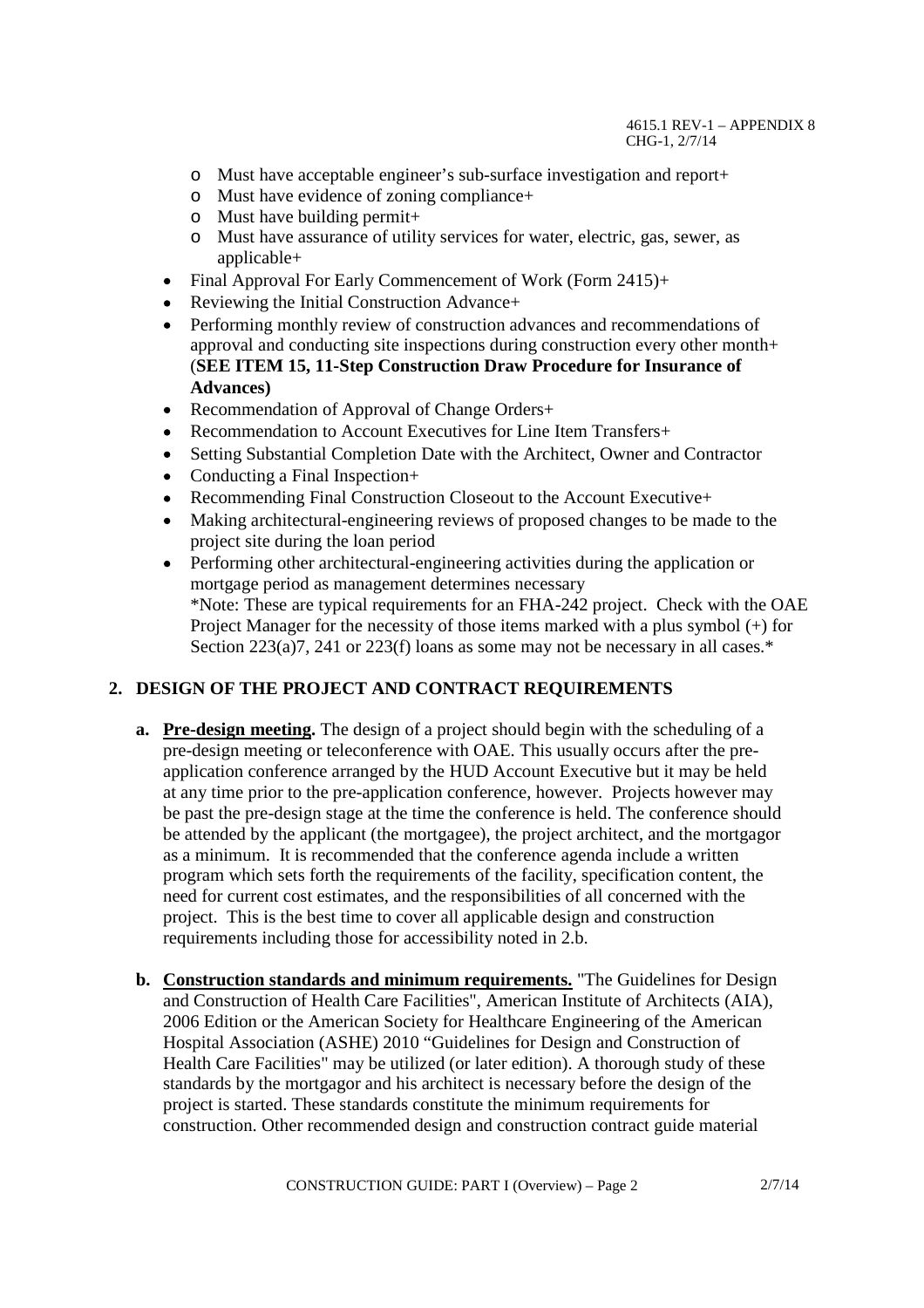includes the OHP Design-Build Policy and its concomitant documents (Part III of this Guide). HUD Form 92442 is required to be utilized for lump sum construction contracts \*as modified for Section 242 requirements (including the FHA-242 retainage and liquidated damage requirements).\* Consultation services on the technical and administrative aspects of the functional program in existing facilities, or the proposed programs for new facilities are available upon request from the Office of Architecture and Engineering (OAE) within the Office of Healthcare Programs.

Accessibility requirements are included in the construction standards and minimum requirements noted above as a result of the Americans with Disabilities Act (ADA) and also by Section 504 of the Rehabilitation Act. The United States Department of Justice (DOJ) regulations for Title II & Title III of the ADA, along with the DOJ 2010 Standards for Accessible Design, are applicable for the design and construction of hospitals. If there is any Federal funding of any kind, such as funding from HUD's CDBG program, or funding from another Federal agency, such as the U.S. Department of Health and Human Services (HHS), Section 504 of the Rehabilitation Act will apply, including Section 504 regulations promulgated by the funding agency, and their applicable accessibility standards.

- **c.** Accessibility Requirements: The design and construction of hospitals is covered by the Americans with Disabilities Act (the"ADA") the implementation regulations for Title II of the ADA (and Title III as applicable) which apply to new construction and facility alteration; and the Department of Justice's 2010 Standards for Accessible Design. Hospital projects must meet all applicable accessibility requirements, including those for existing facilities. Existing facilities are subject to the program accessibility requirements under Title II of the ADA and, as applicable, the readily achievable barrier removal requirements under Title III of the ADA. In addition, Section 504 of the Rehabilitation Act of 1973 and the implementing regulations found at 24 CFR Part 8 also apply to hospital projects receiving federal financial assistance under Section 242 of the National Housing Act.
- **d. Submission of drawings, specifications, and other material.** To assist the applicant in pursuing an orderly routine in the development of the project, the drawings and other design material shall be submitted to HUD/OAE in three stages:
	- **(1) First Stage Schematics.** When the building site has been selected, the next planning step takes the form of schematic drawings. The information contained in the narrative program (described under paragraph 2-1) will be translated into terms of required areas and their functional relationship. Based on the narrative program and studies by the applicant's architect, the results should be a fairly accurate concept of the final form of the facility. These drawings should be studied in detail by all concerned and necessary changes should be made at this time. Schematic drawings are to be submitted with the initial Application to be fitted within the binder (or submitted by reference in the binder to a separate submission if larger drawings are submitted for review.). If drawings and specifications are further developed at the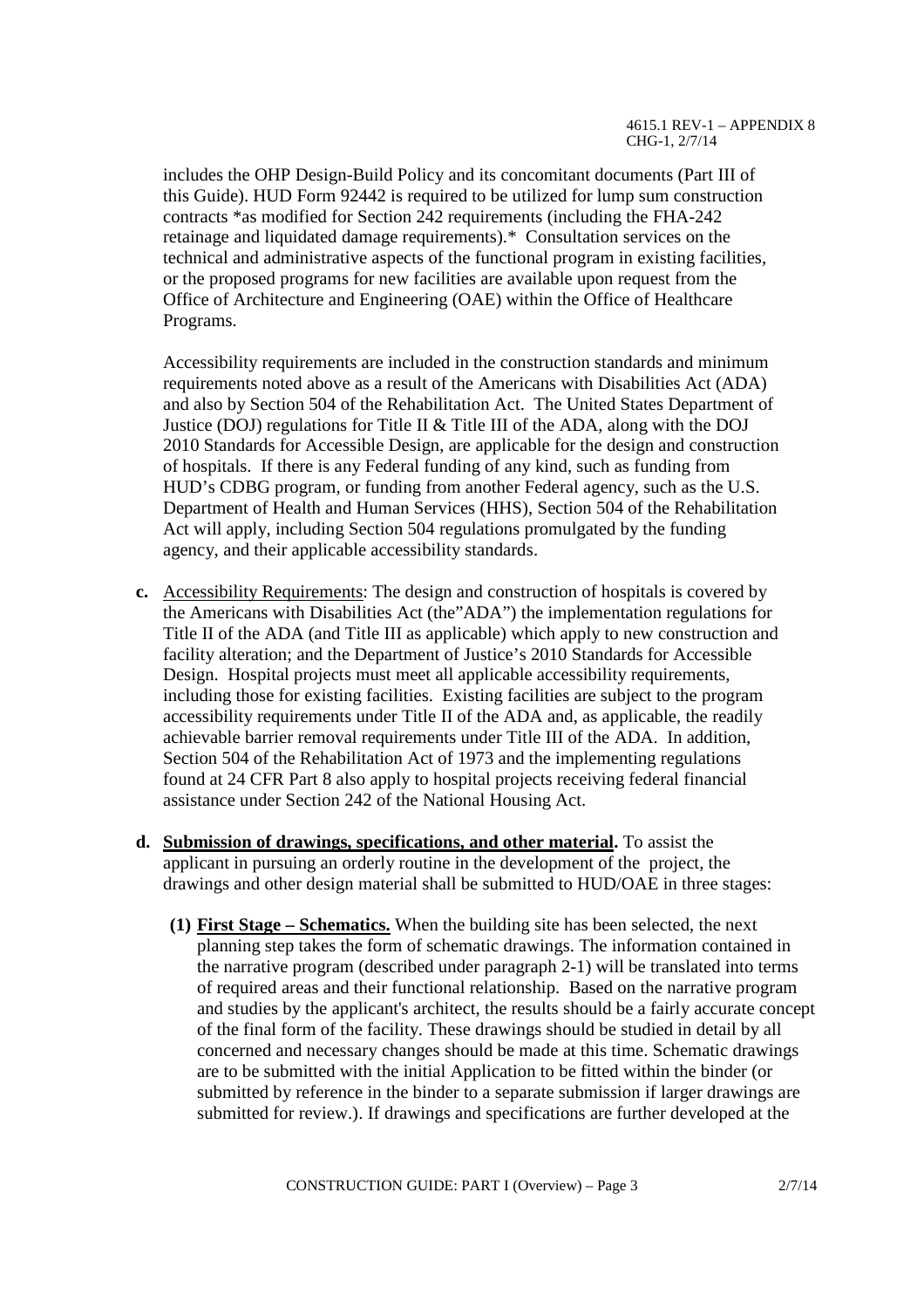application stage, the more developed documents should be submitted to OAE at that time.) The Owner's Representative (required on all construction projects) \*if contracted independently,\* must submit his/her contract with the Owner for OAE review and approval. After the schematic drawings have been agreed upon, a reasonably accurate estimate of the project cost can be made. This estimate should include the cost of construction of the building $(s)$ , fixed and movable equipment, architect's and consultant's fees, inspection and supervision by the architect and oversight by the Owner's Representative, parking areas, grading, walks, roads and landscaping, and Owner's contingency. HUD Form 92013 must be completed for the formal application. Owner's contingency shall be a minimum of 5% for new construction and 10% for renovation. Necessary remediation costs for environmental matters including the environmental consultant must also be included on the HUD 92013 form.

If a construction manager is already involved or if this is a design-build type contract, construction insight should be provided by these persons at this time to allow for value engineering, scheduling and methods and materials insight. Once this stage is acceptable to the Owner, the Owner's Representative (required for all FHA-242 construction projects) should authorize the architect to proceed with the second stage development of the drawings and specifications.

Note: Drawings and specifications must address all minimum requirements and standards throughout their development from schematic stage through the final contract document phase including accessibility standards noted above in section 2.b.

- **(2) Second Stage Preliminaries.** After the schematic drawings and initial cost estimates have been approved, the drawings and specifications should be developed to a larger scale indicating major items of equipment for the building. During the preliminary stage, the architect and his consulting structural, mechanical, and electrical engineers will have been studying the program requirements to determine the most economical and practical systems of foundations, structural framing, plumbing, heating, electrical distribution, ventilation, and air-conditioning. They must determine which type of fuel is most economical, which types of elevators and control devices will be most satisfactory, which materials are most suitable from the point of view of economy, function, and maintenance. These design solutions must be decided before proceeding with the third stage (working drawings). Each floor plan should show the square feet of space and the number of beds required, and should indicate the function of each room.
	- (a) The architect in conjunction with other members of the project team should now review the cost estimate and advise the applicant if adjustments in the budget are required.
	- (b) During this planning phase, the architect should have given all those concerned with the project (once again, including a construction manager or a design-builder if employed) ample opportunity to study the drawings and

CONSTRUCTION GUIDE: PART I (Overview) – Page 4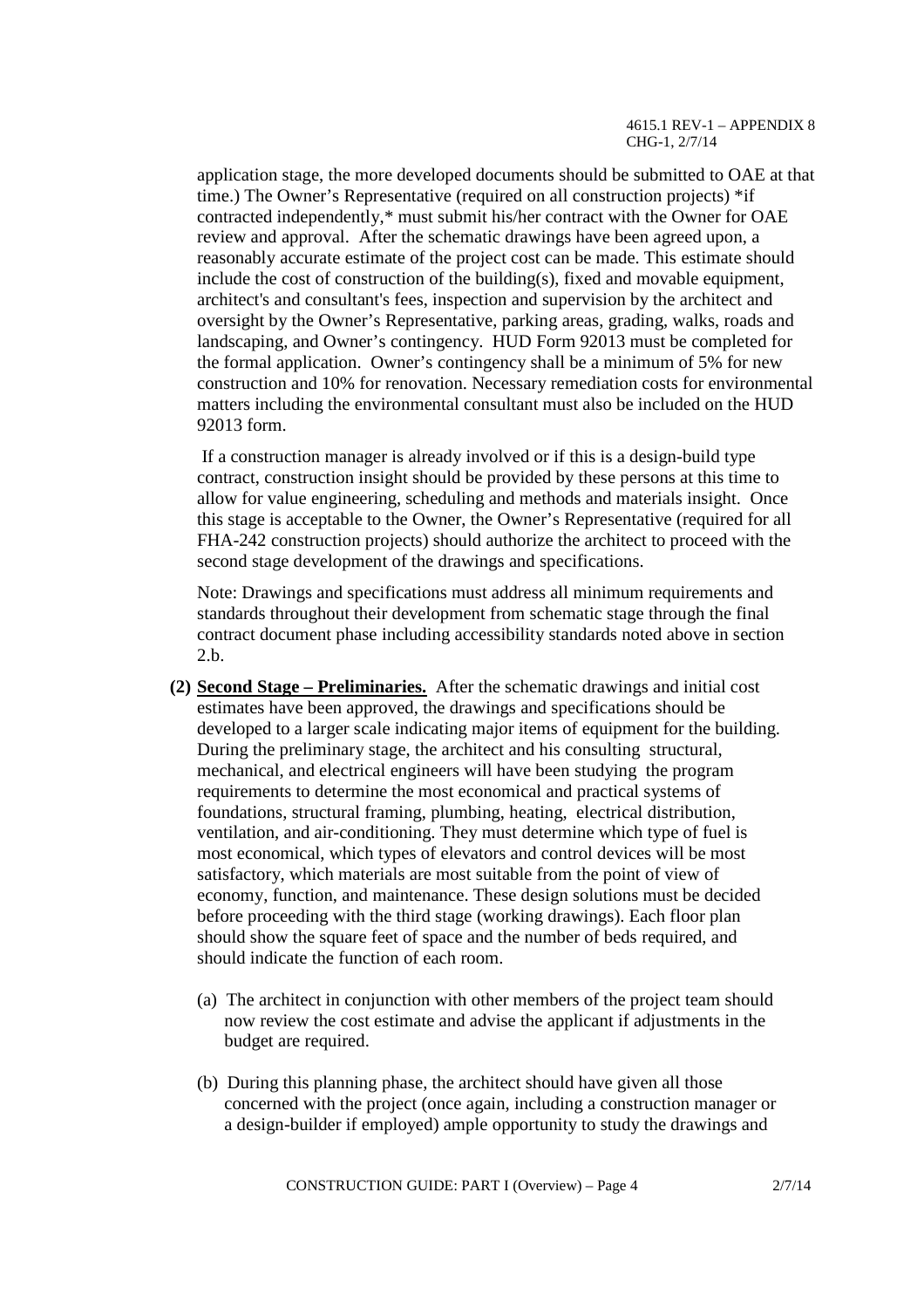specifications and to make comments and recommendations. The design team may now proceed with the development of final working drawings and specifications.

- **(3) Third Stage Working Drawings.** The 100% working drawings and specifications are the final stage of the design process. These are the drawings upon which the contractor will base his bid. It is of the utmost importance that they represent in every instance and great detail exactly what is to be constructed. This will minimize misunderstandings, claims for extras, and change orders during the construction period.
	- (a) The 100% final working drawings and specifications shall comply with the requirements contained in Guidelines and HUD regulations. Separate drawings and specifications shall be prepared for each of the branches of work. (1) architectural,(2) structural, (3) mechanical, and (4) electrical, etc.
	- (b) The working drawings together with the specifications are the most important documents constituting the contract. They translate concept into accomplishment. Depending upon their quality, exactness in estimating and effectiveness in building will occur. Their careful preparation is the best insurance for trouble-free execution of the work.
	- (c) Upon completion of the working drawings and specifications, a revised estimate of cost for the work should be prepared by the architect or an estimating consultant to alert the applicant on the amount of financial obligation he must be able to meet. In meeting the budget needs, the architect's working drawing package must also satisfy the owner's representative and builder (if this is a CM type contract or a design-build contract).
- **e. Contract Specifications.** The title sheet shall contain the name of the project, its location, type of work, name and address of the owner, the architect, the consultant (if applicable), the date of specifications, a brief description of the work. The specifications shall indicate whether public advertisement or selective bidding is to be used. An index shall be included.
	- (1) Instructions to Bidders. The instructions to bidders shall include detailed information regarding various legal or established requirements in connection with the preparation, submission, and consideration of proposals, and for the construction of the project. Time for completion, liquidated damages, the handling and return of bid deposits, and details relating to bidding and contract award shall also be included. If the Schedule of Drawings is not set forth as a separate section of the specifications, it should be included in these instructions.
	- (2) Bid forms. A separate bid form shall be included for each part of the work for which a bid is requested. The bid forms shall contain all pertinent agreements including all addenda relative to the contract which the bidder shall acknowledge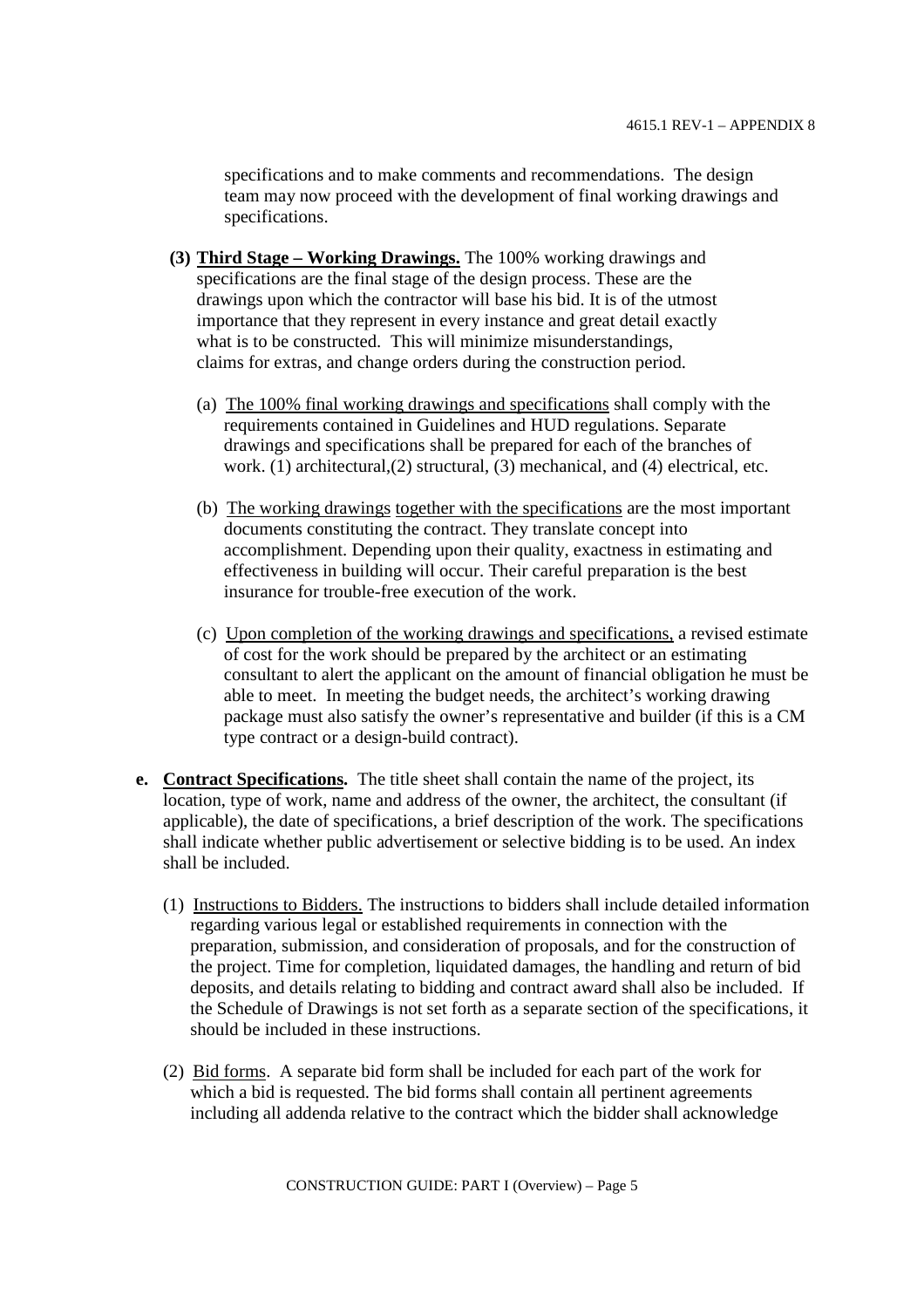when filing his proposal. When alternate bids and/or unit prices are required, they shall be made a part of the proposal. The amount and type of bid deposit shall also be stated.

- (3) Form of owner-contractor agreement. For the advance information and knowledge of bidders, the construction contract form which must be a firm fixed price shall be contained in the specifications if the project is a lump sum contract. HUD-92442 shall be utilized. If the construction manager contract is anticipated, a Part B Construction contract (noted in OAE handbook 2.4) must be utilized. If a design-build construction contract is anticipated, the HUD-92442 lump sum form of construction contract agreement must be utilized \*and the HUD acceptable form of agreement must be modified to meet the Section 242 requirements.\*
- (4) Supplemental general conditions. General conditions must be supplemented when exceptions or additional information are required in connection with the project and may be include such items as conditions relating to the geographical area, laws, codes, and regulations of area in which the building is located. HUD-2554- Supplementary Conditions must be included in every construction contract.
- (5) Alternates. A reasonable number of alternate prices may be requested in the bidding documents. Alternates shall be all add or all deduct and listed in numerical order with the highest priority item being the first alternate. N.B.-Alternates are not permitted in Owner- Construction Manager Contracts.
- (6) Technical specifications. The technical portions of the specifications are requirements and instructions for all trade sections or divisions of the work describing the materials, workmanship, and equipment required for the construction of the project.
- (7) Addenda. Addenda to the drawings and specifications consist of notices or bulletins sent to bidders to notify them of any necessary corrections, interpretations, or changes in the requirements of the drawings and specifications. Addenda must have the approval of the State agency and HUD/OAE and be issued in time to reach bidders prior to their submission of bids.
- (8) Approval and format. The applicant will obtain approval of final working drawings and specifications from the HUD/OAE office before the project is advertised or placed on the market for bidding.

NOTE: In order for OAE to be able to recommend approval of the project to go to commitment OAE must first review and approve the drawings and specifications. For Owner-Construction Manager contracts, 80% complete drawings and specifications are required for a GMP as a minimum. For lump sum contracts (including designbuild) 100% complete final drawings and specifications are required for approval by OAE prior to OAE's giving a recommendation to go to commitment.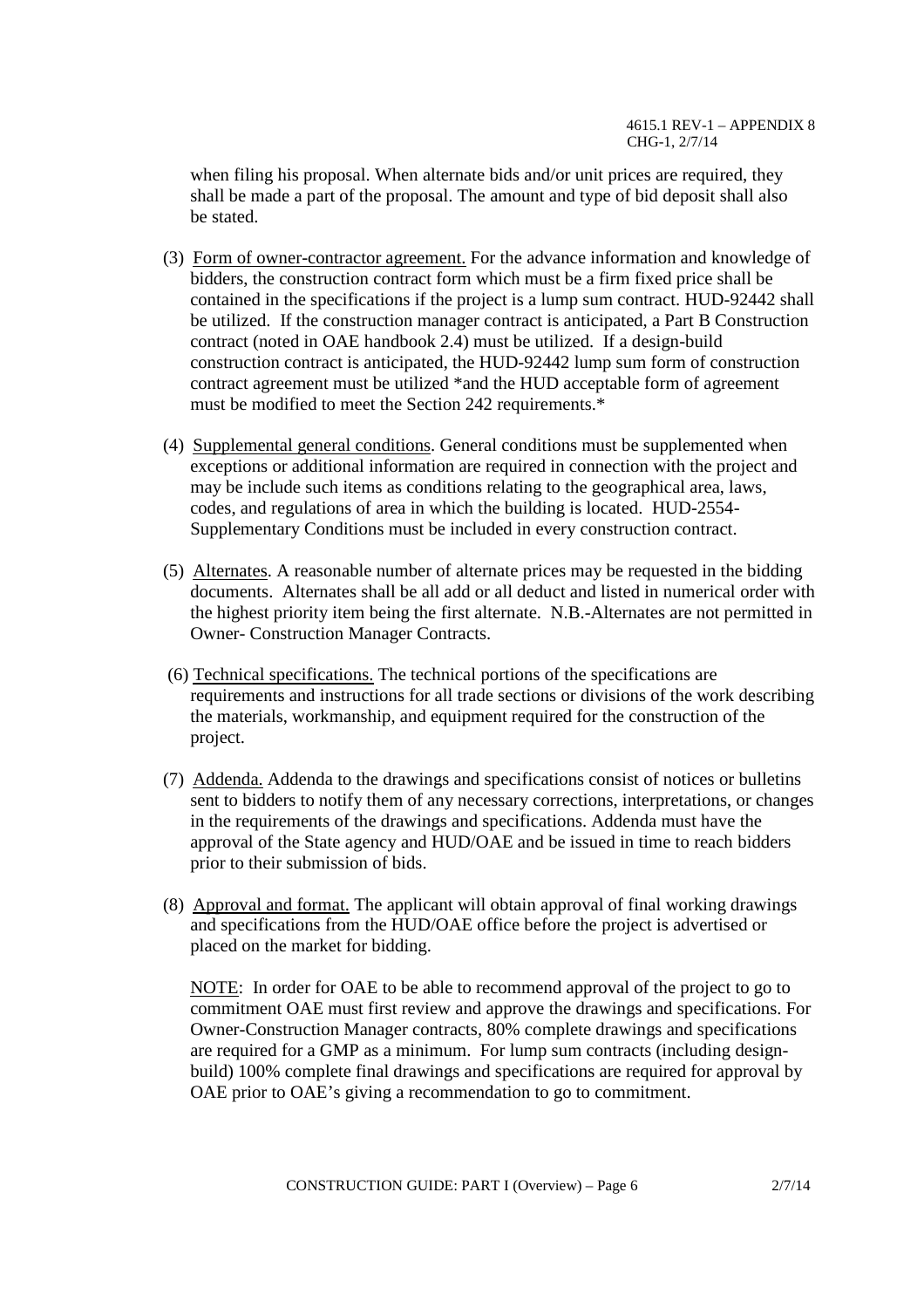For initial endorsement, 100% final drawings and specifications are required no matter whether the project be lump sum, CM or design build. The front cover of each set of drawings and volume of the specifications must be signed by the owner, the architect/ engineer, the contractor and the surety and must be provided for the initial endorsement.

#### **f. Mandatory Requirements to be Specified**

- (1) Time for completion. The specifications and Owner -Contractor Agreements must stipulate a time for completion, in calendar days or as a fixed date, for each construction contract included in the project. This is an important item and is used, among other things, to assure that all bidders are competing on an equal basis.
- (2) Labor standards. The Labor Standards which include the Copeland Act, Anti-Kickback Regulations, the Davis-Bacon Act, and the assurance of non discrimination in contract employment for all contractors, subcontractors, and vendors are required by inclusion of the Supplementary General Conditions HUD-2554 in the construction documents. The following will also be required to be incorporated via modification of HUD-2554 or as freestanding contractual provisions:
	- (a) **Overtime requirements.** No contractor or subcontractor contracting for any part of the contract work which may require or involve the employment of laborers or mechanics shall require or permit any such laborer or mechanic in any work week in which he or she is employed on such work to work in excess of eight hours in any workday or forty hours in such work week unless such laborer or mechanic receives compensation at a rate not less than one and one-half times the basic rate of pay for all hours worked in excess of eight hours in any workday or forty hours in any work week.
	- (b) **Violation; liability for unpaid wages.** In the event of any violation of the clause set forth in subparagraph (1) of this paragraph, the contractor and any subcontractor responsible therefore shall be liable for the unpaid wages.
	- (c) **Withholding for unpaid wages.** HUD or its designee shall withhold or cause to be withheld, from any moneys payable on account of work performed by the contractor or subcontractor under this contract, such sums as may be determined to be necessary to satisfy any liabilities of such contractor or subcontractor for unpaid wages as provided in the clause set forth in subparagraph (2) of this paragraph.
	- (d) **Subcontracts.** The contractor or subcontractor shall insert in any subcontracts the clauses set forth in subparagraph (a) through (d) of this paragraph and also clause requiring the subcontractors to include these clauses in any lower tier subcontracts. The prime contractor shall be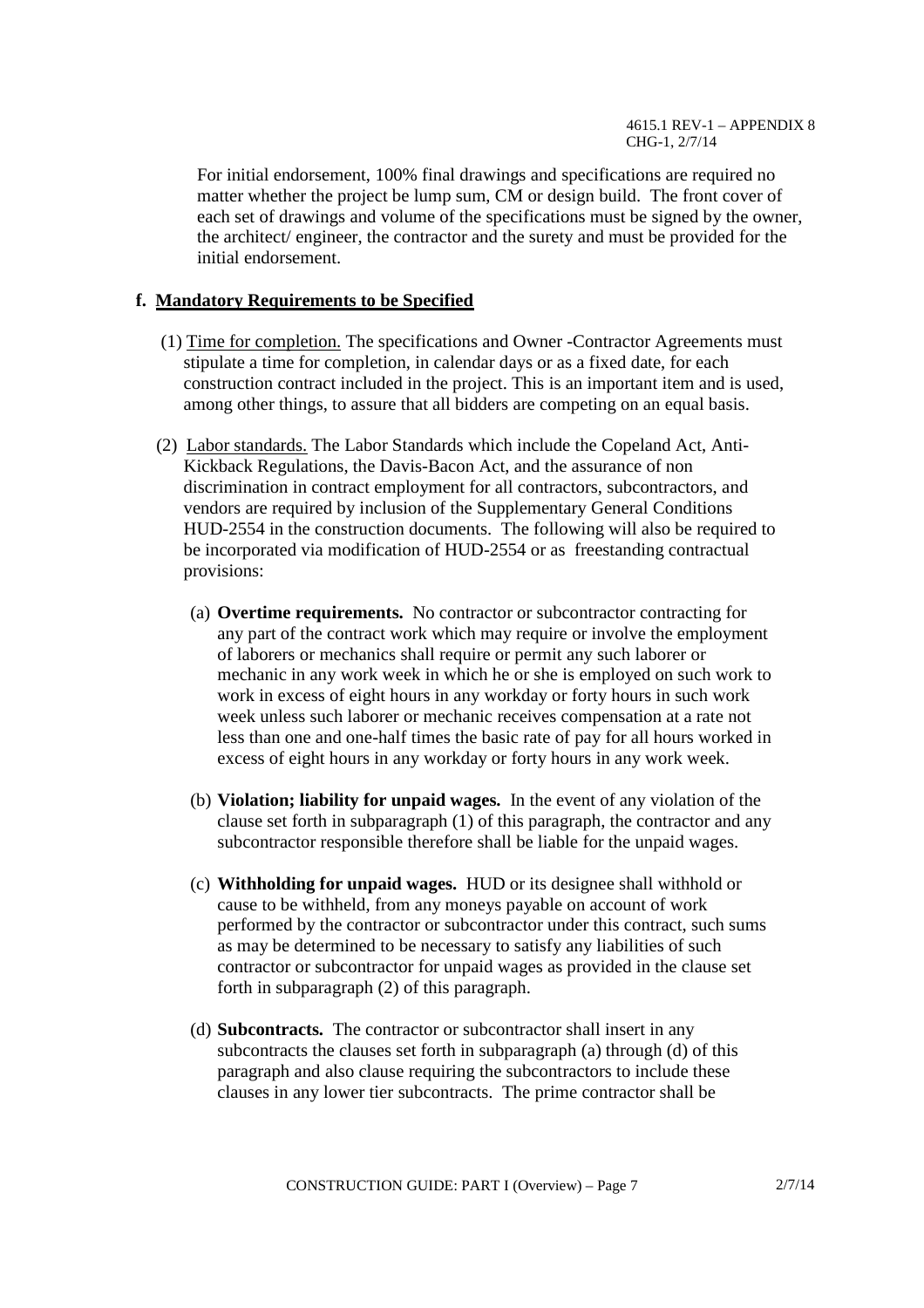responsible for compliance by any subcontractor or lower tier subcontractor with the clauses set forth in subparagraphs (a) through (d) of this paragraph.

- (3) Wage determination applicability. Applicants must obtain minimum Federal wage determinations as necessary for inclusion in the construction contract provided through HUD/OAE. The wage rate that is in effect at the time of the *earlier of* either the early start date (Form 2415 is fully executed) or the date of the initial endorsement is the wage rate required for the construction contract in the FHA-242 program.
	- (a) The request should contain the following information:
		- 1. Name of facility, project number and location including county;
		- 2. Type of project, i.e., new hospital;
		- 3. Estimated value of construction contracts;
		- 4. Description of project, type of building, number of stories, number of elevators, and whether the building is air conditioned;
		- 5. Name and address of project architect;
		- 6. Approximate date project will be advertised for bids, bid opening date, and proposed date for award of contract;
	- (b) If construction does not begin within 90 days of initial endorsement, any modifications to a wage decision that occur after initial endorsement become applicable to the construction work, unless DOL approves a request from HUD for an extension. See DOL regulations at 29 CFR  $1.6(c)(3)(ii)$  and (iv). In the less likely case of a "project" wage determination, issued upon request for an individual project, the wage determination is effective for 180 days from the date of the determination. [29 CFR  $1.6(a)(1)$ ] \*This is applicable to all HUD FHA-242 construction contracts.\*
- (4) General conditions. The General Conditions, AIA Document 201, or any other general conditions developed by an acceptable organization are to be made a part of the specifications. If they are not used, the following must be incorporated into the general conditions:
	- (a) The following paragraph must be incorporated into the general conditions and also appear at the beginning of each section or division of the specifications:`

*"Notwithstanding any reference in the specifications to any article, device, product, material, fixture, form, or type of construction by name, make or catalog number, such reference shall be interpreted as establishing a standard of quality and shall not be construed as limiting completion; as the contractor, in such cases, may at his option use any article, device, product, material, fixture, form or type on construction which in the judgment of the Architect expressed in writing is equal to that specified."*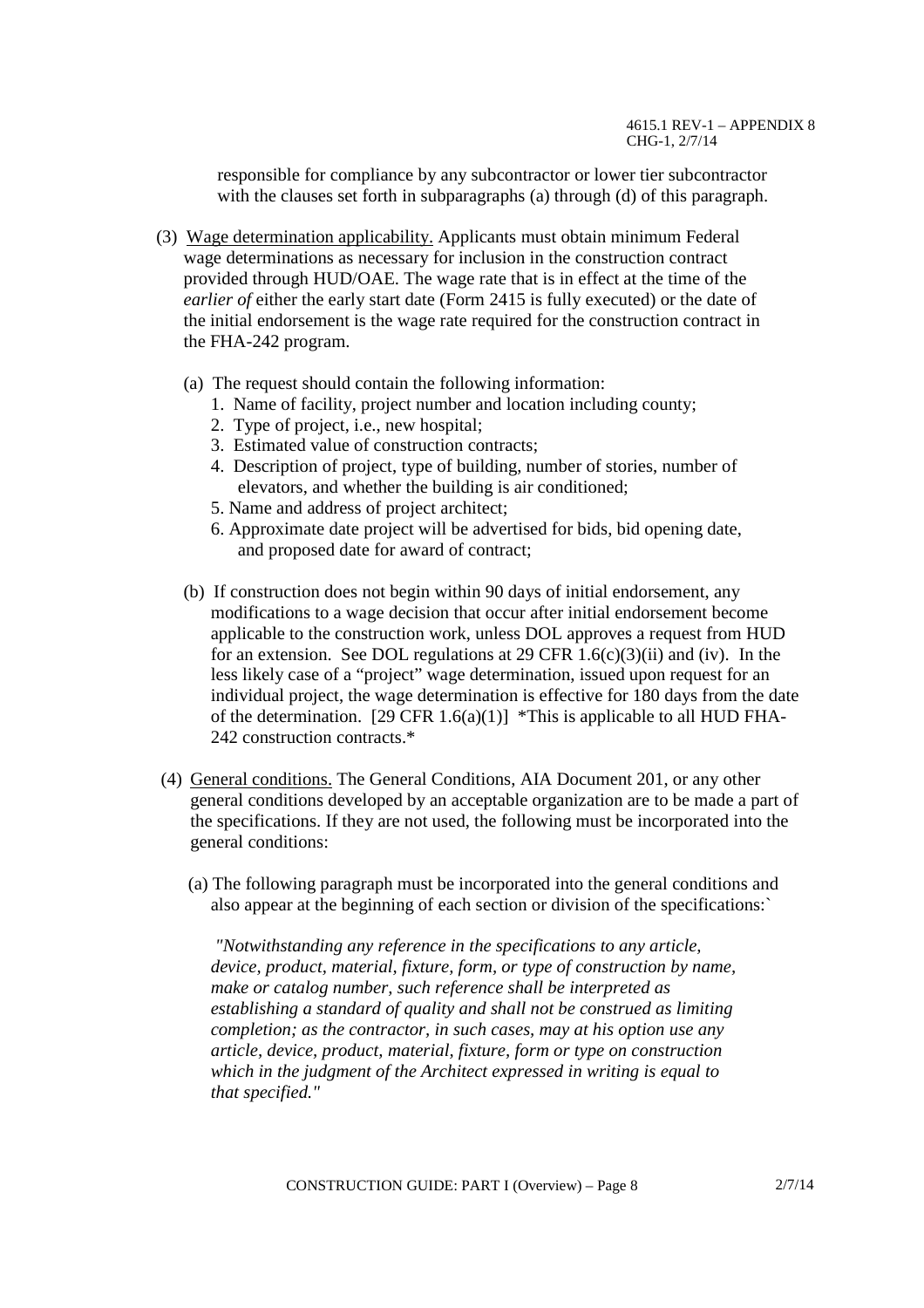- (b) Representatives of the Secretary, HUD, \*the Lender,\* the State agency and local authority shall have access to the work site.
- (c) The mortgagor shall furnish 100% Performance and Payment bonds (each in the minimum amount of 100 percent of the accepted price). The standard forms to be used are HUD-92452M, Performance Bond-Dual Obligee and HUD-92452-A, Payment Bond. Draft bonds are required for review by OAE prior to recommendation to go to commitment in order for OAE to determine whether the bonds are issued by an acceptable surety. Fully executed bonds are required for initial endorsement.
- (d) The contractor shall obtain and maintain insurance for itself and all Subcontractors to include coverage for:
	- 1. Statutory workmen's compensation and employer's liability;
	- 2. Bodily injury liability (\$300,000/\$500,000);
	- 3. Property damage, \*ie. Builder's Risk (\$100,000/\$300,000);\*
	- 4. Owner's protective liability for bodily injury (\$300, 000/\$500,000), property damage liability (S 1,000,000); and
	- 5. Comprehensive General Liability Insurance and Automotive Liability Insurance (\$3,000,000).
- (5) Fire and extended coverage. The contractor shall insure the building or other work included in the contract against loss or damage by fire and against loss or damage covered by the standard extended coverage insurance endorsement. The policies shall have attached thereto a standard mortgage clause making loss payable to the mortgagee and the secretary as their interests may appear, and certificates of the insurance company as to the amount and type of coverage, and the terms of policies shall be delivered to the owner before any partial payment is made. The policy shall provide for the inclusion of all other contractors, subcontractors, and others employed on the premises as named insured.
- (6) Competitive specifying. All manufacturers of materials and equipment of comparable quality should have an opportunity to receive consideration under competitive bidding conditions that are fair to the manufacturer, the owner, and the contractor. All bidders must be offered a definite basis for competitive bidding. The project specifications shall describe each item of material and equipment in terms sufficiently clear to assure that all bids made in compliance therewith will be for products of substantially the same quality. Conditions of limitations with in the specifications which are designed to limit bidding to only of several known sources of supply may violate the principles of competition. The HUD/OAE office should be consulted for further information regarding acceptable methods of specifying materials and equipment.

NOTE: On design-build contracts, if the design-builder is not competitively bid and the design-builder does not competitively bid his subs, the Owner must retain a cost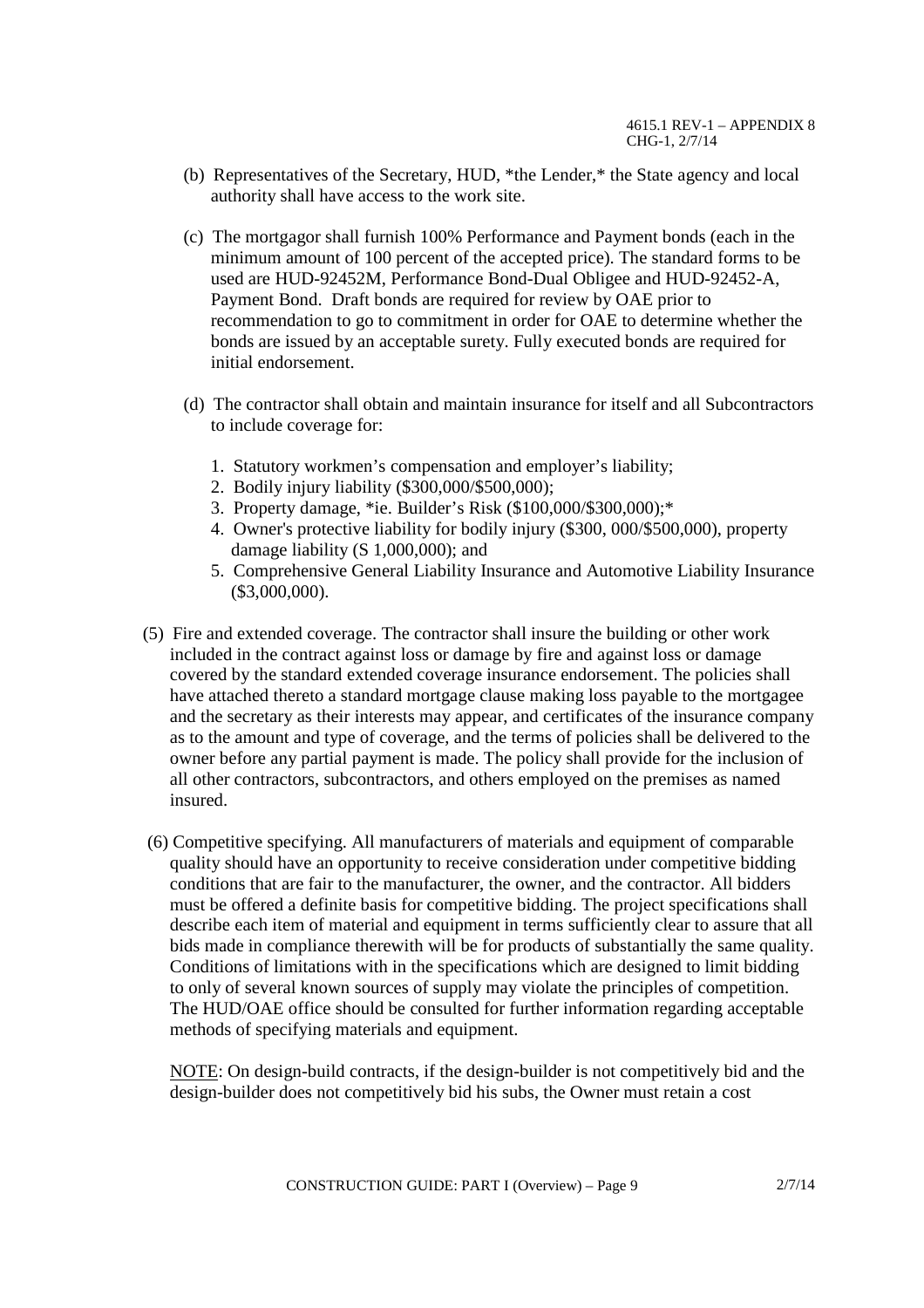consultant prior to the design-builder taking sub bids for the Owner to be able to evaluate the reasonableness of the subs bids.

(7) Liquidated Damages. All FHA-242 construction contracts must contain provision for liquidated damages. Liquidated damages are assessed at \$.09/\$1,000 of construction cost for every day the contractor is responsible for delaying the project past the defined substantial completion time causing the owner to suffer financial loss.

# **3. BIDS, AWARDS, CONTRACTS, AND MODIFICATIONS**

- **a. Bidding procedures.** Construction contract awards shall be based on competitive bids. In obtaining competitive bids, either of the following methods may be used:
	- (1) Open bidding: public advertisement in suitable newspapers (advertisements must appear prior to the release of bidding material to any bidder).
	- (2) Selective bidding: selection of and invitation to three or more competent bidders to submit bids. When bids are obtained from a selective list, care should be taken to ensure that each of the invited bidders is willing to bid. See sample Pre-Qualifications Statements for general contractors and subcontractors in Part 11 – Guide for Project Applicants – Construction Management Services.
- **b. Opening and Inspection of Bids**. Bids shall be opened publicly at the time and place stated in the invitation for bids, and the owner shall furnish the HUD OAE with one copy of a tabulation of all bids received as required. The applicant shall make the original bidding documents available for inspection by authorized representatives of the Secretary, HUD.
- **c. Low bid exceeds estimated costs.** When the bids received are higher than the estimated costs shown in the approved application, the applicant may:
	- (1) Demonstrate to the satisfaction of the Secretary, HUD, that additional financial resources are available to pay the increased cost.
	- (2) On the basis of revised drawings and specifications, solicit bids from the original contractors; however, prior to re-advertising, the revisions must have the approval of OAE.
	- (3) Negotiate, within reasonable limits; i.e., approximately five percent with the lowest bidder on items of construction. The negotiations can be at the discretion of the applicant; however, the HUD/OAE should approve all such negotiations since they could, if extensive enough, change the project concept.
- **d. Approval of Contracts.** Construction work shall be performed by the "lump sum" (fixed price) or GMP methodology via a lump sum contractor, a design-builder or by a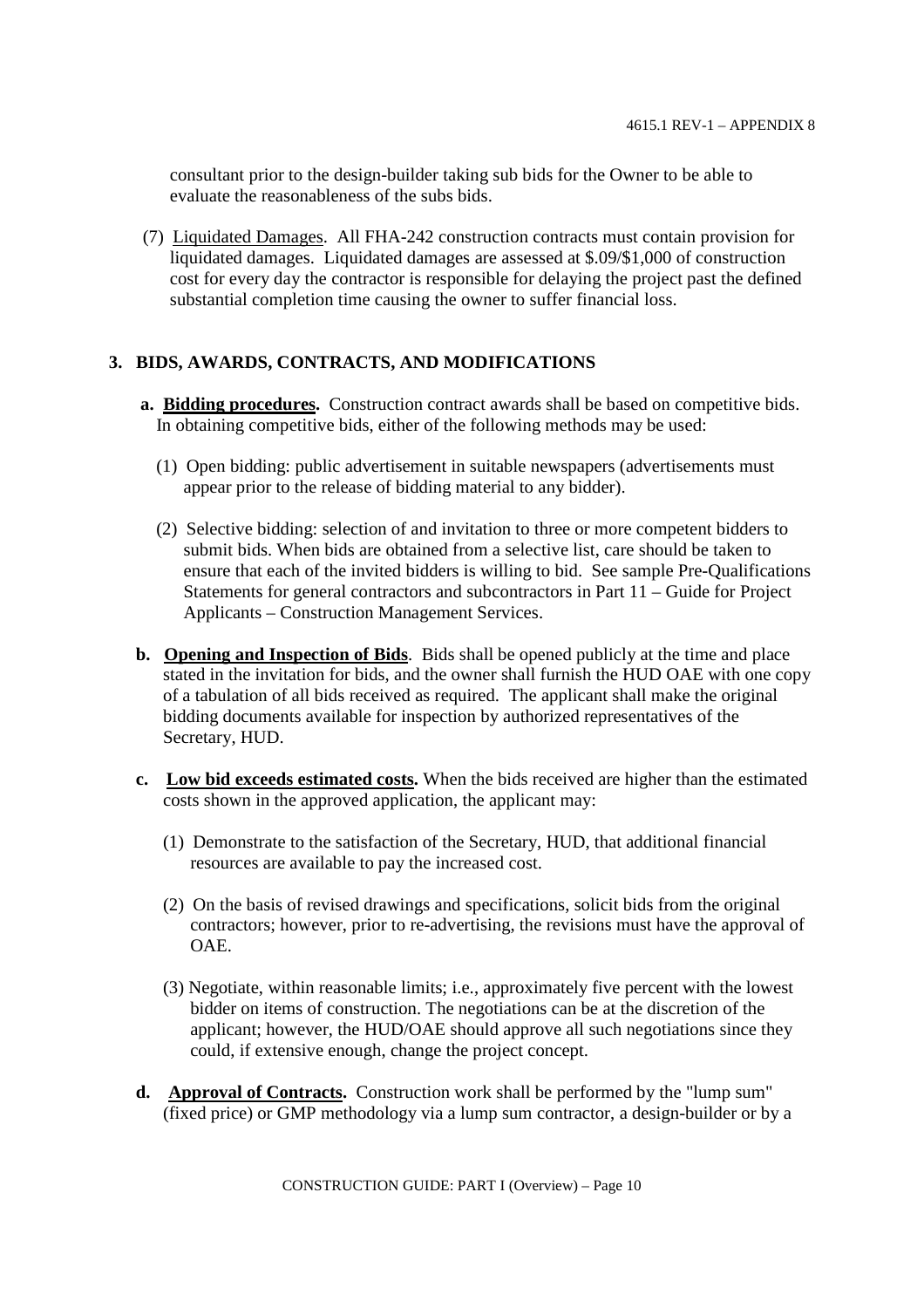Construction Manager who is actually a construction contractor. The work may be let under one contract, or bids may be received separately for major branches of the work. In either case, the contract shall be awarded to the responsible bidder submitting the lowest responsible and responsive bid. Fully executed construction contracts must be reviewed and found to be acceptable by OAE before OAE can recommend the project proceed to commitment.

- **e. Disqualification of certain bidders.** Anyone furnishing design and/or supervisory services on a project must be disqualified as a bidder on such projects. The acceptance of such a bid would be in violation of the requirements of competitive bidding since the firm or individual providing such service is in a preferred position. This does not apply to design-build contracts however.
- **f. Pre-award conference.** Prior to award, the low bidder and known subcontractors may be required to attend a pre-award conference for the purpose of formulating an affirmative action program relating to equal employment opportunity during the construction of the project. This requirement may be accomplished at the time as the Preconstruction Conference (Paragraph 7 below).
- **4. RESERVE FOR REPLACEMENT OF EQUIPMENT (PROPRIETARY FACILITIES).** Proprietary facilities are required to make payments into a reserve fund for replacement of equipment. The annual payment to the reserve is 10% of the amount of the equipment included in the replacement cost.
- **5. RESPONSIBILITY FOR CONSTRUCTION.** The Owner is responsible for completing the work in accordance with the approved drawings and specifications and for securing compliance with labor standards. The full-time Owner's representative cost of service is allowable as part of the HUD Form 92013 budget and may be included on the fee and other cost line item (for reimbursable costs) for an independent consultant or he/she may be on the hospital's in-house staff.
- **6. PRECONSTRUCTION CONFERENCE.** Immediately after signing all building construction contracts and notification that the hospital has received a commitment, the mortgagor shall arrange for a meeting of the HUD/OAE Project Manager with the architect, the owner's representative, prime contractor, and the principal subcontractors as necessary as well as with the mortgage banker and loan servicing agent. This discussion of the responsibilities of the various parties at this point in time will help to overcome misunderstanding and problems which may arise during construction. On joint projects, representatives of other agencies may wish to attend the meeting.
- **7. LABOR STANDARDS**. \*Also, see part 1, Item 2.f Mandatory Requirements to be Specified.\* Securing compliance with labor standards will require the mortgagor (owner) and its construction contractor to: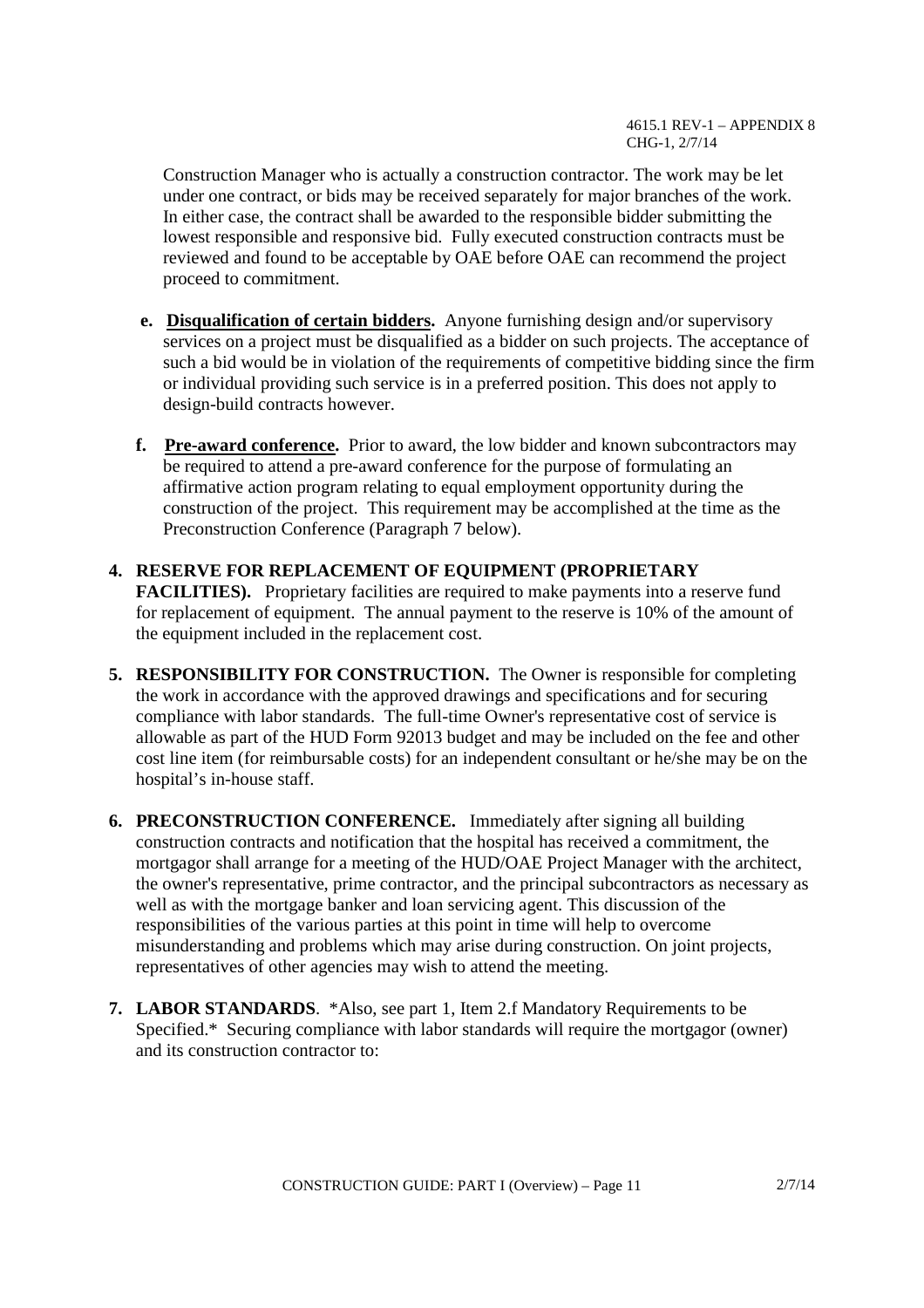- a. Check weekly payrolls to assure that they contain the required information and that Labor Standards are properly certified and are accompanied by the required Anti-Kickback affidavits.
- b. Verify that wages are not less than those shown on the applicable Federal wage determination issued by the U.S. Department of Labor, that all classifications employed are listed therein, that the requirements are met if apprentices are employed, and that all laborers and mechanics have been paid not less than 1 ½ times their basic rate of pay for all hours worked in excess of eight hours in any workday or 40 hours in any work week.
- c. Assure that a copy of the wage determination is posted at the site in a place where it can be easily seen by the workers.
- d. Maintain and preserve all payrolls, affidavits, and other pertinent data during the life of the contract and for three years after completion of construction.
- e. Withhold sufficient payment form the contractor, in the event of an alleged labor standards violation, in accordance with the provisions of the labor standards.
- f. In the case of a violation, submit a report describing the violation and its settlement to the HUD/OAE office (in accordance with the labor standards).
- **8. CHANGE ORDERS.** If the applicant desires to make a change which constitutes a significant betterment of the project, the change order must be reviewed and approved by the HUD/OAE Office. Request for approval of change orders during a construction project must come directly from the Owner, \*copying the Lender,\* stating in writing where the funds will be coming from in order to support the changes. OAE must be kept informed of all proposed change orders and all change orders must be on AIA change order forms or similar format fully executed. If there are insufficient funds in the Owner's Contingency, OAE will not authorize the approval of such change. OAE will not approve change orders in monthly advances including such change orders that have not been previously submitted in writing by the hospital and approved by OAE. \*The Lender must approve all change orders as well.\*
- **9. SUBSTANTIAL COMPLETION DATE**. \*The date of substantial completion is established by the Owner, the architect, the contractor and OAE. After substantial completion, the borrower must submit a cost certification.\* These costs will be reviewed by HUD/OAE.
- **10. OAE FINAL INSPECTION.** The applicant shall arrange for a final inspection by OAE by submitting a request to the OAE when the construction work is complete.
	- a. As-built drawings, showing all changes, deviations, and corrections, particularly relocations of electrical, mechanical, and other utility services, should be prepared and maintained by the \*owner\*.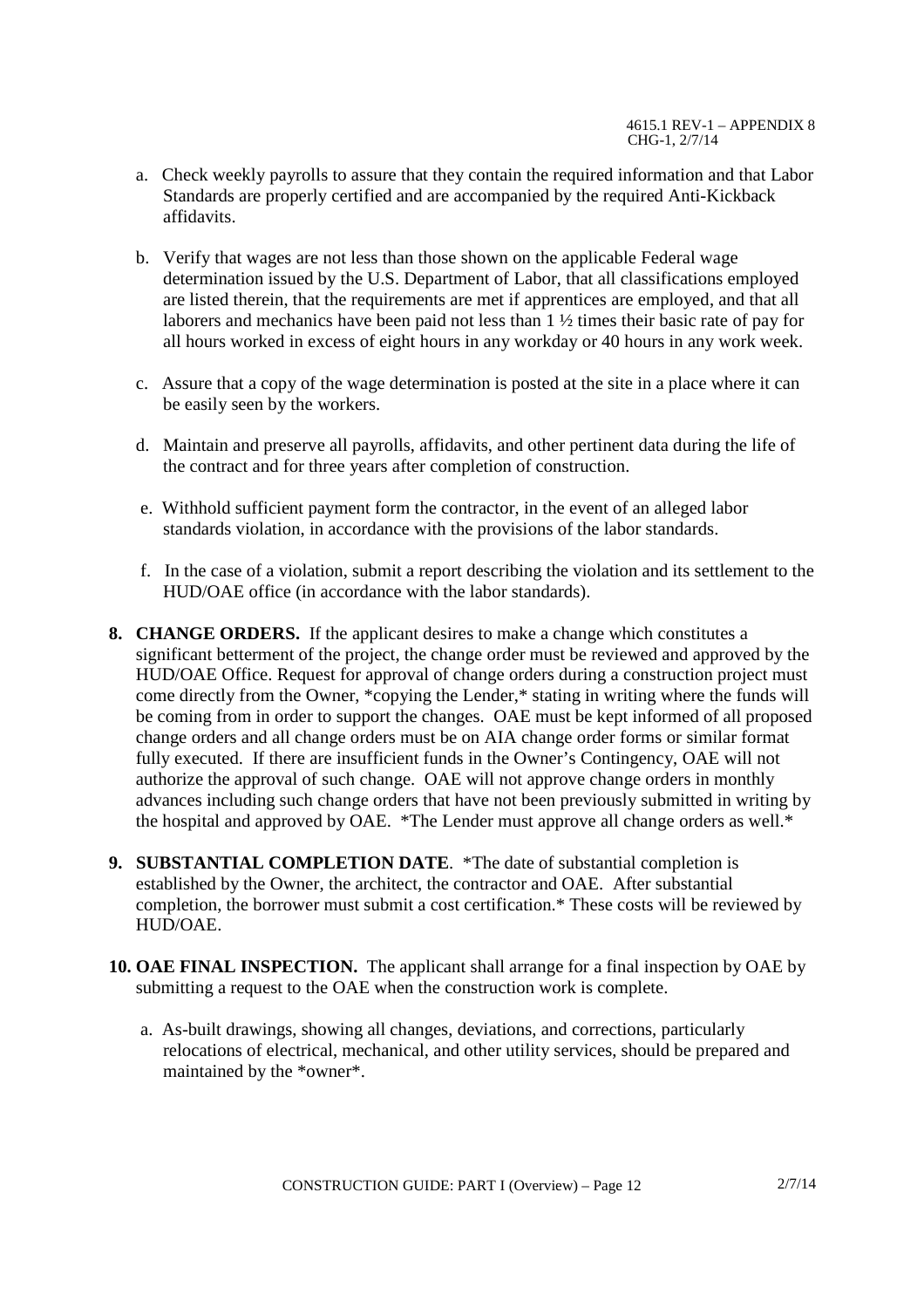- b. The \*owner\* shall inspect the project prior to the expiration of the guarantees contained in construction contracts so that any defects resulting from the use of inferior materials, equipment, or workmanship may be corrected.
- **11. INCOMPLETE ON-SITE AND OFF-SITE FACILITIES.** In the case of incomplete onsite and off-site facilities, approval of the final advance of mortgage proceeds may be given when the incomplete items are minor in nature, all off-site utilities such as sewer, water, electrical, and gas facilities are installed and connected, adequate facilities for ingress and egress are provided, and a cash escrow for completion of the facilities is deposited with the \*Lender\* under an appropriate agreement. Except for landscaping and exterior improvements which cannot be completed because of weather, the amount of the escrow must be at least one and one-half the OAE's estimated cost of completion to assure an incentive to complete the work taking into consideration a possible rise in cost. The escrow for landscaping and exterior improvements must not be less than the estimate of cost of completion by the Owner/Architect and the OAE. It is not anticipated that there will be changes during construction.

# **12. EQUIPMENT**

- a. \*Owner's\* responsibility. It shall be the responsibility of the \*owner\* to prepare a list of and to select and purchase all necessary equipment for the complete functioning of all services included in the project. Consumable items, disposable items, and items of current operating expense such as fuel, food, and drugs are considered supplies and shall not be included in the project equipment list.
- b. Classification. Equipment items shall be classified in two main groups:
	- (1) Fixed (realty) equipment is defined as equipment which is permanently affixed to the building or which must be connected to a service distribution system designed and installed during construction for the specific use of the equipment. It includes items such as extractors, walk-in refrigerators, inter-communication systems, and built-in casework.
	- (2) Movable (non-realty) equipment is defined as all items of equipment which are not considered to be fixed equipment. It includes items such as operating tables, obstetrical tables, anesthesia apparatus, wheeled equipment, portable paging systems, etc. OAE is not responsible for moveable equipment.
- c. Purchase. Items of fixed equipment not included in the construction contract are to be purchased competitively, except where justification is submitted in writing by the applicant and approved by the State agency and the OAE.
	- (1) Movable equipment may be purchased on the open market, by securing quotations, or through competitive bidding procedures.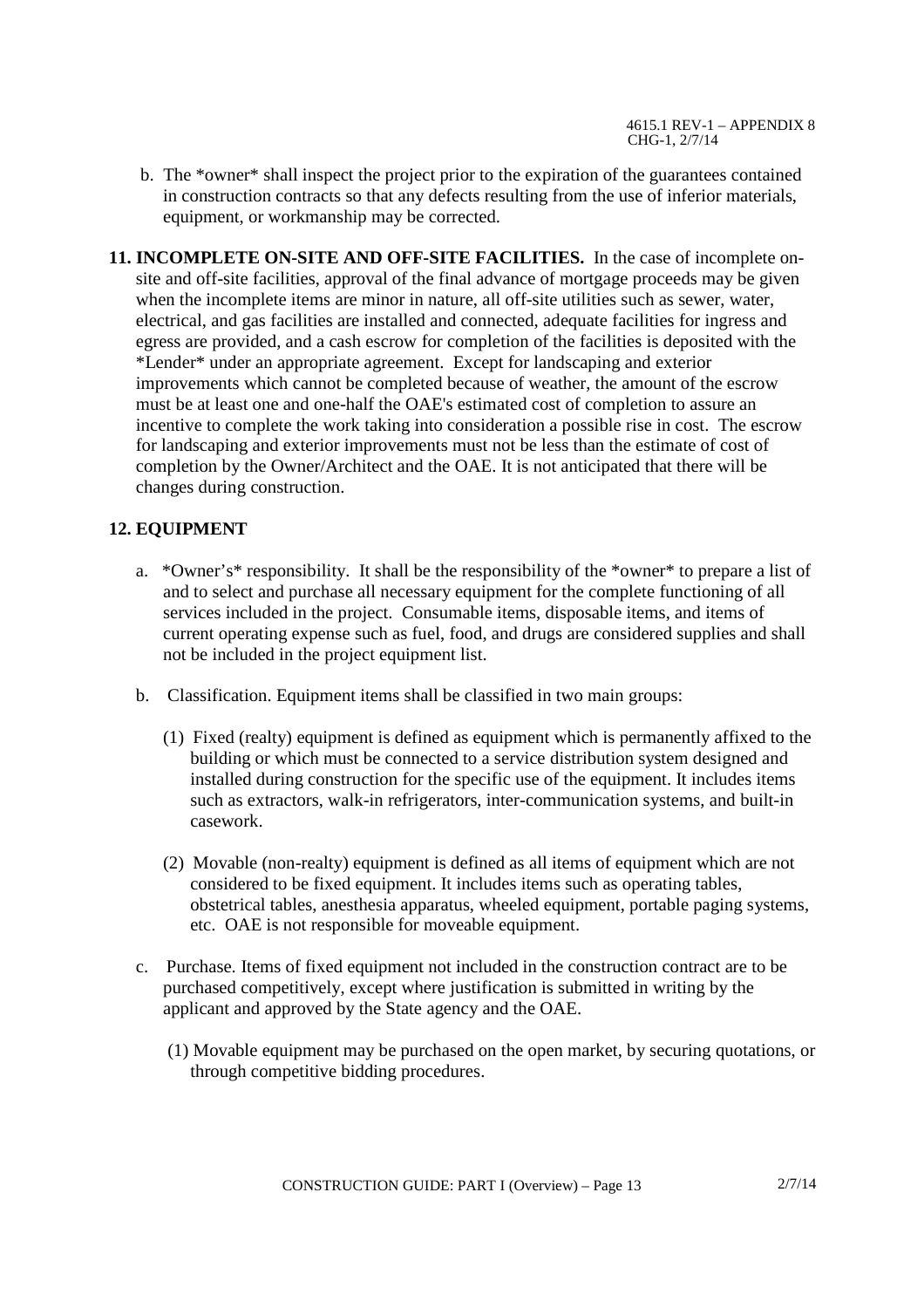- (2) Applicants who do not include all fixed equipment in the construction contract and let separate contracts for furnishing and installing certain items of fixed equipment must include in such separate contacts all provisions for contract security, insurance, and compliance with labor standards except that labor standards need not be included for contracts under \$2000.
- d. Equipment lists. Separate lists of equipment are to be submitted by the applicant as soon as possible after the award of the construction contract for all fixed equipment purchased outside the construction contracts, and all movable equipment.
	- (1) Fixed equipment which is not to be included in the construction contract shall be shown on the preliminary stage of the plans (second stage) to ensure its coordination with the architectural, mechanical, and electrical phases of the work.
	- (2) The purposes of the equipment lists are:
		- (a) To provide the applicant with a mechanism for systematically determining the equipment needed for the facility; and
		- (b) To provide the HUD Office with the information necessary to determine that the equipment is essential to and adequate for the services provided by the facility, and that the items to be purchased are of reasonable cost and allowable for inclusion in the estimated replacement cost.
	- (3) The approved equipment lists shall not be used as a means of policing the selection and purchase of equipment by applicants. In the purchase of equipment the applicant may make substitutions, omissions, or changes in quality of items, provided that the nature and extent of the services are not materially affected by the changes.
	- (4) The cost of all movable equipment should include equipment on hand and equipment to be purchased.
	- (5) When rooms, such as bedrooms, are to be identically equipped, the equipment list may show the equipment planned for one room only and identify the additional rooms which are to be so equipped. Cost estimates should be projected for equipment to be purchased for all rooms. A recapitulation for equipment items by departments should also be submitted.
- e. Amending the equipment list. The applicant should amend the equipment list for either of the following purposes:
	- (1) To add additional items not included on the original approved list.
	- (2) To reflect a change in the list made necessary by a change in the scope of the project or a change in the services to be provided. Equipment lists may be amended by submitting revised pages showing the items deleted, changed, or added.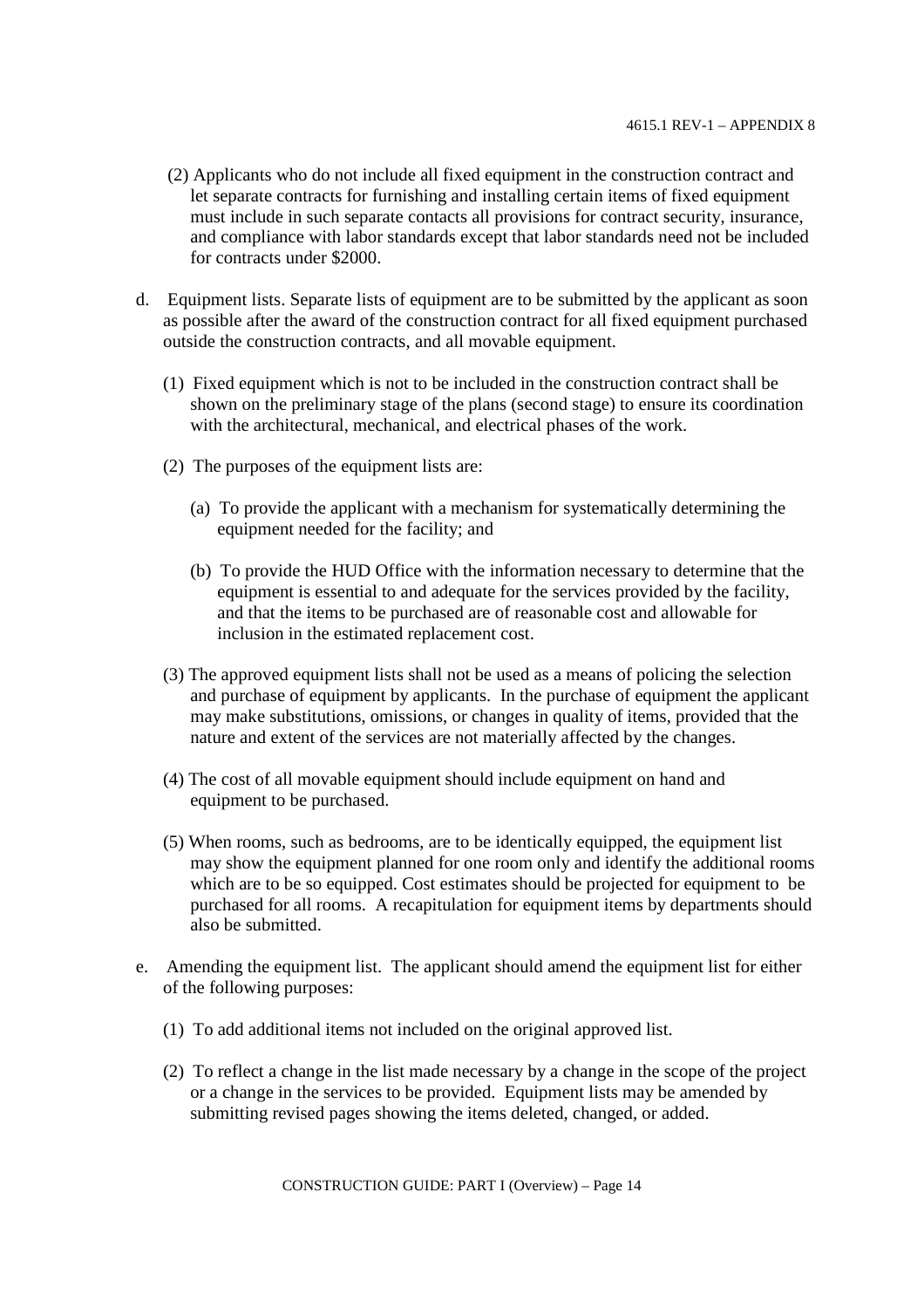**13. FINAL CONSTRUCTION CLOSEOUT BY OAE.** After substantial completion, the construction project needs to proceed to construction closeout. \*As part of the closeout process, OAE will need to complete its OAE Final Report on Construction, requiring HUD to receive and process the following documents:

- a. Executed copy of the Certificate of Substantial Completion (AIA Form F704)
- b. Certificate of Release of Liens (AIA Form G706)
- c. Consent of Surety for Final Payment- (AIA G707)
- d. Architect's and Contractor's final Certificate for Payment
- e. Architect's letter asserting compliance with the State Department of Health or Authority Having Jurisdiction (AHJ)
- f. Certification that all change orders have been included in d. above
- g. HUD Form 92330 Mortgagor's Certificate of Final Costs with CPA audit opinion attached
- h. Either HUD form 92330-A Contractor's Certification of Final Costs with CPA audit opinion attached (CM project or lump sum project where identity of interest exists) or Contractor's letter certifying as to final costs (for design-build and lump sum projects.)
- i. Certificate of Occupancy from approving building authority\*

The final advance for construction usually involving the last retainage payment to the construction contractor is paid out at the final endorsement after the above documents have been assembled and approved by OAE.

OAE shall take into consideration advice from HUD Labor Relations to validate there are no outstanding labor relations violations. Should any violations remain outstanding, HUD will not proceed to final closing unless there are no labor standard violations or a deposit is made to the U.S.Treasury of funds sufficient to meet any wage restitution requirements. Section 212 of the National Housing Act states that the Secretary shall not insure a mortgage unless the contractor has certified that Davis Bacon Wage Rates have been paid, and also requires payment of overtime on hospital construction.

\*Final recommendation of OAE approval to closeout the construction project is transmitted in writing to the OHP Account Executive assigned to the FHA-242 project.\*

**14. LOAN MODIFICATION PROJECTS** – After construction is completed, the Owner may request to do work on or change the configuration of the mortgage parcel. At the request of the Account Executive, the OAE may review such requests from the hospital, review drawings and specifications and/ or surveys, etc. to determine whether the proposed change meets current codes and guidelines and does not adversely affect the existing mortgage.

# **15. 11-STEP CONSTRUCTION DRAW PROCEDURE**

**STEP 1** – Two original draw packages are prepared by the \*Lender or loan servicer with information gathered from the Hospital, Contractor, and the Project Architect among other parties.\* The draw packages include the following: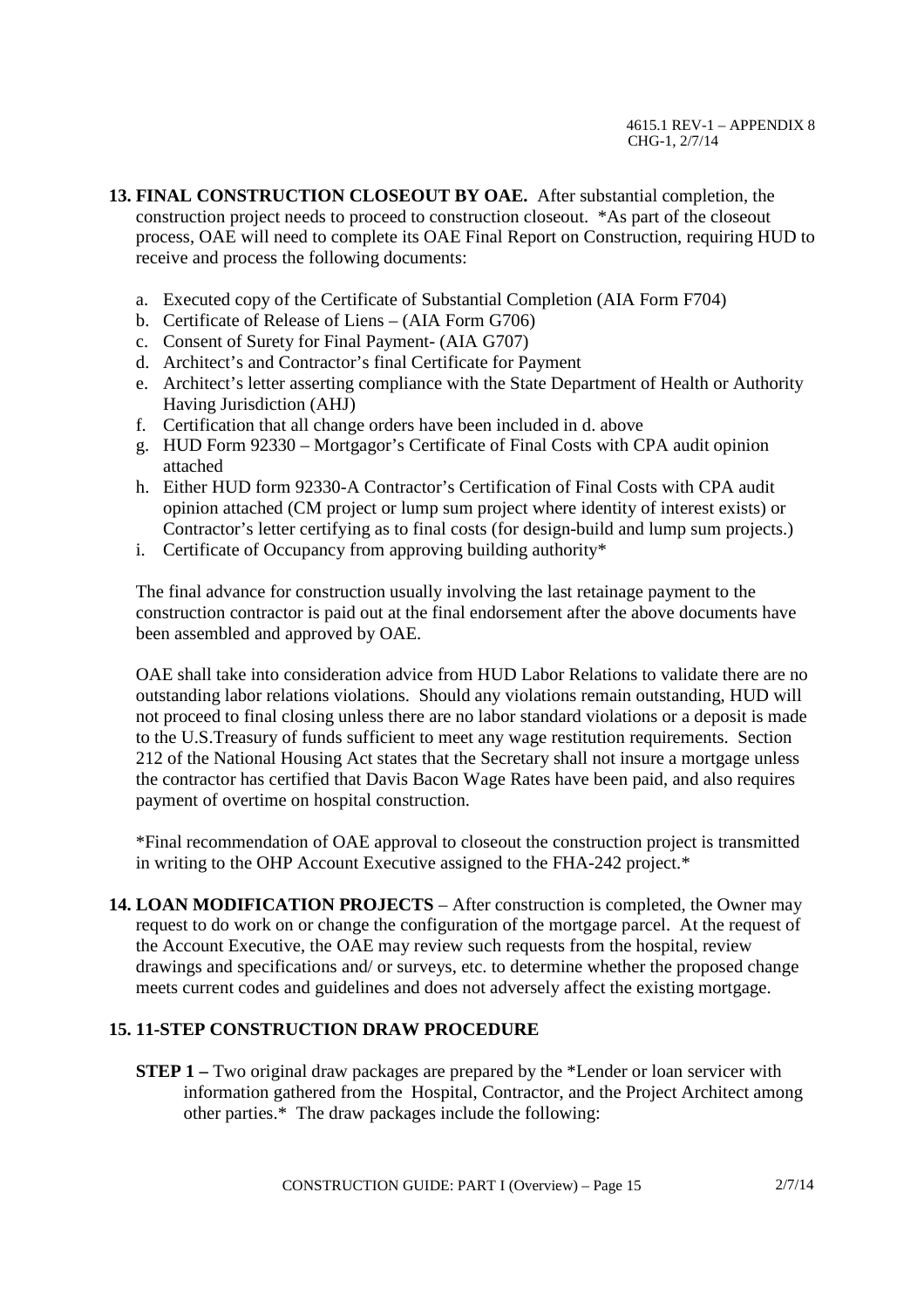**AIA Document G702** (Application and Certification for Payment **with wet signatures**) is prepared and signed by the Architect and General Contractor, and is based on **AIA Document G703** (a detailed description of each element of the Draw Request).

**FHA Form 92448** (Contractor's Requisition to the Mortgagor (Owner)) **with wet signatures**) is prepared by the General Contractor and certified by the Architect. This form details the status of the project in terms of the total cost of work completed, stored inventories of materials, retainage, previous payments and net amount due on this requisition. The net amount due on this requisition for construction should match the draw amount shown on AIA Document G-702.

**Form HUD-92403** (Application for Insurance of Advance of Mortgage Proceeds **with wet signatures**) is the document in the package that summarizes all other information. The first page is a request to the Mortgagee (Lender) from the Mortgagor (Owner) to pay specific amounts in this particular draw of construction cost and all other categories of cost found in the Building Loan Agreement that was signed by all parties at initial closing. The first page is developed by the hospital and signed by an authorized hospital official.

For each contractor's requisition a statement must be provided, certifying that the laborers and mechanics employed in construction of the project have been paid not less than the wage rates required under Section 212 of the National Housing Act.

**Draw Back-up Documentation in electronic format on a CD**– All the detailed receipts, invoices, and payment authorizations necessary to justify the draw requests in the same order and identified under the same cost categories as those listed on the first page of **Form HUD-92403**.

**STEP 2** – The two complete original draw packages are sent by the hospital to the \*Lender\* (or servicer) via over-night express. The \*Lender\* (or servicer) fills out and signs the second page of **Form HUD-92403**. The \*Lender\* (or servicer) identifies the amount to be drawn from mortgage proceeds for this draw, and, conversely the amount to be drawn from the mortgagor's cash (which was escrowed with the banker/servicer at initial endorsement) for this draw, the total (after this payment) that will have been drawn from mortgage proceeds and the total (after this payment) that will have been drawn from the mortgagor's cash. The \*Lender\* (or servicer) also requests that HUD issue mortgage insurance for the amount requested to be paid from mortgage proceeds.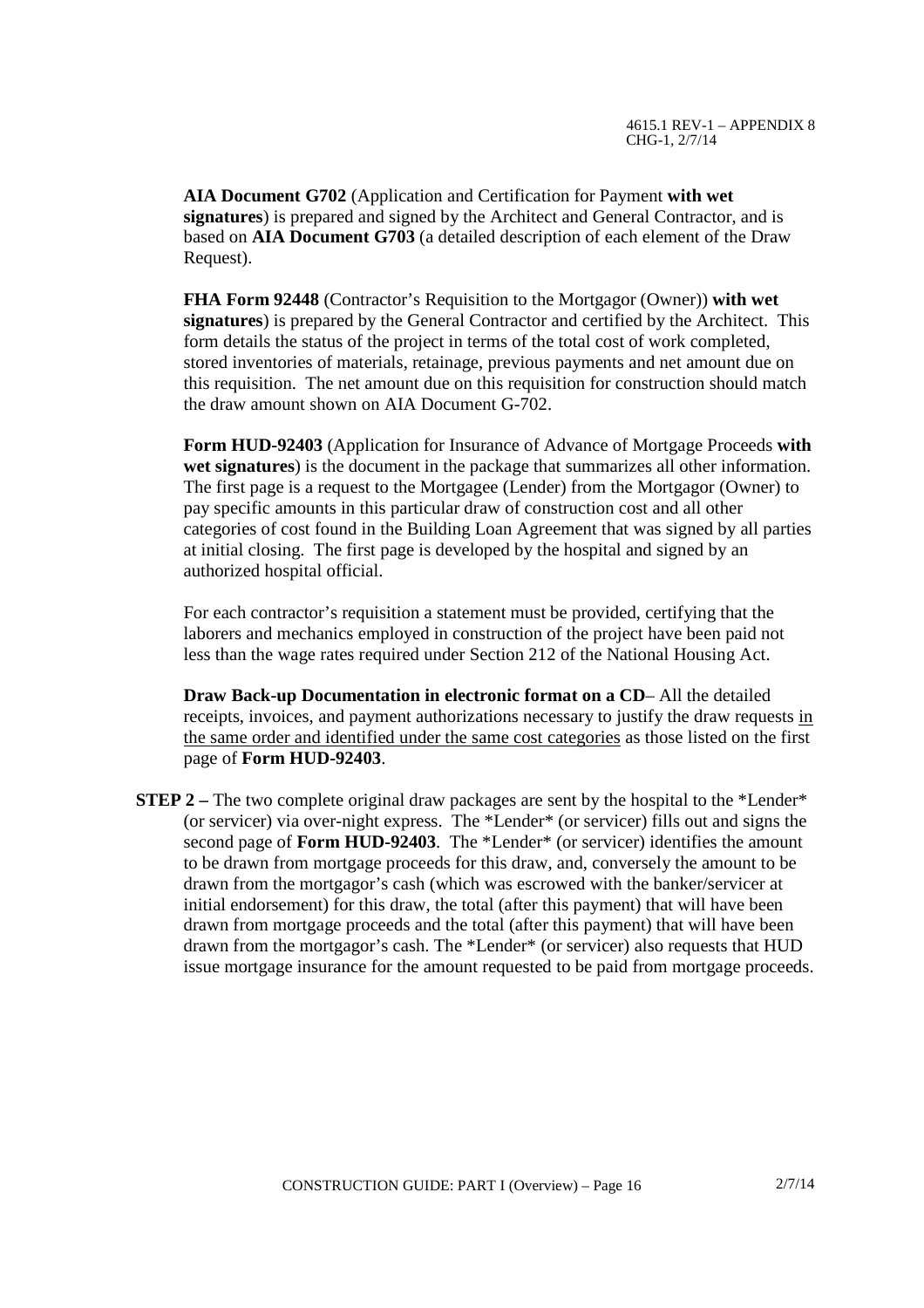- **STEP 3** The two original draw packages are sent by the \*Lender\* (or servicer) via overnight express delivery service to:
	- 1. The Architect/Engineer staff member of the Office of Architecture and Engineering Services (OAE) assigned to the hospital (Hereafter referred to as the OAE team member); and
	- 2. \*The designated construction draw processor in OHF.\*
- **STEP 4 –** Concerning the copy sent to the OAE team member This will trigger the OAE team member to schedule a **Site Visit** to the project site or to issue a Monthly Report in lieu of a Site Visit to determine verification information concerning the draw request.
- **STEP 5** The OAE team member prepares a **Site Visit Report (or a monthly report in lieu of a Site Visit Report),** which identifies any and all controversies, delays, and change orders. The OAE team member will also **approve or disapprove** the construction and construction related portion of the draw request on the first page of the **Form HUD-92403** by initialing (approving) the requested amount or any change, or striking a line item (disapproving) and initialing after checking the balance of current funds available on the Financial Record of Mortgage Loan Transaction, HUD Form 92451, as provided by the \*Lender\* (or loan servicing agent) to OAE. The reasons behind any disapproved or changed line items should be communicated in person or by telephone to OAE senior management, the construction draw processor, and the Account Executive.
- **STEP 6 –** The OAE team member scans the Site visit report and initials/signs **Form HUD-92403,** which is scanned into a PDF File and emailed to the construction draw processor.
- **STEP 7 –** The construction draw processor will review the **Site Visit Report** and initialed**/**signed **Form HUD-92403** from the OAE team member, and then initial/sign each approved item on the **Form HUD-92403**, or change amount(s) to those approved.
- **STEP 8 –**The construction draw processor will define any variance from routine and draft a transmittal letter for signature. This letter authorizes the Mortgagee (or servicer) to release specific mortgage funds, and contains a copy of **Form HUD-92403** and **FHA Form 2448-Hosp attached.**
- **STEP 9 –** The Director of the Office of Hospital Facilities (or other staff member to whom authority has been delegated) will sign the transmittal letter and fill in and sign the **Certificate of Mortgage Insurance** at the bottom of **Form HUD-92403** which authorizes the draw and conveys the approval of the Federal Housing Commissioner to insure the mortgage proceeds advanced through the draw.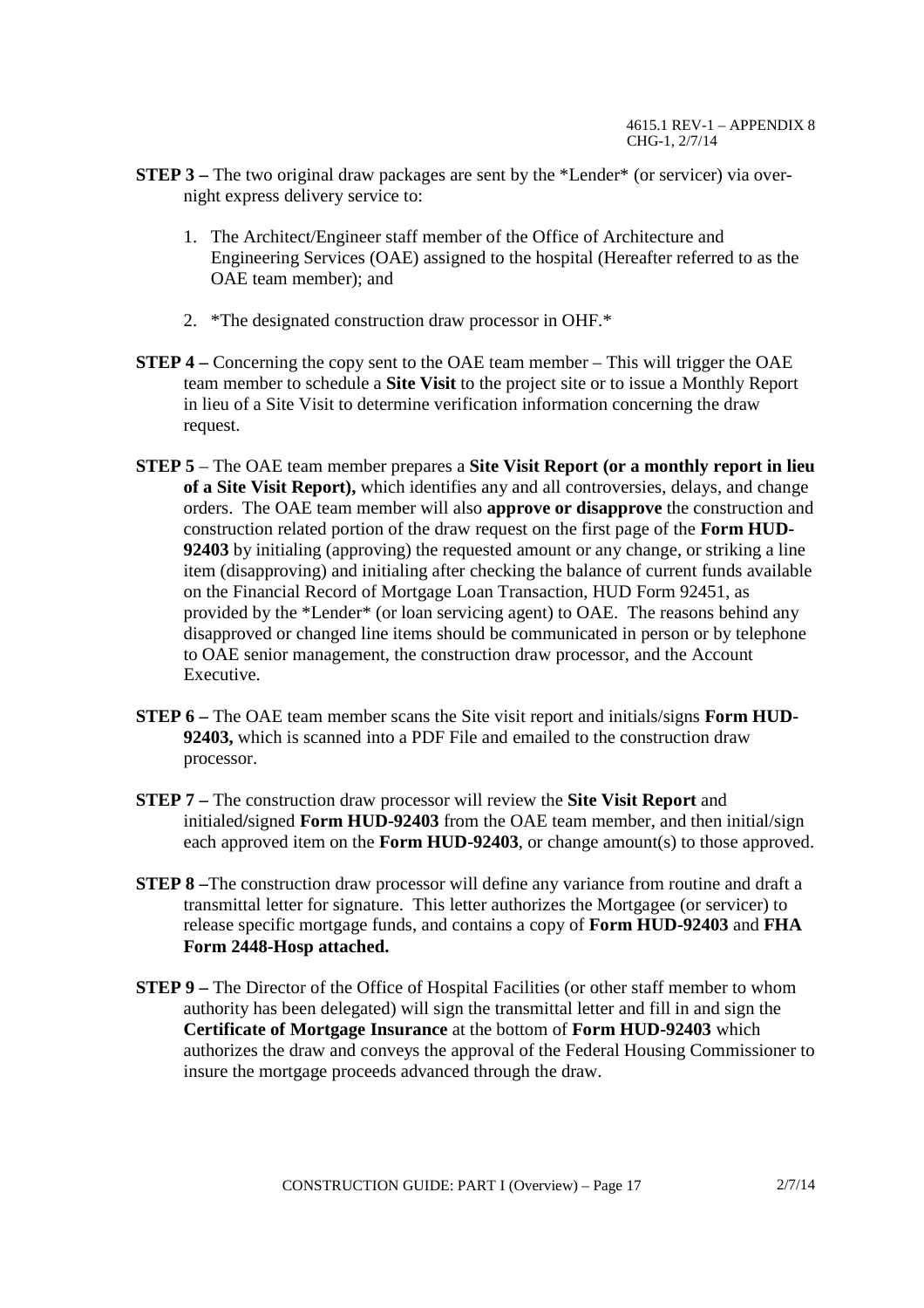4615.1 REV-1 – APPENDIX 8 CHG-1, 2/7/14

- **STEP 10 –** The signed letter together with the **Form HUD-92403**, **FHA Form 2448-Hosp** and the **Site Visit Report** will be placed in a PDF file and emailed to the \*Lender\* (or servicer) with the originals being sent via express delivery service.
- **STEP 11** The \*Lender\* (or servicer) receives the PDF transmittal letter and releases approved funds to the Trustee of the Hospital.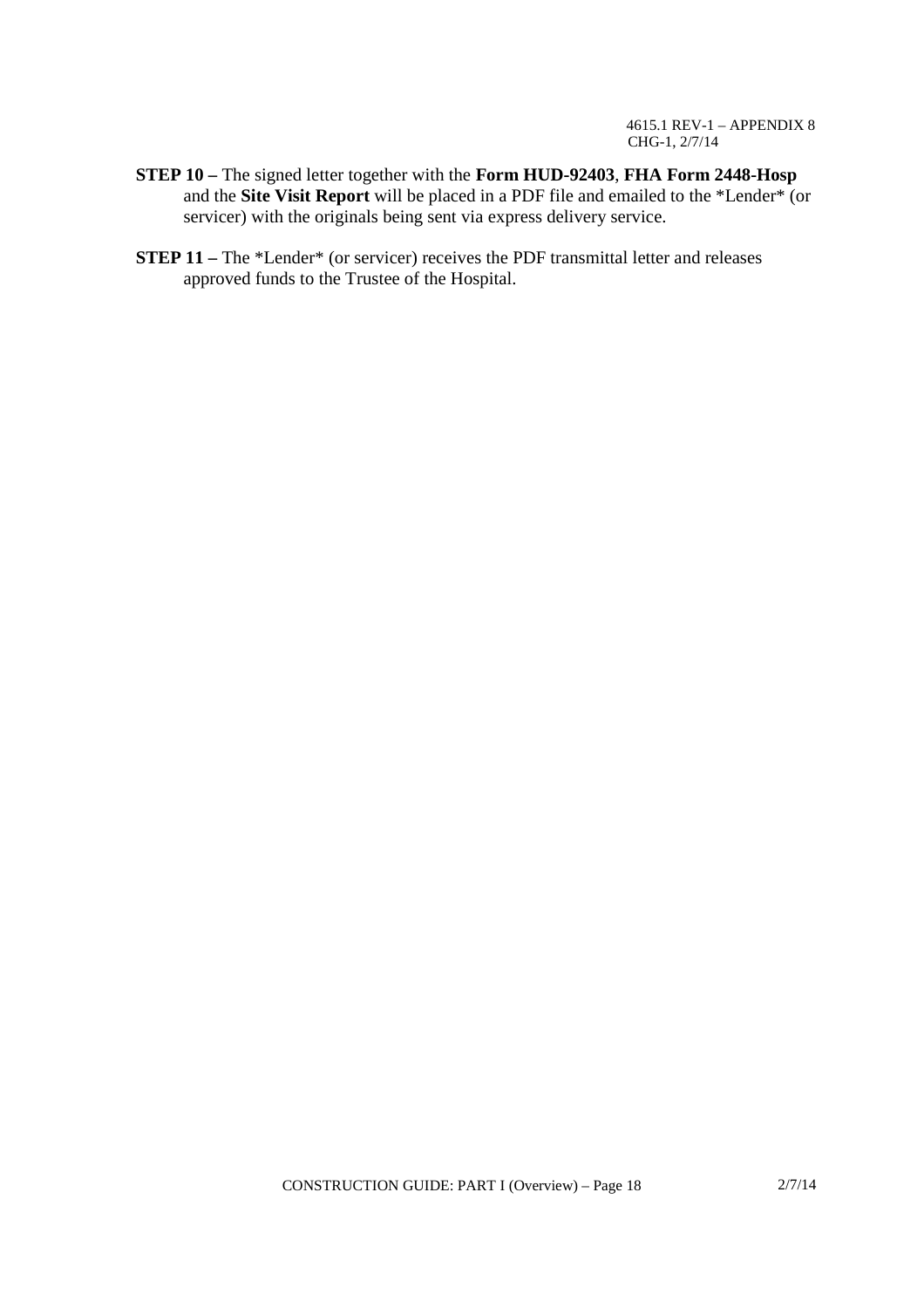# **PART II – GUIDE FOR PROJECT APPLICANTS: CONSTRUCTION MANAGEMENT SERVICES**

# **1. CONSTRUCTION MANAGEMENT IN THE SECTION 242 PROGRAM**

# **a. Purpose**

This Technical Handbook provides management information for project sponsors, architect/engineers, construction managers, contractors, and other persons or groups concerned with the employment of Construction Management (CM) services in the planning, design, and construction of hospital facilities financed under Section 242 of the National Housing Act, Mortgage Insurance for Hospitals. It includes the mandatory Federal requirements as well as acceptable procedures for the selection of, and the awarding of contracts to, construction managers. In addition, it enumerates those items which should be included in a contract for Construction Management (CM) services. The procedures set forth herein are allowable within the limitations of existing Federal Statutes applicable to Federally Assisted construction projects. Particular attention has been given to satisfying the requirements of competitive bidding as they apply to such projects.

# **b. Development of the Construction Management Process**

This document is the culmination of many years of experience in the development and implementation of the Construction (CM) process for hospital facilities in the Department of Housing and Urban Development (HUD). The HUD process is identified as Construction Management with Guaranteed Maximum Price (CM/GMP). The exhibits included in this handbook are intended as a guide and may be modified to meet specific conditions with the approval of the Office of Architecture and Engineering (OAE) in the Office of Healthcare Programs, as applicable.

If you are an Owner or \*Lender\* who is contemplating the construction of a project, the HUD Construction Management (CM) contract form may be helpful to you in preparing a contract document. If you intend to apply for Section 242 insured financing for a Construction Management (CM) project, this guide will be required. Minor changes in the contract format will be considered. However, the basic requirements which have been incorporated in the form will be changed only with the approval of the Director of the Office of Architecture & Engineering.

The funding programs of the Department of Housing & Urban Development (HUD) will have the same decision role in the Construction Management process as in other contract procedures. To assure that sufficient funds are available to the Owner to complete the project, there may be no mortgage insurance commitment for the project until a Guaranteed Maximum Price (GMP) is agreed upon and incorporated in the Construction Management Agreement. \*The CM contract may include a statement that states it is only a valid contract subject to a successful FHA-242 Initial Endorsement. In some states execution by both parties starts the clock on a mechanic's lien and this would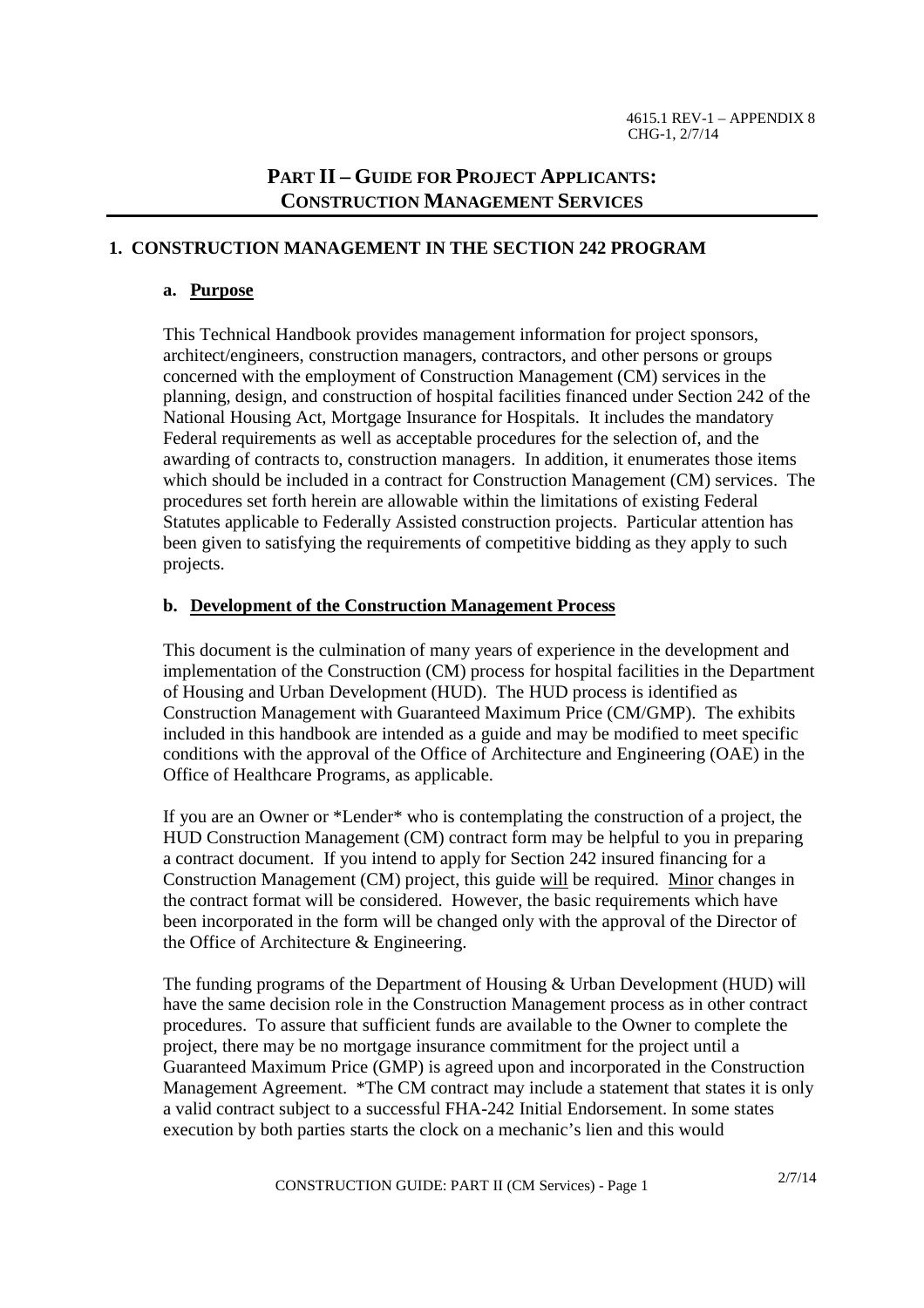compromise HUD's prime lien position. Therefore, the clause requiring a successful endorsement for it to be valid would not allow the lien clock to start.\*

#### **c. Construction Management Defined**

Construction Management is a procedure by which an Owner, desiring to construct a facility of unusual scope and complexity, with a critical completion schedule, contracts for specialized services to provide the expertise, management, and guarantees necessary to produce a quality facility, on time and within the constraints of a budget. These critical elements of quality, schedule and costs are interrelated. The Construction Manager's job is to keep them under control from beginning of design through completion of construction. A Construction Management firm employed under the CM/GMP method of CM contracting functions acts as an independent contractor, under contract to the Owner, and as such does not function as an agent of the Owner. Under this procedure, the Construction Manager is responsible for cost estimates and cost control, review of design with a view toward value engineering, consultation on construction techniques, construction coordination and scheduling, and direction of all construction activities.

The HUD Construction Management (CM) approach to execution of a building program requires unique qualifications and capabilities on the part of the Construction Manager. It requires that the selected Construction Management firm have the qualifications to influence design decisions, the management capabilities to carry out the construction phase of the project, and the capacity to assume financial risks for completing the construction.

Adding the Construction Manager's talents to the design team enhances the Architect's design capabilities by providing knowledgeable consultation in the areas of construction costs, materials and methods of construction, manpower utilization, and scheduling of the work. One of the important benefits which come from the application of the Construction Management (CM) process is the acceleration of the project construction schedule through the use of phased construction. Finally, the Construction Manager can provide a vital connecting link between the designer and those who will be bidding the work. This should be effective in eliminating many of the conflicts and resulting expensive change orders which are prevalent in the traditional contracting method.

# **d. Be Aware of the Risks**

Before an owner makes the decision to use the Construction Management (CM) process on a project, care should be taken to be sure that all risks have been investigated and that precautions have been taken to minimize those risks. Of utmost importance is the assurance that provisions have been made for control of the funds on the project. A complete accounting of those funds must be required in the Construction Management (CM) contract and the Owner must provide the necessary financial stewardship to insure that change orders to the CM and the subcontractors on the project are only for legitimate changes not provided for under the basic Construction Management (CM) contract. The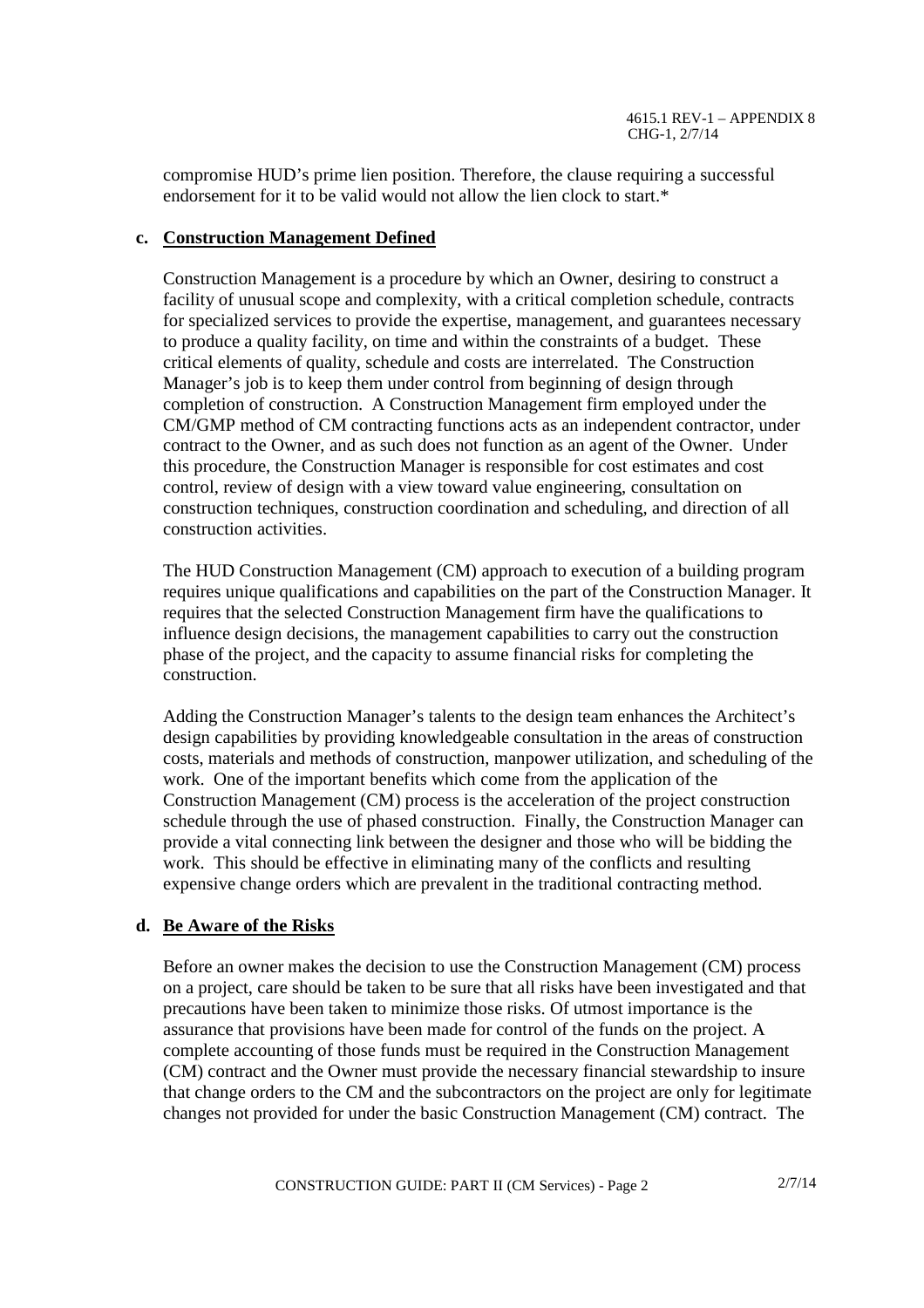Owner's representative must have the necessary financial and contract administration skills and experience to control the project funds in a manner which will insure that the Owner's interests are protected throughout the entire project.

It is equally important that the CM selected for the project understands the meaning of providing a GMP and can demonstrate the fact through experience on previous projects. The acceptance of a GMP prior to completion of the final design documents can be effective in obtaining financing for the project at an earlier date than would normally be possible under a standard lump-sum bid project. The GMP must not be taken too early because the design documents may be insufficiently developed to obtain low construction costs and therefore an excessive number of change orders may result. More detail on the development and acceptance of the GMP is included in Chapter 5.

#### **e. Office of Architecture & Engineering**

The Office of Architecture & Engineering (OAE) is a component of the Office of Healthcare Programs (OHP), whose headquarters is in Washington, DC. This organization is responsible for administration, management and monitoring of the projects receiving financial assistance from DHUD/FHA and other entities. Applicants for hospital mortgage insurance are required to consult with this organization on design and construction related activities at the earliest possible stage of planning. If Construction Management is the choice of the applicant in regard to construction, it is of the utmost importance that the Construction Manager be hired "early-on" in the process.

#### **2. TEAM FUNCTIONS AND RESPONSIBILITIES**

#### **a. General**

The Architect, the Construction Manager, and the Owner each exercises leadership in its own sphere of operations. In accordance with this principle, the Architect will have prime responsibility for design of the project within the scope approved by the Owner. The Construction Manager's role during the planning and design stages will be as an adviser on labor and material costs and construction methods and their costs. However, as a member of the team primarily responsible for the project costs, as well as design and construction scheduling, the Construction Manager will exercise overall control of costs and project schedule to keep the project within the budget approved by the Owner and to assure project completion by a specified date. The Owner is responsible for functional and financial planning either through in-house staff or consultants and is also responsible for decisions regarding the approval of final solutions and assuring that sufficient funds are available to complete the project within current budget estimates.

#### **b. The Owner**

It is crucial that the Owner assemble a planning and design team at the very inception of the planning process. In carrying out its responsibility, the Owner must be ready to make decisions quickly and with the confidence that the decision is correct with respect to the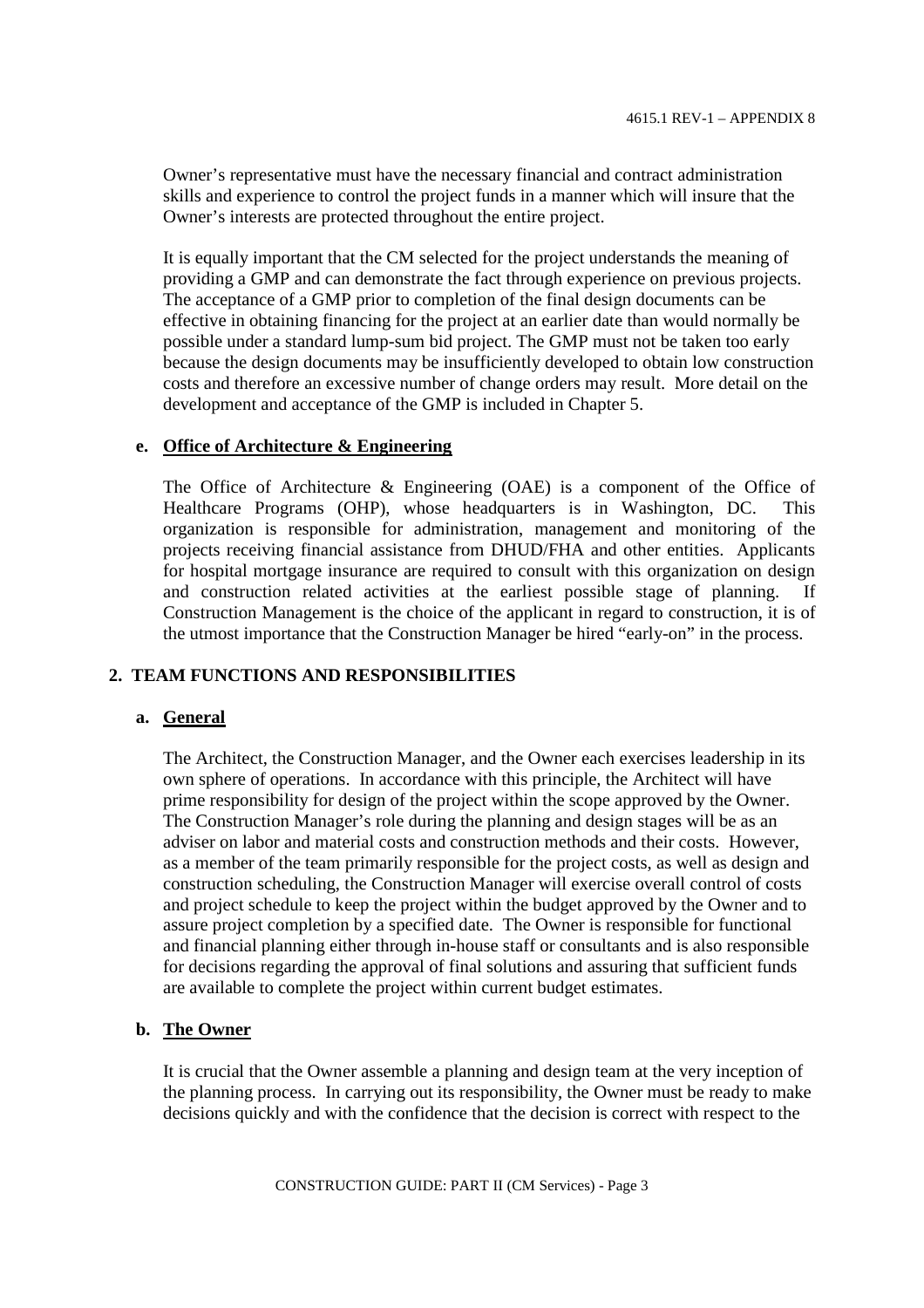solution of critical problems. To perform in a responsible manner, the Owner must have a skilled and experienced representative acting on the Owner's behalf. The Owner's representative must have and be given the capability and the authority to make decisions which bear on the functional program and the budget. Because the Architect and the Construction Manager are employed under separate contracts the Owner must function as the ultimate decision maker. Any Owner contemplating a Construction Management project should be prepared to be fully committed to providing the necessary staff to carry out its responsibilities.

#### **c. Joint Architect and Construction Management Services**

The Architect and the Construction Manager should be retained to perform a physical and functional evaluation of existing facilities. This is a study to determine the degree of physical obsolescence of existing facilities, identify major code violations and project future usability. Furthermore, the study should define functional problems which detract from operational efficiency; evaluate traffic flows and physical relationships; determine space sufficiency in terms of current requirements; study the need for modernization, alteration and expansion; and make recommendations as to alternative future uses of the structure as a whole. If the proposed project is to be a new structure, the Architect and the Construction Manager should be retained at this time to conduct a site selection and evaluation study. This study should include an evaluation of the utilities serving the site.

#### **d. Architectural Services**

Upon the Owner's review and acceptance of the various evaluation studies, the Architect in consultation with the financial advisor should perform workload projections for the activities which will take place in the new facility. The evaluation studies and the workload projections serve as a basis for the Architect/'s development of the master program; the single document which sets the project's basic character and scope.

#### **e. Owner-Architect Agreement**

The standard agreement for Architect services, on projects where a General Contractor is awarded the construction work under the lump sum bid method, consists of five basic elements:

- (1) Schematic Design
- (2) Design Development
- (3) Construction Documents
- (4) Bidding and Award of Construction Contract
- (5) Administration of Construction Contract.

The standard Owner-Architect agreement also includes the services of preparing statements of probable construction cost at the Schematic Design, Design Development and Construction Document stages.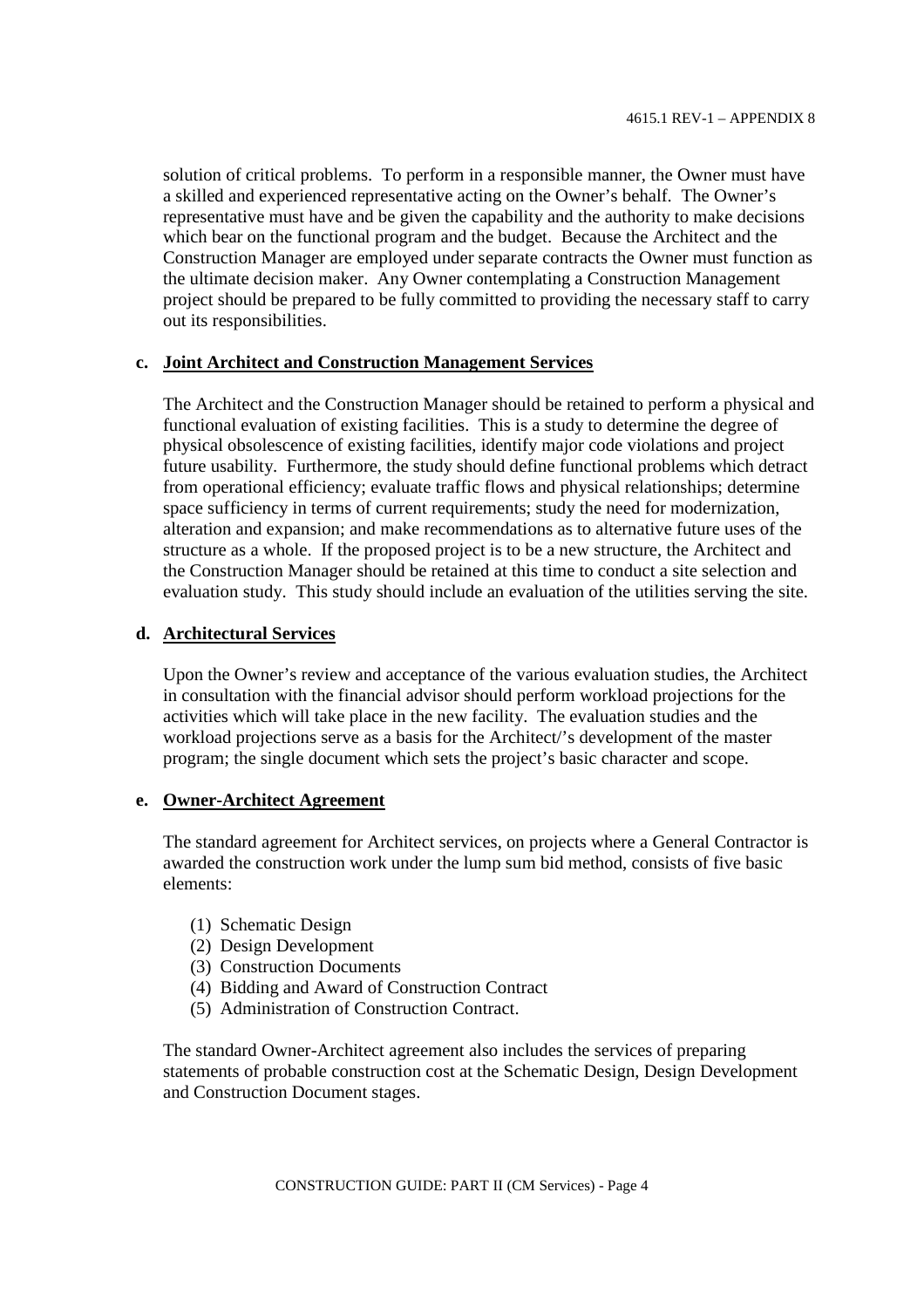#### **f. Changes to the Standard Owner - Architect Agreement**

Under the HUD Construction Management approach, the basic Architect services for the design are essentially unchanged except for separation of the construction documents into bid packages, the preparation of probable construction costs, and the bidding and award procedure. The Construction Manager provides all services required to provide cost estimates for all stages of the project. The receiving of bids and the execution of contract awards are also services of the Construction Manager. The Architect's participation in the bidding and award phase will be limited to reviewing the separate recommended contract awards and advising the Owner as to whether the bid responses are acceptable with respect to the total project requirements involving the Architect's responsibility. A standard form AIA B141 or as superseded would be considered appropriate, B141 CM is unacceptable. Because the Construction Manager assumes the tasks of cost estimating, this function should be excluded from the Owner/Architect services agreement. The Architect will (except for initial cost statement), however, be required to participate with the Owner and the Construction Manager in reviewing cost estimates for the purpose of staying within the limits of the established budget.

#### **g. Schedule for Design**

The Owner-Architect agreement should include a requirement that the Architect provide the required project documents in accordance with a design development schedule. The schedule should provide specific target dates for completion of the various design stages as well as dates for completion of the bid packages for bidding the work. The schedule should be developed by the Construction Manager in consultation with and concurred in by the Owner and the Architect with the intent to produce the completed project within a specified time frame.

#### **h. Design Sequence**

The HUD Construction Management process requires that the project design be developed on a phased schedule. Under this process, the normal sequence for producing the construction documents will change to accommodate the issuance of the bid packages. For example, the mechanical design is normally timed to occur after the development of the structural design. It may be necessary to start the mechanical design earlier and to design in conceptual terms for the purpose of obtaining early estimates and purchasing special long-lead equipment items in advance of construction. However, applicants should be informed that purchases made or contracts awarded by the Construction Manager before the GMP is accepted, may not be eligible costs for Federal participation. Separate contracts which are awarded by the Owner and which are not included in the GMP may be eligible if the Owner has sufficient capital without resorting to the insured mortgage.

Other variations in procedures may occur to accommodate the changed sequence in the production of the working drawings for the designated phases of the work. In any event, it is not a traditional design sequence in which the working drawings are completed for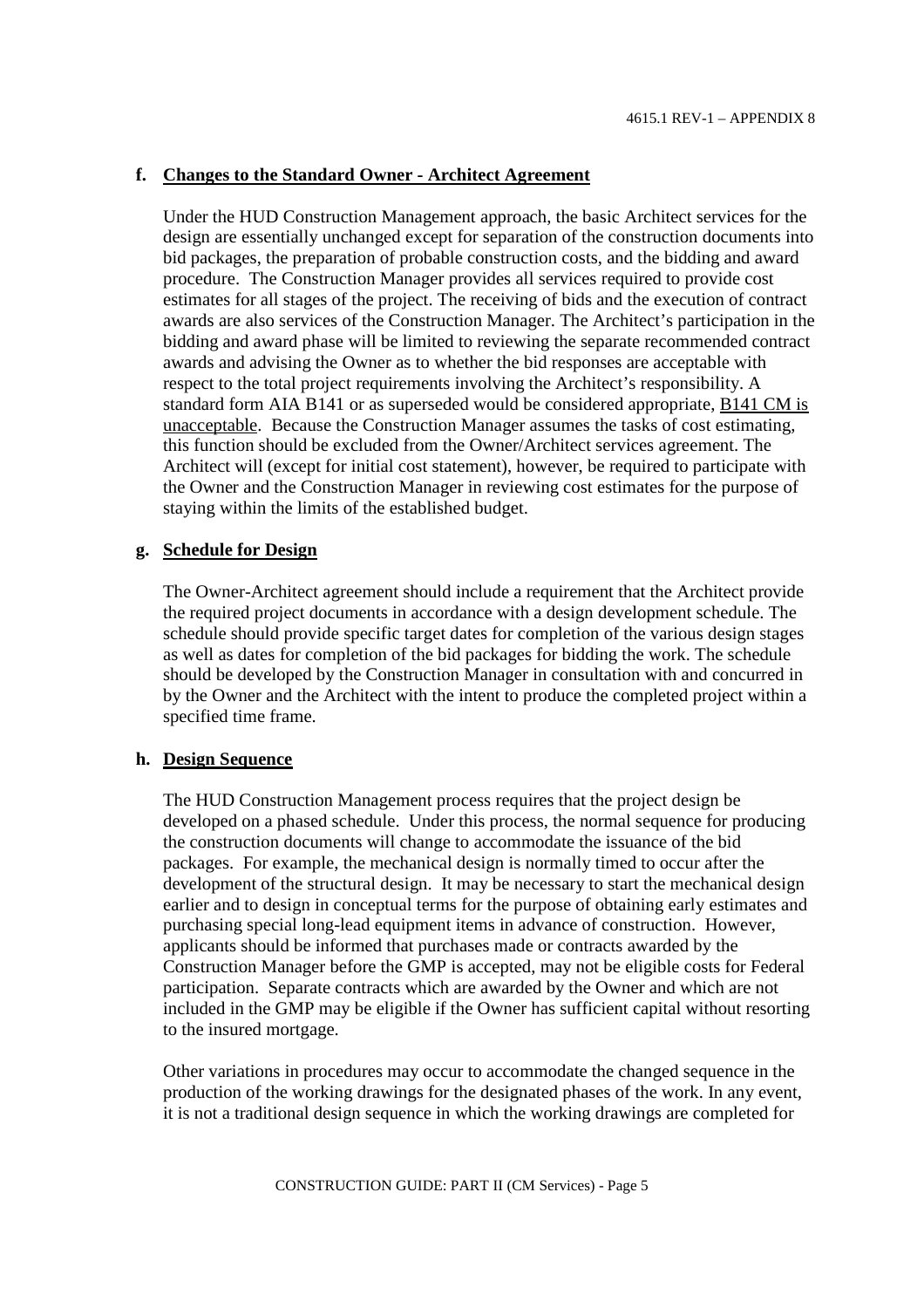the entire project prior to advertising for bids. The Architect/Engineer in consultation with the Construction Manager must determine which design elements can be produced concurrently rather than sequentially or which elements can be prepared in conceptual form in sufficient detail to allow the Construction Manager to provide a GMP at the earliest practical date.

#### **i. Construction Management Services - Design Phase**

#### **(1) General**

In order to be most effective the Construction Manager should be employed at the beginning of the design process; preferably at the same time as the Architect. Under no circumstances shall the Construction Manager be employed by the Architect nor shall the Construction Manager be affiliated with the architectural firm in any way. The design firm and the Construction Manager shall be completely independent entities with no organizational ties or corporate connection to each other, nor to the Owner.

#### **(2) Project Cost Development**

During the design phase of the project the Construction Manager provides consulting services in the formation of the project cost estimates and provides information on construction technology and market conditions to assist in keeping the project design within the prescribed budget. Particular attention should be given to projecting the cost of the work to the time of award of the bid package contracts. The Construction Manager should have in-house conceptual cost estimating capability for preparing accurate and detailed cost projections. It is extremely important that the cost projections be realistic and that the estimates be authenticated to the maximum extent possible. The Construction Manager should also develop additional detailed cost estimates concerning parts of the work that may require special attention or analysis.

In order to prepare realistic cost estimates from conceptual documents, the Construction Manager's cost estimating staff should have sufficient design capability and experience to relate to the Architect's design staff and effectively translate the design concept into a bonafide estimate. Estimating must be performed by persons who have been schooled in this discipline and who are thoroughly competent in this practice.

#### **(3) Technical Consultation**

The Construction Manager provides technical consultation to the Architect with regard to utilization of materials, products and construction techniques and assists the Architect in developing solutions to problems of cost and scheduling of work. The intent of utilizing such talents, particularly in the early phase of the design development, is to develop alternative design solutions for specific areas of the project. The Construction Manager can perform a vital role during the design process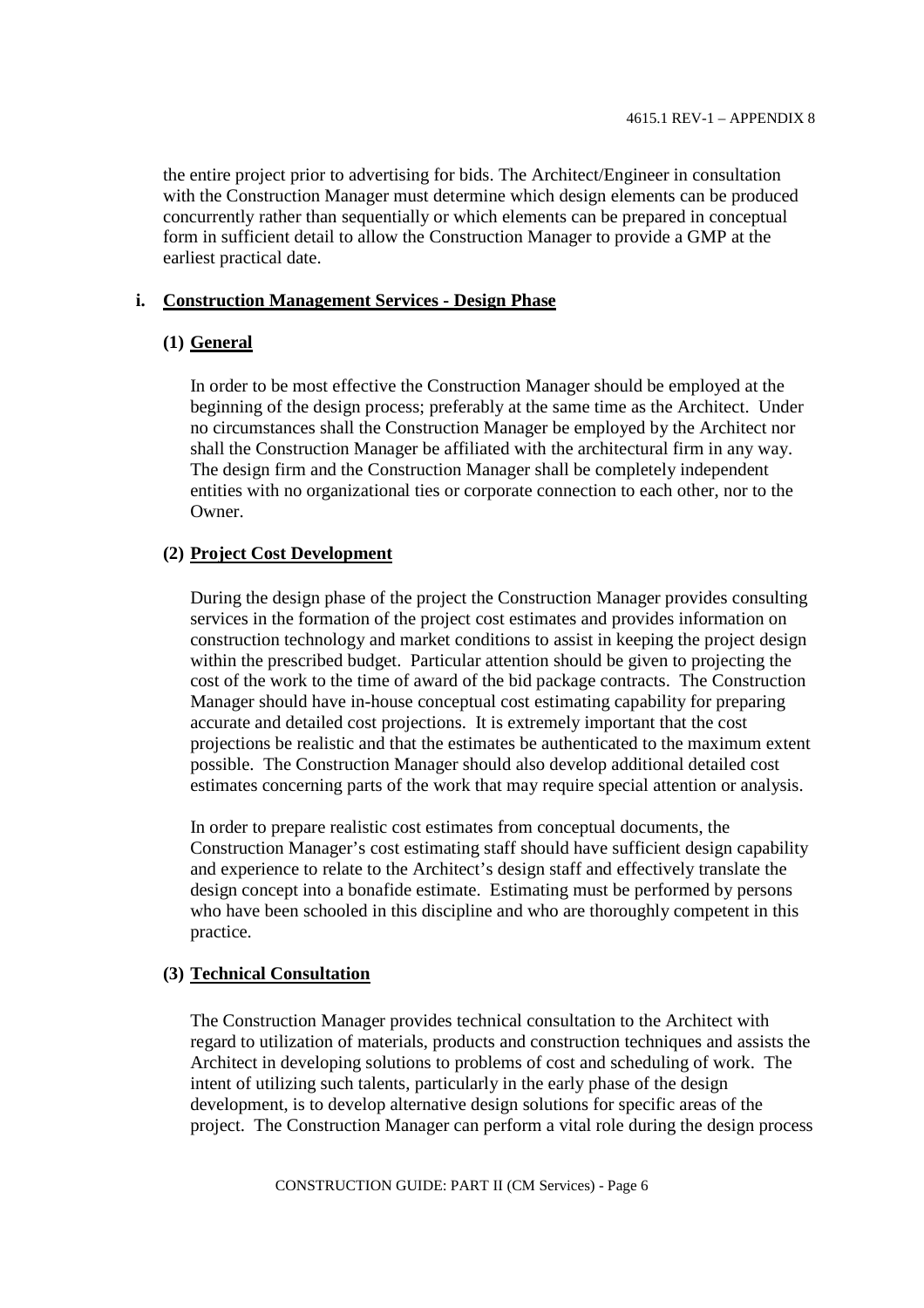by performing Life Cycle Cost Studies and Value Engineering Analyses. The effectiveness of the Construction Manager Firm in this process is heavily dependent upon the skills of the Construction Manager's staff. As in the cost estimating task, the persons assigned to perform Life Cycle and Value Engineering studies must have the engineering training and experience in the design of mechanical and electrical systems to effectively perform this function. A spirit of total cooperation between the Owner, the Architect and the Construction Manager and a commitment to the project goals must be established at the outset.

Technical consultation to the Architect or other professional disciplines shall not infringe upon the inherent responsibilities of those disciplines. For instance, the Construction Manager may make recommendations relating to the cost of a particular design or material selection; however, if such recommendations are accepted for incorporation into the project design, their application with regard to structural stability and life safety shall be the sole responsibility of the Architect. The Construction Manager shall not be assigned responsibilities which duplicate those assigned in the contract for architectural services.

#### **(4) Field Services**

The Construction Manager may be required to provide assistance in support of topographical surveys, preparation of maps, and performance of subsurface investigations such as test boring and test loadings. The Owner usually, however, chooses to award separate contracts for such services.

#### **(5) Assembly of Bid Packages**

Upon completion of drawings for a specific element of the work, the bidding documents should be assembled into bidding packages. In some cases it may be advisable to limit the number of packages to the major components of work such as general construction, heating, ventilation, air-conditioning, plumbing, electrical, and elevator work. On other projects, greater economies and quality control may be achieved through further subdividing those components into more specialized units of work.

Separate contracts may be desired on acoustical and electrical systems, structural frame work, foundation work, concrete, masonry, etc. The number of separate bid packages or contracts should be determined by the Construction Manager in concert with the Architect. Many elements of the work, such as foundation and superstructure, may be assembled into bid packages and bid prior to the completion of the final working drawings. Multiple separate bid packages may be required for similar trades for various phases of the work if the project requires a long period for completion. The individual bid packages should be complete contractual documents for that particular element of work. Bids should not be taken on schematic or diagrammatic drawings or outline specifications. When a bid package is advertised for bidding, it should be complete in every respect and ready for the trade contractor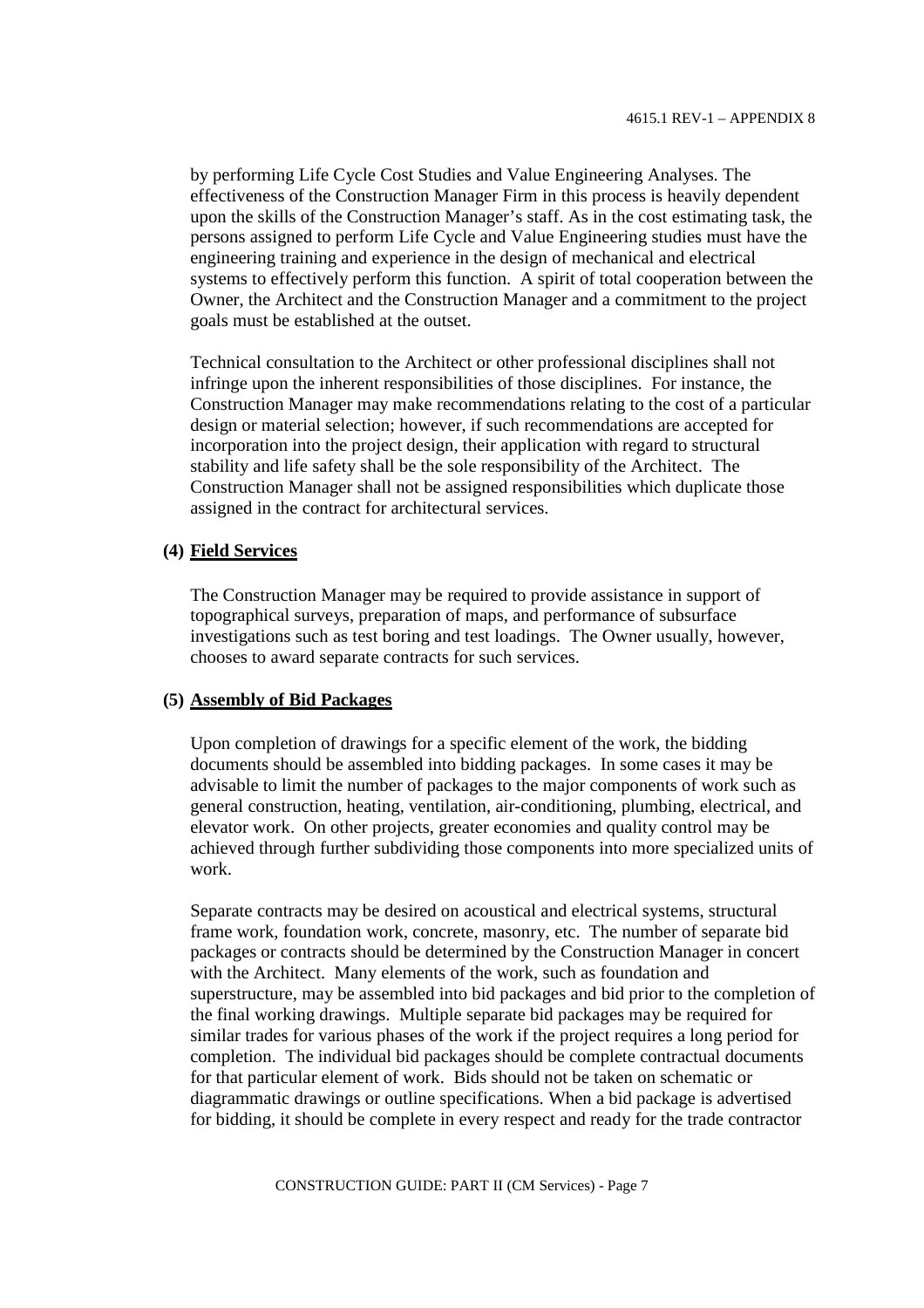to perform that specific part of the work without additional clarification of instructions.

# **(6) Preparation of the Bidders' List**

One of the positive aspects a Construction Manager can add to a project is the preparation of the bidders list for the various bid packages. The CM should have an intimate knowledge of the available work force in the locality of the project and the experience to analyze the qualifications of local contracting firms. An analysis of local as well as national (and on occasion international) conditions can be of significant benefit in attracting qualified contractors to bid on the work.

# **(7) Invitation for Bids**

The invitation-for-bid (IFB) documents should be assembled by the Construction Manager, and all actions such as answering inquiries from prospective bidders, issuance of addenda prepared by the Architect, and scheduling of bid openings should be the responsibility of the Construction Manager in coordination with the Owner and the Architect.

# **(8) Pre-Bid Conference**

The Construction Manager should be responsible for arranging pre-bid conferences as appropriate for the purpose of informing prospective bidders of special conditions or requirements in the proposed work. The pre-bid conference may also serve as a means for obtaining comments from prospective bidders to clear up any ambiguities in the IFB documents. The requirements of Executive Order 11246, Equal Employment Opportunity (EEO), and Federal Labor Standards, \*(See Part 1, Section 7)\* should be emphasized at the pre-bid conference. The Owner's representative and the Architect should be represented at such conferences.

# **(9) Bid Receipt, Review, and Evaluation**

The requirements of competitive bidding must be adhered to on all federally assisted construction projects. To fulfill this requirement on Construction Management Projects all trade contracts or subcontracts for work on the project shall meet the HUD requirements for competitive bidding. The requirements set forth in Chapter IV shall be followed literally and fully documented in the project data file. Failure to achieve competitive bids in the prescribed manner could jeopardize the Federal support for the financing of the project. Bid openings shall be conducted by the Construction Manager with a representative of the Owner and Architect present. Bids shall be opened publicly by the Construction Manager and the results of the opening tabulated. After evaluation and concurrence of the Architect, the Construction Manager shall recommend appropriate action to the Owner. The Owner shall send the Office of Architecture & Engineering (OAE) a copy of each bid tabulation, advise the OAE of the recommended award, and request concurrence in each contract award.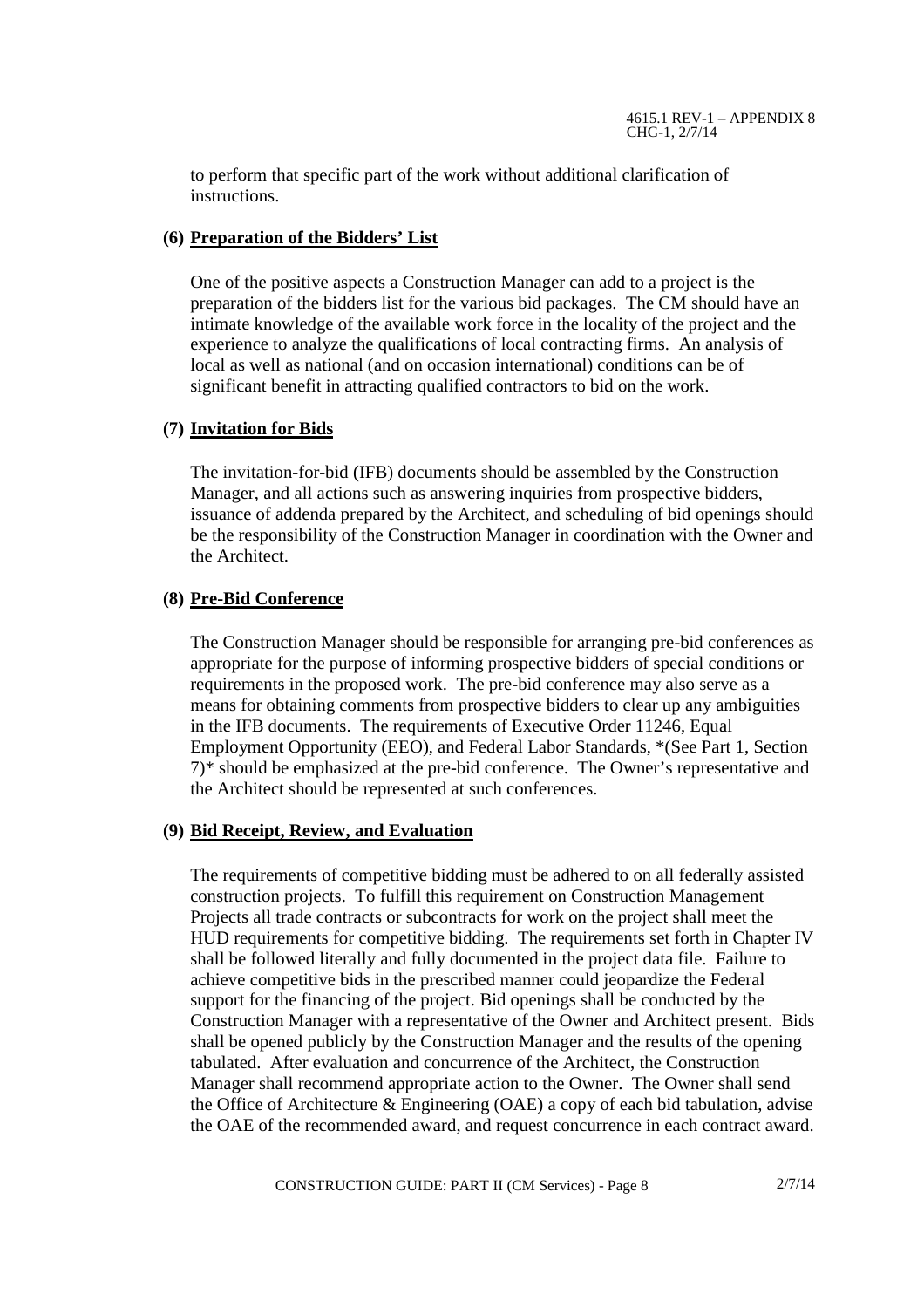Upon concurrence by the OAE, the Owner may notify the Construction Manager to award the contracts.

#### **(10) Scheduling the Project**

The Construction Manager can have significant impact on the project in scheduling of work. Scheduling of work is closely coupled with development of bid packages and early cost estimating requirements. An activity network and time schedule for designing, bidding and accomplishing the work must be developed. Through the employment of Construction Management Services, the design and construction time schedule can be overlapped to accomplish the work in the least amount of time. This technique is effective in shortening the overall time required to complete a project. The schedule shall include a specific date for completing the entire project. The final completion date shall be incorporated in the Construction Manager's Part B GMP contract. Each bid package contract shall also contain individual completion dates.

#### **j. Construction Management Services - Construction Phase**

#### **(1) General**

During the construction phase, the Construction Manager coordinates the project activities to develop an orderly, controlled construction effort within the agreed time frame. In order to discharge these responsibilities, the CM must have a strong capability in engineering, budgeting, cost estimating, scheduling, purchasing, quality control, management, and labor relations. In addition, the firm should have a record of successful performance in furnishing specialized services during the project design phase and in the management of the construction of projects.

#### **(2) General Condition Items and General Requirements**

The Construction Manager's responsibilities shall include items listed under the General Conditions of the contract documents, and General Requirements for temporary facilities and services, which, because of their general nature, are related to the work as a whole rather than to specific items of work, and which are normally performed by a general contractor on a lump-sum, fixed-price contract. These functions may require that the Construction Manager furnish labor at the site. Only under specific circumstances may the Construction Manager perform work which is included in the separate bid packages.

#### **(3) Accounting Records**

Financial and cost accounting records shall be maintained for all construction costs applied to the project. The Construction Manager shall be responsible for maintaining such records. Each CM monthly requisition indicating a breakdown of the CM Fee, General Conditions and Bid Package line items shall clearly indicate columns which show the original approved GMP breakdown, the current GMP breakdown and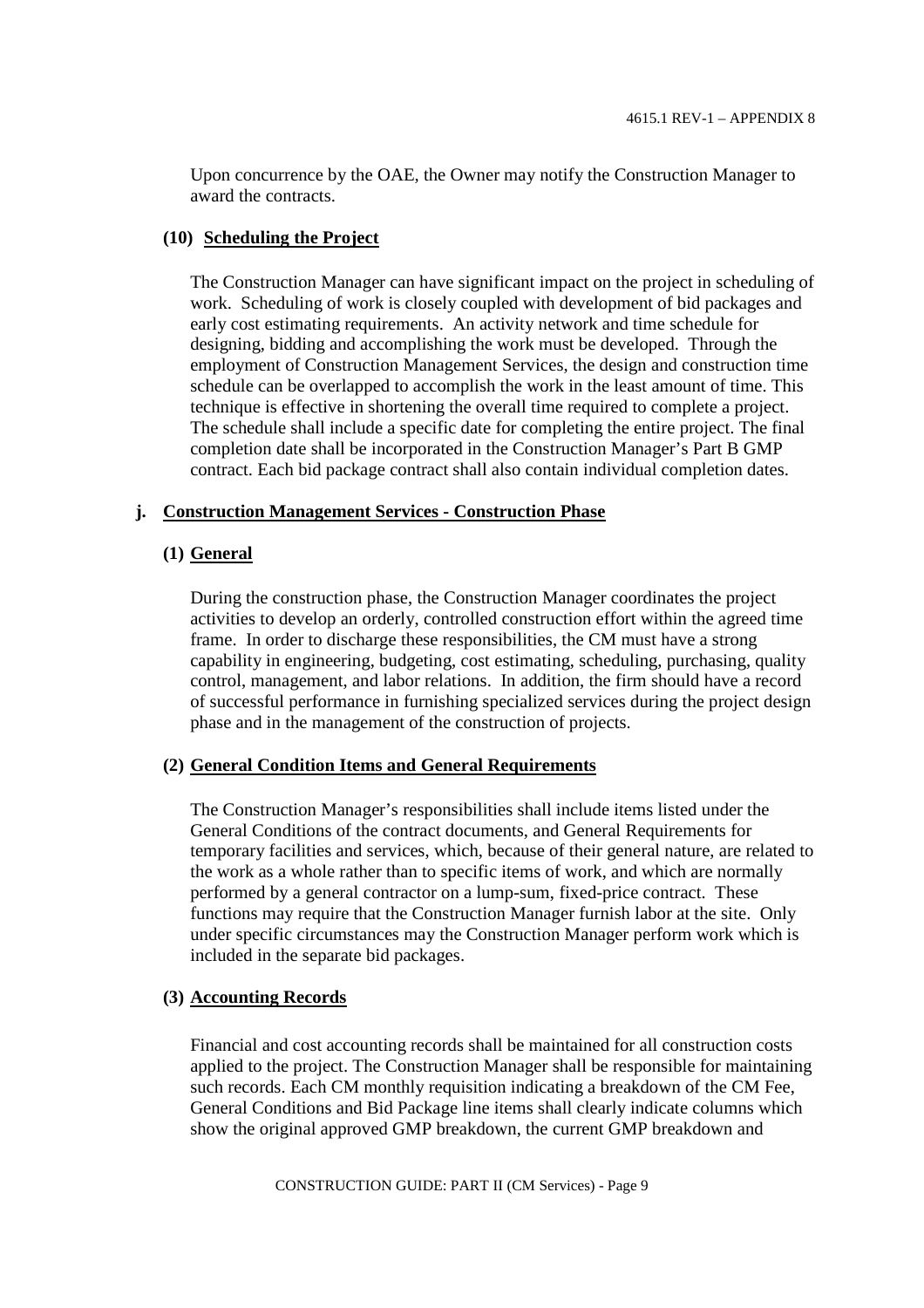current line item overruns/underruns in cost. A monthly cost report is to be prepared by the CM giving a narrative status of the project as well as a listing of pending and approved subcontracts as well as GMP change orders. A statement shall be made indicating total savings or overruns to date. This report must be submitted to the Owner each month in a timely fashion.

#### **(4) Management of the Work**

The Construction Manager shall assign adequate personnel to the site of the work for managing and coordinating all work performed on the project. Services required at the site will vary according to the needs of the owner and the nature of the project. Some of the basic services the Construction Manager should be prepared to provide are coordination of the separate contracts; monitoring the individual phases of the work to determine which crafts are on schedule; adjusting the work to accommodate changed conditions and unanticipated interferences; and in participation with the Owner's representative and the Architect, inspecting workmanship, material, and equipment employed or installed on the project. The Construction Manager shall also arrange for the performance of field and laboratory tests; provide reports on progress of the work; submit all progress payment requests to the Owner; review all change proposals; and record all changed work that deviates from the contract documents for submitting to the Architect for preparation of as-built drawings. The listing of the above items is not exhaustive, but is representative of the types of services that the Construction Manager may be expected to perform.

#### **(5) Comprehensive Safety Program**

The Construction Manager shall review the safety programs developed by each of the separate contractors and prepare and submit to the Owner a recommended comprehensive safety program which complies with the requirements of the Occupational Safety and Health Act of 1970. (Performance of such services will not relieve the separate contractors of their respective responsibilities for the safety of persons and property or from compliance with all applicable statutes, rules, regulations, or orders). During construction, the Construction Manager shall monitor compliance by the separate contractors with their contractual safety requirements and shall report deficiencies.

#### **k. Inspection Services**

#### **(1) Owner Compliance Inspection**

Inspection of the work to determine compliance with contract specifications is the responsibility of the Owner. The Owner shall designate a representative, qualified in construction procedures, to be employed full-time for the purpose of inspecting the work and to act on its behalf with full authority to make decisions. The Owner's Representative may be a member of the Architect's staff or an employee of the Owner.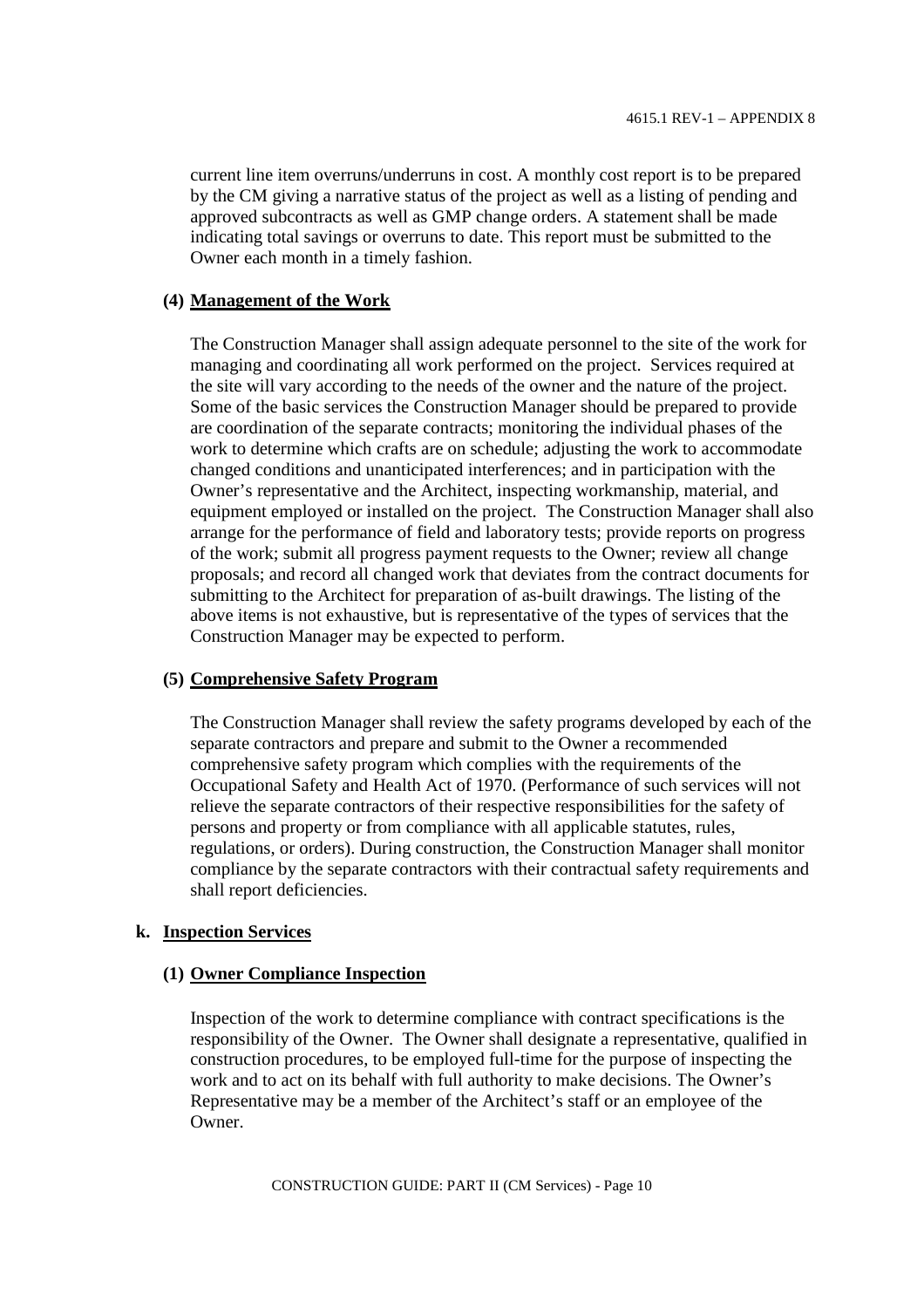# **(2) Construction Manager Surveillance**

The Construction Manager shall be required to accompany the Owner and the Architect on full project inspections at specified intervals of completion as well as pre-final and final inspections. The Construction Manager will maintain surveillance of the work at all time to insure that the trade contractors are performing satisfactorily with regards to the quality and schedule of the work.

# **(3) Final Closeout**

The Construction Manager shall be required to prepare Final Closeout documents including a final audit of costs and assist in obtaining a final certification of occupancy. This documentation will include all necessary forms usually required by HUD.

# **3. PREPARING CONSTRUCTION MANAGEMENT AGREEMENTS**

# **a. Sample Forms**

The HUD sample forms included in this publication as **Exhibits** are for use in soliciting for Construction Management Services and awarding Construction Management Agreements with a GMP.

The HUD recommended sample form for executing Construction Management Agreements has been developed as a two-part document. \*HUD will review draft agreements with clearly defined minor modifications and will accept them providing they meet minimum FHA-242 requirments. See Part II, Section 1b.\*

# *PART A Construction Manager's Consultation Services*

The Primary purpose of this document is to secure the services of a Construction Manager to (1) prepare cost estimates; (2) schedule the project efficiently for both the design development and construction phases; and (3) assist in achieving the most efficient use of materials and methods of construction.

# *PART B Construction Manager's Management Services*

The primary purpose of this document is to secure the services of a Construction Manager to organize and direct the complete construction of the project within prescribed costs and time limitations. The PART B document shall not be executed until the Owner and the Construction Manager have agreed on a GMP and specific time for completion.

Using the two-part document for Construction Management Agreements allows the Owner to enter into a limited obligation with the Construction Manager during the design phase of a project with the option to award the construction phase (PART B) at an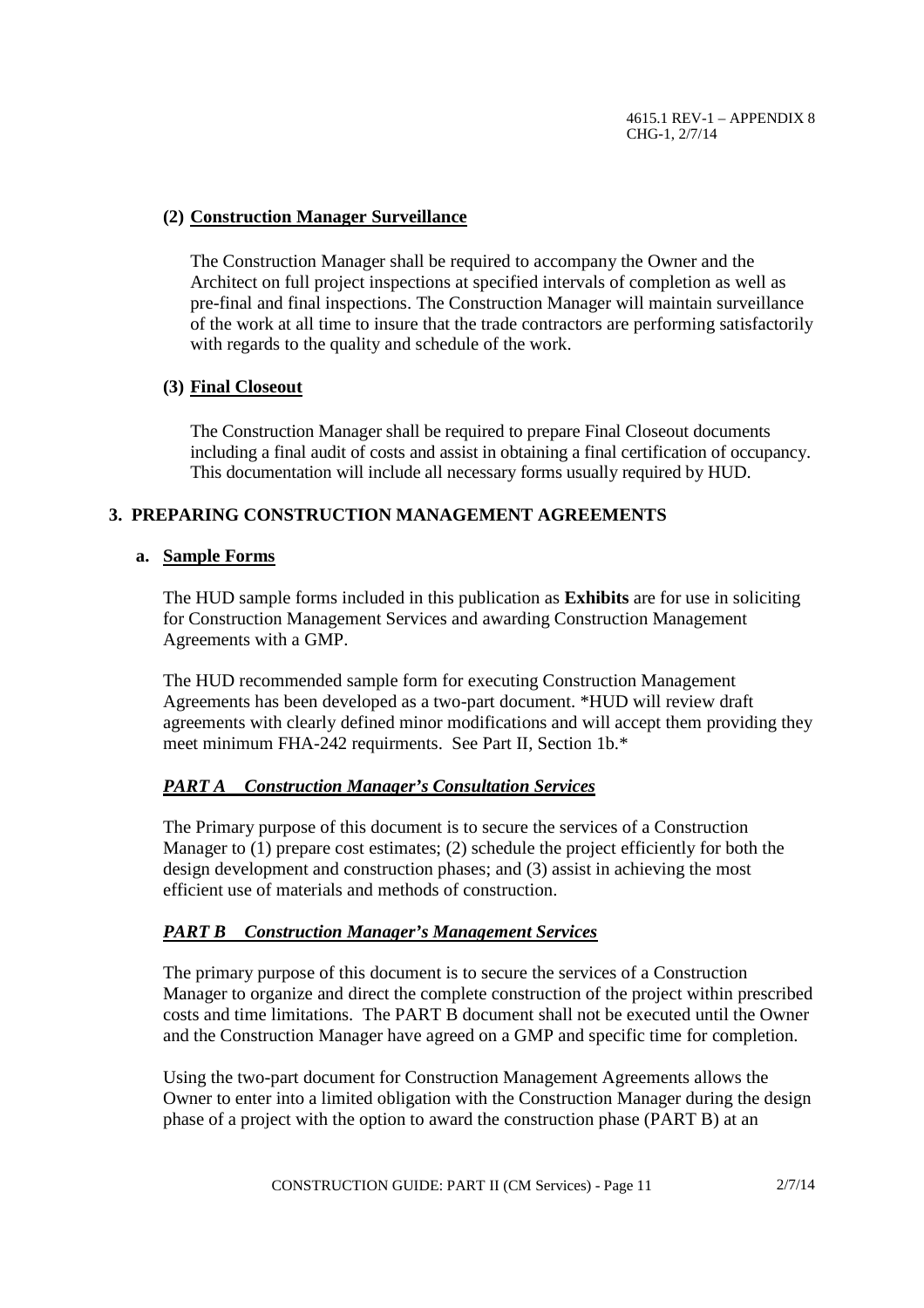appropriate time when construction cost estimates can be reasonably determined.

The two-part document provides for the orderly development of the construction cost estimates, bid packages and GMP through the design phase and allows construction to start prior to completion of the final construction documents for the entire project. HUD can, therefore, authorize the start of construction early with the assurance that sufficient financial resources will be available to the Owner to complete the project.

#### **b. Phased Construction**

Basically, phased construction involves starting of construction prior to completion of the entire project design. Certain phases of the work, such as foundations, superstructure, exterior walls, etc., can be separated into bid packages. Upon completion of a specific portion of the design, the work may be advertised and bid. Material and equipment purchases can be scheduled to take advantage of market conditions. This is specifically applicable to the purchase of long-lead items such as structural steel, electrical switchgear, transformers, and major items of heating and ventilating equipment. Time savings through the pre-purchasing of critical items can mean an earlier completion date and earlier occupancy of the facility. Each day of time saved can often be translated into dollars saved.

There are inherent risks to the Owner in constructing a project under accelerated or phased construction. Of great concern is the risk of starting certain parts of the work before the total cost of the project is known. Unless an assurance can be given that the project can be completed within the prescribed budget, the Owner may be placed in the untenable position of having started work with insufficient funds to complete the facility. The Owner can reduce this risk by obtaining a GMP from the Construction Manager for the entire work prior to the start of construction work at the site.

However, there are early commencement of work procedures which can accomplish these same ends. Consult with OAE for details and adaptability to a specific project.

#### **c. Equal Employment Requirements for Construction Contracts**

Federal Executive Order 11246, effective as of October 24, 1965, requires the inclusion of an equal employment clause in all Federally assisted construction contracts. (See Supplementary Conditions of the Contract for Construction, HUD-2554). In signing a contract or subcontract in excess of \$10,000.00, the contractor agrees that it "will not discriminate against any employee or applicant for employment because of race, color, religion, or national origin," and that it "will take affirmative action to ensure that applicants are employed and that employees are treated fairly during employment," without regard to these factors. In the event of the contractor's noncompliance with the non-discrimination clauses of the contract, or with the rules and regulations of the Secretary of Labor, the contract may be canceled, terminated, or suspended in whole or in part and the contractor declared ineligible for further Government contracts.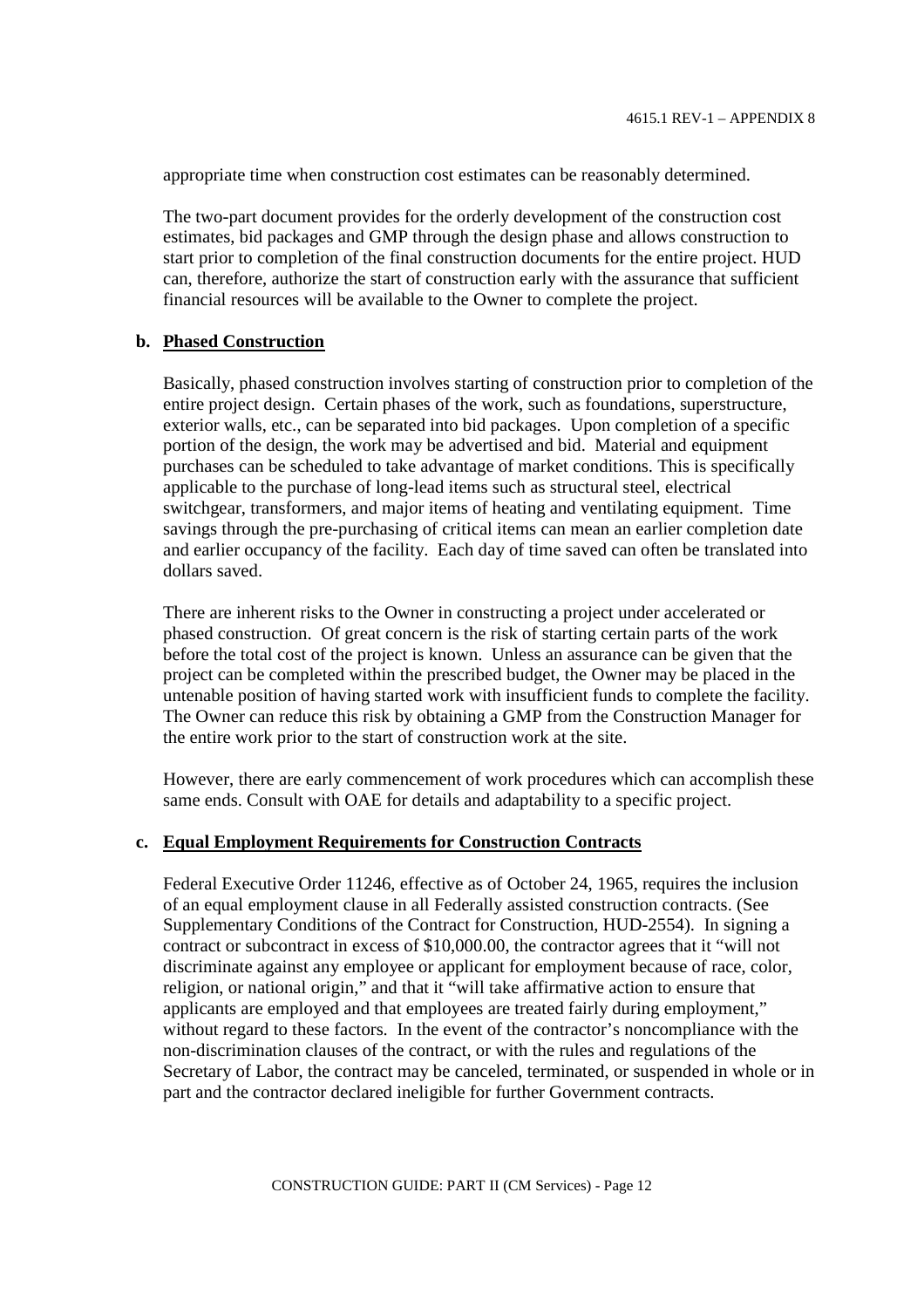The Office for Federal Contract Compliance (OFCC), U.S. Department of Labor, which has Federal responsibility for overseeing the implementation of Executive Order 11246 by the various Federal Departments and Agencies often prescribes written compliance requirements for construction contractors in designated geographical areas. These compliance requirements are issued under what is termed an "imposed plan" or "hometown" plan. In addition, it is the policy of OFCC that the approval of an "imposed plan" or the issuance of a "home-town" plan by OFCC may include a state or local government's appending additional equal employment opportunity (EEO) requirements to Federally Assisted construction contracts and subcontracts where state and local funds are also involved in the construction. State or local government EEO requirements may not be inserted into HUD construction project bid specifications unless they have had the necessary approval of the Director, OFCC. If a project is subject to the provisions of an "imposed plan", "home-town" plan or state or local EEO Requirements, the Applicant shall advise OAE prior to advertising for bids, or any special bid or pre-bid procedures and requirements to be met by both the Applicant and bidders.

Affirmative Action Plan commitments on Construction Management contracts shall be submitted by the Construction Manager and approved prior to execution of PART B of the contract and those commitments shall be included in all bid conditions of the separate subcontracts.

# **d. HUD Provisions for Labor Standards and Equal Employment Opportunity**

Federal assistance requires that all construction contracts between the Owner and contractors, between the Construction Manager and contractor, subcontractor and lesser tiers of subcontractors, incorporate the provision of the U.S. Department of Housing & Urban Development Form HUD-2554, titled "Supplementary Conditions of the Contract for Construction." In addition to the above the contract must make provisions for all laborers and mechanics to be paid not less than 1 <sup>1</sup>/<sub>2</sub> times their basic rate of pay for all hours worked in excess of eight hours in any workday or 40 hours in any work week. \*See Part I, Section 2.f(2) Labor Standards.\*

### **e. Shared Savings**

The sharing of savings with the Construction Manager on a percentage basis or any other basis is not permitted, under the HUD Construction Manager Contractual Agreement. The Construction Manager is compensated through a fee for services and the CM's management obligations require that the CM generate the maximum savings possible for the Owner. Additional incentives for the Construction Manager such as shared savings shall not be allowed.

# **f. Retained Percentage**

Provision may be included in each separate trade contract to make payment in full upon satisfactory completion of the work. Such a provision would eliminate the requirement of retaining a percentage of monies due the individual trade contracts for unreasonable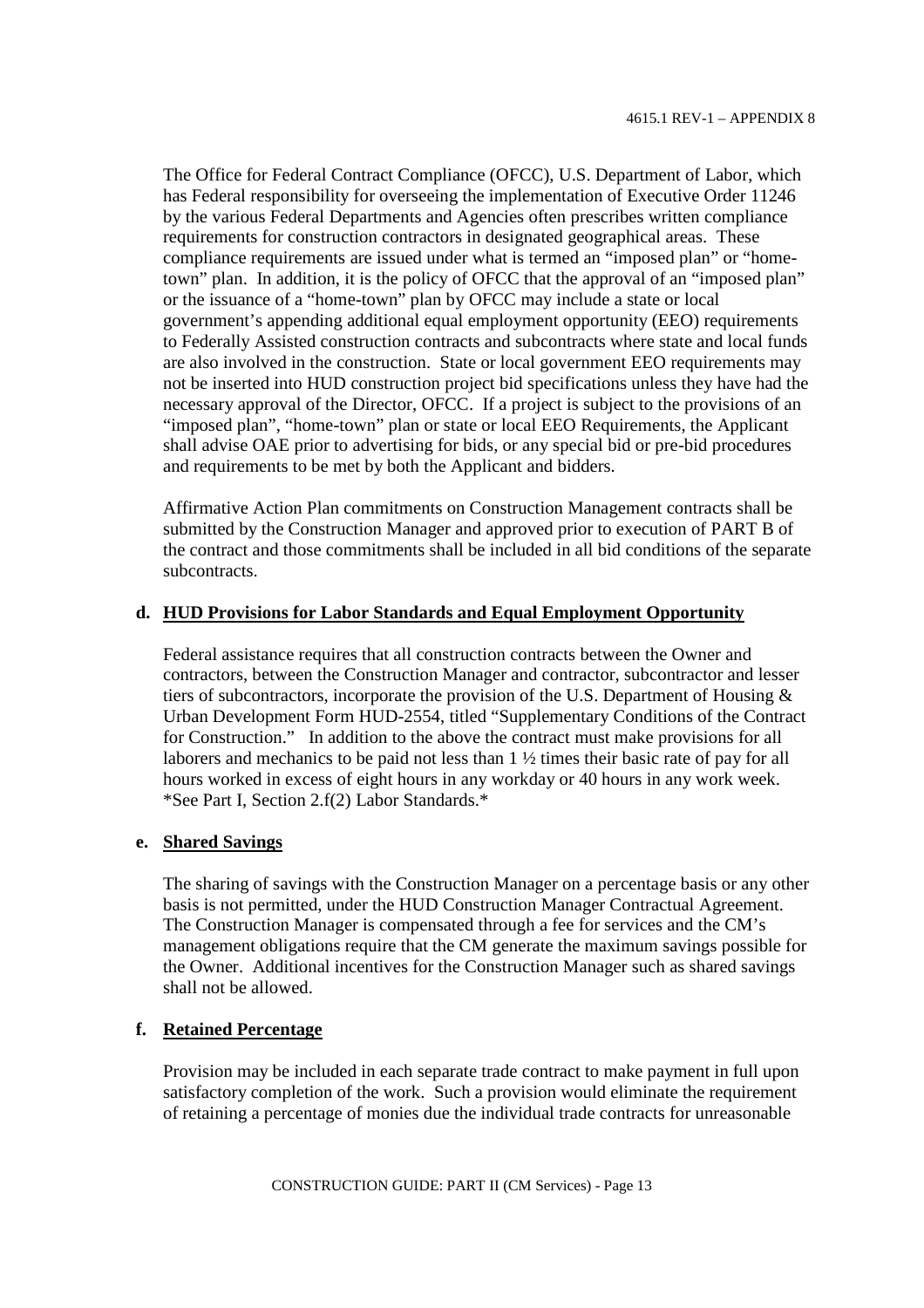periods of time until final completion of work on the entire project.

In the HUD 242 program, however, 10% of the final completed and stored to date (amount on the AIA G702)including CM fee, general conditions, labor and all materials is withheld to 50% of project completion. \*Upon written approval of HUD, the surety, the Architect, and the Owner, further retainage may not be required.\* **Retainage will be released at the time of the final closing, upon request by the owner, surety, and Architect to HUD in writing.**

### **g. Liquidated Damages**

The applicant shall include in the construction contract conditions a specified time for completion of the contract. The time shall be specified in calendar days.

Liquidated damages will be assessed in the Section 242 Program \*at the rate of \$.09/\$1,000 of construction cost\* and approved by HUD.

# **h. Termination**

Termination clauses should be included in all construction management agreements to provide for releasing the Owner and the Construction Manager from their contractual obligations prior to start of construction on the project as well as terminating the construction management agreements during the construction phase on a basis which is equitable for both the Owner and the Construction Manager.

#### **i. Performance and Payment Bonds**

Upon notice that the Owner elects to proceed with PART B of the Construction Manager Agreement, the Construction Manager shall post \*draft\* performance and payment bonds each in the amount of 100% of the GMP.

Each trade contract awarded by the Construction Manager is a subcontract awarded on the basis of competitive bidding. These contracts are referred to as subcontracts to conform to insurance terminology utilized in standard insurance policies. For insurance purposes, the relationship of the Construction Manager to the trade contractor is the same as that of a prime contractor to a subcontractor.

Bonding of major trade contractors may be recommended by the Construction Manager. A specific statement with reference to bonding requirements shall be included in the information to bidders on each separately bid trade contract. **The Construction Manager shall maintain 100% performance and payment bonds on the project regardless of any bonding posted by the trade contractors. Surety bonds are required on HUD surety bond forms. \*Finalized fully endorsed HUD Performance and Payment Bonds are required for the Initial Endorsement.\***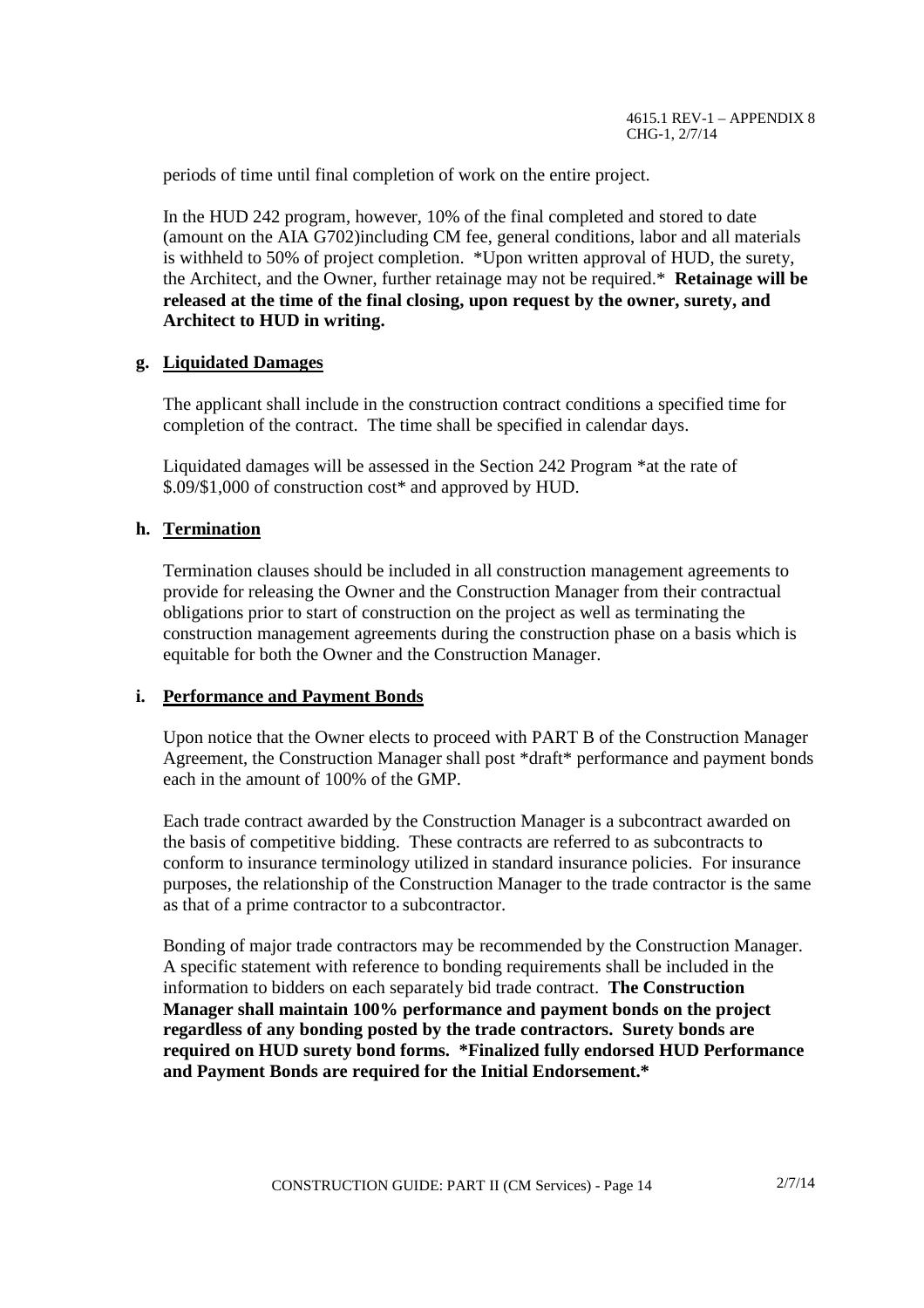# **j. Construction Manager's Liability Insurance**

Construction Managers shall be required to purchase and maintain insurance, in amounts not less than that specified in the contract, as will protect them from claims set forth below which may arise out of, or result from the Construction Manager's operations under the contract, whether such operations are performed by the Construction Manager or by any subcontractor or by anyone directly or indirectly employed by any of them or by anyone for whose acts any of them may be liable.

- Claims under workmen's compensation, disability benefit, and other similar employee benefit acts;
- Claims for damages because of bodily injury, occupational sickness or disease, or death of employee;
- Claims for damages because of bodily injury, sickness or disease, or death of any person other than employees;
- Claims for damages insured by usual personal injury liability coverage which are sustained (a) by any person as a result of an offense directly or indirectly related to the employment of such person by the Construction Manager or (b) by any other person, and;
- Claims for damages because of injury to or destruction of tangible property, including loss of use resulting therefrom.

\*Evidence of Builder's Risk Insurance must be delivered at the Initial Endorsement.\*

# **k. Subcontractor's Insurance**

The Construction Manager shall either (1) require each subcontractor to procure and to maintain during the life of the subcontract, a Comprehensive General Liability, Automotive Liability, and Property Damage Liability Insurance in the amounts specified in the contract, or (2) insure the activity of the subcontractors in the CM's own policy. The Construction Manager's and subcontractor's liability insurance shall include adequate protection against special hazards.

# **l. Certificates of Insurance**

Certificates of Insurance acceptable to the Owner shall be filed with the Owner prior to commencement of any work. These certificates shall contain a provision that coverage afforded under the policies will be canceled until at least fifteen days' prior written notice has been given to the Owner.

#### **m. Owner's Liability Insurance**

The Owner shall be responsible for purchasing and maintaining its own liability insurance and, at its option, may purchase and maintain such insurance to provide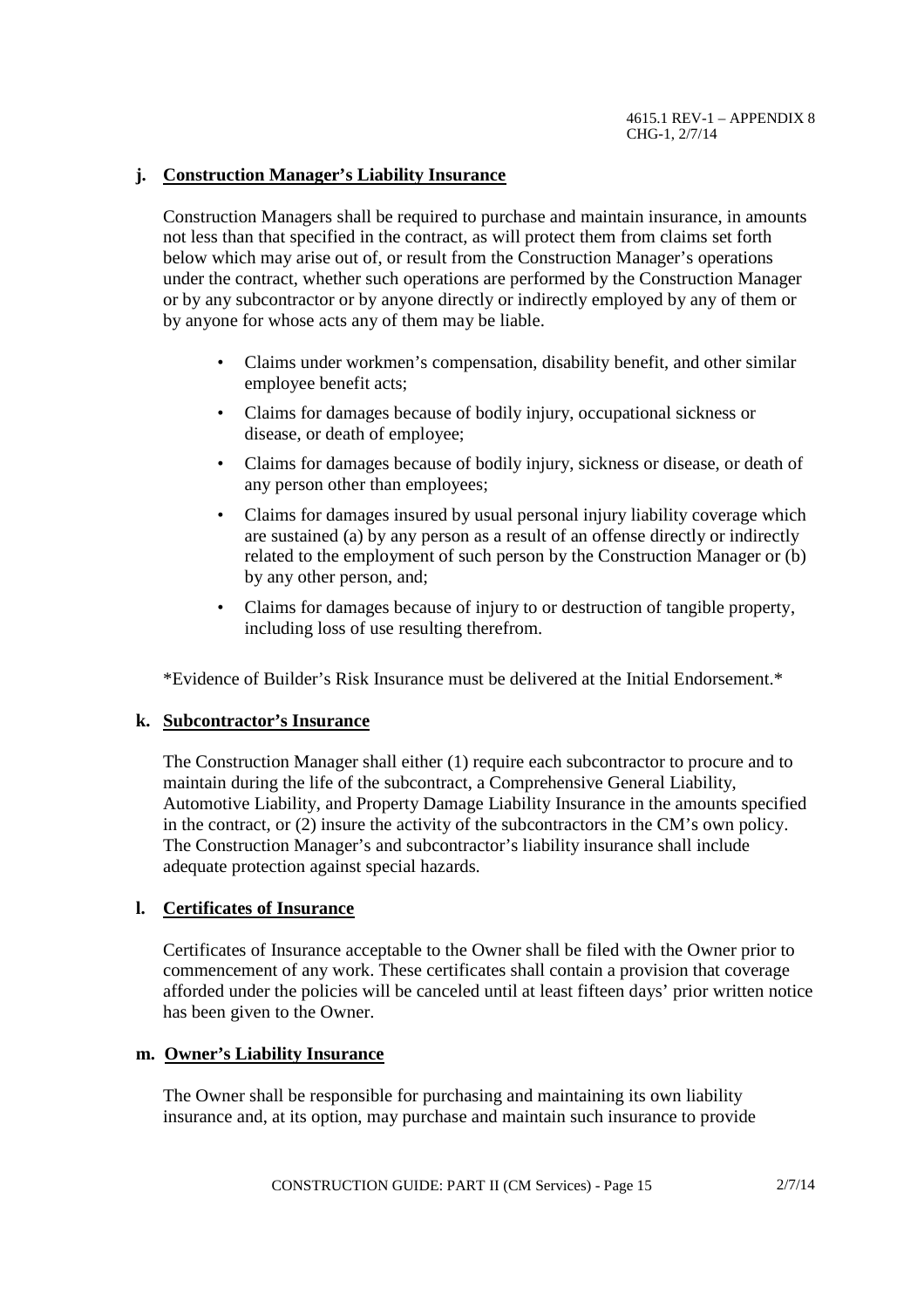protection against claims which may arise from operations under the contract.

### **n. Property Insurance**

Unless otherwise provided, the Owner shall purchase and maintain property insurance upon the entire work at the site to the full insurable value thereof. This insurance shall include the interests of the Owner, the Construction Manager, subcontractors, and subsubcontractors in the work and shall insure against the perils of fire, extended coverage, vandalism and malicious mischief. In addition, if the property is located in a Special Flood Hazard Area (SFHA) designated on a Flood Insurance Rate Map issued by the Federal Emergency Management Agency (FEMA), the Owner shall purchase flood insurance on any building located in the SFHA.

### **o. Steam Boiler and Machinery Insurance**

The Owner shall purchase and maintain such steam boiler and machinery insurance as may be required by the contract documents or by law. This insurance shall include the interests of the Owner, Construction Manager, subcontractors and sub-subcontractors in the work.

# **4. SELECTION OF A CONSTRUCTION MANAGER**

# **a. STEP 1 - Establishment of a Construction Manager Source List**

The Owner should establish a source list of firms that may be considered for providing Construction Management Services. The negotiation with a single firm should be avoided. Firms should be invited to submit their qualifications to the Owner in advance of solicitation for formal proposals. These firms should be requested to submit a statement of their qualifications for consideration in the same manner as requested for architectural and engineering firms. (See **Exhibit 1** for Construction Manager's Qualification Sample Form.)

The Owner should convene a selection panel to review the qualification statements submitted by interested firms. A form similar to that shown in **Exhibit 3** should be used to rate the interested firms. The top-rated firms should then be notified that they are being considered for the award of a Construction Management Agreement. The firms not so rated should be notified that they are no longer being considered for the award.

# **b. STEP 2 - Inviting Construction Managers to Submit Proposals**

After reviewing the qualifications forms, the firms that are considered qualified should be invited to submit formal proposals for performing Construction Management services on the project. The preferred method of requesting proposals for Construction Management services is on the negotiated basis using the sample forms provided in **Exhibit 2**.

The invitation for proposals should include the following data: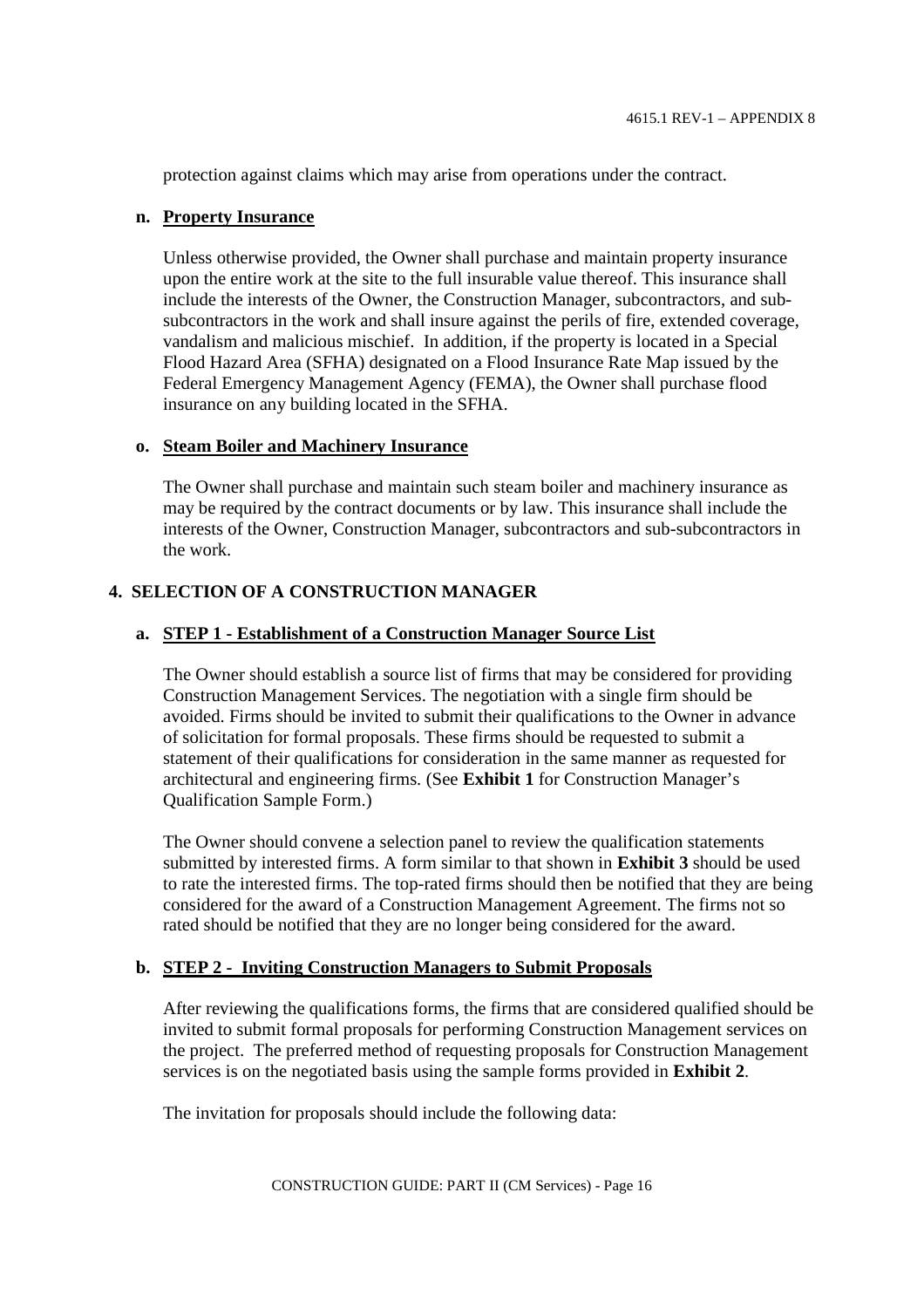- The names of the Owner, the Architect (if already selected), and other specific parties who may have a significant role in the administration of the project;
- The project title, location, the approximate number of gross square feet in the project, and a brief description of the project;
- The date for receiving proposals for the project as well as the address to which proposals should be delivered;
- The description of the role of the Construction Manager on the specific project, including a listing of the Construction Manager's tasks;
- A specific statement as to the requirements for the award of construction contracts on Federally Assisted construction projects;
- The manner in which the Owner intends to award the Construction Management Agreement, i.e., PART A, Design Consultation; and PART B, Construction Management Services During Construction.
- Under certain circumstances, an Owner may desire to terminate the services of a Construction Manager during the design phase, in which case only PART A of the Construction Management Agreement would be implemented. However, in most instances, the Construction Manager will be employed during both the design and construction phase of the project. PART B of the sample forms has been developed to provide that the Construction Manager state a separate fee for providing services during the construction phase, and further allows the Owner to reserve the decision regarding the award of PART B until a GMP can be established.

NOTE:THE SAMPLE FORMS INCLUDED AS **EXHIBIT 6** TO THIS PUBLICATION PROVIDE FOR THE OPTION OF RECEIVING COMPETITIVE BIDS FOR CONSTRUCTION MANAGER SERVICES. HOWEVER, IT IS NOT A FEDERAL REQUIREMENT UNDER THE HUD FEDERALLY ASSISTED CONSTRUCTION PROGRAMS THAT OWNERS RECEIVE FORMAL BIDS FOR CONSTRUCTION MANAGEMENT SERVICES.

### **c. STEP 3 - Briefing Meeting**

A meeting should then be scheduled with the selected firms, briefing them in more detail as to the services required, and giving more specific details of the proposed project. A copy of the program of requirements and any supporting diagrammatic sketches should be made available to each firm.

An Information Package should also be prepared for each firm to be distributed at the briefing meeting. The Information Package should contain the following: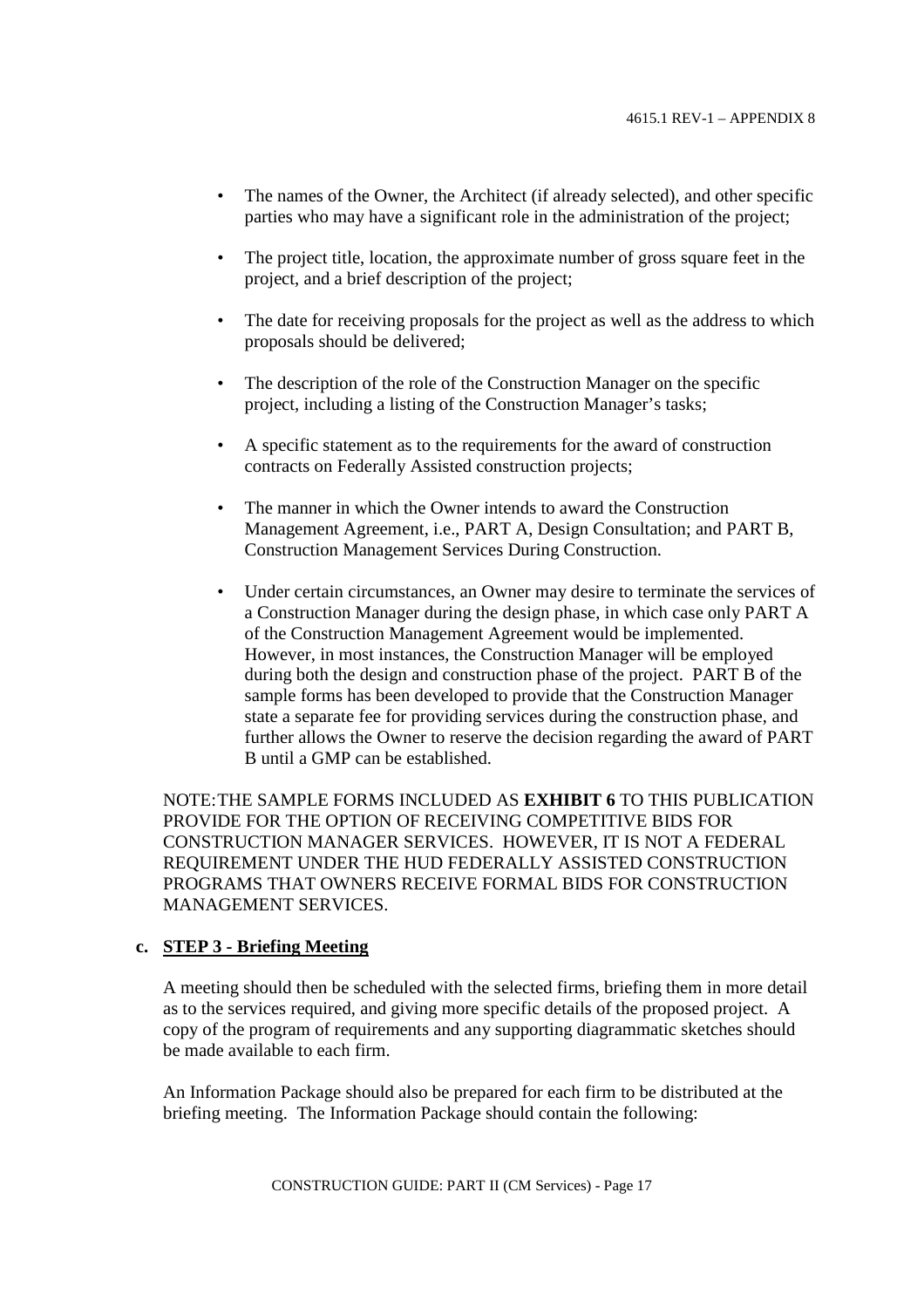- (1) A formal invitation to submit a proposal for Construction Management Services (**Exhibit 2**);
- (2) Construction Manager's Proposal Form (see sample in **Exhibit 3**);
- (3) Any special instructions for information to be submitted with the proposal, i.e., a prepared plan by which the firm intends to manage the project;
- (4) A copy of the proposed Construction Management Agreement Form, PART A and PART B (see sample in **Exhibit 4**);
- (5) The closing date for receipt of proposals in the Owner's office or other designated place for receipt of proposals.

### **d. STEP 4 - Construction Managers' Proposals**

The Construction Managers' proposals submitted in response to the Owner's invitation should be submitted on forms provided by the Owner. **Exhibit 3** may be used for the purpose of receiving such proposals.

The following information should be requested in the proposals:

- Date of the proposal;
- Identification of the Owner. The name and address of the facility for which the proposal is being submitted;
- The name of the firm submitting the proposal:
- The fee for services limited to design consultation specified under PART A of the Construction Manager's Agreement;
- The fee for services during construction of the project specified under PART B of the Construction Manager's Agreement;
- An agreement that the Construction Manager will guarantee the proposal for a period not to exceed 45 days from the designated date of receipt;
- The classification of individual or firm submitting the proposal, i.e., Individual, Partnership, Corporation or Joint Venture;
- Statement that the individual or firm agrees that within 10 days after receipt of written notice from the Owner of the acceptance of the proposal, PART A of the Construction Manager's Agreement will be executed and delivered to the Owner.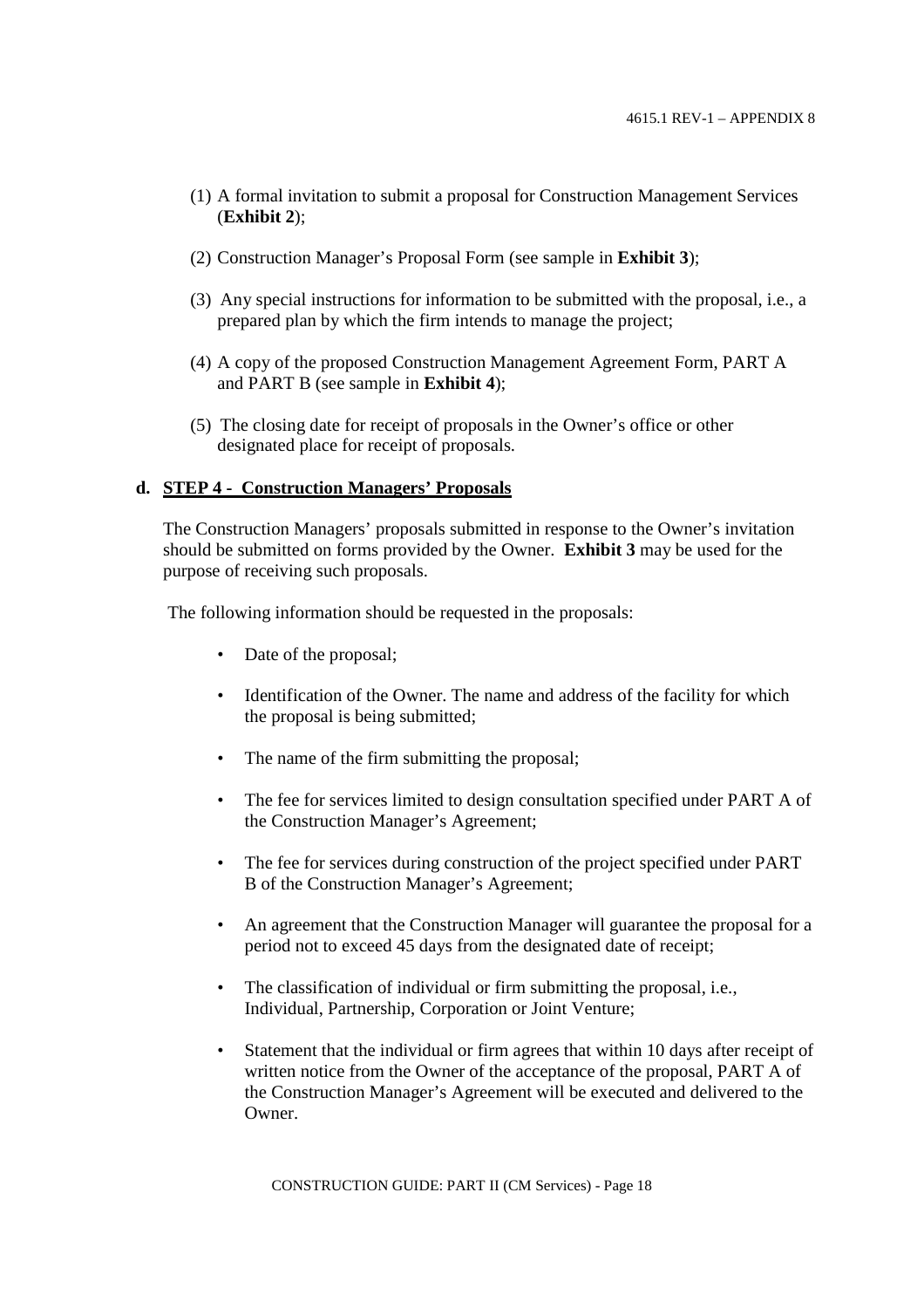Where the Owner requires that formal bids be submitted on the project, the following additional items may be requested with the bids;

- Construction Manager's Bid Bond,
- Acknowledgment of all Addenda and Notices.

### **e. STEP 5 - Final Selection of the Construction Manager**

Upon receipt of proposals from the invited firms, the Owner should reconvene the selection panel for the purpose of reviewing the proposals and making a recommendation for contract award. Individual interviews should be scheduled with each of the firms if it is considered by the panel to be helpful in making a final selection for contract award. It may be advisable to require that the process of selection include a presentation to the Owner.

The Construction Manager should be employed at an early development stage of a project in order to work with the Architect in developing the requirements that will govern the design of the project and the project cost.

The appropriate time for selection of the Construction Manager is simultaneously with the selection of the Project Architect or immediately afterwards. The employment of the Construction Manager after the completion of the project design is to be avoided because the CM's effect on the total project at that time will be minimized. Even though a Construction Manager may be able to reduce the cost of the project through capably preparing bid packages as well as managing the construction effort, substantial cost savings can only be achieved during the design phase.

Prior to execution of the Owner-Architect Agreement, there should be a careful comparison of the architectural services with that of the Construction Management Agreement to insure that there is no duplication of services. The standard forms AIA B141 (or more current agreements), AIA A201 and HUD-2554 may be modified if a Construction Management Agreement is anticipated. For instance if there are local requirements for Women Business Enterprise (WBE) and/or Minority Business Enterprise (MBE) this may be cause for modification, as one example. To avoid duplication, the agreements should be prepared simultaneously. OAE requires contractual provisions addressing Section 212 regulations as follows:

(1) **Overtime requirements.** No contractor or subcontractor contracting for any part of the contract work which may require or involve the employment of laborers or mechanics shall require or permit any such laborer or mechanic in any work week in which he or she is employed on such work to work an excess of eight hours in any work day or 40 hours in such work week unless such laborer or mechanic receives compensation at a rate not less than one and one half times the basic rate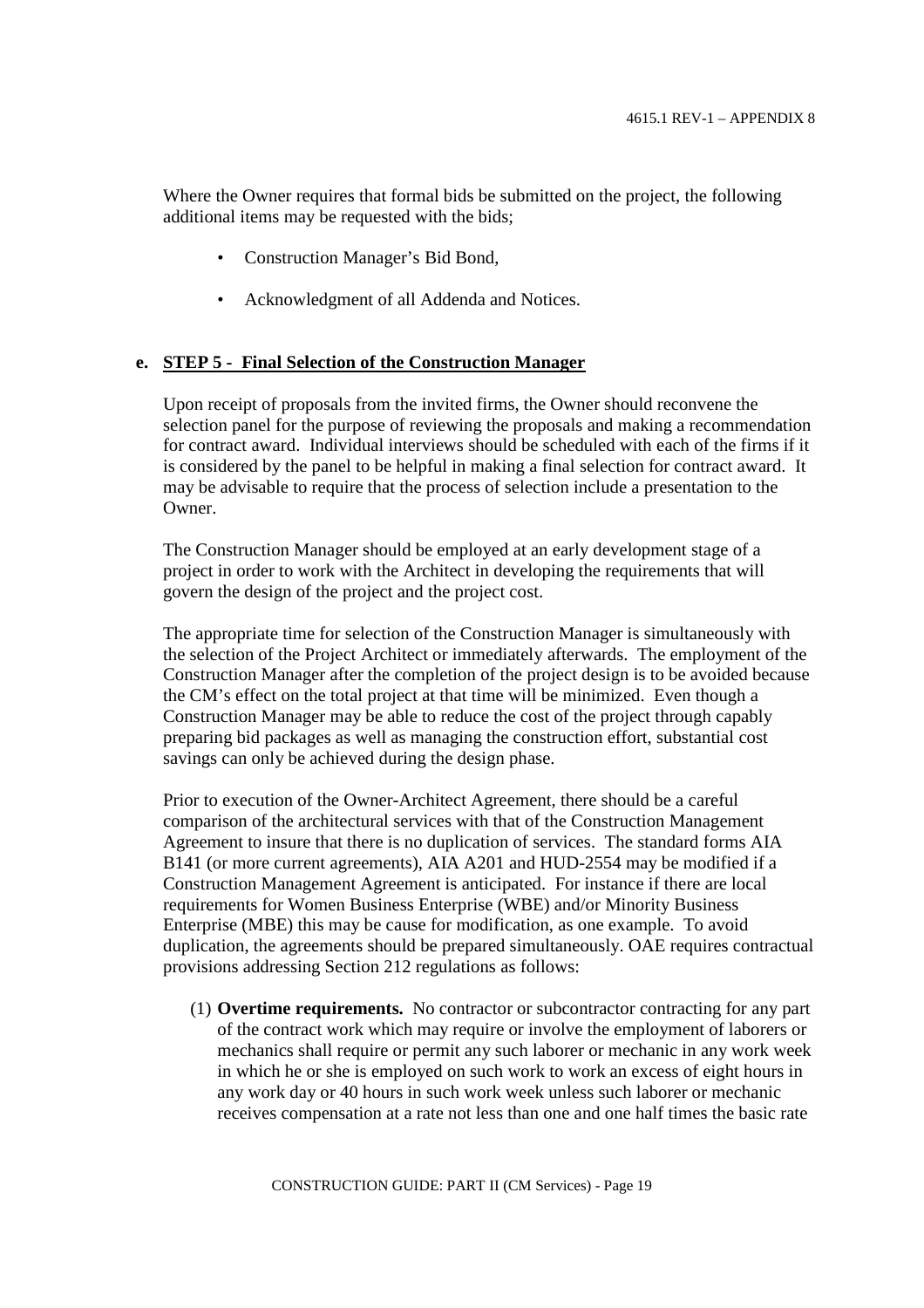of pay for all hours work in excess of eight hours in any workday or forty hours in any work week.

- (2) **Violation; liability for unpaid wages.** In the event of any violation of the clause set forth in subparagraph (1) of this paragraph, the contractor and any subcontractor responsible therefore shall be liable for the unpaid wages.
- (3) **Witholding for unpaid wages.** HUD or its designee shall withhold, or cause to be withheld, from any moneys payable on account of work performed by the contractor or subcontractor under this contract, such sums as may be determined to be necessary to satisfy any liabilities of such contractor or subcontractor for unpaid wages as provided in the clause set forth in subparagraph (2) of this paragraph.
- (4) **Subcontracts.** The contractor or subcontractor shall insert in any subcontracts the clauses set forth in subparagraph (1) through (4) or this paragraph and also a clause requiring the subcontractors to include these clauses in any lower tier subcontracts. The prime contractor shall be responsible for compliance by any subcontractor or lower tier contractor with the clauses set forth in subparagraphs (1) through (4) of this paragraph.

# **5. SPECIAL CONSIDERATIONS FOR CM/GMP CONTRACTS**

# **a. Construction Management Fees**

The costs of Construction Management Services are specified in the Construction Management Agreement as fixed fees and are categorized under two types:

- Fees for services during the Design Phase (PART A)
- Fees for services during the Construction Phase (PART B)

Construction Manager's fees are defined under HUD procedures as those costs which an Owner agrees to pay to the Construction Manager for the performance of specific construction management services. The Construction Manager's fee includes the following items:

- (1) Salaries, fringe benefits and expenses to the Construction Manager's employees at the principal offices and branch offices to the extent they are identified and assigned to the project;
- (2) Salaries, fringe benefits and expenses of the Construction Manager's home office staff assigned to provide field supervision, management, and administrative support in connection with performance of the work at the project site;
- (3) Properly allocable indirect costs applicable to the efforts discussed in (1) and (2) above; and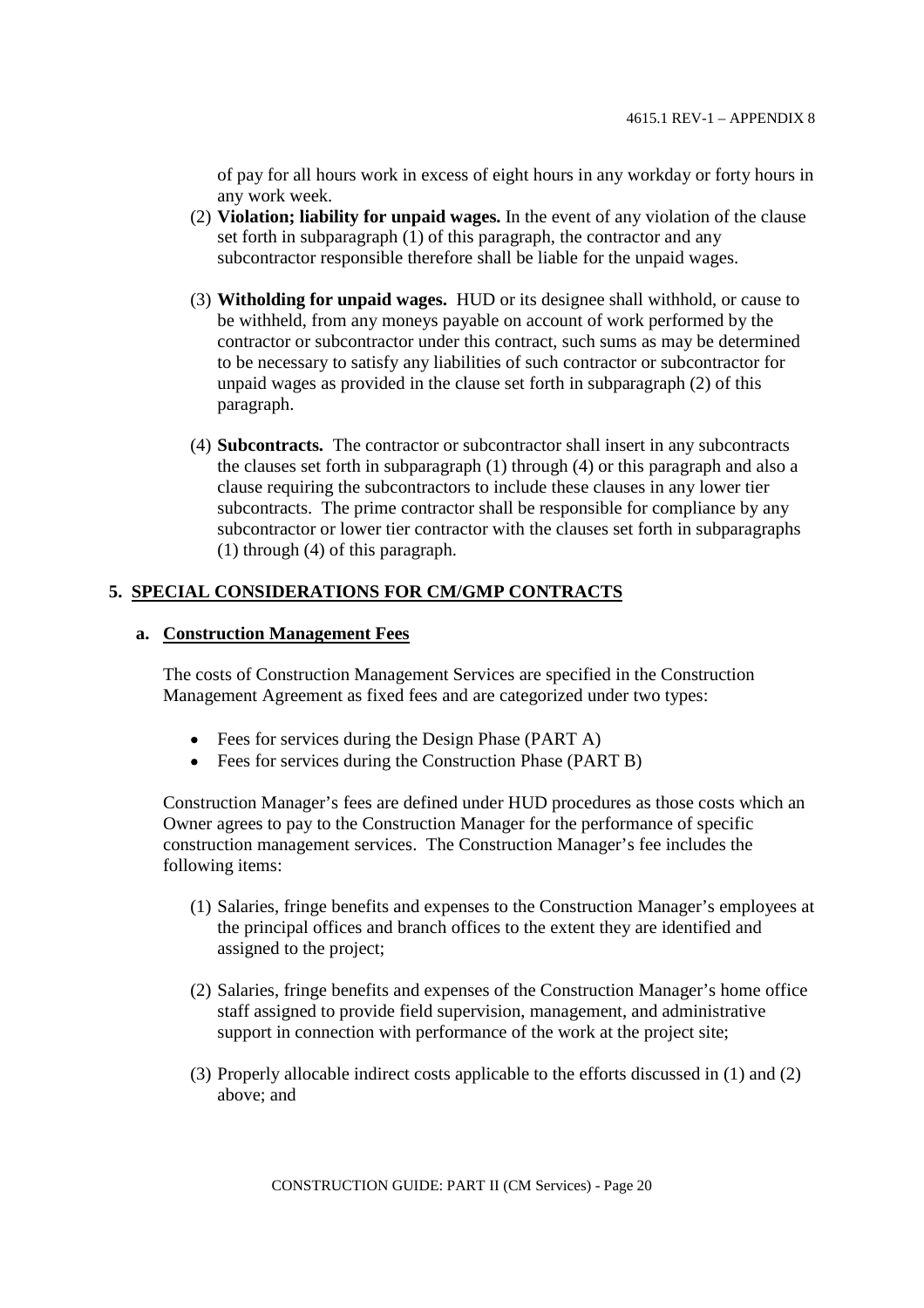(4) The Construction Manager's profit on the management of the project.

In the HUD sample form of the Construction Management Agreement, the fees are stated separately for PART A, Design Phase and PART B, Construction Phase. The fees are established and stated in fixed, lump-sum amounts. Fees shall not be established solely on the basis of a percentage of the construction costs. It is not in the Owner's interest to enter into an open-end agreement with the fee tied to the cost of the work. The fees shall be based on the scope and complexity of the project with a complete breakdown of the estimate of the manpower and other resources required to manage the project.

The Construction Manager's fee shall not be increased unless it can be demonstrated that an Owner- directed change has caused an increase in the resources that the Construction Manager must provide on the project. Specifically, the Construction Manager shall not receive an increase in fee for change orders written to the separate trade contractors unless it can be established that the final completion date in the Construction Manager's contract must be extended thereby requiring additional resources in the part of the Construction Manager. In those cases where no additional time is authorized, any resource required to perform the work within contract completion date will be provided by the Construction Manager at no change in the fee. On the other hand, if the Construction Manager is able to reduce the overall cost of the project, the Construction Management fee should not be reduced.

### **b. Guaranteed Maximum Price**

The GMP, within the context of Federally Assisted construction, is defined as that condition under which the Owner is guaranteed that payment for completion of the work, as set forth in the Construction Management Agreement, will not exceed a stipulated sum.

The GMP should be furnished in two separate breakdowns:

- $\bullet$ The normal breakdown of cost according to elements of the Construction such as concrete, masonry, structural steel, heating, ventilating and air-conditioning, electrical, etc.
- In addition, a breakdown showing the estimated cost of each bid package or line  $\bullet$ item as the Construction Manager proposes to award the separate trade contracts.

The two types of breakdown serve different purposes. The first provides cost information related to the usual costs of the construction elements. This breakdown will be prepared early in the schematic stages of the design development and updated at prescribed internals until a GMP is established. The second is developed at the time the GMP is given and is used by the Owner to determine if bids exceed the estimated costs of the individual bid packages.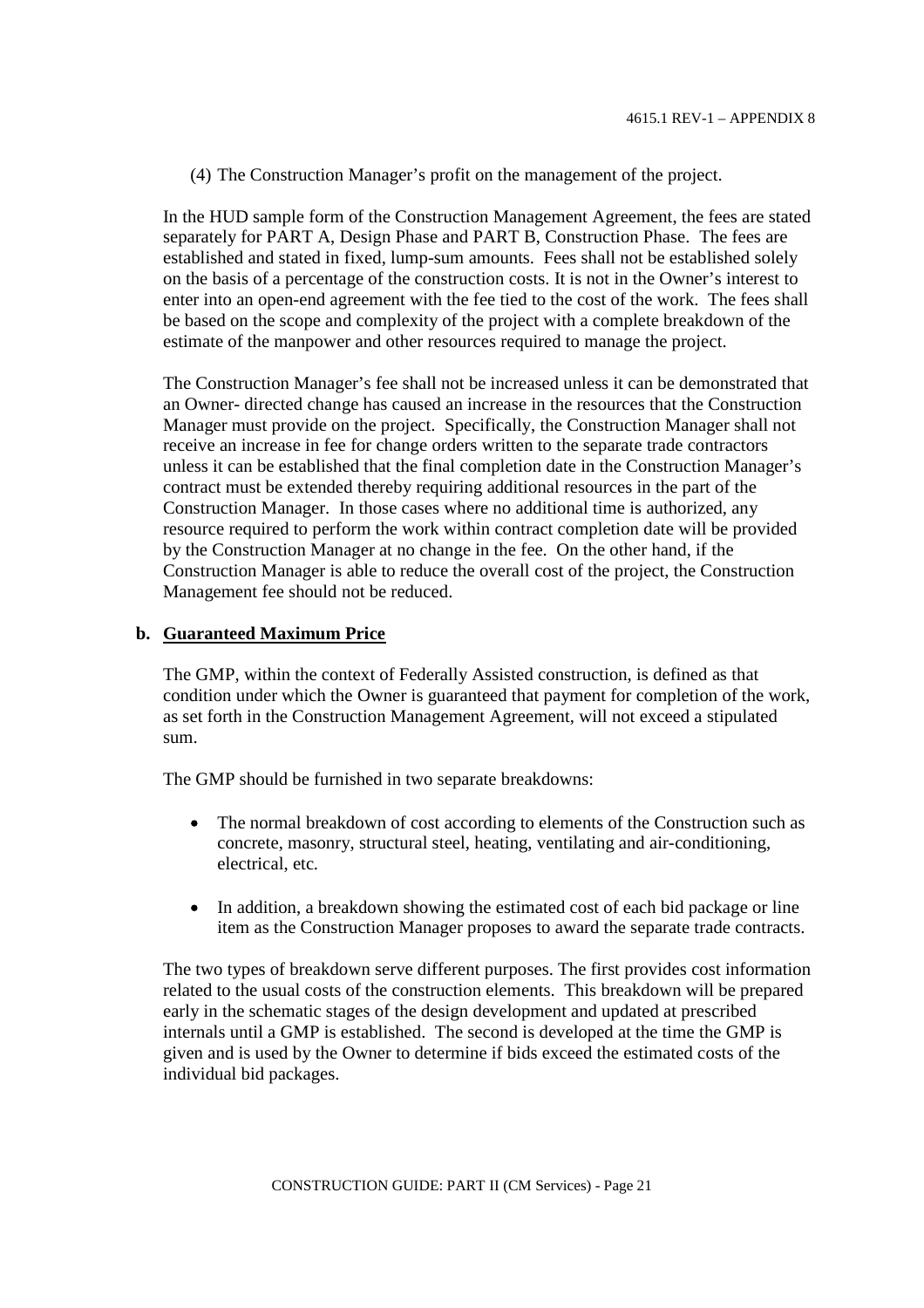The HUD procedures require that PART B of the CM Contract, containing an acceptable GMP, be executed by the Owner and the Construction Manager prior to the award of contracts for the separate bid packages by the Construction Manager. Owner financed contract awards may be made under special conditions with the approval of the OAE. With proper scheduling of the design and early identification of the separate bid packages a GMP should be obtained at approximately 80% completion of the design documents. The first several bid packages should be ready for bidding immediately following the acceptance of the GMP.

The acceptance of the GMP is a critical activity in the CM/GMP contract process. All major decisions which may affect the scope or cost of the project should have been made prior to the GMP acceptance. Changes in the design after that point should be kept to an absolute minimum. The Owner, in consultation with the Architect/Engineer, must agree that major changes affecting the scope or costs will not be made in the design documents after acceptance of the GMP. If scope changes are made after that time the Construction Manager will be entitled to a change in the GMP. The GMP must be considered in the same manner as a lump-sum bid contract. When changes are made to design documents after award of a lump-sum bid contract they will, more than likely, cause an increase in the contract price.

When the GMP is offered by the Construction Manager, it is critical that all items of material and equipment be described with respect to quantity required and quality desired.

The GMP will normally be supplemented by a narrative description prepared by the Construction Manager to describe those elements of the project which have not been fully delineated in the contract drawings and specifications.

Of course, it must be understood that when a separate bid package is advertised for bidding, it should be complete with regard to design details and specifications. It is improper to expect trade contractors to bid on incomplete bid documents. Such practices leave the Owner vulnerable to change orders after the separately bid contracts are awarded.

The GMP must always be established with regard to a specific date and identified with an approved set of design drawings and specifications. After acceptance by the Owner, the GMP should be reviewed at specific intervals to determine if the scope of the project has changed. It is recommended that the Construction Manager be required to certify on a monthly basis (or other agreed upon interval) that the cost of the work based on drawings and specifications as of the latest date is within the GMP. The validation of the GMP on a monthly basis should continue until all work in the Construction Management Agreement has been bid, placed under contract, and completed.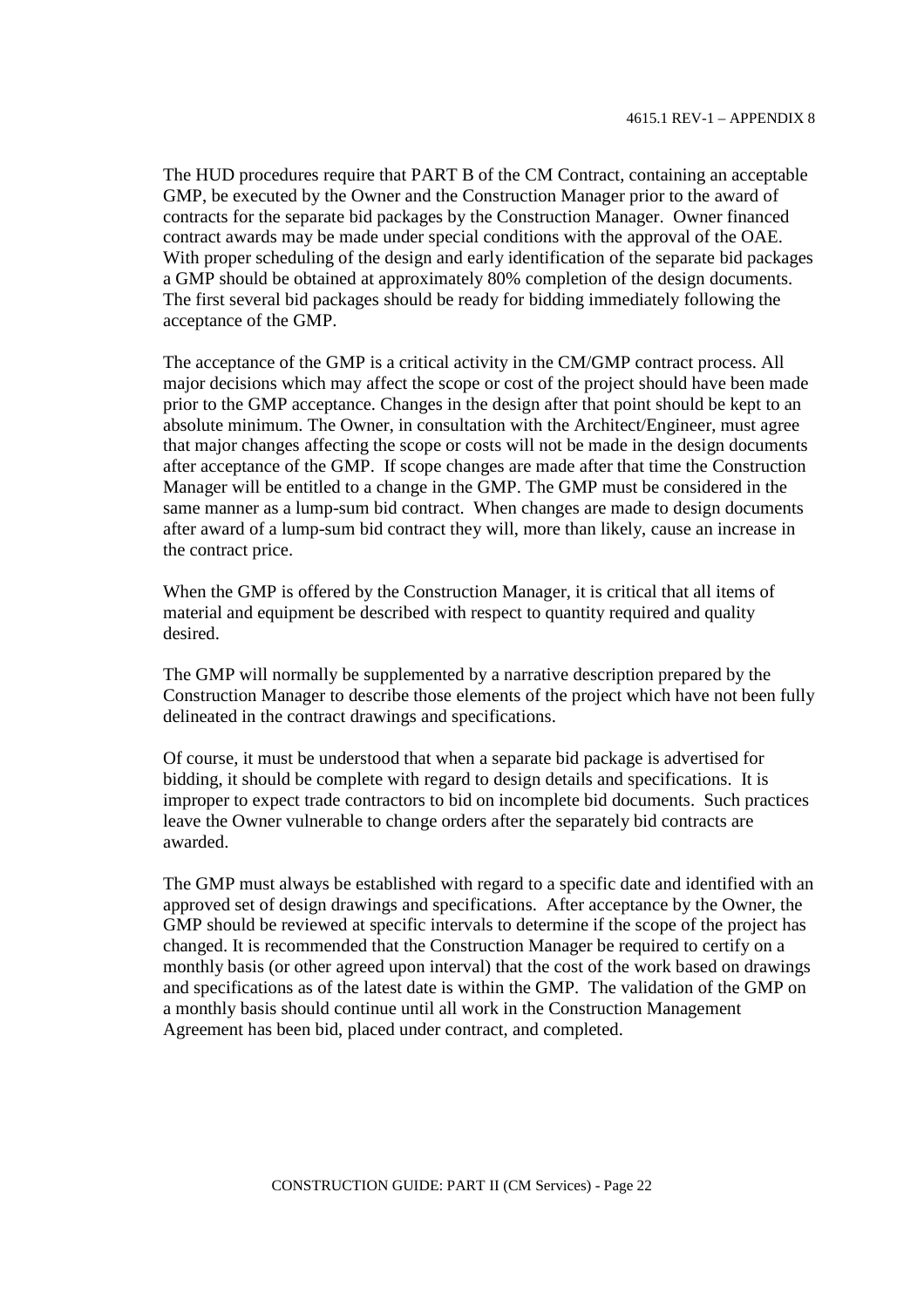The GMP is calculated by obtaining the sum of the following:

- (1) The estimated cost of all material and equipment to be purchased by the CM including early lead items;
- (2) The estimated cost of all labor, material and equipment to be incorporated into the work under subcontracts awarded by the CM;
- (3) The estimate of all costs for general conditions and general requirements work to be incurred by the CM;
- (4) The CM's fixed fee for services associated with the management of construction under PART B of the CM contract; and
- (5) An agreed upon contingency amount to cover the unanticipated cost of items not included in the estimated costs of (a) and (b) above. Contingency must not be shown in the GMP line item breakdown as a separate line item.

#### **c. Reimbursable Costs**

Reimbursable costs are those expenses incurred by the Construction Manager for general conditions and general requirements work, exclusive of indirect costs and profit (such as temporary heat when required, etc.). To be eligible for reimbursement, such items should be identified in the Construction Manager's contract and authorized in advance, in writing, by the Owner. An estimate of the cost of reimbursables shall be set forth as a separate item in the GMP included in PART B of the Construction Manager's contract. Reimbursable costs shall not include any items to be provided in the separate bid packages.

#### **d. General Conditions**

General construction items are those items which give rise to job overhead costs of construction and which are often required by general conditions of a construction contract, for example, a performance bond. General conditions should be limited to contractual - legal items as distinct from the administrative and technical items included in the General Requirements division of the specification.

#### **e. General Requirements**

General requirements are the provision of temporary facilities and services and other such requirements for work, which by their general nature, are related to the work as a whole rather than to specific items of work. General requirements shall be restricted to support type operations such as the establishment, maintenance, and operation of temporary field construction facilities; the provision of security forces for the protection of the work; and clean up and debris removal. Labor and material utilized in construction of the project and resulting in a permanent part of the total facilities shall be performed under separate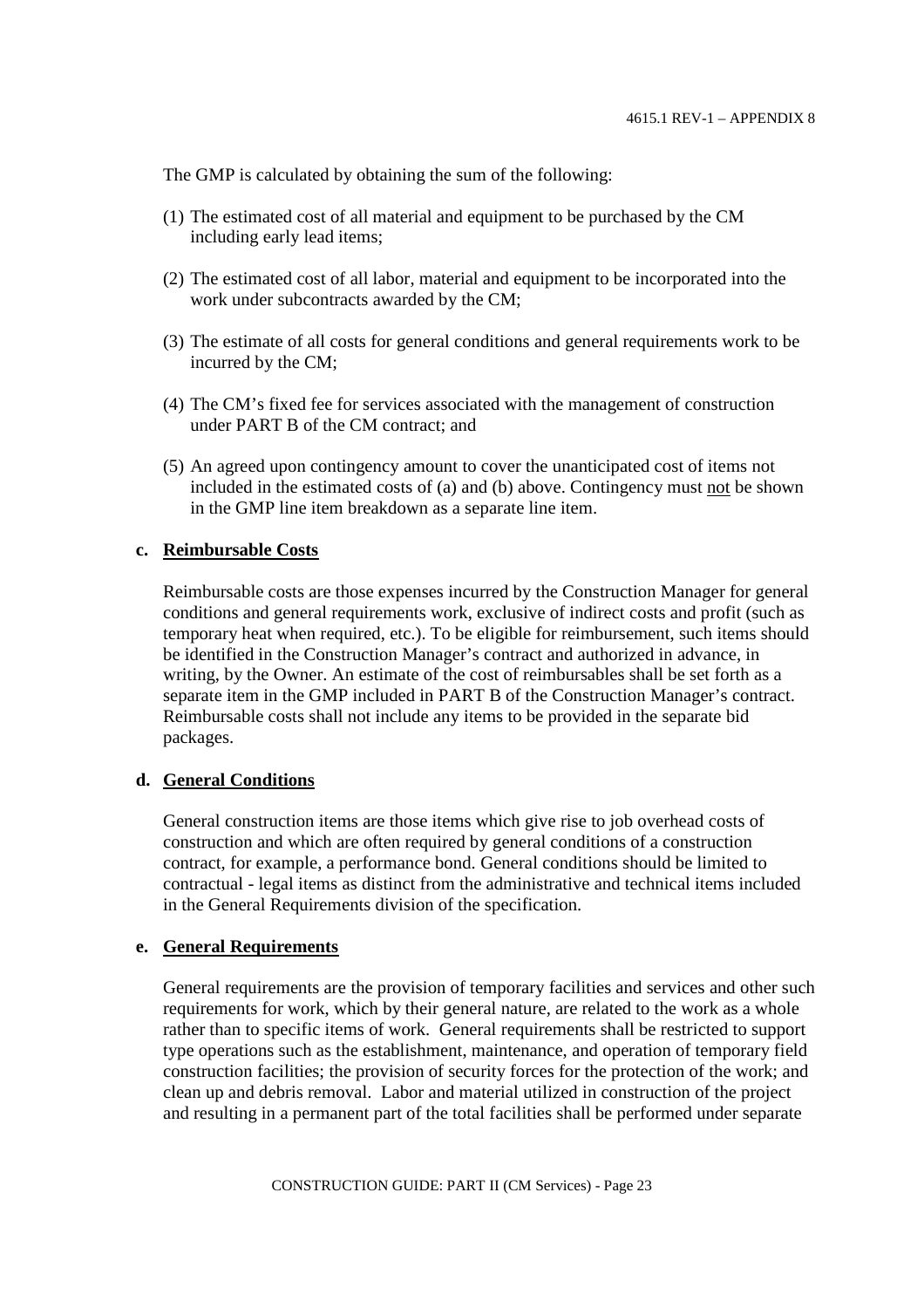competitively bid contracts and shall not be included under General Conditions or General Requirements.

# **f. Final Cost of the Work**

The ultimate cost of work to the Owner shall be calculated on the basis of the summation of all construction contracts awarded, the cost of materials purchased, and the cost of reimbursable items authorized by the Owner in executing the work. Any savings realized through the reduction in the cost of work below the stipulated GMP shall accrue to the Owner. The Construction Manager's fee is a separate stipulated sum and is not affected by changes in the cost of the work unless it involves a change in project scope. Cash allowances are prohibited in establishing the GMP.

The Construction Manager agrees that in the event the actual costs of items (a) through (e), above, exceed the GMP set forth in the Construction Manager's Agreement, the Construction Manager will be obligated to complete the work as specified in the construction contract documents at no additional cost to the Owner.

# **g. Shared Savings**

The sharing of savings with the Construction Manager on a percentage basis or any other basis is not permitted. Under the HUD Owner-Construction Manager Contractual Agreement the Construction Manager is compensated through a fee for services. The CM's management obligations require that the CM generate the maximum savings possible for the Owner. Additional incentives for the Construction Manager such as shared savings shall not be allowed.

# **h. Retained Percentage**

Payments to the Construction Manager will be made for services under PART B of this Agreement consistent with the Department of Housing and Urban Development's retainage requirement as defined below, on a monthly basis after receipt of properly executed application for payment. Retainage is mandatory in the Section 242 Program.

(a) Retainage requirement for the purpose of this Article is defined as the withholding of 10% on the entire request for payment by the Construction Manager, i.e.:

- The fee for services performed.
- The cost of the work performed.
- The reimbursement of general condition items.

Retainage will be held as described herein up to 50% of the contract amount on a cumulative basis. Thereafter, with the approval of the Architect, the Owner, the Mortgagee, the Department of Housing and Urban Development, and the Surety, no further retainage may be required on the balance.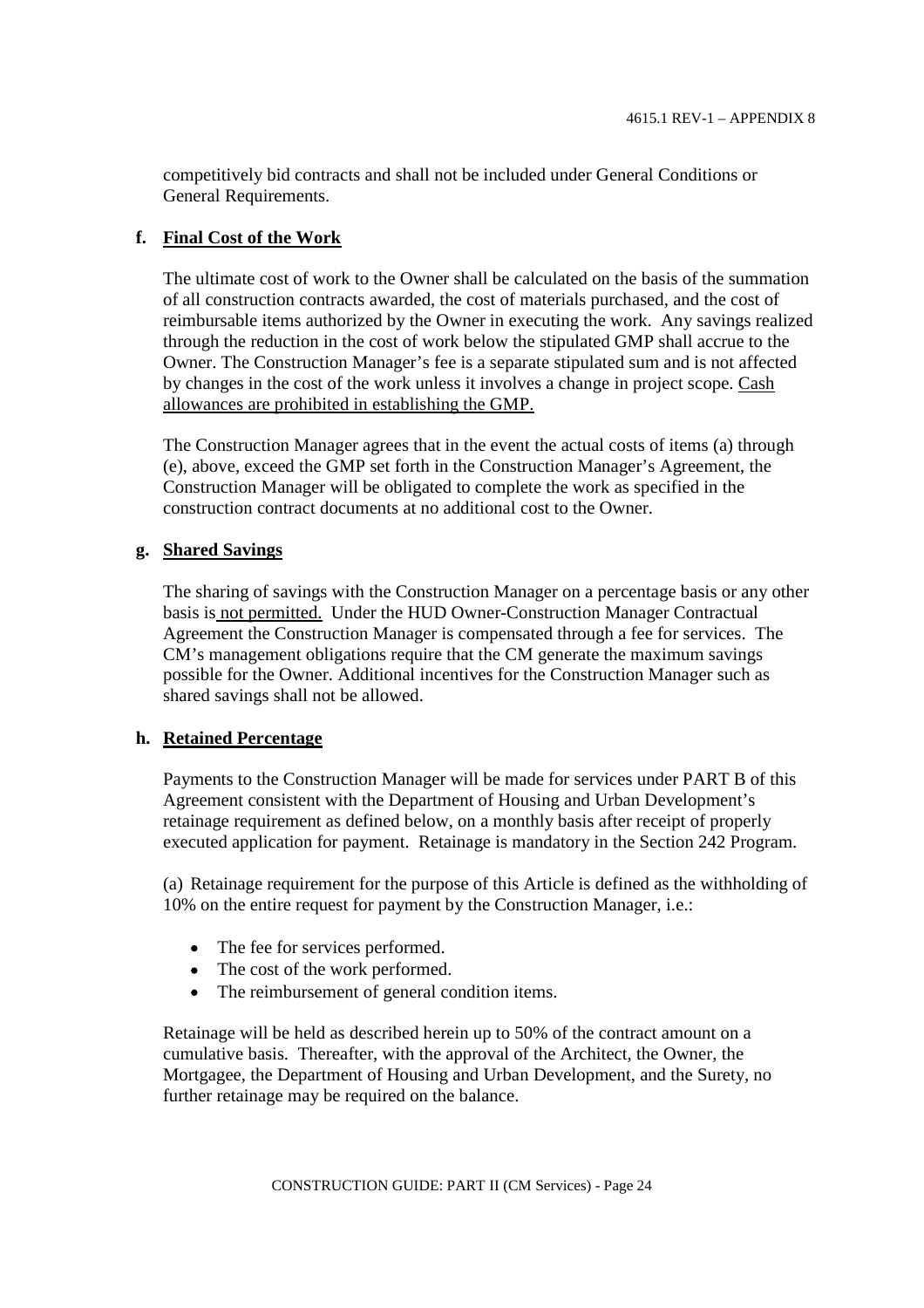(b) After completion and acceptance of all construction work and upon receipt of a release of claims pertaining to all work performed under the terms of this Agreement, the full amount including retainage due the Construction Manager shall be paid at the time of final endorsement of the mortgage.

# **6. BIDDING AND AWARD OF CONSTRUCTION CONTRACTS**

# **a. Competitive Bidding**

(1) The general function of the Construction Manager is to serve the Owner's interest with responsibility directly to the Owner. The CM's employment should be such to preclude any conflict of interest. In particular, the Construction Manager shall avoid bidding work in competition with bidding contractors. Therefore, neither the Construction Management firm nor any firm in which the principal stockholder or member of the Construction Management firm has a financial interest shall, during the term of the contract, make or cause to be made, any bid for construction work on the project referred to in the Construction Manager's Agreement.

(2) The bidding on trade subcontracts must be conducted so as to allow competition among qualified bidders in order to obtain a competitive price for the work. Therefore, competitive bidding by formal advertising is the preferred method of contracting under a Construction Management Agreement.

(a) Formal Advertising - For the Purpose of this policy, the term "formal advertising" entails:

- Preparation of the invitation for bids describing the building design and  $\bullet$ specification clearly, accurately and completely, but avoiding unnecessarily restrictive specifications or requirements which might unduly limit the number of bidders;
- Publicizing the invitation for bids through distribution to prospective bidders,  $\bullet$ publishing in newspapers and such other means as may be appropriate, in sufficient time to enable prospective bidders to prepare and submit bids before the time set for public opening of bids;
- $\bullet$ Awarding the contract, after sealed bids are publicly opened, to that responsible bidder whose bid, conforming to the invitation for bids, contains the lowest price offered.

(b) Selective solicitation of bids - When selective solicitation of bids is permitted, the Construction Manager shall:

Establish reasonable prequalification standards for bidders which shall be included in the "Information for Bidders" document. The Construction Manager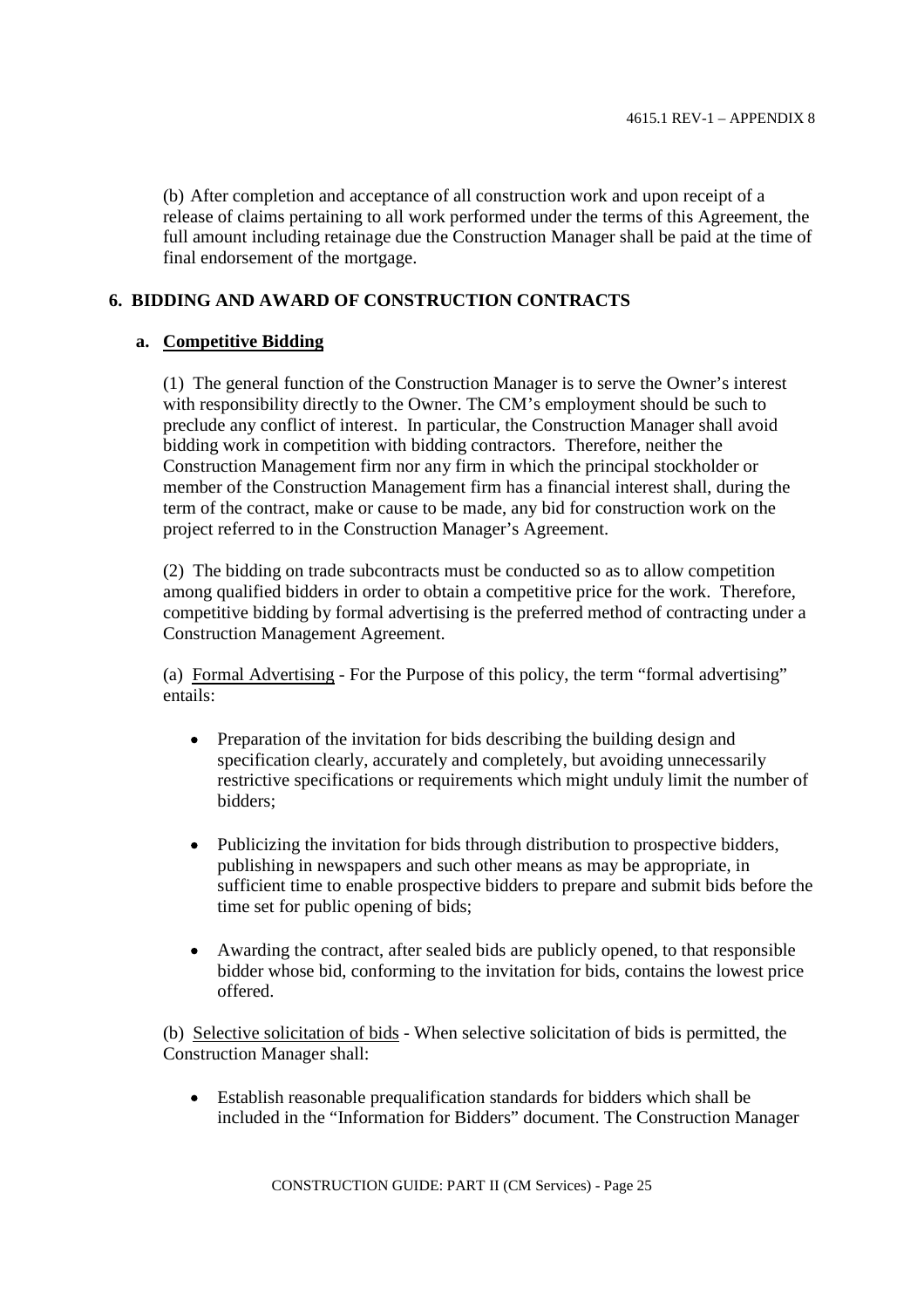shall forward a list of recommended bidders to the Owner for approval. (See Appendix A - Exhibit 8 - Sample Prequalification statement for sub-contractors.)

- $\bullet$ Solicit by written invitation and receive positive bid responses from three or more sub-contractors. Should less than three responsive bids be received, the Project shall be publicly advertised as described herein.
- Consider bids from any sub-contractor who requests permission to bid and who is determined by the Owner after consultation with the Construction Manager to meet bidding pre-qualification requirements set forth in the "Information for Bidders" document.

# **NOTE: IT IS A HUD REQUIREMENT THAT ALL CONTRACTS FOR CONSTRUCTION WORK ON PROJECTS FINANCED IN WHOLE OR IN PART BY FEDERAL FUNDS BE COMPETITIVELY BID AND THAT THE CONTRACT BE AWARDED TO THE LOWEST RESPONSIVE AND RESPONSIBLE BIDDER.**

(c) Notwithstanding the foregoing, however, if the lowest responsive bid for any bid package exceeds the Construction Manager's budget line item price for such package, or if less than three bids are received in response to advertisement of any bid package, with the Owner's approval, one of the following procedures shall be followed:

- The CM shall negotiate with the lowest responsive bidder to reduce the price of  $\bullet$ the bid package to a cost which will not exceed the budget line item price; or
- The CM shall reject all bids and issue a revised invitation to bid prepared by the  $\bullet$ project Architect and approved by the Owner; or
- The CM shall award to the lowest responsive bidder for the price bid; or
- The CM shall agree to perform the work for the amount of the budget line item  $\bullet$ price or the CM's actual cost, if less than the budget price.

Whichever of the foregoing procedures is followed, there shall be no reduction of the scope or quality of the project for any bid package in order to accomplish the project within the GMP.

### **b. Contract Awards**

The Owner shall be responsible for approving awards of all contracts after evaluation and recommendation by the Construction Manager and concurrence of the OAE. The award of the individual trade contracts shall be made by the CM in accordance with the terms of the CM contract.

#### **c. Reserve Fund**

The reserve fund is an account which is established by the Construction Manager to record the excesses and under runs resulting from bidding on the separate bid packages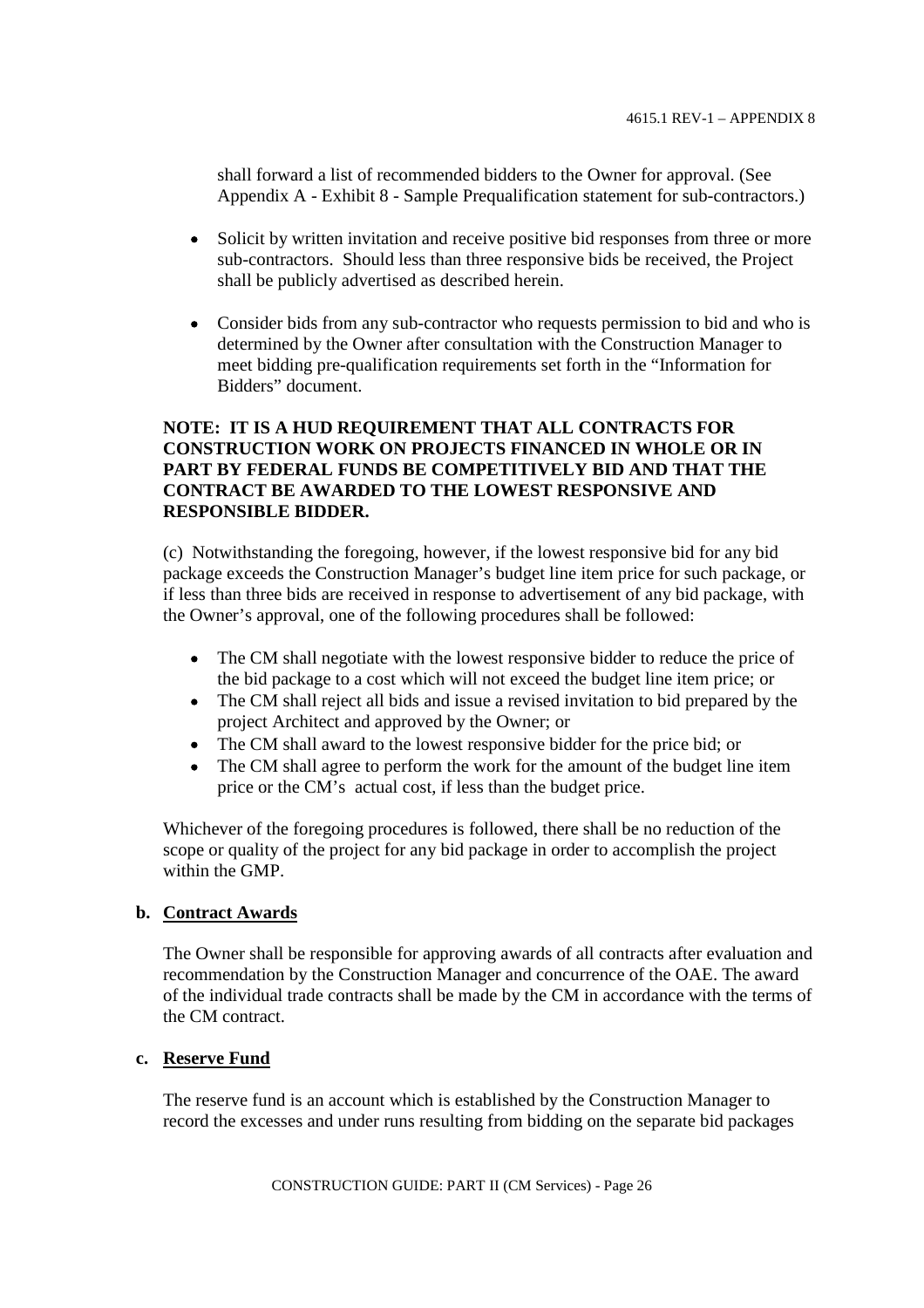(line items) set forth in the GMP. The purpose of the fund is to provide a reserve of dollars to be used by the Construction Manager to cover the cost variances between the estimated cost of the separate line items and actual bids resulting from competitive bidding on the Project.

As each individual trade contract is awarded by the Construction Manager the amount of the contract shall be compared with the respective line item in the GMP. The difference between the amount of the awarded contract and the line item shall be recorded in an account identified as the "The Reserve Fund." As successive contracts are awarded, additions to or subtractions from the Reserve Fund shall be made. The available balance in the funds may only be used by the Construction Manager to cover any differences between the GMP line items and actual amounts of contract awards. The fund shall be available to the Construction Manager until all major trade contracts are awarded. (A major trade contract is any bid package which is estimated to cost 5% or more of the GMP.) The amount remaining in the Reserve Fund after major trade contracts are awarded shall be released by the Construction Manager for use by the Owner.

# **7. RESPONSIBILITIES AND RELATIONSHIPS**

### **a. Specific Divisions of Responsibilities**

No contract document can insure that all the parties to that contract will perform responsibly or to their full capability. Many organizations have entered into contracts with every intention of completely fulfilling the requirements, only to find that conflicts occur between the contracting parties resulting in each taking an adversarial position against the other.

The success of a Construction Management Project depends largely upon the cooperative attitude that is developed, at the outset, between the Owner, Architect and the Construction Manager. This means frequent open discussions, airing disagreement so contrary opinions immediately, and fully understanding roles of each of the participants in the process. Major responsibilities shift from Architect to Construction Manager as the project moves through various stages of development. This is one of the major differences between a project using the Construction Management method and that of one using the General Contract procedure. There is no precise point in the process where responsibility shifts completely from one party to another.

The Owner will receive the greatest benefit from the Construction Management process by staying fully involved in all phases of the project development. Prime areas of responsibility on part of the Owner include:

- (1) Architect/Engineer and Construction Manager selection;
- (2) Budget and cost estimating activities;
- (3) Review and approval of various stages of design development;
- (4) Approval of Construction Manager subcontracts, progress payments and change orders; and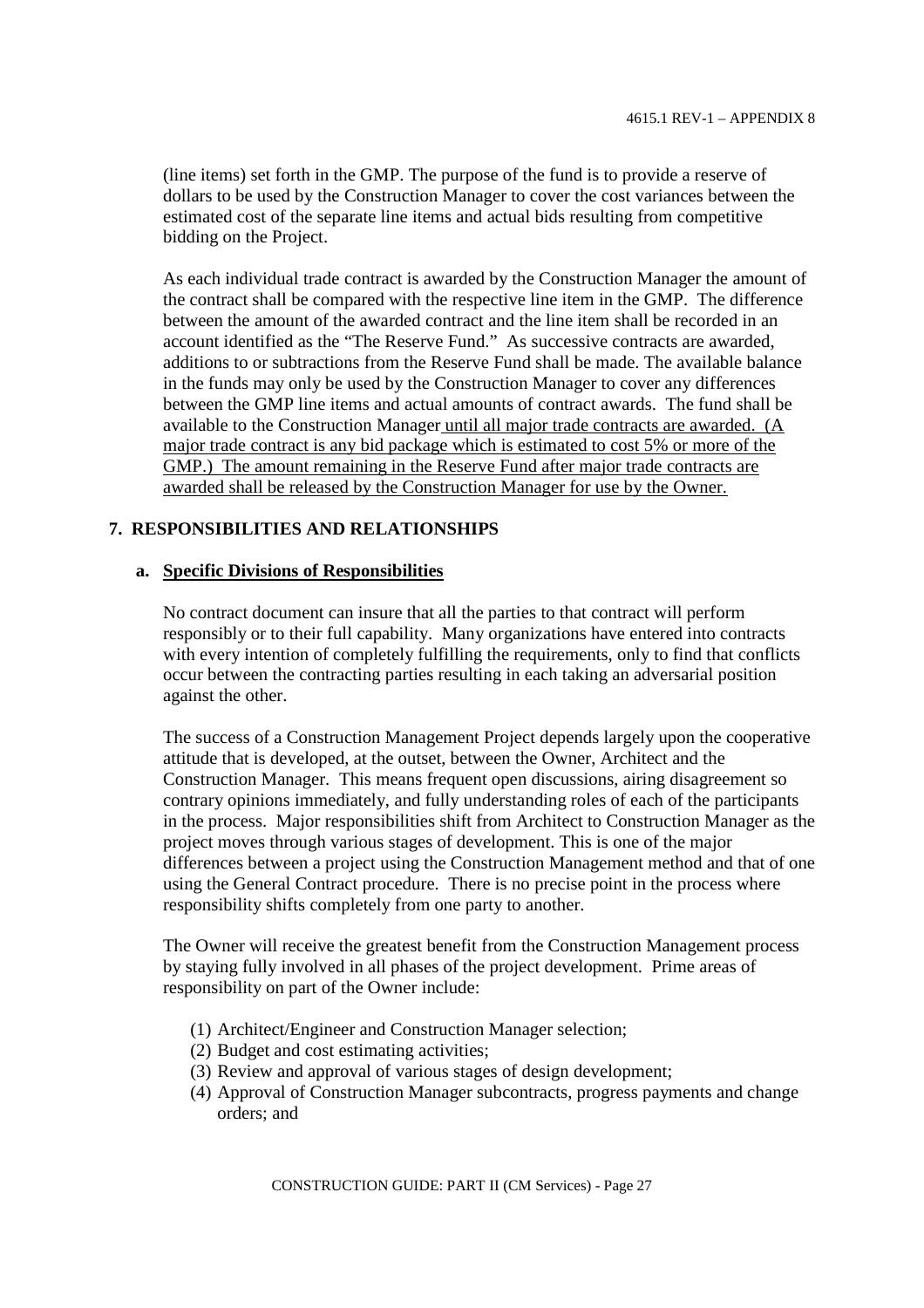(5) Participation in interim and final inspections.

An Owner's Representative shall be retained to perform these functions. The Hospital Administrator or other busily engaged staff person should not be assigned the task as a collateral duty. The Owner's representative must be empowered to act for the Owner in all major decisions and must have the necessary technical skills to perform effectively in directing the Architect and Construction Manager in critical matters.

### **b. Construction Manager's Financial Responsibilities**

A Construction Manager who is retained without the financial responsibility for completion of the project within a given price cannot effectively control the cost of the project. Any contractual arrangement without financial responsibility leaves the Owner vulnerable to major cost overruns and delayed completion of the work. Delayed completion can mean a sizeable loss in revenue and increased costs in construction financing. A Construction Manager who has posted performance and payment bonds can be held responsible for completion of the work on a project within a specified limit of cost and a stated number of calendar days.

The process, however, is not without shortcomings. The perfect construction contracting procedure has not yet been developed and more than likely never will. In spite of its imperfections the CM/GMP process is an effective means of delivering a project on schedule, within an OWNER'S specific budget, and still retains all of the Federal requirements for competitive bidding and contracting.

#### **c. Caveats**

When purchasing any item or service the rule of "Buyer beware" is applicable. The purchasing of construction management services is no exception. There are specific signals which an Owner should look for when negotiating for construction management services.

The first and of major importance is the Construction Manager's organization. Find out what kind of people they retain on their regular payroll. Does the Construction Manager have an experienced engineering staff that can perform effectively during the design process? Can their people prepare conceptual cost estimates from schematic and early conceptual documents, or will you have to wait for final design documents before the costs can be determined? Unfortunately, many firms profess to being construction managers but do not qualify in those specific areas.

The construction management firm should be able to demonstrate successful experience in working with Owners and Architects during the design process and must be oriented toward management of the project and not performing the trade work at the site. The profit of the qualified Construction Manager comes from the fee for managing the work. Therefore, the Construction Manager which you seek for your project should be able to demonstrate that its major interests lie in the management area; that is, in the ability to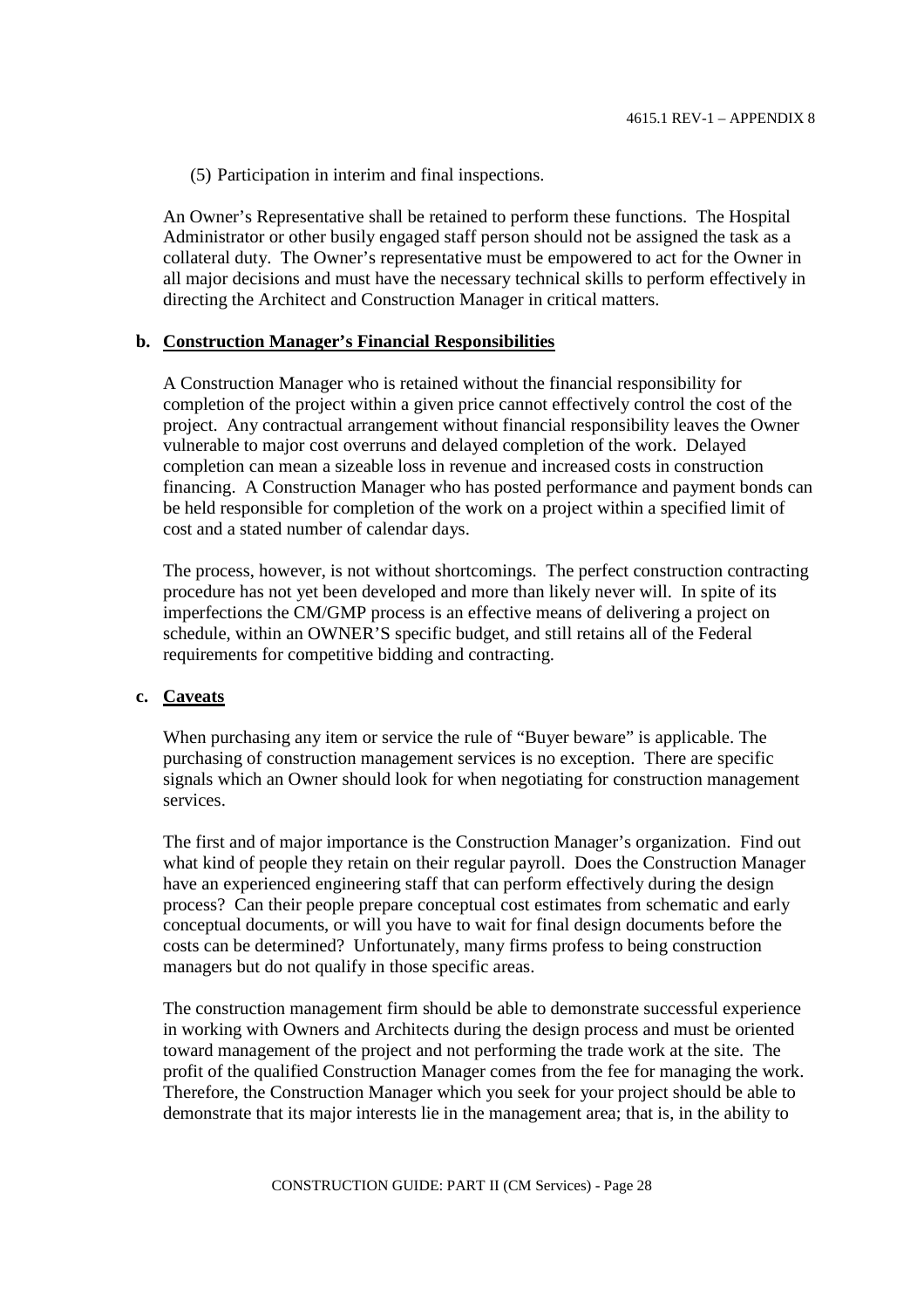manage the scheduling of the work and the cost of the work.

Any owner contemplating the use of construction management services on a project should be prepared to interview several firms in order to obtain the most qualified organization to construct a specific facility.

# **d. Architect and Construction Manager Relationships**

An architectural firm involved in the Construction Management process will experience a different relationship with a Construction Manager than with a General Contractor on a conventional Design-Bid-Build project. The major difference in the relationship is the input the prospective builder of the project can offer during the early design phase. The Architect must be prepared to receive the data being generated by the Construction Manager, and the Construction Manager must be attuned to the process and be prepared to provide the data in a timely manner. Continuous discussion and open exchange of information is vital to the success of the project. The Architect and Construction Manager must have equal access to the Owner, and the Owner must be ready to act when called upon to make critical decisions. Open and free discussions are the key. Certainly contrasting opinions will develop, but these should be encouraged. Out of such conflicts come the most valuable contributions of the "Team" to the project.

The Construction Manager must not stand back and await instructions of the Owner or the Architect. The Owner should expect the Construction Manager to move boldly into the design process and should also expect complete access to all information generated during the process. The experienced Construction Management firm will know the action required of it and will be ready to contribute its expertise at the proper times. As a matter of fact, the design schedule prepared by the Construction Manager should establish the timing of the cost estimates, the life cycle costs and value engineering studies, so that the Owner will be aware of services to be provided and will be advised of the responses or approvals required.

#### **e. Separate Cost Consultant**

On very large projects, say in the \$100 million range and above, it would be advisable for the Owner to retain a separate cost consultant to provide cost data during the design phase. This action would not relieve the Construction Manager of preparing the cost estimates necessary in development of the GMP. It would provide the Owner with another opinion as to the magnitude of the construction costs. It should have a beneficial balancing effect upon the single source of cost data generated by the Construction Manager. It would also give the Architect a more valid position to defend the specifics of the design if the Construction Manager's cost estimate were excessive or exceptionally conservative.

The prime factor to be considered is the need for the Owner to know, with reasonable accuracy, what the cost of the project will be in order to make the most effective use of funds available. Conservative estimates by the Construction Manager can cause large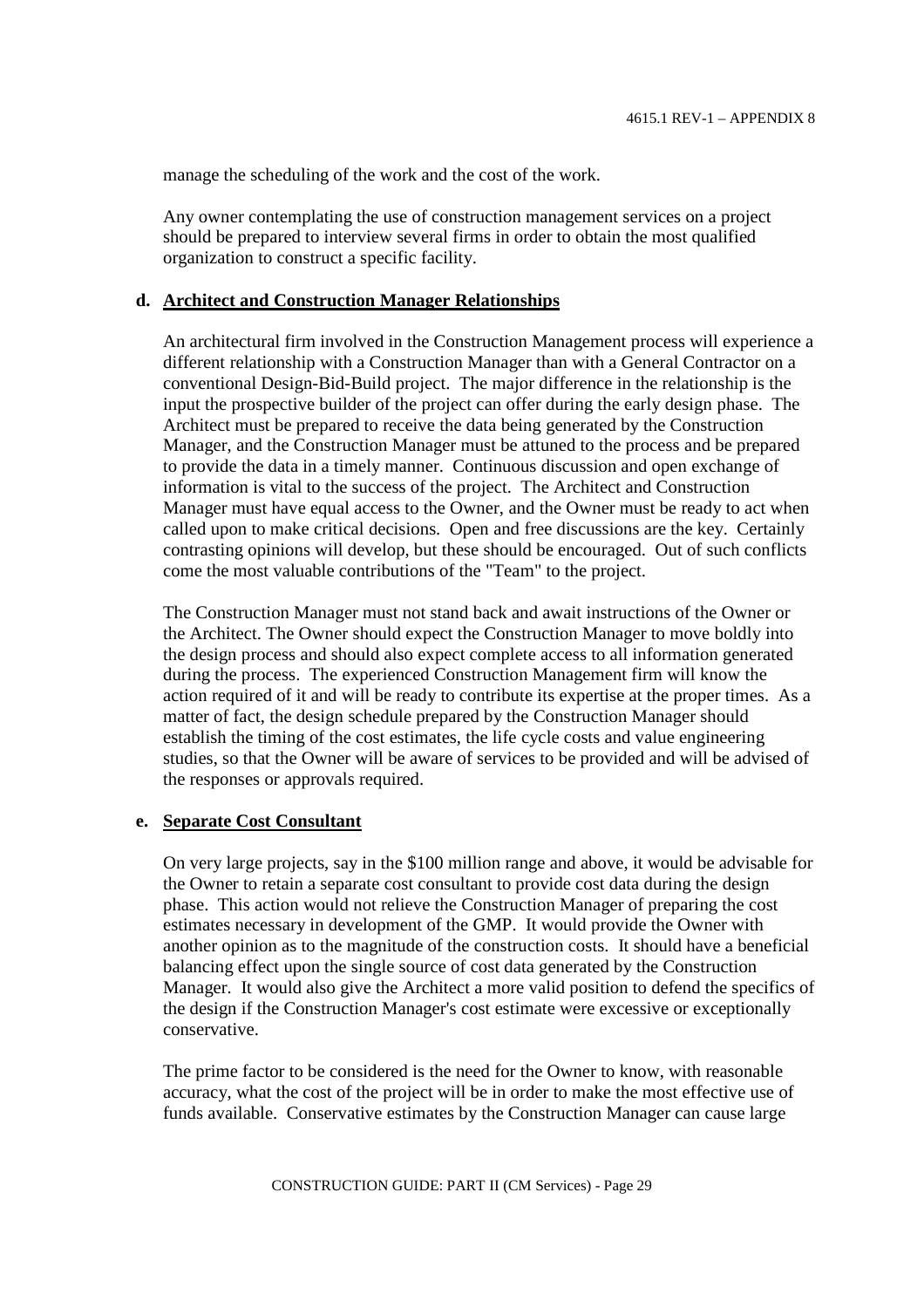under runs in the project budget and may result in severe sacrifices by the Owner in reducing the scope of the work only to find out later than those sacrifices were unnecessary. When the estimates of the cost consultant and the Construction Manager are reasonably close, it is a good assurance that the total scope of the project can be provided within the available funds and that the GMP does not contain excessive amounts of contingencies.

Once a GMP is given and it meets budgetary constraints, the separate cost consultant would not necessarily be required since the cost of the consultant alone adds to the overall cost of the project. Experience has shown that there are reasonable checks and balances for cost control among the Owner's accountants, the Architect, the Construction Manager, financial consultants and OAE from the time the GMP is given until the end of the job.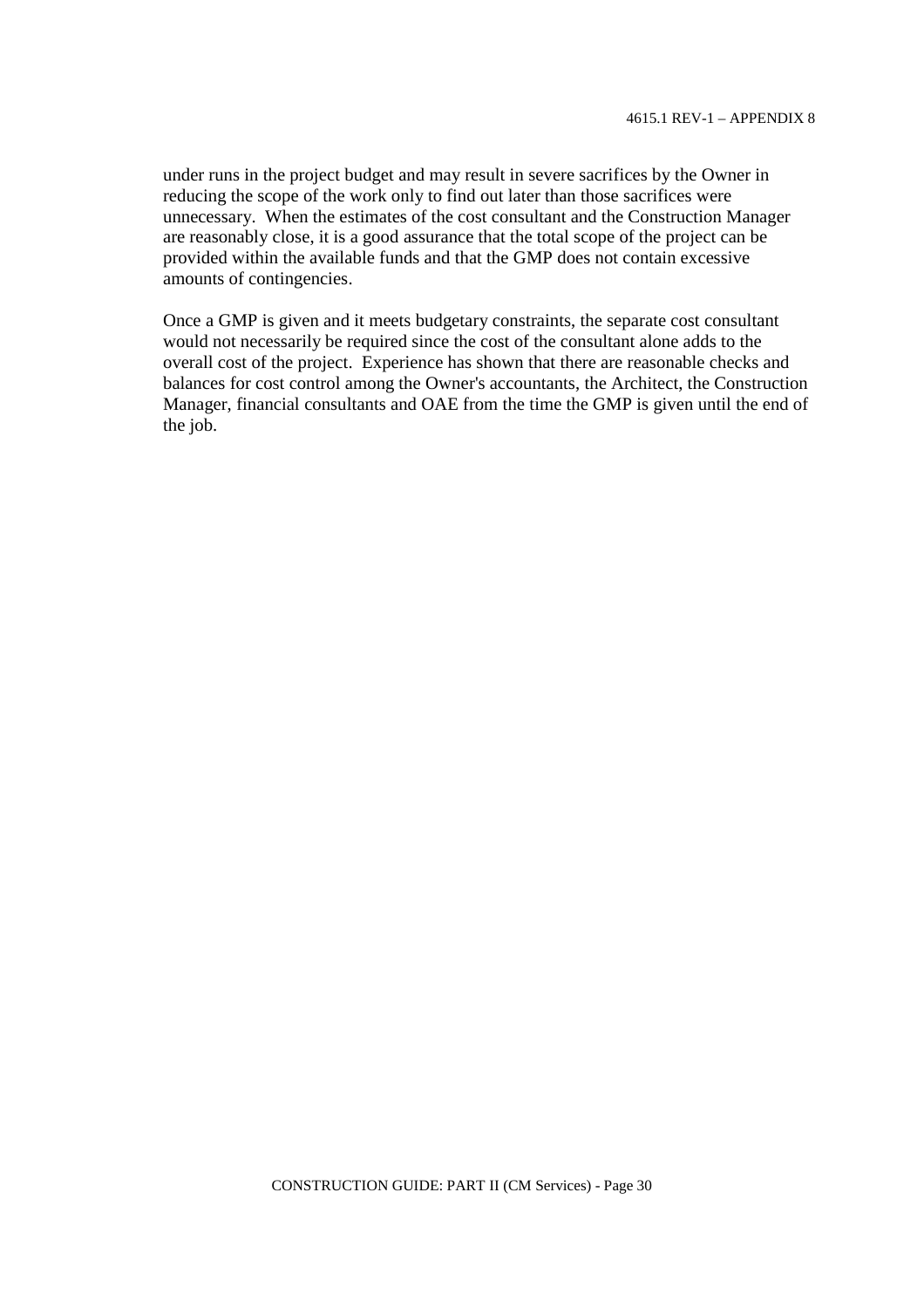4615.1 REV-1 – APPENDIX 8

# **ADDENDUM**

# *DEFINITIONS APPLICABLE TO CONSTRUCTION MANAGEMENT, GUARANTEED MAXIMUM PRICE (CM/GMP) CONTRACTS FOR FEDERALLY ASSISTED PROJECTS*

**"Actual Cost"** means an amount determined on the basis of cost incurred as distinguished from forecast cost.

**"Agent"** means one who acts for or in the place of another. Under an agency relationship the principal controls or directs the methods and acts of the agent or, when such control is not exercised directly, the agent is empowered to act for the principal as if it were. Under a CM/GMP contract the agent is the Owner's project representative; it is never the Construction Manager.

**"Arbitration"** is a procedure whereby contracting parties may submit a dispute to an impartial board of experts for decision as an alternative to a suit in a court of law.

"**Automobile and Truck Liability Insurance**" covers the contractor from loss due to collision, fire, theft, and the like and loss due to bodily injury and property damage to other persons.

"**Bid Bond**" is a guarantee from an acceptable surety of the good faith of the bidder that if awarded the contract within the time stipulated the bidder will enter into a contract.

**"Bid Package"** means a separate element of the construction work which can be identified for subcontracting purposes and bid competitively by specialty trade contractors. Each bid package may be a separate line item or a combination of line items.

**"Bid Package"** means a separate element of the construction work which can be identified for subcontracting purposes and bid competitively by specialty trade contractors. Each bid package is a separate line item in the breakdown of the Guaranteed Maximum Price.

**"Builder's Risk Insurance"** provides insurance protection for the increasing value of the property as construction progresses.

**"Change in Scope"** means an Owner approved project revision which causes a major change in the project narrative description resulting in a revision of (1) the project budget or (2) the duration of the design and construction activity, or a combination of (1) and (2) above. A change in scope shall not constitute the basis for negotiations for a revision in the Construction Manager's fee unless it results in a change in the Scope of Services set forth in the construction management contract.

**"Change Order"** means a written order from the Owner to the Construction Manager and/or written order from the Construction Manager to a subcontractor authorizing a change in the work with an equitable adjustment in the subcontract sum or completion time or both. A change order shall not constitute a basis for a revision in the Construction Management fee unless it results in a change in the scope of services set forth in the Construction Management contract.

CONSTRUCTION GUIDE: PART II (Definitions) - Page 31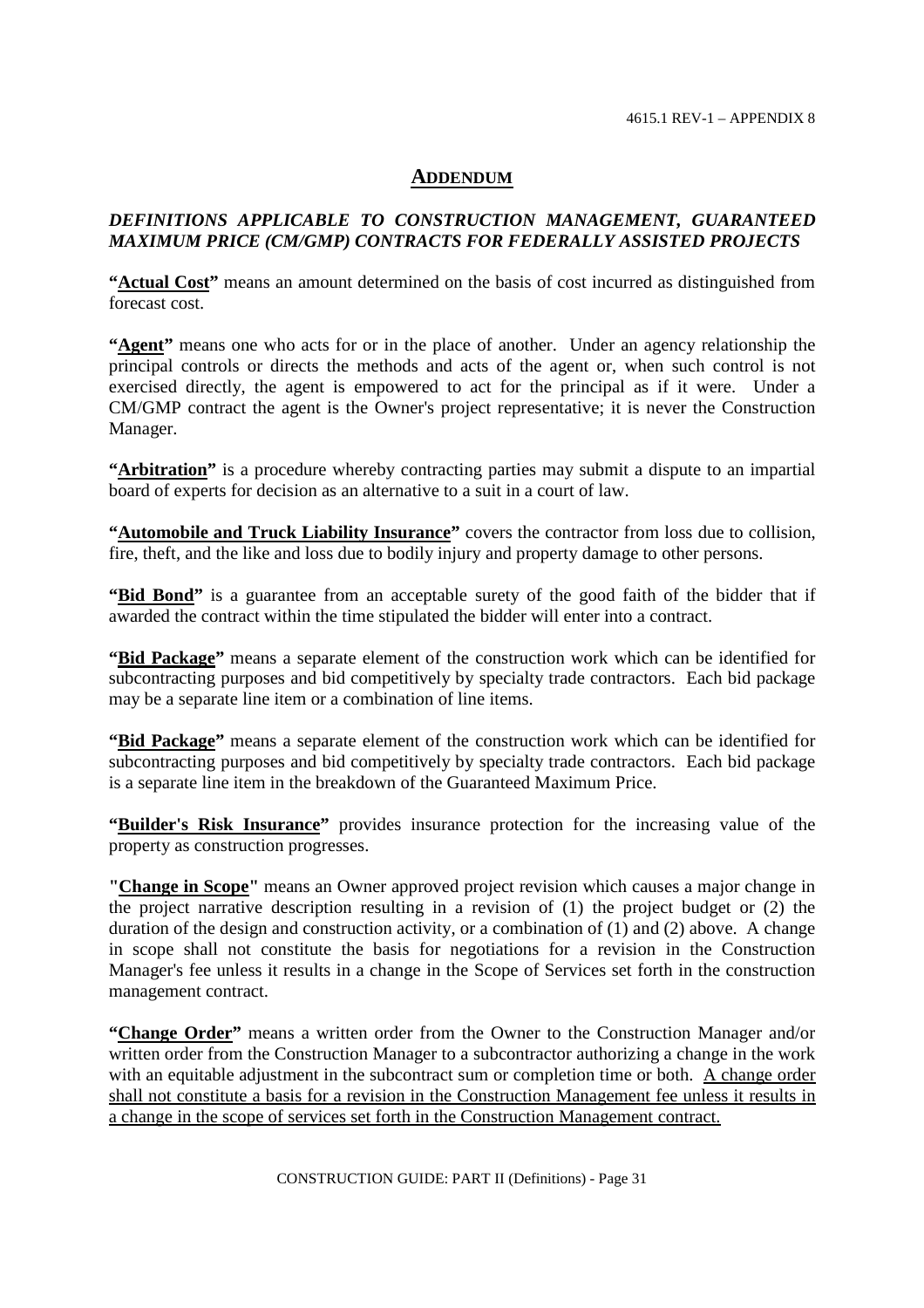**"Comprehensive Policy"** means insurance protection that would cover the Contractor's direct liability and contingent liability in a single blanket type policy.

**"Completed Operations Insurance"** provides coverage for claims arising out of or resulting from the contractors operations when injury or damage occurs after the work is completed, usually extending from one to three years from date of completion.

**"Conceptual Estimate"** means an estimate of construction costs made from the designer's preliminary sketches and outline specification. Conceptual estimating methods should be used when preparing a Guaranteed Maximum Price from incomplete design drawings and specifications.

**"Contractor"** means the prime contractor under contract to the Owner for construction of the project. The Construction Manager is the prime contractor when engaged under a CM/GMP contract.

"Contractors Liability Insurance" provides protection to the contractor from claims which may arise out of or result from the contractors operations under the contract whether such operations be by the contractor or by any subcontractor completion.

**"Construction Manager (CM)"** means an organization that is under contract with an Owner to perform selected construction management services. The CM is an independent consultant and manager and as such does not function as an agent of the Owner.

"Construction Management Contract" means a contract between an Owner and an independent organization for the performance of selected construction management services. The contract is awarded in two parts.

Part A (Design Phase) - The CM provides Life Cycle, Value Engineering and construction cost consultation as well as information on construction technology and market conditions to assist in keeping the project design within the Owner's prescribed time schedule and budget. The CM develops and offers for acceptance, by the Owner, a Guaranteed Maximum Price for the construction of the project.

Part B (Construction Phase) -Upon acceptance of the Guaranteed Maximum Price by the Owner the CM proceeds to implement the construction of the project in an orderly, controlled manner within an agreed upon period of time and price.

**"Construction Manager's Fee"** means a fixed dollar amount that the Owner agrees to pay the Construction Manager for the performance of selected construction management services during the design and construction phase of a project. A change in the Scope of Services as set forth in the Construction Management Contract may constitute a basis for negotiations for revision in the Construction Manager's fee. The CM's fee includes the following items:

(1) Salaries, fringe benefits and expenses of the CM's employees at the principal offices and branch offices to the extent they are identified and assigned to the project.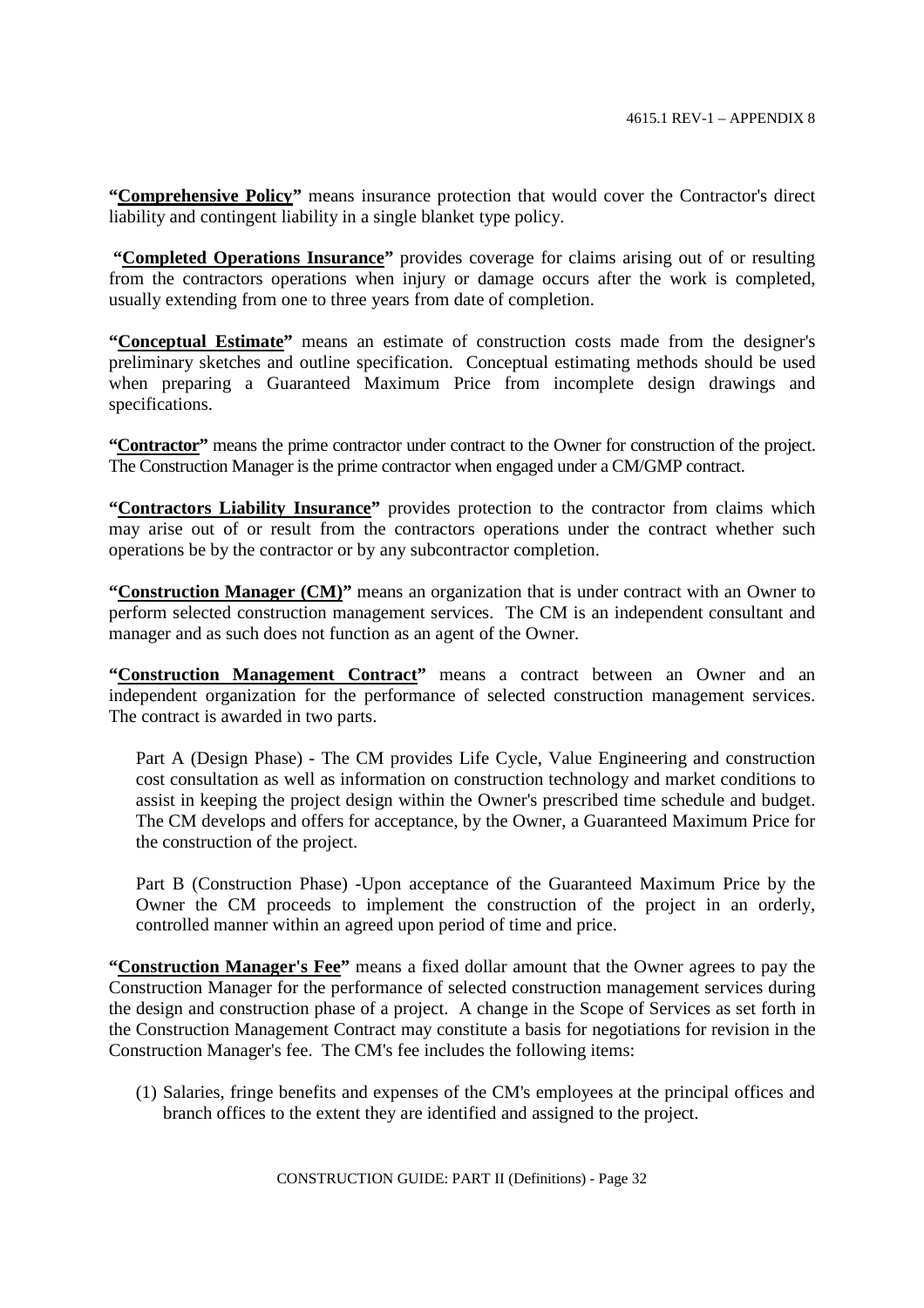- (2) Consultants retained by the CM to perform specialized services;
- (3) Properly allocable indirect costs applicable to the efforts discussed in (1) and (2) of this definition: and
- (4) The CM's profit on the management of the project.

**"Construction Management Firm"** means an organization or joint venture, experienced, multi-disciplined, and qualified to perform selected construction management services in the planning, design, and construction of a facility.

**"Construction Management Services"** means consultation and management services employed by an Owner during the planning, design and construction phases of a facility within a total system which treats those services as integrated tasks. The purpose in employing such services is to assist an Owner in obtaining a functional facility within a prescribed budget with special emphasis on maintaining quality construction while minimizing the time required for completion of the project.

**"Construction Management Team"** means the group responsible for the planning, design, and construction of a project. Its members include, but are not limited to, the Owner, the Construction Manager and the Architect.

**"Direct Costs"** means any cost identified specifically with the contract; i.e.,

- a. Direct labor in performance of general requirements items.
- b. Fringe benefits on direct labor.
- c. Material purchases.
- d. Equipment purchases.
- e. Shipping and Mailing costs.
- f. Temporary heat when required.

**"Estimated Cost"** means an amount which is forecast for a future result based upon information available at the time.

**"Extended Form of Fire Insurance"** includes liability for loss or damage due to demolition, required by law or safety ordinances, of a portion of a building remaining after a fire. Such hazards as tornadoes, cyclones, hailstorms, lightning, riots, strikes, water leakage, operation and maintenance of machinery and explosions may be included.

"Final Cost" means the total cost to the Owner for work performed under the Construction phase (Part B) of a CM contract. The final costs under a CM contract shall be the lesser of

- a. The actual cost of the items included in the Guaranteed Maximum Price; or
- b. The Guaranteed Maximum Price.

**"Fire Insurance"** for construction contract purposes provides coverage for fire damage to

CONSTRUCTION GUIDE: PART II (Definitions) - Page 33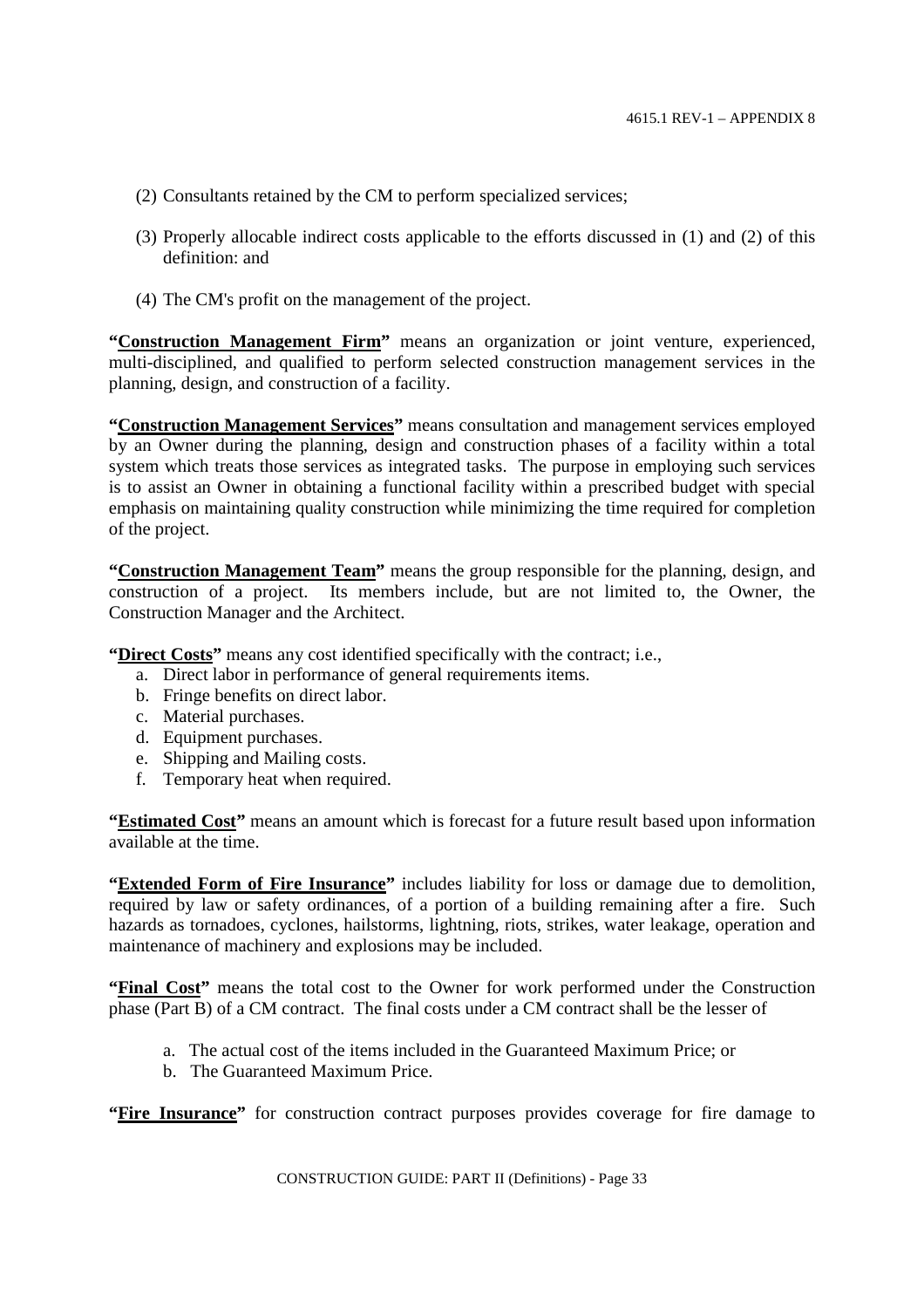buildings, additions, extension, and appurtenances, such as mechanical equipment, side walks, fences, and other permanent equipment.

**"General Condition Items"** a popular but loose term to describe those items which give rise to job overhead costs of construction and which are often required by general conditions of a construction contract; for example, a performance bond. General conditions should be limited to contractual-legal items as distinct from the administrative and technical items included in the "General Requirements" division of the specifications.

**"General Requirements"** means temporary facilities and services and other such requirements for work provided by a contractor, which, because of their general nature, are related to the work as a whole rather than to specific items of work and can be performed more economically by the Construction Manager than by each individual trade contractor.

"Guaranteed Maximum Price (or GMP)" means that condition under which the Owner is guaranteed that payment for the completion of the work, as set forth in the construction management contract, will not exceed a stipulated sum. The Guaranteed Maximum Price is the sum of the following:

- a. The estimated cost of all material and equipment to be purchased by the CM including early lead items;
- b. The estimated cost of all labor, material and equipment to be incorporated into the work under subcontracts awarded by the CM;
- c. The estimate of all costs for general conditions and general requirements work to be incurred by the CM;
- d. The CM's fixed fee for services associated with the management of construction under Part B of the CM contract.

"**Independent Contractor**" means a person or organization representing the principal (Owner) for the accomplishment of certain acts or work whereby the principal specifies the results to be obtained, but exercises no control or direction as to the methods by which the results are accomplished. Under a CM/GMP contract the construction manager is an independent contractor.

**"Indirect Costs"** means any cost not directly identified with the contract, i.e.,

- a. General and Administrative expenses.
- b. Home office expenses.
- c. Salaries of home office employees.
- d. Salaries of company principals and officials.
- e. Travel costs.

**"Liquidated Damages"** means money payable to an Owner by the Construction Manager for

CONSTRUCTION GUIDE: PART II (Definitions) - Page 34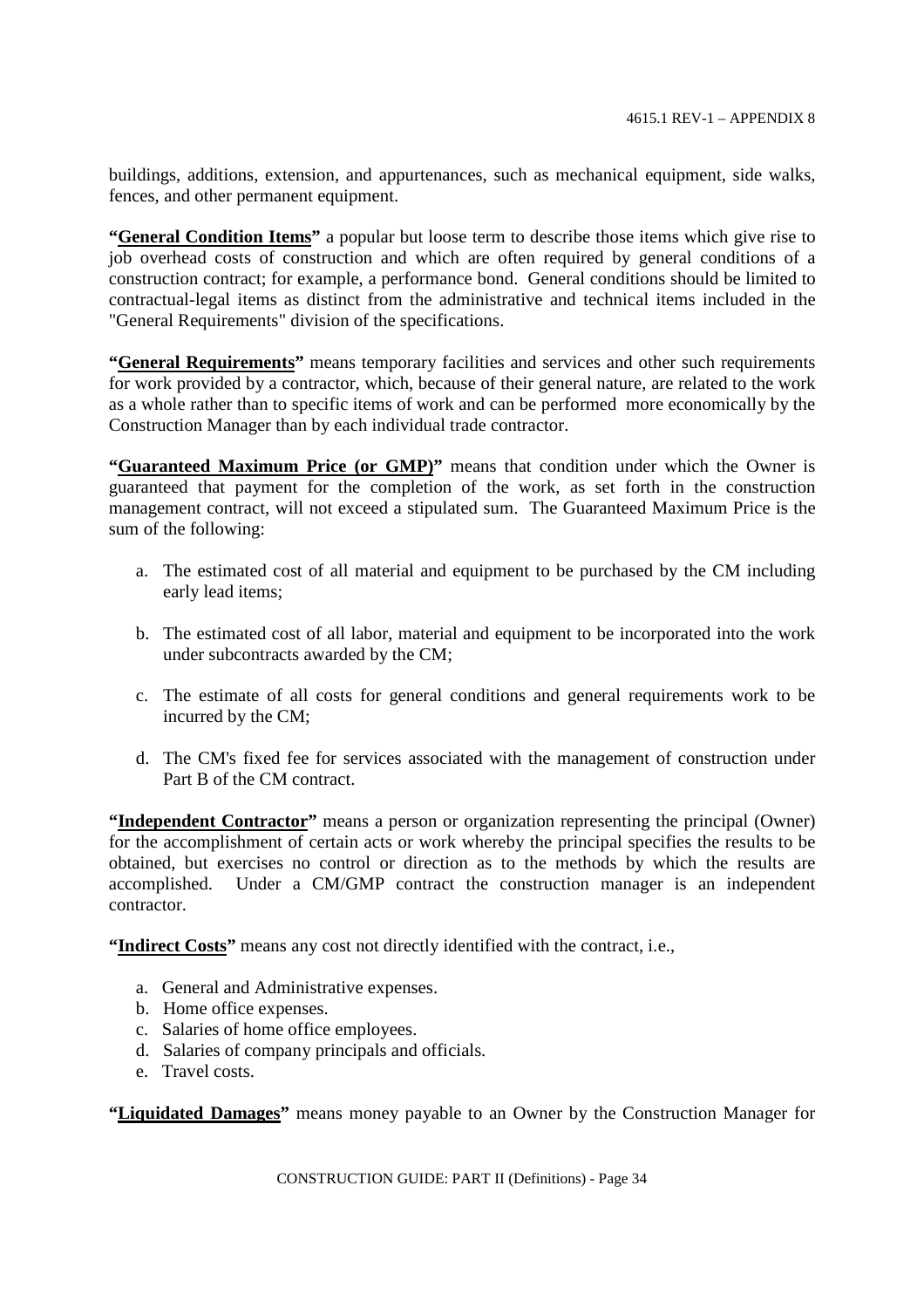damages suffered through late completion of construction directly resulting from the acts of the Construction Manager; the specific amount having been agreed to in advance and specified as a daily assessment in dollars per calendar days. Such assessment shall be reasonable and adequate to cover appropriate fair damage costs, to the Owner, which will result from delay in occupying the project.

**"Major Subcontract"** means any bid package which is estimated to cost 5% or more of the Guaranteed Maximum Price.

**"Management Control System"** (MCS) means a system, which when fully implemented, will generate reports necessary for the effective management and control of the overall design and construction program. The MCS incorporates three major subsystems; Planning and Progress Monitoring Subsystem; Budget Control and Accounting Subsystem; and Documentation and Historical Subsystem.

**"Open Competitive Bidding"** means the use of formal advertising which involves the preparation of an invitation to bid, publicly advertising the invitation and awarding a contract, after sealed bids are publicly opened at a specified time and location to that responsible and responsive bidder whose bid contains the lowest price offered.

**"Owner's Project Representative"** means an employee of the Owner or a person under contract to the Owner with authority to act on behalf of the Owner on all matters pertaining to the design and construction of the project. This person is not an employee of the Architect or the CM.

**"Owners Protective Liability Insurance"** is a form of public liability insurance which covers the Owner's contingent liability for damages due to bodily injury, including death resulting there from, and property damage caused by accidents arising from construction operations performed for the Owner by independent contractors and subcontractors. It also protects the interest of the Owner against liability which may be imposed by law because of the Owner's supervisory acts or omission thereof in connection with the work performed by the general contractor and subcontractor

**"Payment Bond"** is a guarantee from an acceptable surety that the contractor's bills for labor and material will be paid up to the amount of the bond.

**"Performance Bond"** is a guarantee from an acceptable surety that the contractor will perform all the terms of the contract and in default thereof to protect the Owner against loss up to the bond penalty.

**"Principal"** means the person or organization for who an agent acts. Under a CM/GMP contract the principal is the Owner.

**"Project Manager"** means the principal employee of the Construction Management firm with prime responsibility for coordination of management services during the design and construction phases of the project.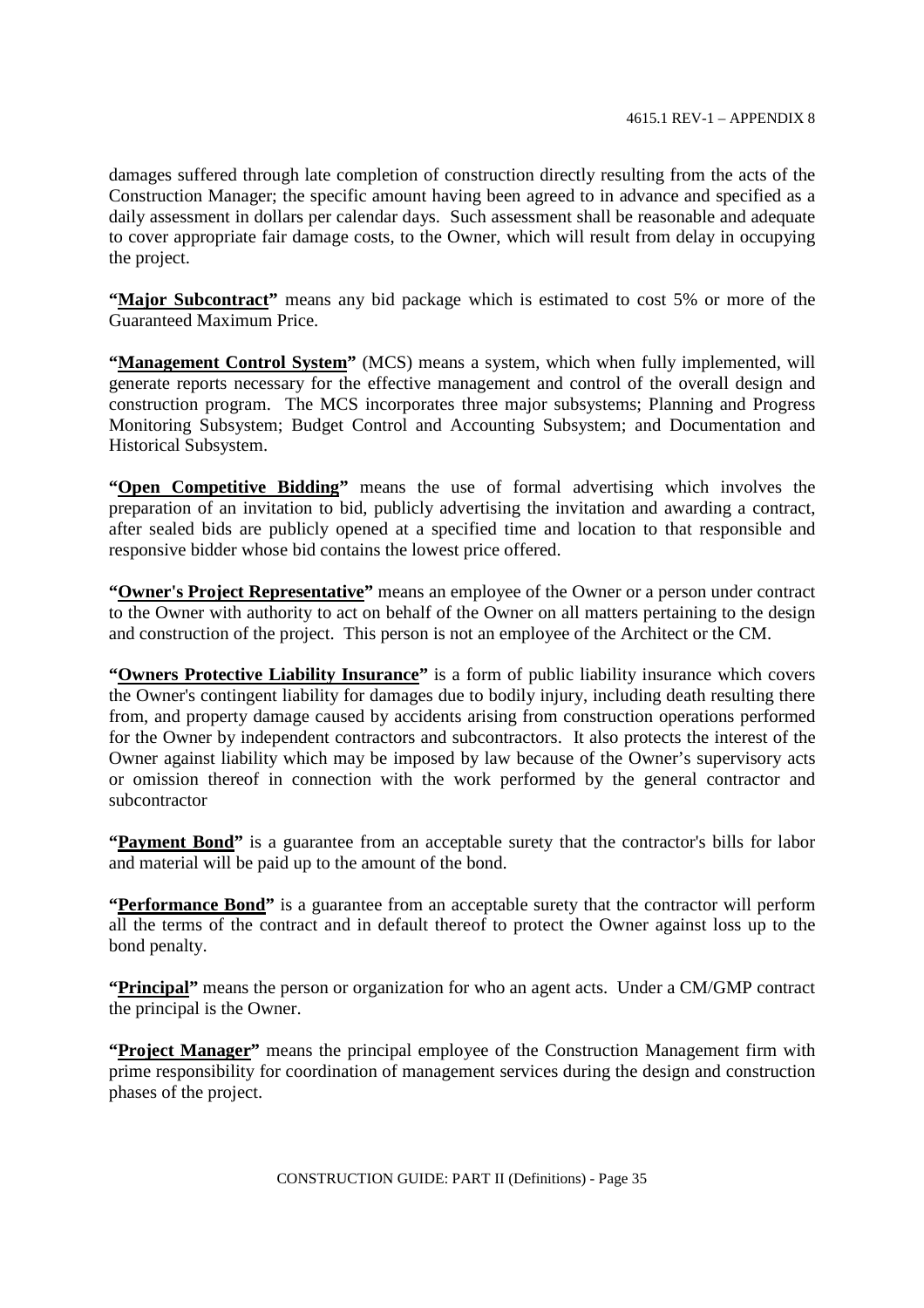"Project Superintendent" means an employee of the Construction Management firm with full-time responsibility for supervision of all on-site employees of the CM and coordination of all subcontractors activities.

**"Property Insurance"** means insurance upon the entire work at the project site, usually in an amount to the full insurable value thereof. This insurance includes the interests of the Owner, the Contractor, Subcontractors and Sub-subcontractors in the Work and insures against perils of fire and extended coverage and should include "all risk" insurance for physical loss or damage including theft, vandalism, and malicious mischief.

**"Reimbursable Costs"** means expenses incurred by the CM for general conditions and general requirements work, exclusive of indirect costs and profit. To be eligible for reimbursement, such costs should be identified in the CM contract and authorized in advance, in writing by the Owner.

**"Reserve Fund"** - An account which is established by the Construction Manager to record the excesses and under runs resulting from bidding on the separate bid packages (line items) set forth in the Guaranteed Maximum Price.

**"Scope of Services"** means a description of CM services set forth in Parts A and B of the CM contract. The CM compensation (CM fee) for such services is based upon a narrative description of the project, the project construction budget and the specified duration of the design and construction activity.

**"Scope of Work"** means the work as set forth in the plans and specifications upon which the construction Manager establishes the Guaranteed Maximum Price.

**"Selective Bidding"** means selection of and inviting three more competent bidders to submit bids and awarding a contract after bids are publicly opened, to that responsible and responsive bidder whose bid contains the lowest price offered.

"Separate Contractor" means a contractor engaged directly by the Owner to perform project related work that is not included in the CM/GMP contact.

**"Subcontractor"** means a trade contractor under contract to the Construction Manager for performance of a specific bid package.

**"Umbrella Insurance"** underlying insurance policies with moderate limits may be supplemented with an "excess" or "umbrella" liability policy with additional limits of protection.

"Workman's Compensation Insurance" protects the contractor from losses resulting from personal injury or death of employees, as imposed by the Workmen's Compensation Act and also losses due to legal liability for such losses as imposed by the Employer's Liability Act.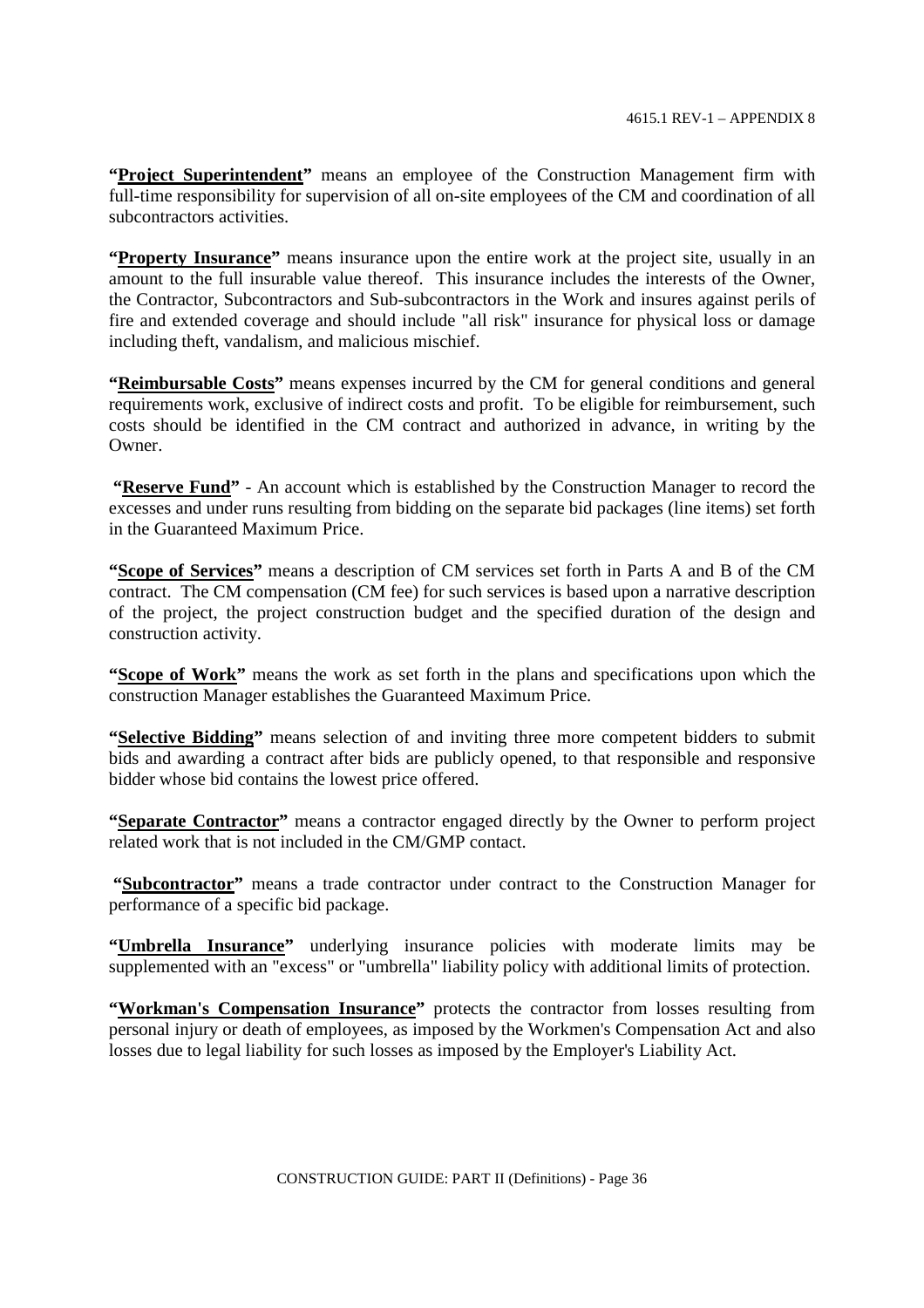# **SAMPLE FORMS FOR USE ON CONSTRUCTION MANAGEMENT CONTRACTS**

(see Exhibits 1 through 8 starting on the next page)

CONSTRUCTION GUIDE: PART II - EXHIBITS (Sample Forms)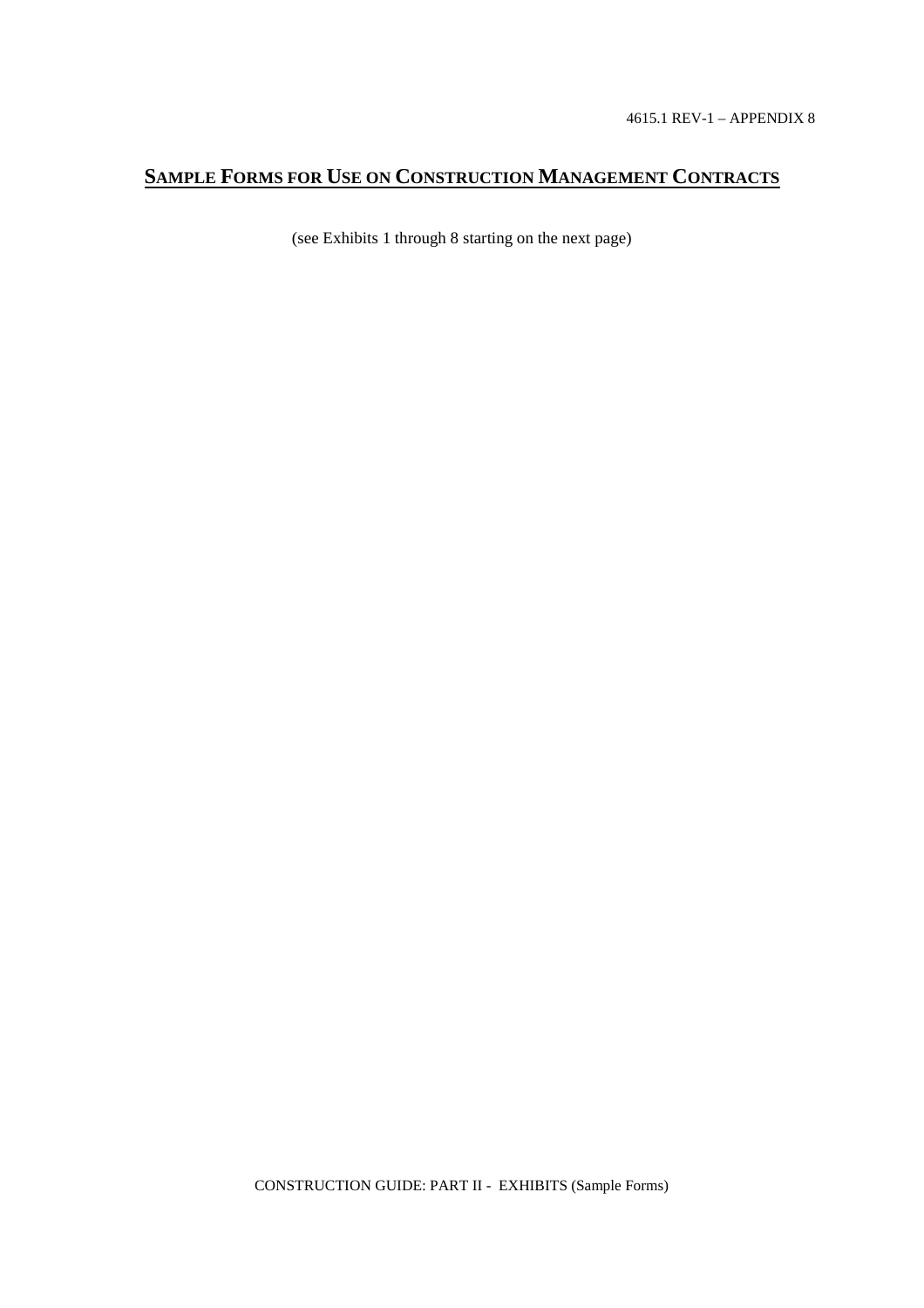#### **EXHIBIT 1 CONSTRUCTION MANAGER'S QUALIFICATION STATEMENT**

*(Required as a qualification statement in advance of submitting proposal for award of Construction Management Contracts.)*

The Undersigned certifies under oath the truth and correctness of all statements and of all answers to questions made hereinafter.

# SUBMITTED TO:

Corporation Partnership Individual Venture Joint Venture **Other** 

#### SUBMITTED BY:

NAME:

#### ADDRESS:

#### PRINCIPAL OFFICE:

- 1.0 The primary purpose and intent of this statement is to qualify the above named organization as a construction manager to provide design consultation services on the project to assure that the project costs will remain within established budget limitations; that the project will be scheduled efficiently for both design development and construction phases to be ready for occupancy at the earliest possible date; and that the design of the project will be such that the most efficient use of materials and methods will be employed to provide quality construction at the least cost.
- 2.0 How many years has your organization been in business under its present business name?
- 3.0 If a corporation answer the following:
	- 3.1 Date of incorporation:
	- 3.2 State of incorporation:
	- 3.3 President's name:
	- 3.4 Vice President's name:
	- 3.5 Secretary's or Clerk's name:
	- 3.6 Treasurer's name: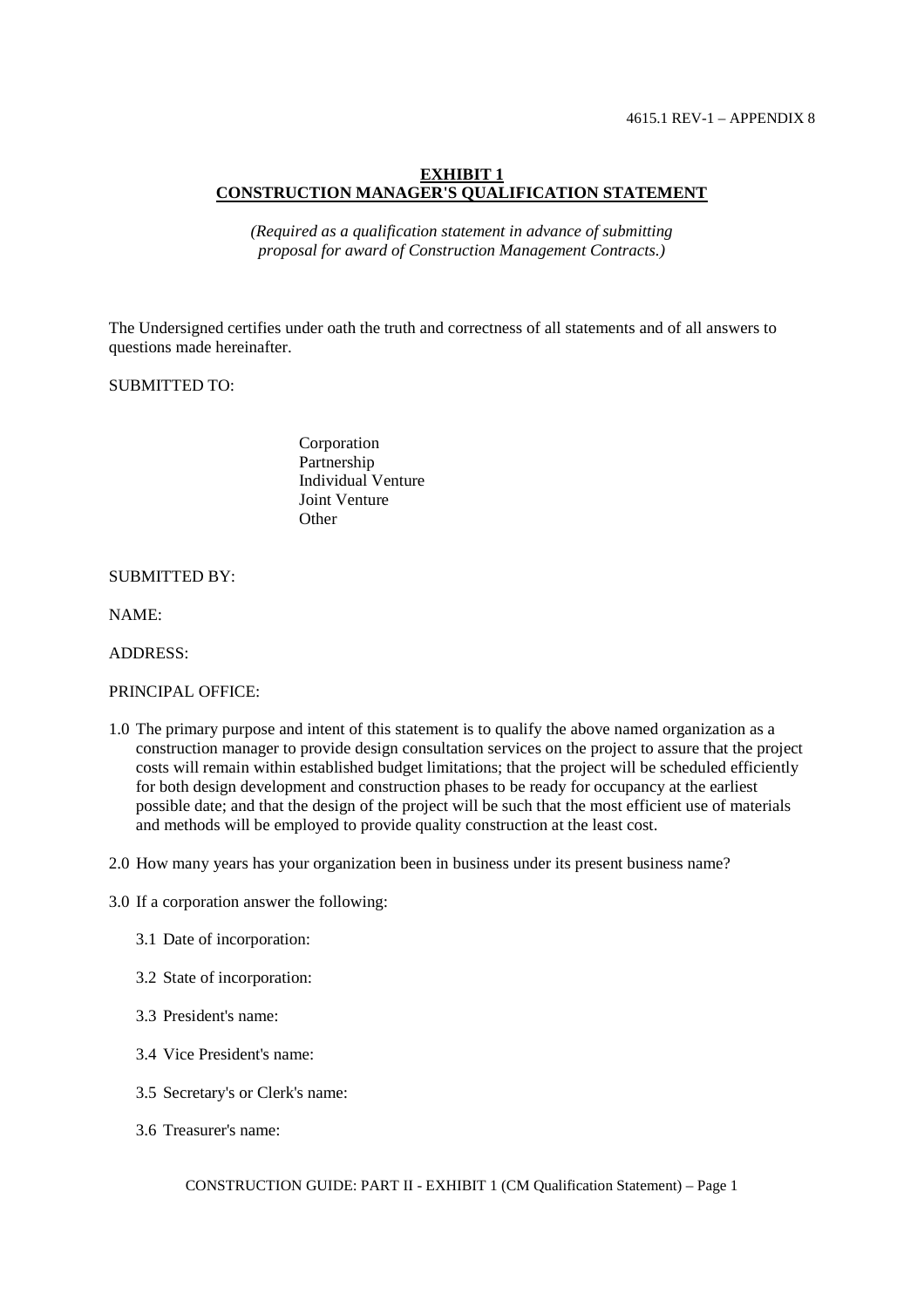- 4.0 If individual or partnership, answer the following:
	- 4.1 Date of organization:
	- 4.2 Name and address of all partners. (State whether general or limited partnership.):
- 5.0 If other than corporation or partnership, describe organization and name principals:
- 6.0 List name of project, owner, architect estimated cost, percent complete and scheduled completion of the projects your organization is managing or acting as prime contractor, in excess of \$ on this date.
- 7.0 Construction experience in the past five years in which your firm acted as prime contractor or construction manager on projects in excess of \$

|                                                                                                                                                                                                                                                                                                                      | Number of Projects |              |   |   |                |                           |      |  |  |
|----------------------------------------------------------------------------------------------------------------------------------------------------------------------------------------------------------------------------------------------------------------------------------------------------------------------|--------------------|--------------|---|---|----------------|---------------------------|------|--|--|
|                                                                                                                                                                                                                                                                                                                      | None               | $\mathbf{1}$ | 2 | 3 | $\overline{4}$ | 5                         | More |  |  |
| 7.1 Educational                                                                                                                                                                                                                                                                                                      |                    |              |   |   |                |                           |      |  |  |
| 7.2 Commercial & Office                                                                                                                                                                                                                                                                                              |                    |              |   |   |                |                           |      |  |  |
| 7.3 Industrial                                                                                                                                                                                                                                                                                                       |                    |              |   |   |                |                           |      |  |  |
| 7.4 Medical                                                                                                                                                                                                                                                                                                          |                    |              |   |   |                |                           |      |  |  |
| 7.5 Other                                                                                                                                                                                                                                                                                                            |                    |              |   |   |                |                           |      |  |  |
| 7.6 Attach detailed list of above projects indicating whether your organization was prime contractor or<br>construction manager. Give location and description of project including construction cost and date of<br>completion. Also include name, address, and telephone numbers of owner-client for each project. |                    |              |   |   |                |                           |      |  |  |
|                                                                                                                                                                                                                                                                                                                      |                    |              |   |   |                |                           |      |  |  |
|                                                                                                                                                                                                                                                                                                                      |                    | <b>YES</b>   |   |   |                | PARTIALLY CONSULTANT ONLY |      |  |  |
| 8.1 During Design                                                                                                                                                                                                                                                                                                    |                    |              |   |   |                |                           |      |  |  |
| 8.2 During Construction                                                                                                                                                                                                                                                                                              |                    |              |   |   |                |                           |      |  |  |
| 8.3 If partially performed in-house, what percentage of time do you use consultants during<br>design _______; during construction _____________.                                                                                                                                                                     |                    |              |   |   |                |                           |      |  |  |
| 9.0 Experience of staff personnel in the following areas:                                                                                                                                                                                                                                                            |                    |              |   |   |                |                           |      |  |  |
| 10.0 Number of staff personnel normally assigned to a project:                                                                                                                                                                                                                                                       |                    |              |   |   |                |                           |      |  |  |

- 10.1 Design
- 10.2 Construction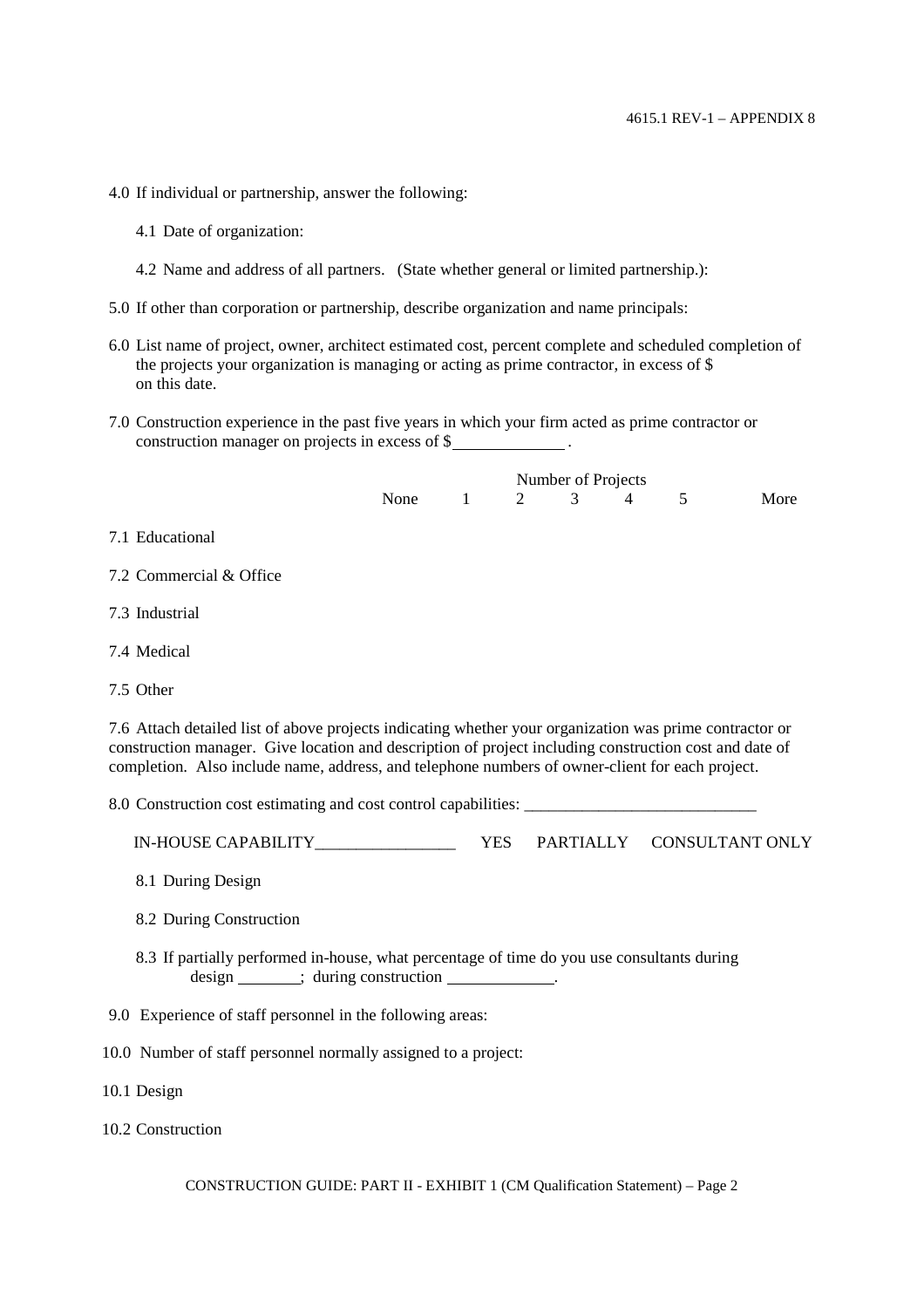- 11.0 List states and categories in which your organization is legally qualified to do business:
- 12.0 Professional References:
- 13.0 Name of Bonding Company and name and address of Agent:
- 14.0 Attach statement of financial condition, including latest regular dated financial statement or balance sheet which must contain the following items:
- 14.1 Current Assets: Cash, Joint Venture Accounts, Accounts Receivable, Notes Receivable, Accrued Interest on Notes, Deposits, Materials and Prepaid Expenses, Net Fixed Assets and Other Assets.
- 14.2 Current Liabilities: Accounts Payable, Notes Payable, Accrued Interest on Notes, Provision for Income Taxes, Advances Received from Owners, Accrued Salaries, Accrued Payroll Taxes, Other Liabilities, and Capital Stock (Authorized and Outstanding Shares Par Values, and Earned Surplus).
- 14.3 Date of statement or balance sheet:
- 14.4 Name of firm preparing statement:
- 15.0 Dated at \_\_\_\_\_\_\_\_\_\_\_\_\_\_\_\_\_\_\_\_\_\_\_\_\_\_\_\_\_\_\_\_

This day of \_\_\_\_\_\_\_\_\_\_\_\_\_\_\_\_, 20\_\_\_.

Name of Organization: \_\_\_\_\_\_\_\_\_\_\_\_\_\_\_\_\_

Title: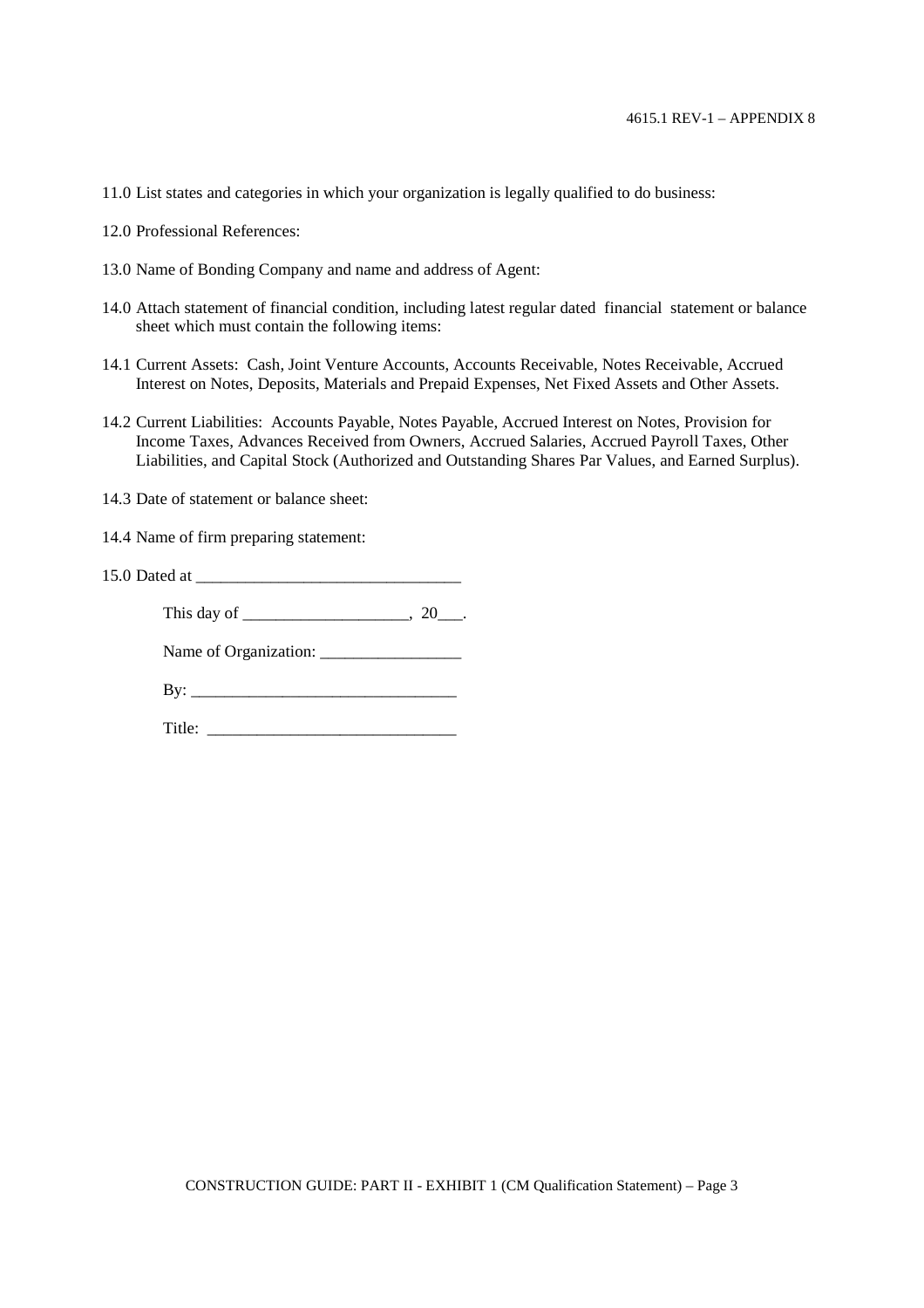#### **EXHIBIT 2 INVITATION TO SUBMIT PROPOSALS FOR CONSTRUCTION MANAGEMENT SERVICES**

| PROJECT OWNER CONFIDENTIAL CONTRACT ON THE CONFIDENTIAL CONTRACT ON THE CONFIDENTIAL CONTRACT OF THE CONTRACT OF THE CONTRACT OF THE CONTRACT OF THE CONTRACT OF THE CONTRACT OF THE CONTRACT OF THE CONTRACT OF THE CONTRACT |  |  |  |  |  |
|-------------------------------------------------------------------------------------------------------------------------------------------------------------------------------------------------------------------------------|--|--|--|--|--|
|                                                                                                                                                                                                                               |  |  |  |  |  |
|                                                                                                                                                                                                                               |  |  |  |  |  |
| FEDERAL AGENCY PROVIDING FINANCIAL ASSISTANCE                                                                                                                                                                                 |  |  |  |  |  |
|                                                                                                                                                                                                                               |  |  |  |  |  |
| Proposals are invited for the role of Construction Manager (CM) for "the project" consisting of the<br>construction of:                                                                                                       |  |  |  |  |  |
| (Project Title)                                                                                                                                                                                                               |  |  |  |  |  |
| (City and State)                                                                                                                                                                                                              |  |  |  |  |  |

to contain approximately \_\_\_\_\_\_\_ gross square feet and \_\_\_\_\_levels, and to include

(brief Project Description)

#### **PROGRAM OF REQUIREMENTS**

The Program of Requirements for this project is available in the office of the Owner and shall constitute the basis for the project briefly described above. The Program of Requirements is in narrative form and is supported by diagrammatic sketches to the extent necessary to describe the physical characteristics of the project. The Program of Requirements will be appended to the Construction Manager's Form of Agreement as a part of the formal contract.

#### **RECEIPT OF PROPOSALS**

Proposals received will be evaluated by the Owner and scored on a weighted basis in each of the categories contained in the Construction Manager's Qualification Statement. Firms whose proposals and qualifications are determined to be most advantageous to the Owner will be requested to submit price proposals.

Proposals will be received at the following address:

#### **PROPOSALS FOR ROLE OF CONSTRUCTION MANAGER**

Only proposals from firms invited on the basis of pre-qualification information submitted prior to (Date) will be considered.

CONSTRUCTION GUIDE: PART II - EXHIBIT 2 (Invitation for Proposals) - Page 1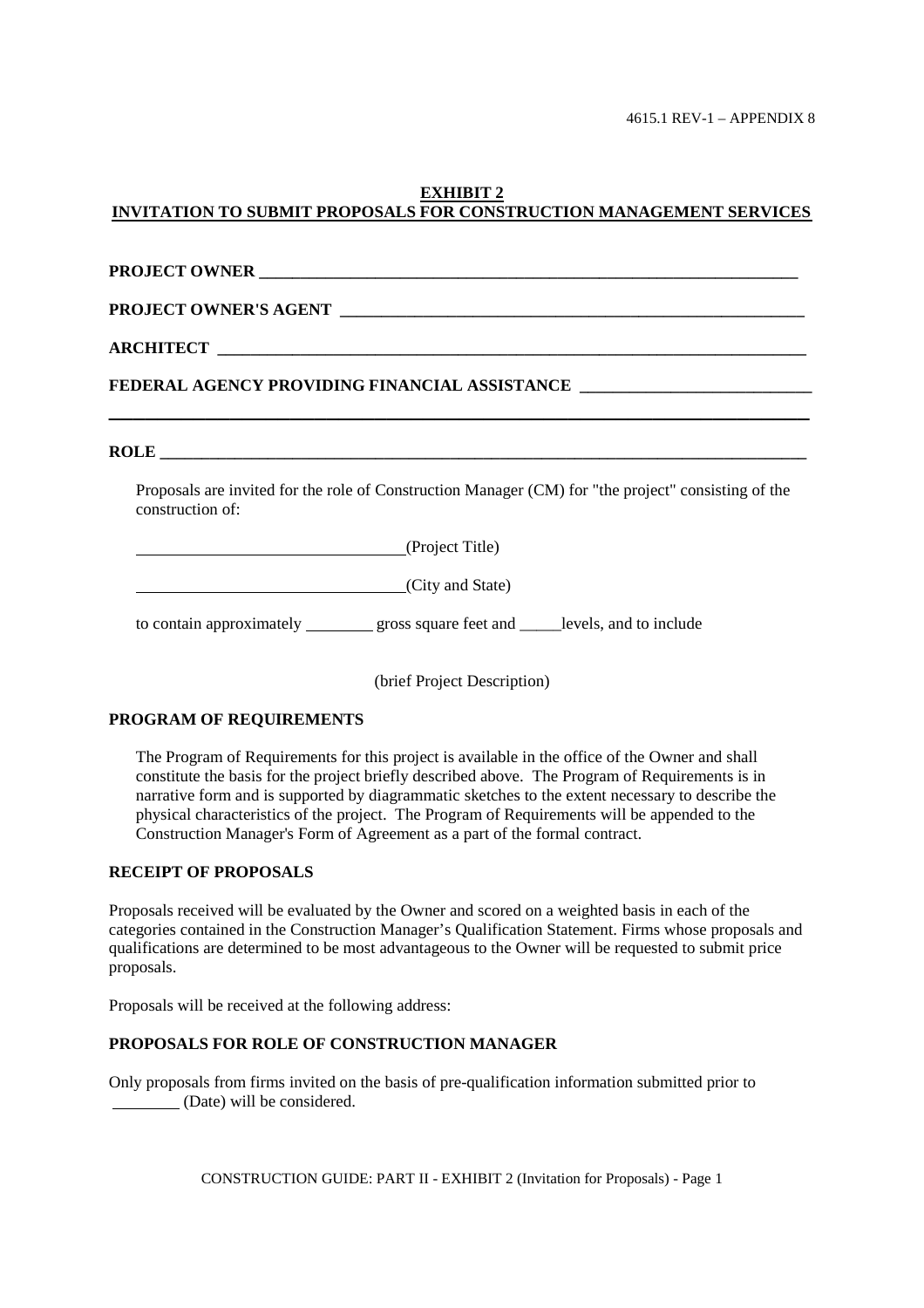The Construction Manager System will be used in which the CM performs professional management services, but does not perform with the CM's own resources any of the construction work with the exception of General Conditions. The CM shall operate as a member of an Owner-Architect-CM team which will be involved with production of the project. It is the intent of the Owner to provide for early consolidation of the team of Owner, Architect and CM to allow acceleration of project development, early commencement of certain elements of construction, reduction in construction costs, and final, early occupancy.

The CM is essentially an organization which has proven ability to provide technical consultation during the design stage of the project and to act as manager of construction in organizing and directing construction activities on a project of the scope and complexity similar to that identified above. He shall be responsible for cost estimates and budget control, review of design during the entire process with a view towards value engineering, life-cycle costing, construction coordination and scheduling, and direction of all construction activities. The function of the CM, coupled with the above, shall be the assumption of administrative duties in conjunction with the Owner and Architect towards procurement, bidding and contracting as required for construction of the project.

### **CONSTRUCTION MANAGER'S TASKS**

CM tasks will include but are not limited to the following:

- 1) Consultation related to building systems, sequences of events, materials and components.
- 2) Implementation of a management control system (MCS) for use in meeting the objectives of the project in a timely, economical, and acceptable manner.
- 3) Preparation of cost estimates and cost comparisons, including long-term cost effects of various alternatives.
- 4) Inspection of the work from start of construction until completion.
- 5) Management and general direction of the entire construction work performed by contractors whose separate bids will be offered to the Owner.

#### **REQUIREMENTS FOR FEDERALLY ASSISTED CONSTRUCTION CONTRACTS**

Those firms requested to submit proposals are cautioned that participating Federal funds require that all contracts between the Owner and contractors, and between the contractors and lesser tiers of subcontractors, for work on this project shall require compliance of all parties thereto with provisions of HUD 2554-Supplementary Conditions to the Contract for Construction.

#### **AWARD OF CONTRACT**

The Owner intends to enter into Part A of the Construction Manager's Agreement with the Firm or Individual submitting the proposal which, in the judgment of the Owner, is most advantageous to the Owner, price and other factors considered. Part A of the Construction Manager's Agreement will be limited to services of design consultation (including the implementation of a Management Control System) until the Owner formally accepts the Guaranteed Maximum Price offered by the Construction Management firm. The award of Part A binds the Construction Manager to perform Part B of the Construction Manager's Agreement upon the acceptance of the Guaranteed Maximum Price.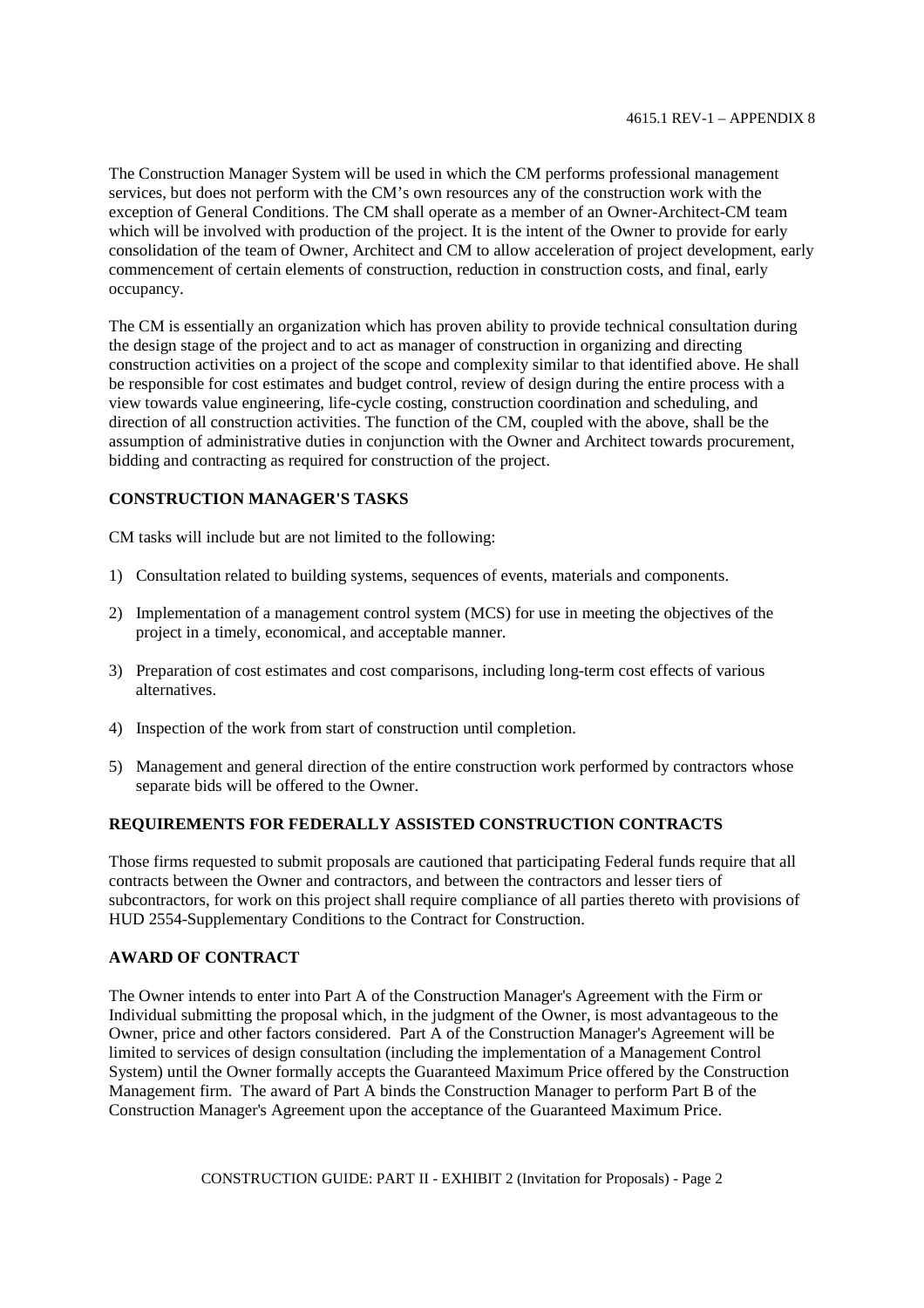### **EXHIBIT 3 CONSTRUCTION MANAGER'S PROPOSAL**

| DATE: |                    |
|-------|--------------------|
|       | (Owner)            |
|       | (Name of Facility) |
|       | (Address)          |
|       | (City, State, Zip) |

Gentlemen:

The UNDERSIGNED, doing business under the name of having examined the invitation for proposal documents prepared by \_\_\_\_\_\_\_\_\_\_\_\_\_\_\_\_\_\_\_\_\_(Architect) which documents consist of Parts A & B of the Construction Manager's Agreement and the Program of Requirements and having examined the invitation for proposals, hereby agrees to furnish all services and other items required to perform and complete all the work described by these contract documents according to the conditions prescribed therein for the following considerations:

- 1. For services specified under Part A, Article 2, of the Construction Manager's Agreement, the stipulated sum of: Dollars (S)
- 2. For services during construction, as defined under Part B, Article 3, "Construction Manager's Tasks", the stipulated sum of: Dollars (S)

### **PROJECT CONSTRUCTION SCHEDULE**

A maximum construction period of \_\_\_ months is envisaged. Every effort shall be made to reduce this figure by optimum scheduling of work sequences.

GUARANTEE: The undersigned guarantees this proposal for a period of 60 days from date designated for receipt of proposals and agrees not to withdraw this proposal during this period.

CLASSIFICATION OF INDIVIDUALS OR FIRMS SUBMITTING PROPOSALS (Type or print answers to classification below which defines the Bidder's type of organization; furnish all information required for appropriate classification):

This Proposal is Submitted By:

( ) AN INDIVIDUAL DOING BUSINESS UNDER A FIRM NAME

(Firm Name)

( ) A PARTNERSHIP

(Partnership Name)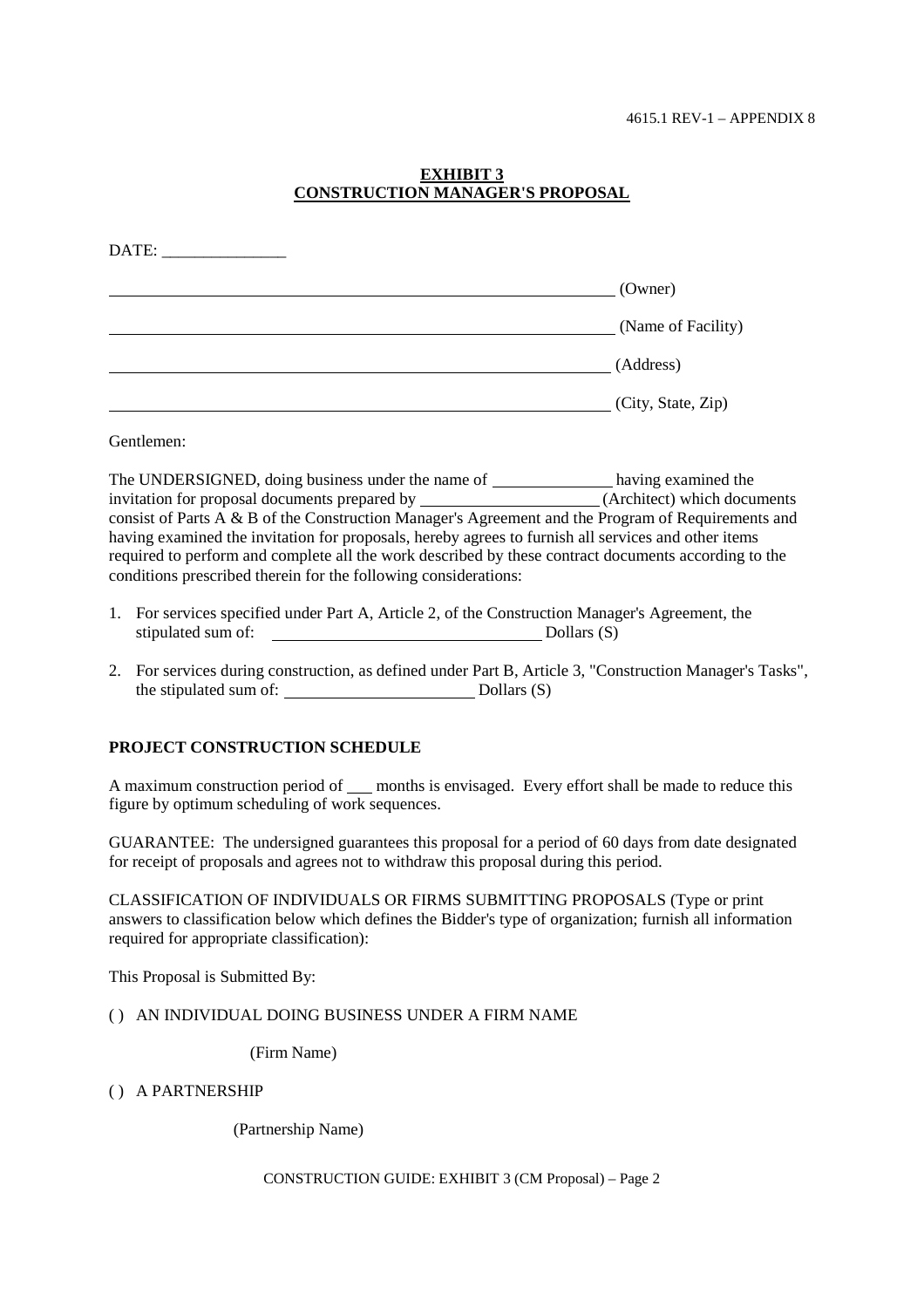Names of all Partners:

### ( ) A CORPORATION

(Full Name of Corporation)

Incorporated in State of

#### ( ) A JOINT VENTURE

(Full Name of Joint Venture)

Joint Venture is incorporated in State of .

Workmen Compensation Insurance is placed with:

Public Liability and Property Damage Liability Insurance is placed with:

\_\_\_\_\_\_\_\_\_\_\_\_\_\_\_\_\_\_\_\_\_\_\_\_\_\_\_\_\_\_\_\_\_\_\_\_\_\_\_\_\_\_\_\_\_\_\_\_\_\_\_\_\_\_\_\_\_

\_\_\_\_\_\_\_\_\_\_\_\_\_\_\_\_\_\_\_\_\_\_\_\_\_\_\_\_\_\_\_\_\_\_\_\_\_\_\_\_\_\_\_\_\_\_\_\_\_\_\_\_\_\_\_\_\_

EXECUTION OF CONTRACT: If written notice of acceptance of this proposal is mailed, certified, or delivered to the undersigned within the time stated in the Invitation for Proposals for Construction Manager, or any time thereafter before this proposal is withdrawn, the Undersigned shall, within 10 calendar days after the date of receipt of such written notice, deliver Part A of the Construction Manager's Agreement as issued with the invitation for proposals document.

SIGNATURE (Affix Corporate Seal if incorporated):

| <b>Title</b>  |                         |  |
|---------------|-------------------------|--|
| <b>Signed</b> | <u> 1989 - Jan Jawa</u> |  |
| <b>Title</b>  |                         |  |

Name of Firm, Partnership, or Corporation:

Business Address

Mailing address or number to which notice of acceptance may be mailed or faxed:

\_\_\_\_\_\_\_\_\_\_\_\_\_\_\_\_\_\_\_\_\_\_\_\_\_\_\_\_\_\_\_\_\_\_\_\_\_\_\_\_\_\_\_\_\_\_\_\_\_\_\_\_\_\_\_\_\_\_\_\_\_\_\_\_\_

\_\_\_\_\_\_\_\_\_\_\_\_\_\_\_\_\_\_\_\_\_\_\_\_\_\_\_\_\_\_\_\_\_\_\_\_\_\_\_\_\_\_\_\_\_\_\_\_\_\_\_\_\_\_\_\_\_\_\_\_\_\_\_\_\_

\_\_\_\_\_\_\_\_\_\_\_\_\_\_\_\_\_\_\_\_\_\_\_\_\_\_\_\_\_\_\_\_\_\_\_\_\_\_\_\_\_\_\_\_\_\_\_\_\_\_\_\_\_\_\_\_\_\_\_\_\_\_\_\_\_

CONSTRUCTION GUIDE: EXHIBIT 3 (CM Proposal) – Page 3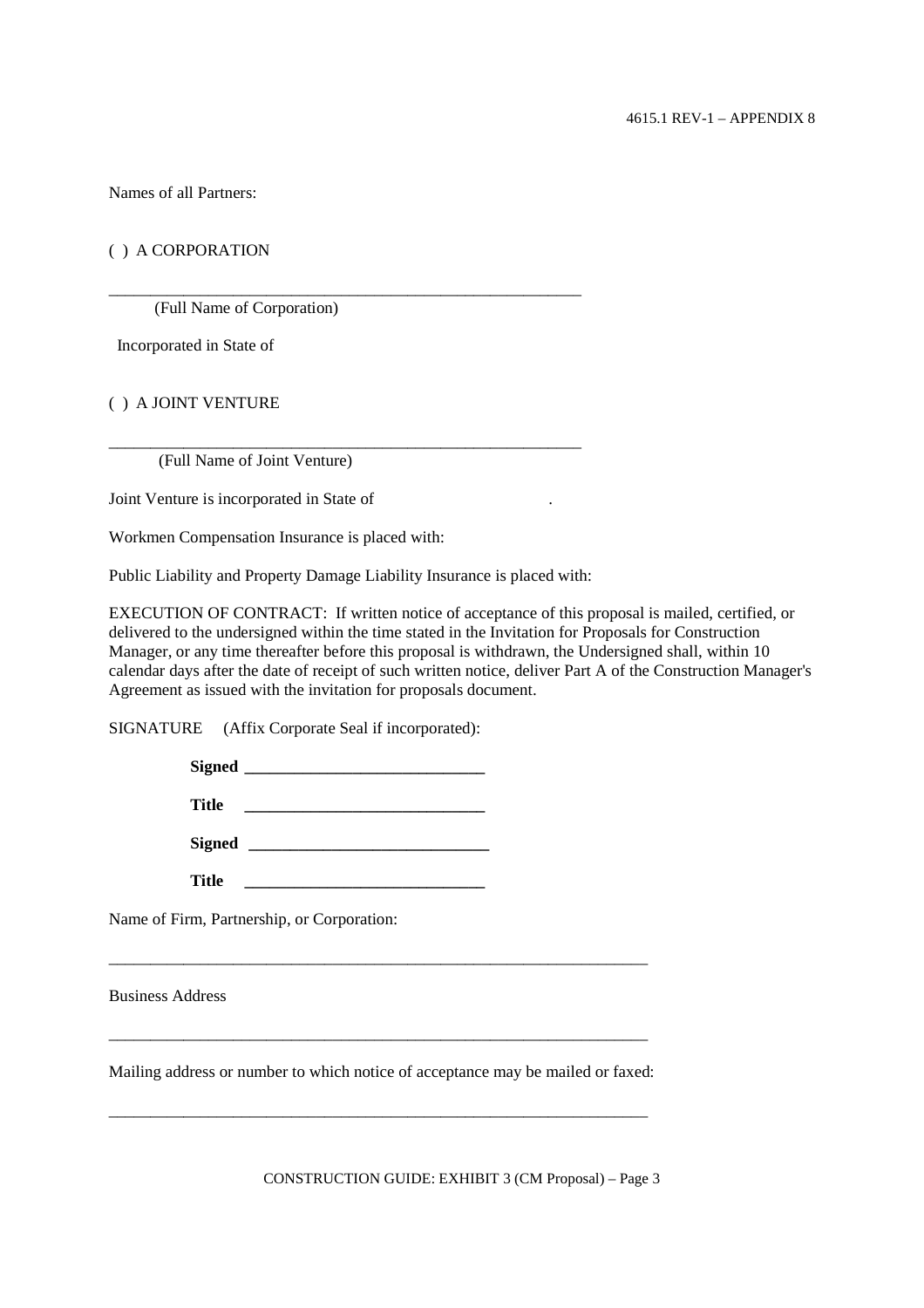#### **EXHIBIT 4 CONSTRUCTION MANAGER AGREEMENT**

#### PART A - CONSTRUCTION MANAGER'S CONSULTATION SERVICES

THIS AGREEMENT, entered into this \_\_\_\_\_\_\_ day, 20\_\_\_, is by and between\_\_\_\_\_\_\_\_\_\_\_\_\_\_\_,

hereinafter called the OWNER, and \_\_\_\_\_\_\_\_\_\_\_\_\_\_\_\_\_\_\_\_\_\_\_\_\_\_\_\_\_\_\_\_,

#### CONSTRUCTION MANAGER:

WHEREAS the Owner intends to erect

Herein after called the PROJECT, according to construction contract documents to be prepared by \_\_\_\_\_\_\_\_\_\_\_\_\_\_\_\_\_\_\_\_\_\_\_\_\_\_\_\_\_\_\_\_\_\_\_\_\_\_\_\_ , hereinafter called the ARCHITECT:

THEREFORE, the Owner and the Construction Manager agree as follows:

### **ARTICLE 1 PURPOSE AND INTENT**

The primary purpose and intent of Part A of this Agreement is to secure the services of a Construction Manager to provide design consultation on the project; to monitor project costs and endeavor to keep costs within established limitations; to schedule the project efficiently for both design development and construction phases so that the project will be ready for occupancy at the earliest possible date; and to review the design of the project with the intent that the most efficient use of materials and methods will be employed to provide quality construction at the least cost.

### **ARTICLE 2 CONSTRUCTION MANAGER'S TASKS**

#### 2.1 Review of Plans and Specifications

- 2.1.1 Review of all plans and specifications during the design development and advise on site, foundations, systems and materials, construction feasibility, availability of labor and materials, time requirements for procurement, installation and construction, relative costs, and provide recommendations for economies as appropriate.
- 2.1.2 Technical consultation to the Architect or other professional disciplines shall not infringe upon the design responsibility of those disciplines. The Construction Manager may make recommendations relating to the cost of a particular design or material selection; however, if such recommendations are accepted for incorporation into the project design, their application with regard to structural stability and life safety shall be the responsibility of the Architect. The Construction Manager shall not be assigned responsibilities which duplicate those assigned in the contract for architectural services.
- 2.2 Technical Proposals

Participate with the Architect, as a consultant, in the preparation of performance specifications and requests for technical proposals for the procurement and installation of systems components of the construction and for procurement of long lead time equipment and materials. The Construction Manager shall issue requests for technical proposals to qualified sources and shall receive proposals and assist in their evaluation; conduct formally advertised procurement by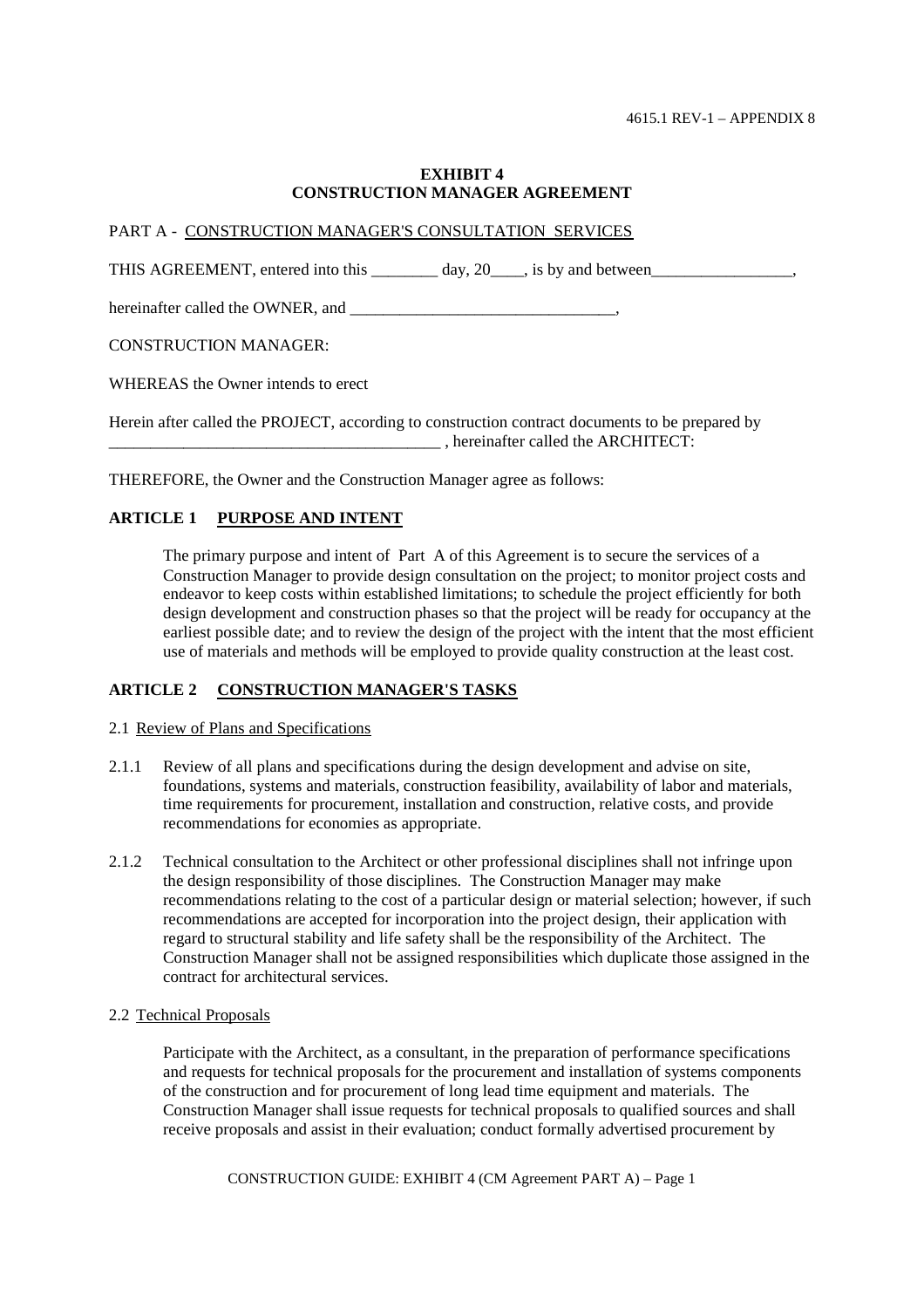assembling the contractual documents and issuing invitations for bids; and be prepared to proceed with the several contracts immediately upon notification to proceed with PART B of this agreement.

#### 2.3 Cost Consultation

The Construction Manager shall provide a continuous cost consultation service for the duration of this agreement and shall prepare, and be responsible for, all procurement and construction cost estimates. The Construction Manager shall prepare preliminary estimates as requested in support of the design process and shall prepare final cost estimates for all early procurement of equipment and materials; for all systems components contracts; and for all out of system construction work. The Construction Manager shall notify the Owner whenever the estimated construction cost is tending to exceed the budget or whenever the design is such as to preclude meeting the completion schedule.

#### 2.4 Long Lead Time Procurement

Identify, recommend for purchase, and expedite the procurement of equipment, materials and supplies which require long lead time for procurement or manufacture.

#### 2.5 Construction Contract Documents

Make recommendations to the Owner regarding the division of work into separate contracts to effect economy and permit phasing of procurement and construction. The Construction Manager shall consider such factors as type and scope of work, time of performance, availability of labor and materials, community relations, factory vs. on-site production costs, shipping costs and size limitations, building code restrictions, and other limiting factors.

#### 2.6 Interfacing Separate Contracts

Review plans, specifications and schedules for the project to minimize conflict and overlap of jurisdiction between separate contractors.

#### 2.7 Job Site Facilities

Review the specifications to ensure that they contain provision for all temporary facilities necessary to enable contractors to perform their work, and provisions for all of the job site facilities necessary to manage, inspect and supervise construction.

#### 2.8 Bidding Documents and Advertisement for Bids

Review the bidding documents with the Architect, assemble bid data including copies of drawings and specifications provided by the Architect, to obtain competitive bids on appropriate segments of construction, including procurement of equipment, materials and supplies purchased under separate requisition.

#### 2.9 Management Control System

The Construction Manager shall implement a management control system (MCS) for the design and construction of the project using both guide and automated procedures to support such functions as planning, organizing, scheduling, budgeting, reporting construction progress and expenditures, accounting, documentation, identifying variances and problems, decision making,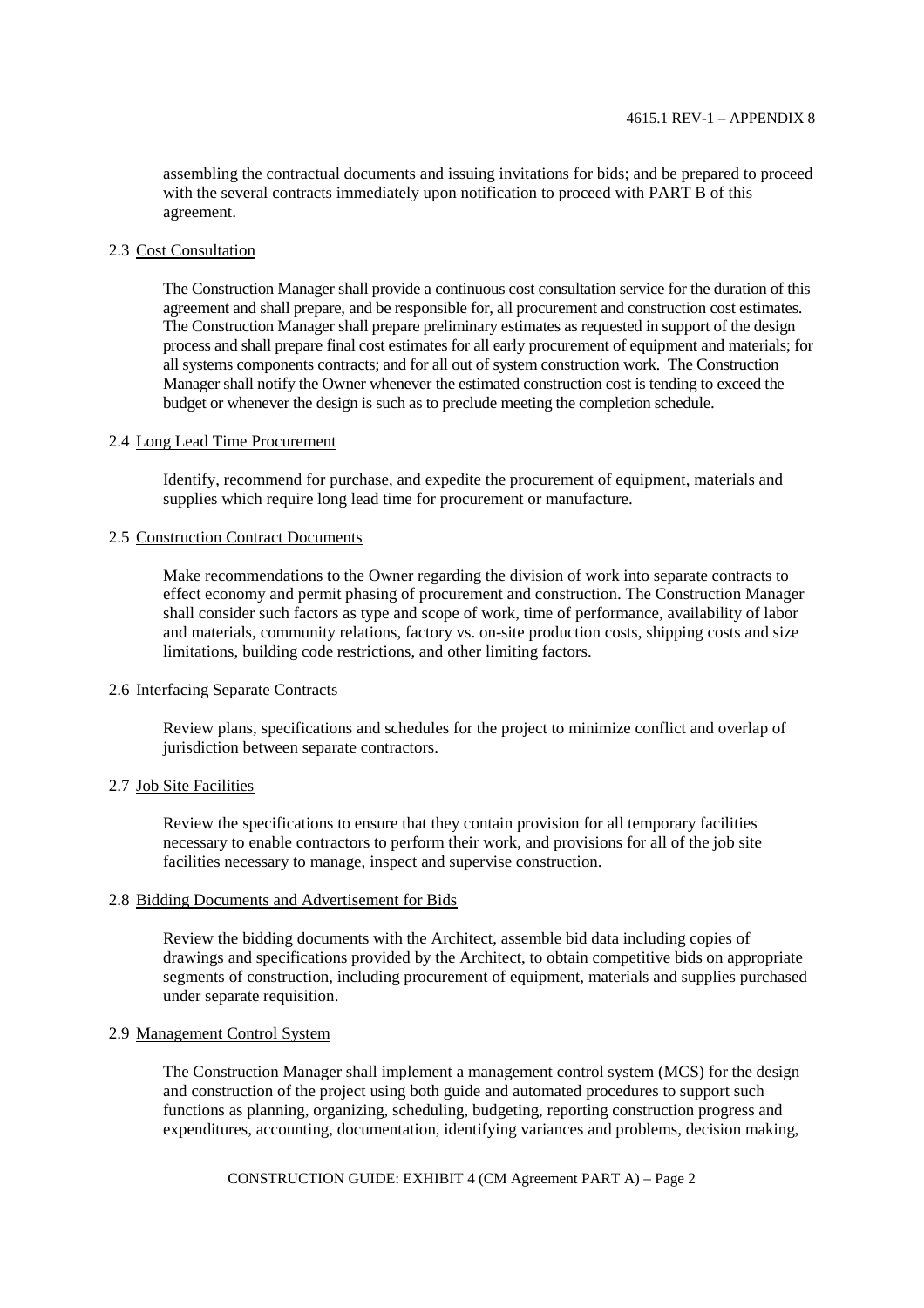and decision implementation. The data provided by the management control system must be timely, must be responsive to the needs of management at all levels, and must be fully capable of providing a sound basis for management decisions.

#### 2.9.1 Nature of Services to be Performed

The management control system shall incorporate three major subsystems, for use in meeting the objectives of the project in a total economical and acceptable manner. The Construction Manager shall provide the services, facilities and support equipment necessary to implement the MCS on the project.

## 2.9.2 Planning and Progress Monitoring Subsystems

Produce a preliminary construction schedule for initial review and approval.

Produce a final construction schedule that integrates the various construction contractors' plans into one complete and realistic schedule.

Provide for an occupancy schedule prepared in coordination with the Owner.

## 2.9.3 Budget Control and Accounting Subsystem

Provide for the periodic collection of proposed changes in the approved budget for all uncompleted tasks. The proposed but unapproved new budget figure is identified as the "current working estimate."

Identify variances between "current working estimate" and the approved budget. These variances are project cost overruns (under runs).

## 2.9.4 Documentation and Historical Subsystem

Provide documentation of all changes made in the approved schedule and approved budget so that complete traceability is maintained between the original plan (schedule and budget) and the latest approved plan.

# 2.9.5 Reports

The MCS, when fully implemented, will generate reports necessary for effective cost control of the overall construction Program.

Reports will be provided to management in summary form which will allow for management by exception. Reports will be provided to subordinate levels of management in sufficient detail consistent with their respective requirements and responsibilities.

## 2.10 Preparation of The Guaranteed Maximum Price

2.10.1 On or before the date given in Article 3 of this Agreement, the Construction Manager shall prepare an itemized Guaranteed Maximum Price for the entire project, clearly summarizing the costs for each component of the work as it will be packaged and bid. Such Guaranteed Maximum Price shall be the sum of:

CONSTRUCTION GUIDE: EXHIBIT 4 (CM Agreement PART A) – Page 3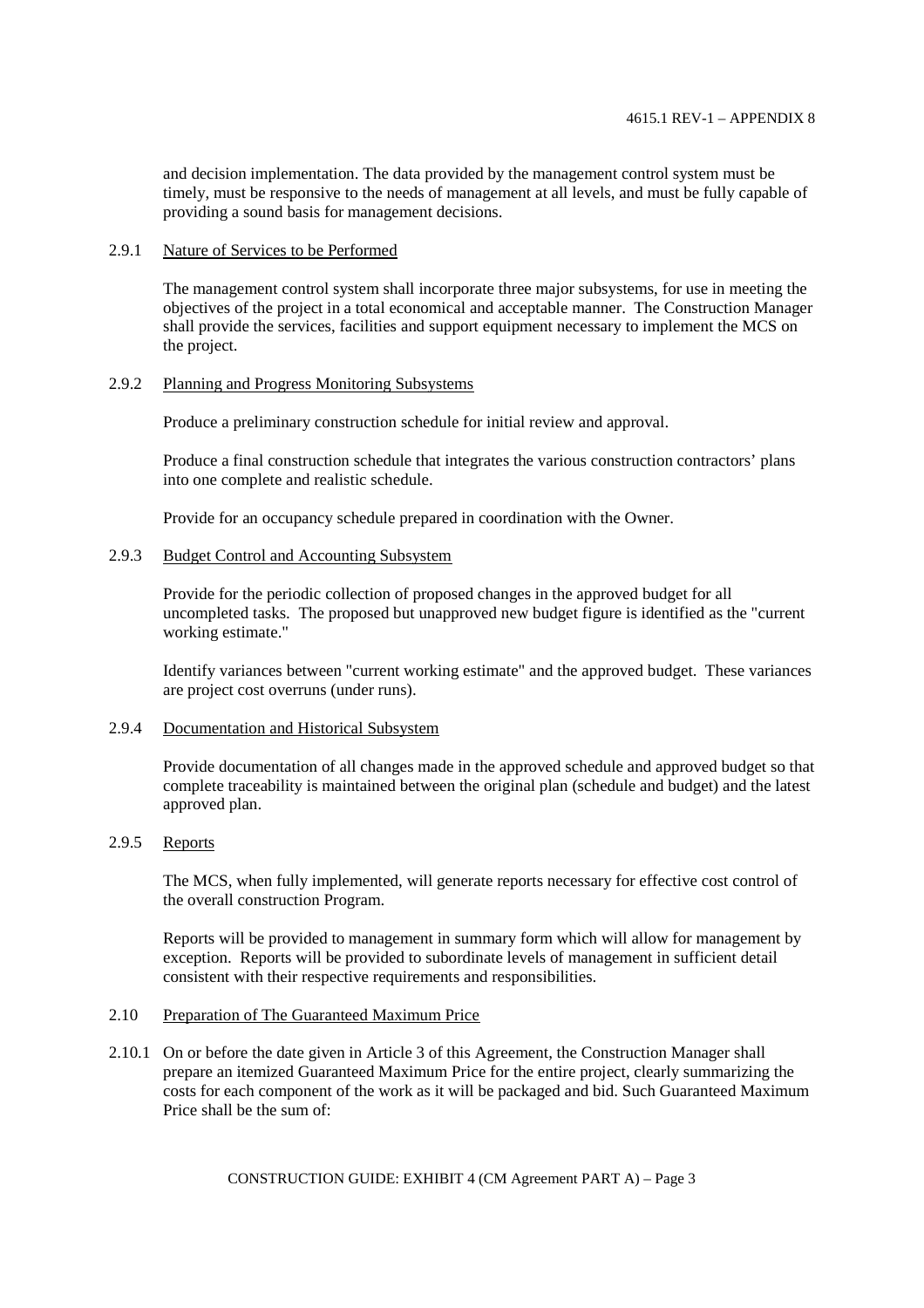- a. Reimbursable An estimate of the cost of the reimbursable items as defined in Article 4 of PART B of this Construction Manager's Agreement; plus
- b. Cost of the Work The Construction Manager's estimate of the cost of the work to be performed and materials to be purchased by separate contract including the cost of any separate contract, permits, fees, taxes, patents, copyrights, royalties, and performance and payment bonds to complete construction of the project, plus
- c. The cost of the Construction Manager's services as a fixed fee as set forth in PART B, Article 11.1.
- 2.10.1(a) Alternate to 2.10.1

When the design has been sufficiently developed, in the opinion of the Architect, Construction Manager and OAE, the Construction Manager shall prepare an itemized Guaranteed Maximum Price for the entire project, clearly summarizing the costs for each component of the work as it will be packaged and bid. Such Guaranteed Maximum Price shall be the sum of:

- a Reimbursable An estimate of the cost of the reimbursable items as defined in Article 4 of PART B of this Construction Manager's Agreement: plus
- b. Cost of the Work The Construction Manager's estimate of the cost of the work to be performed and material to be purchased by separate contract, including the cost of any separate contract, including the cost of any separate contract permits, fees, taxes, patents, copyrights, royalties, and performance and payment bonds to complete construction of the project; plus
- c. The cost of the Construction Manager's services as a fixed fee, as set forth in PART B, Article 11.1.
- 2.10.2 The Guaranteed Maximum Price shall not include such Project expenses as cost of site, site survey and investigations, of professional design fees, construction testing and inspection, Owner's Project Inspector, moveable equipment, finance costs and furnishings. Cash allowances are prohibited in establishing the Guaranteed Maximum Price.

# **ARTICLE 3 TIME FOR PERFORMANCE**

The Construction Manager shall submit a Guaranteed Maximum Price for acceptance by the Owner by (date) or within thirty (30) days after receiving the contract documents from the Architect, whichever is later. Upon submission of the GMP, the Owner shall accept or reject the offer submitted by the Construction Manager, as to proceeding with PART B of the Construction Manager's Agreement, within sixty (60) days after submission of the GMP, during which period the offered GMP may not be withdrawn or modified. Should the Owner not accept the GMP offered within such 60-day period, this Agreement shall be terminated.

## **ARTICLE 4 EXECUTION OF PART B OF THIS AGREEMENT**

- 4.1 Upon the Owner's timely acceptance of the Guaranteed Maximum Price provided under Article 2.10 of this Agreement, the Construction Manager agrees to enter into PART B of this Agreement on the basis of the Construction Manager's offer to the Owner dated , 20.
- 4.2 Upon Execution of PART B of this Agreement the Construction Manager shall not be considered an

CONSTRUCTION GUIDE: EXHIBIT 4 (CM Agreement PART A) – Page 4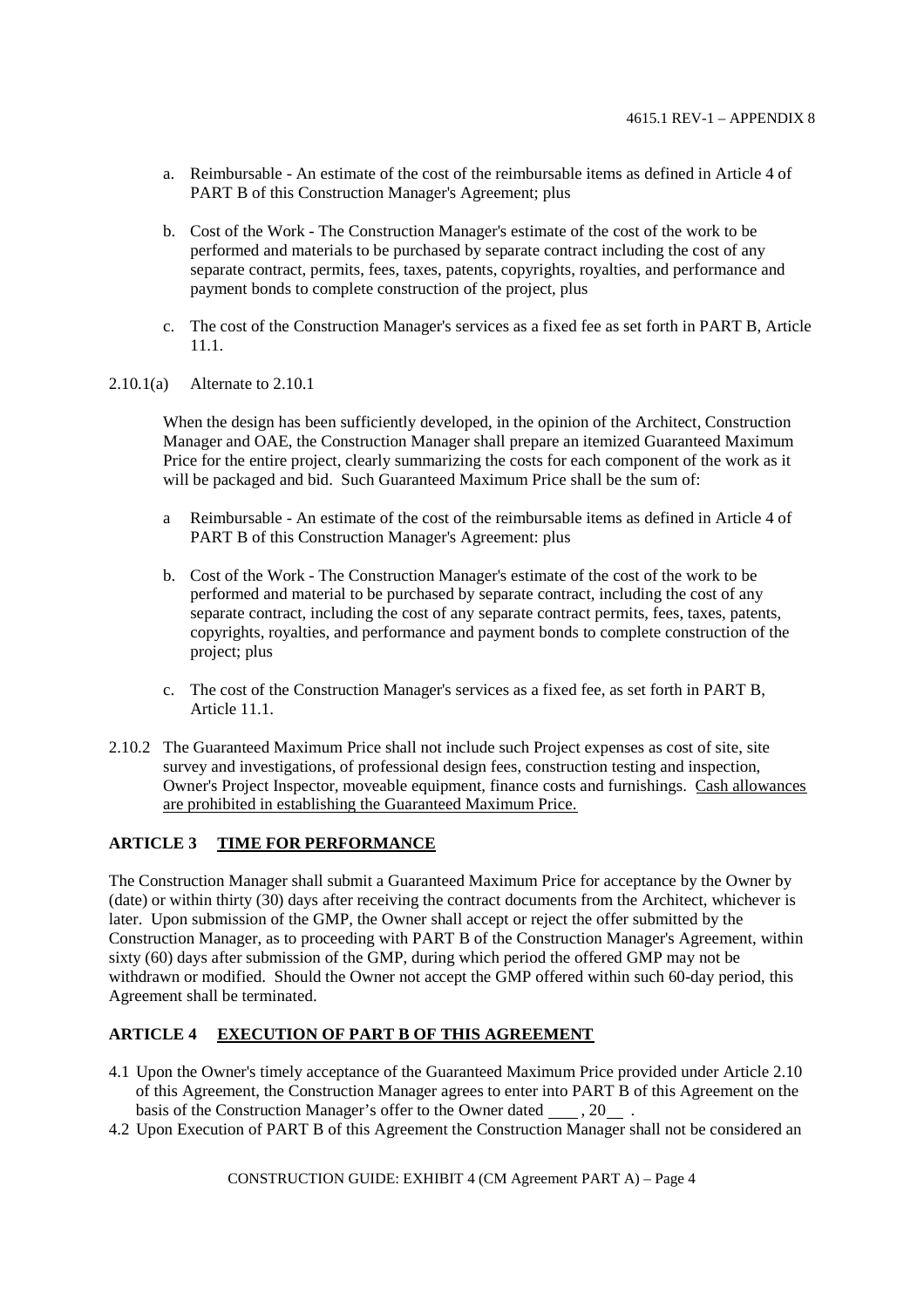employee of the Owner. The Construction Manager shall perform his or her tasks and duties consistently in such status, and will make no claim or demand for any right or privilege applicable to an officer or employee of the Owner, including, but not limited to, workman's compensation, disability benefits, accident or health insurance, unemployment insurance, social security or retirement membership.

# **ARTICLE 5 CONSTRUCTION MANAGER'S COMPENSATION**

5.1 The Owner will pay the CM as total compensation for services under Article 2 of this Agreement the fee of:

 $dollars (\$ 

1/ See Exhibit 3 - Construction Manager's Proposal.

- 5.2 Payments under this Agreement will be made for services under PART A, Article 2, after receipt of properly executed requests for payment as follows:
	- a. 25% of the fee shown in Article 5.1 upon completion and acceptance of the services required to complete the preliminary drawings and specifications for the project
	- b. 25% of the fee shown in Article- 5.1 upon completion and acceptance of the services required to develop the drawings and specifications to 50% completion.
	- c. 25% of the fee shown in Article 5.1 upon completion and acceptance of an itemized Guaranteed Maximum Price as specified in Article 2.10.
	- d. Upon satisfactory completion and acceptance of all design phase services specified under Article 2, the CM shall be paid the balance due under Article 5.1 of this Agreement.

# **ARTICLE 6 ASSIGNMENT AND TERMINATION**

The Owner may, at its option, terminate this Agreement by giving the Construction Manager written notice of such termination and paying the Construction Manager for agreed services rendered to date of termination. Payment will be based upon the nearest level of completion specified in Article 5.2.

THE OWNER AND CONSTRUCTION MANAGER have, on this day, month and year first above written, executed this Agreement in two counterparts, each of which shall, without proof or accounting for the other counterparts, be deemed an original thereof.

OWNER: CONSTRUCTION MANAGER:

| - | - |
|---|---|
|   |   |

| —      |  |  |  |
|--------|--|--|--|
|        |  |  |  |
| $\sim$ |  |  |  |
|        |  |  |  |
|        |  |  |  |

Attest: Attest: Attest: Attest: Attest: Attest: Attest: Attest: Attest: Attest: Attest: Attest: Attest: Attest: Attest: Attest: Attest: Attest: Attest: Attest: Attest: Attest: Attest: Attest: Attest: Attest: Attest: Attest

CONSTRUCTION GUIDE: EXHIBIT 4 (CM Agreement PART A) – Page 5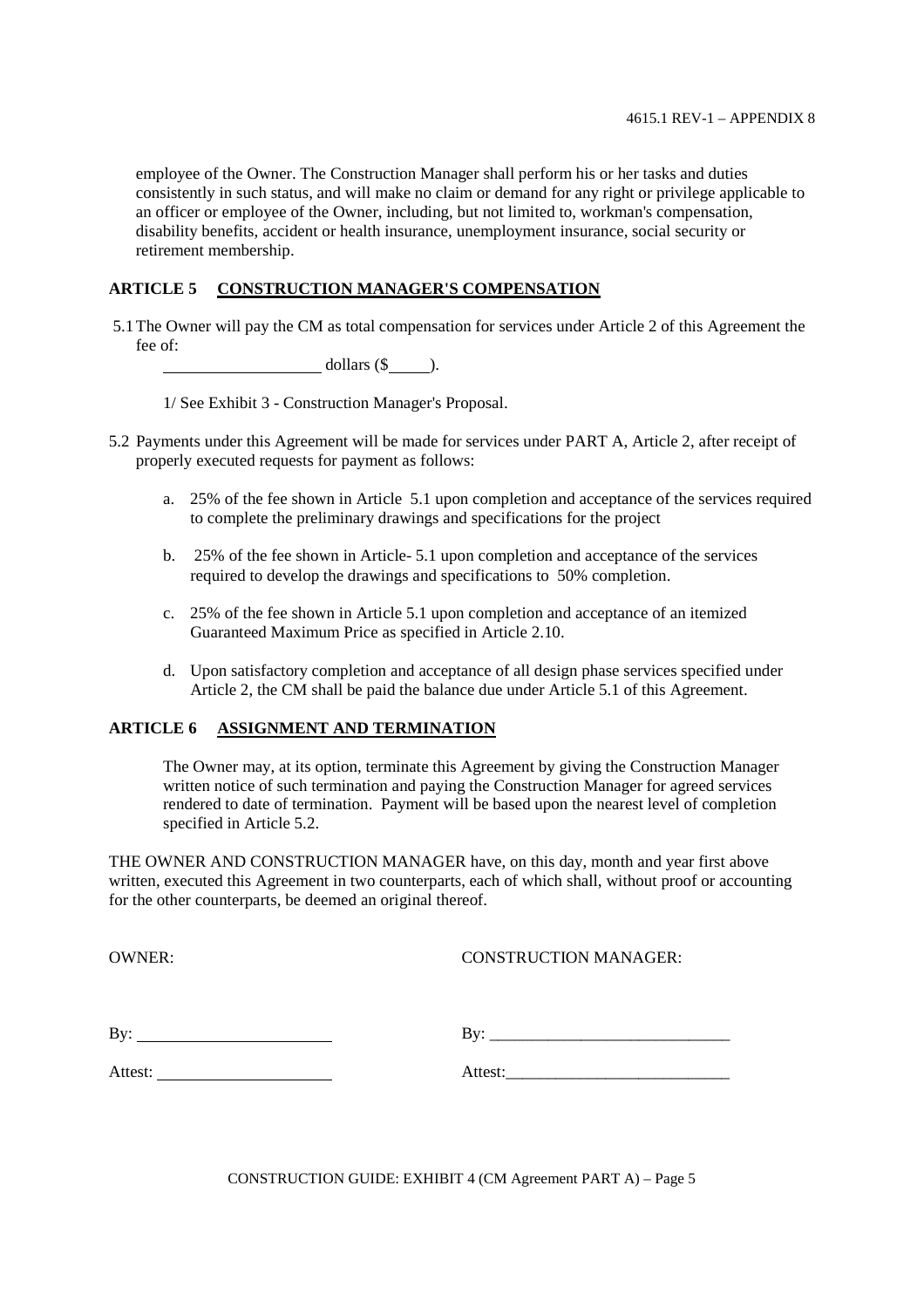## **PART B**

# PART B - CONSTRUCTION MANAGEMENT SERVICES WITH GUARANTEED MAXIMUM PRICE

THIS AGREEMENT, entered into this  $\_\_\_\_\_$  day of  $\_\_\_\_$ , 20, is by and between  $\_\_\_\_\_\_$ 

hereinafter called the OWNER, and \_\_\_\_\_\_\_\_\_\_\_\_\_\_, hereinafter called the CONSTRUCTION

MANAGER.

WHEREAS the Owner intends to erect a , hereinafter called the

PROJECT, according to construction contract documents prepared by \_\_\_\_\_\_\_\_\_\_, hereinafter

called the ARCHITECT: which documents are titled: , are identified by the

Project Number , are listed with dates for each in the General

**Conditions** 

THEREFORE, the Owner and the Construction Manager agree as follows:

## **ARTICLE 1 PURPOSE AND INTENT**

- 1.1 The primary purpose and intent of PART B of this Agreement is to secure the services of a Construction Manager to organize and direct the complete construction of the project and to assume all risks and responsibilities of producing the project within a Guaranteed Maximum Price.
- 1.2 Upon notice that the Owner elects to proceed with PART B of this Agreement, the Construction Manager shall post performance and payment bonds each in the amount of 100% of the Guaranteed Maximum Price, and on written notice to proceed shall immediately accept assignment of and administer those contracts for which acceptable bids are in hand as provided under Article 2 of this Agreement.

## **ARTICLE 2 COMPETITIVE BIDDING**

- 2.1 The bidding on construction contracts must be conducted so as to achieve maximum competition among qualified bidders in order to obtain the most reasonable price for acceptable work. Therefore, competitive bidding by formal advertising is the preferred method of contracting under a Construction Management Agreement.
- 2.2 Formal Advertising For the purpose of this policy, the term "formal advertising" entails:
	- a. Preparation of the invitation for bids describing the building design and specifications clearly, accurately, and completely, but avoiding unnecessarily restrictive specifications or requirements which might unduly limit the number of bidders.
	- b. Publicizing the invitation for bids through distribution to prospective bidders, posting in public places, publication in newspapers and trade journals, and such other means as may be

CONSTRUCTION GUIDE: EXHIBIT 4 – Page 6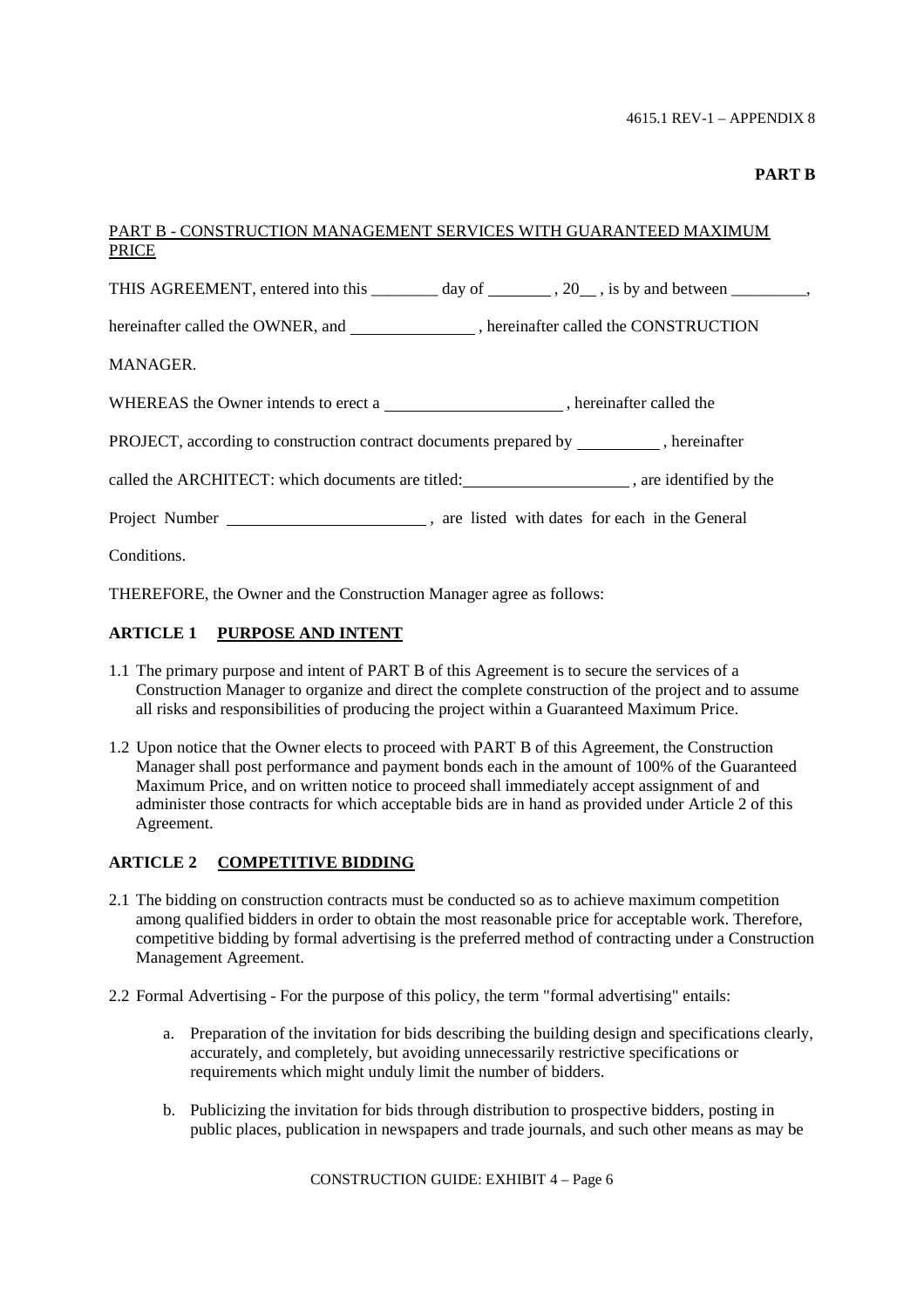appropriate, in sufficient time to enable prospective bidders to prepare and submit bids before the time set for public opening of bids.

- c. Awarding the contract, after sealed bids are publicly opened, to that responsible bidder whose bid, conforming to the invitation for bids, contains the lowest price offered.
- 2.3 Selective solicitation of bids—When selective solicitation of bids is permitted, the Construction Manager shall:
	- a. Establish reasonable pre-qualification standards for bidders, acceptable to the Office of Architecture & Engineering, which shall be included in the "Information for Bidders" document. The Construction Manager shall forward a list of recommended bidders to the Owner for approval. (See Appendix A - Exhibit 8 - Sample pre-qualification statement for sub-contractors.)
	- b. Solicit by written invitation and receive positive bid responses from three or more sub-contractors. Should less than three responsive bids be received, the Project shall be publicly advertised as described herein.
	- c. Consider bids from any sub-contractor who requests permission to bid and who is determined by the Owner after consultation with the Construction Manager to meet bidding prequalification requirements set forth in the "Information for Bidders" document.
- 2.4 The general function of the Construction Manager is to serve as the Owner's representative with responsibility directly to the Owner. The CM's employment should be such to preclude any conflict of interest. In particular, the Construction Manager shall not bid any work in competition with bidding contractors. Neither the Construction Manager nor any firm in which a principal (i.e., over 10%) stockholder or member of the Construction Management firm has a financial interest, shall during the term of the contract, make or cause to be made any bid for construction work of the project referred to in this contract. Notwithstanding the foregoing, however, if the low bid for any bid package exceeds the Construction Manager's budget line item price for such package, or if less than three bids are received in response to the advertisement of any bid package, with the Owner's approval, one of the following procedures shall be followed:
	- a. The CM shall negotiate with the low bidder to reduce the price of the bid package to a cost which will not exceed the budget line item price: or
	- b. The CM shall reject all bids and issue a revised invitation to bid prepared by the project Architect and approved by the Owner: or
	- c. The CM shall award to the low bidder for a price above the budget line item: or
	- d. The CM shall perform the work for the amount of the budget line item price, or the Construction Manager's actual cost if lower than the budget price.
- 2.5 The Construction Manager may only perform work on the project under the provisions described in Article 2.4 above. Whichever of the foregoing procedures is followed, there shall be no reduction of the scope or quality of the project for any bid package in order to accomplish the project within the Guaranteed Maximum Price.

The CM shall be obligated to perform such work with the CM's own resources when it is necessary to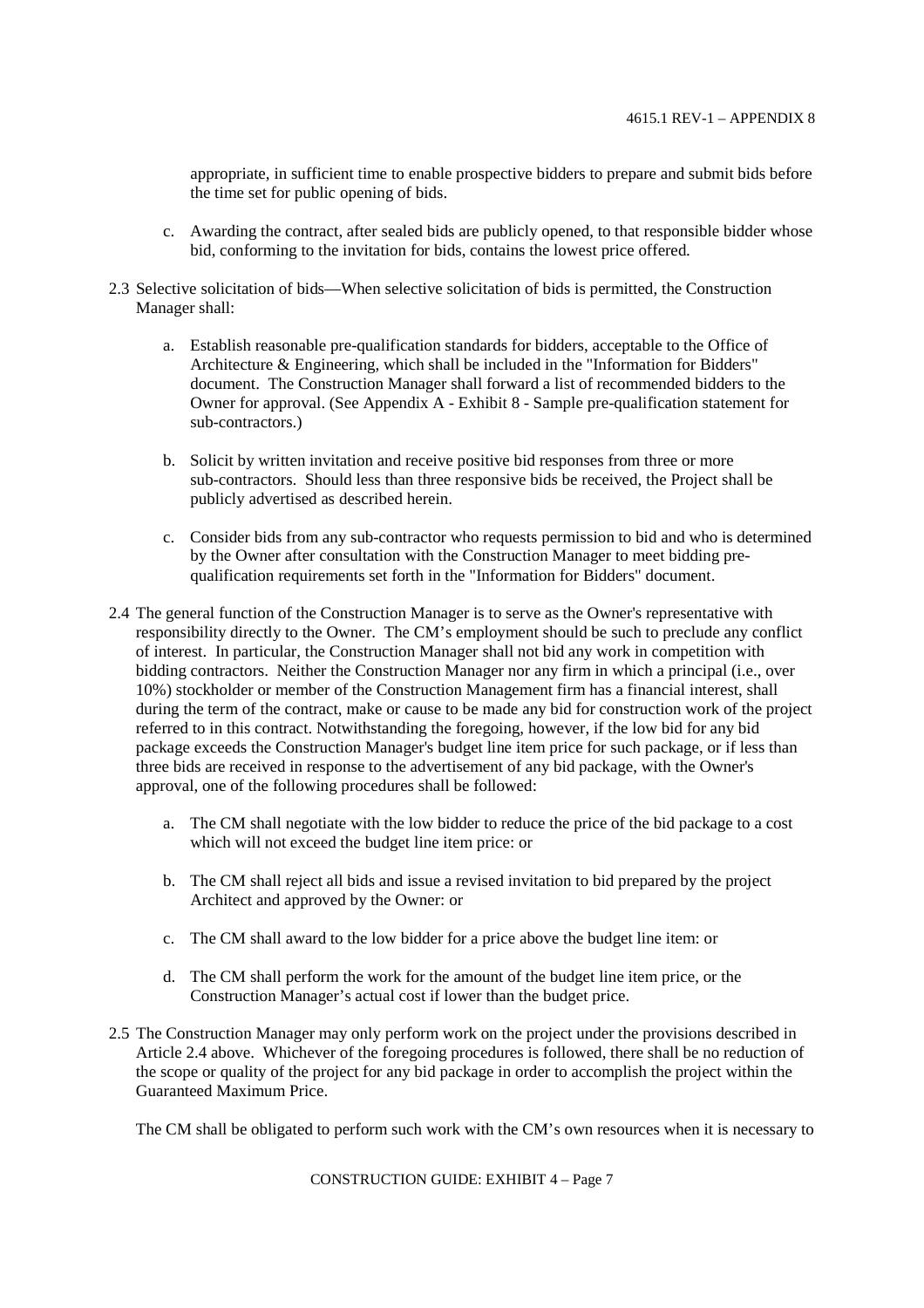complete the project within the Guaranteed Maximum Price.

#### 2.6 Contract Awards

- 2.6.1 The Owner shall be responsible for approving awards of all contracts after evaluation and recommendation by the Construction Manager and concurrence of the Project Architect. After Owner approval the Construction Manager shall make the award.
- 2.6.2 Participating Federal funds in this project require that all construction contracts between the Owner and contractors, between the Construction Manager and contractor, subcontractors and lesser tiers of subcontractors, incorporate the provisions of the current edition of the Department of Housing and Urban Development, Form HUD-2554. \*Note: If construction does not begin within 90 days of initial endorsement, any modifications to a wage decision that occur after initial endorsement, any modifications to a wage decision tha to occur after initial endorsement become applicable to the construction work unless DOL approves a request from HUD for an extension. (See DOL regulations 29 CFR 1.6(c)(3)(ii) and (iv). In the less likely cases of a "project" wage determination issued upon request for an individual project the wage determination is effective for 180 days from the date of the determination. [29 CFR  $1.6(a)(1)$ ].\*

## 2.7 Surety Bonds and Insurance

2.7.1 Construction Manager's Performance and Payment Bond - Upon notice that the Owner elects to proceed with PART B of the Construction Manager Agreement, the Construction Manager shall post performance and payment bonds each in the amount of 100% of the Guaranteed Maximum Price. HUD bond forms are required for Section 242 projects.

## 2.7.2 Insurance

- a. Construction Manager's Liability Insurance Construction Managers shall be required to purchase and maintain such insurance as will protect them from claims set forth below which may arise out of or result from the Construction Manager's operations under the contract whether such operations be by the Construction Manager or by any subcontractor or by anyone directly or indirectly employed by any of them or by anyone for whose acts any of them may be liable.
	- 1. Claims under workmen's compensation, disability benefit and other similar employee benefit acts;
	- 2. Claims for damage because of bodily injury, occupational sickness or disease, or death of the Construction Manager's employees;
	- 3. Claims for damages because of bodily injury, sickness or disease, or death or any person other than the Construction Manager's employees;
	- 4. Claims for damages insured by usual personal injury liability coverage which are sustained (a) by any person as a result of an offense directly or indirectly related to the employment of such person by the Construction Manager, or (b) by any other person; and
	- 5. Claims for damages because of injury to or destruction of tangible property, including loss of use resulting there from.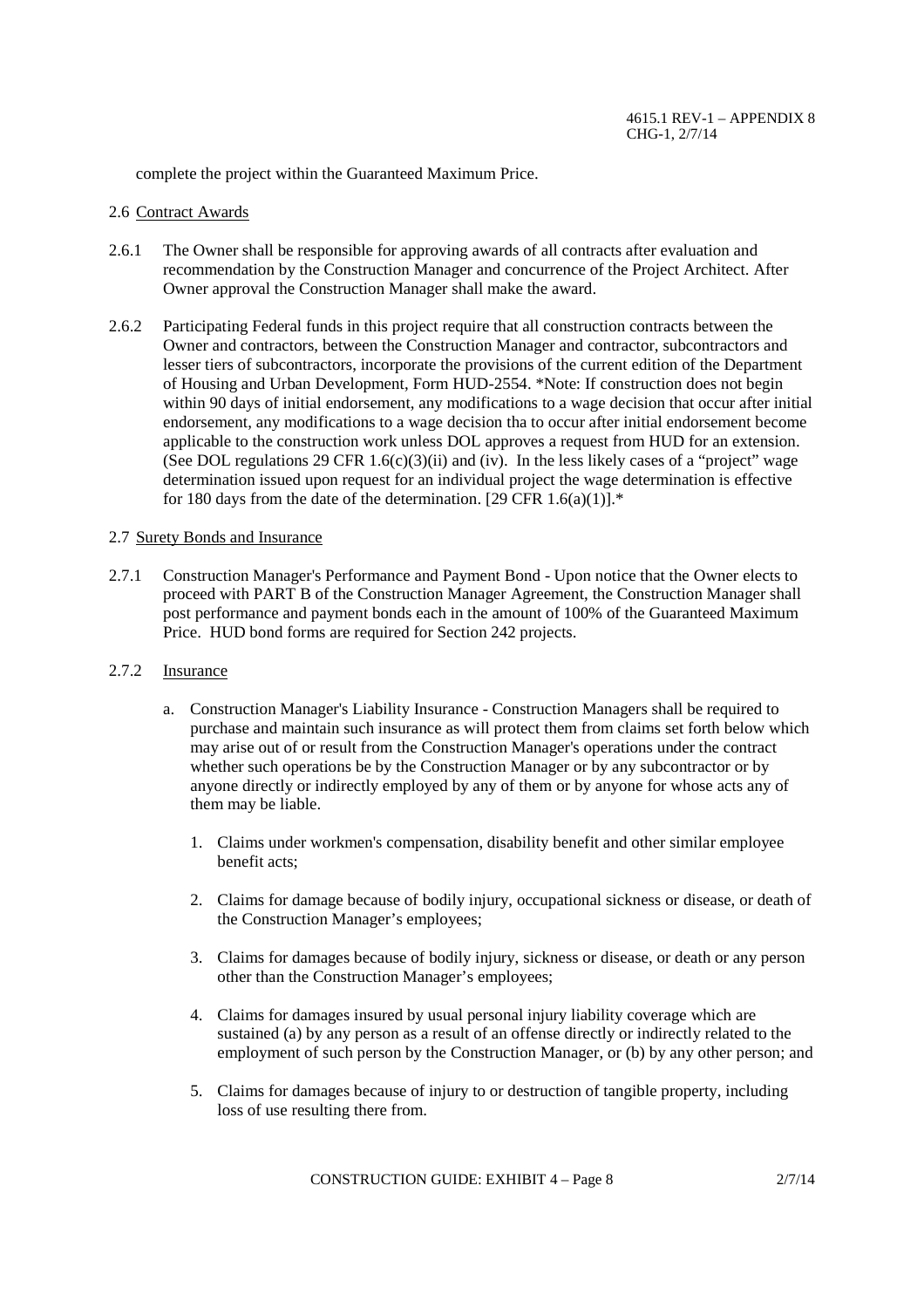- b. The Construction Manager's Comprehensive General Liability Insurance and Automotive Liability Insurance shall be in an amount not less than \$3,000,000 for injuries, including accidental death, to any one person and subject to the same limit for each person, and in an amount not less than \$3,000,000 on account of one occurrence.
- c. The Construction Manager's Property Damage Liability Insurance shall be in an amount not less than \$1,000,000. The Construction Manager shall either (1) require each subcontractor to procure and to maintain during the life of the subcontract, Subcontractor's Comprehensive General Liability, Automotive Liability, and Property Damage Liability Insurance of the type and in the same amounts as specified in this Article, or (2) insure the activity of subcontractors in the Construction Manager's own policy. The Construction Manager's and subcontractors' liability insurance shall include adequate protection against special hazards.
- d. Certificates of Insurance acceptable to the Owner shall be filed with the Owner prior to commencement of the work. These certificates shall contain a provision that coverages afforded under the policies will not be canceled until at least fifteen day notice has been given to the Owner. \*Evidence of Builder's Risk Insurance must be made available to HUD prior to HUD-242 initial endorsement.\*
- e. Owner's Liability Insurance The Owner shall be responsible for purchasing and maintaining its own liability insurance and, at its option, may purchase and maintain such insurance as will protect against claims which may arise from operations under the Contract.
- f. Property Insurance Unless otherwise provided, the Owner shall purchase and maintain property insurance upon the entire work at the site to the full insurable value thereof. This insurance shall include the interests of the Owner, the Construction Manager, subcontractors, and sub-subcontractors in the work and shall insure against the perils of fire, extended coverage, vandalism and malicious mischief. In addition, if the property is located in a Special Flood Hazard Area (SFHA) designated on a Flood Insurance Rate Map issued by the Federal Emergency Management Agency (FEMA), the Owner shall purchase flood insurance on any building located in the SFHA.
- g. The Owner shall purchase and maintain such steam boiler and machinery insurance as may be required by the Contract Documents or by law. This insurance shall include the interests of the Owner, the Construction Manager, subcontractors and sub-subcontractors in the work.
- 2.7.3 Each trade contract awarded by the Construction Manager is a separate contract awarded on the basis of competitive bidding. These contracts are referred to as subcontracts to conform to insurance terminology utilized in standard insurance policies. For insurance purposes the relationship of the Construction Manager to the trade contractor is the same as that of a general contractor to a subcontractor.
- 2.7.4 Bonding of trade contractors should be required when recommended by the Construction Manager. A specific statement with reference to bonding requirements shall be included in the information to bidders on each separately bid trade contract. Where bonding is not required, it should be stated clearly.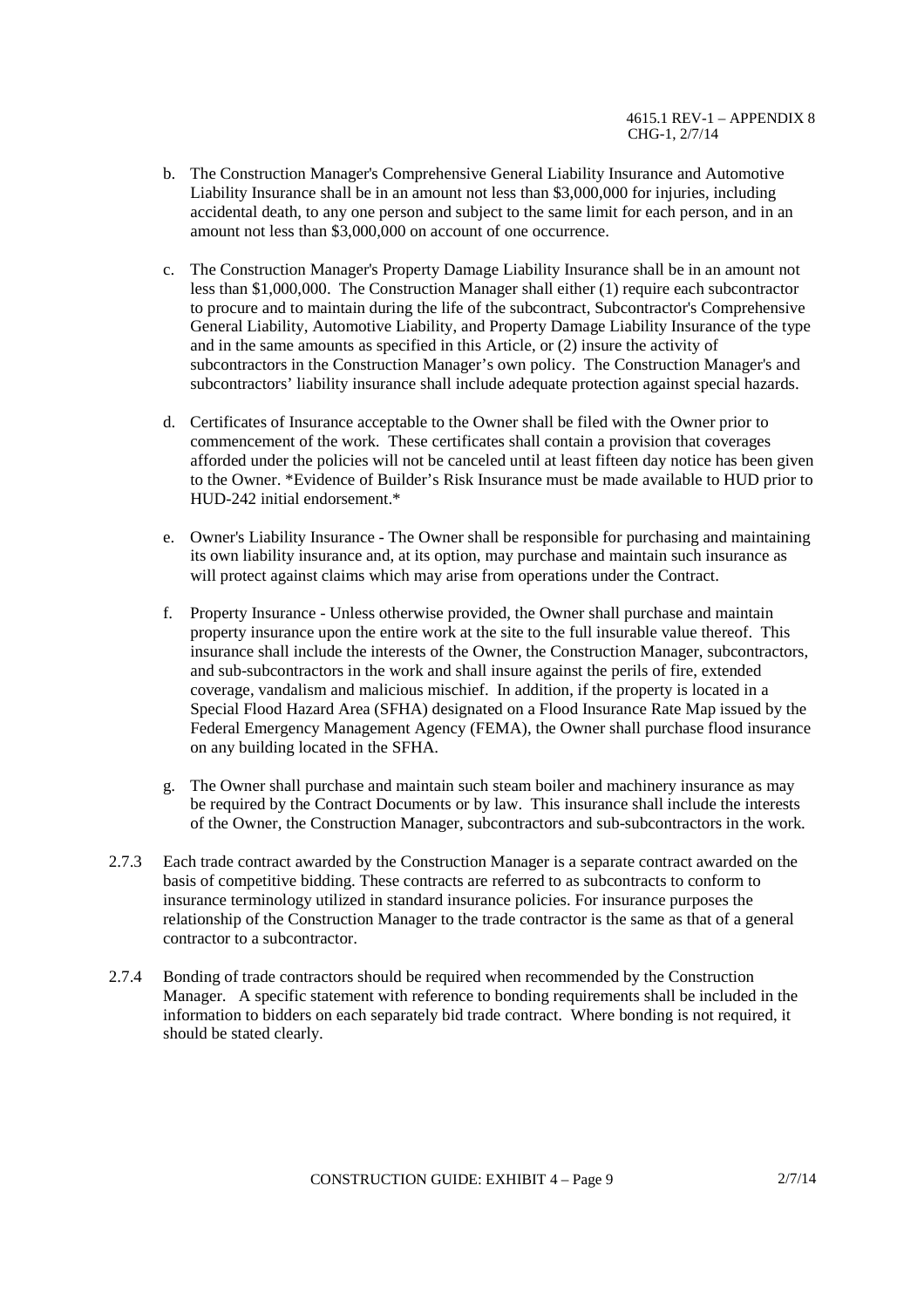# **ARTICLE 3 CONSTRUCTION MANAGER'S TASKS**

#### 3.1 Obtain Separate Bids

- 3.1.1 Conduct with the Architect, pre-bid conferences to inform prospective bidders of requirements and answer questions concerning the bidding requirements for those parts of the work which have not been bid under PART A of the Agreement. The pre-bid conference may also serve as a means for obtaining comment from prospective bidders to clear up any ambiguities in the IFB documents. The requirements of Executive Order 11246, Equal Employment Opportunity (EEO) should be emphasized at the pre-bid conference. Where plans exist for affirmative action programs in "target areas" all prospective bidders shall be informed of the special requirements of such plans. The Owner and the Architect shall be represented at pre-bid conferences.
- 3.1.2 Award the separate contracts as required to provide all labor and materials for the construction of the project, including those parts of the work which have been paid under PART A of this Agreement.

#### 3.2 Establishment of Construction Manager Organization

- 3.2.1 Establish organization and lines of authority required to carry out requirements of this Agreement in order to organize and direct the complete construction of the Project. A list of personnel, approved by the Owner, shall be included as a separate attachment to this Agreement, and shall be the key personnel to be used on the project.
- 3.2.2 Under the basic fee the Construction Manager will furnish the services of the key personnel named in the list of personnel attached hereto. No substitution of any of the key personnel will be made by the Construction Manager without the prior written consent of the Owner. Before any such substitution, the Construction Manager shall submit to the Owner a detailed justification supported by the qualification of any proposed replacement.
- 3.2.3 The services to be performed hereunder shall be performed by the Construction Manager's own staff, unless otherwise authorized by the Owner. The employment of, contract with, or use of the services of any other person or firm by the Construction Manager, as consultant or otherwise, shall be subject to the prior written approval of the Owner. Such approval shall not be construed as constituting an agreement between the Owner and any such person or firm.
- 3.2.4 All services under the contract shall be performed in a competent and efficient manner. The Owner may, in writing, require the Construction Manager to remove from the work any employee the Owner deems incompetent, careless, or otherwise objectionable and replace any such employee with suitable personnel.
- 3.2.5 Prepare and publish a field operation guide to implement the administration of the work to be performed under the terms of this Agreement. The guide shall include the following data:
	- a. Directory of Personnel g. Contract Changes
	-
	-
	- c. Reports and Records<br>
	d. Inspection Procedures<br>
	i. Final Acceptance P
	- e. Shop Drawing Submittal
	- f. Testing Laboratories Procedures
- 
- b. Correspondence h. Extensions of Time
	-
	- j. Final Acceptance Procedures<br>k. Additional Instructions
		-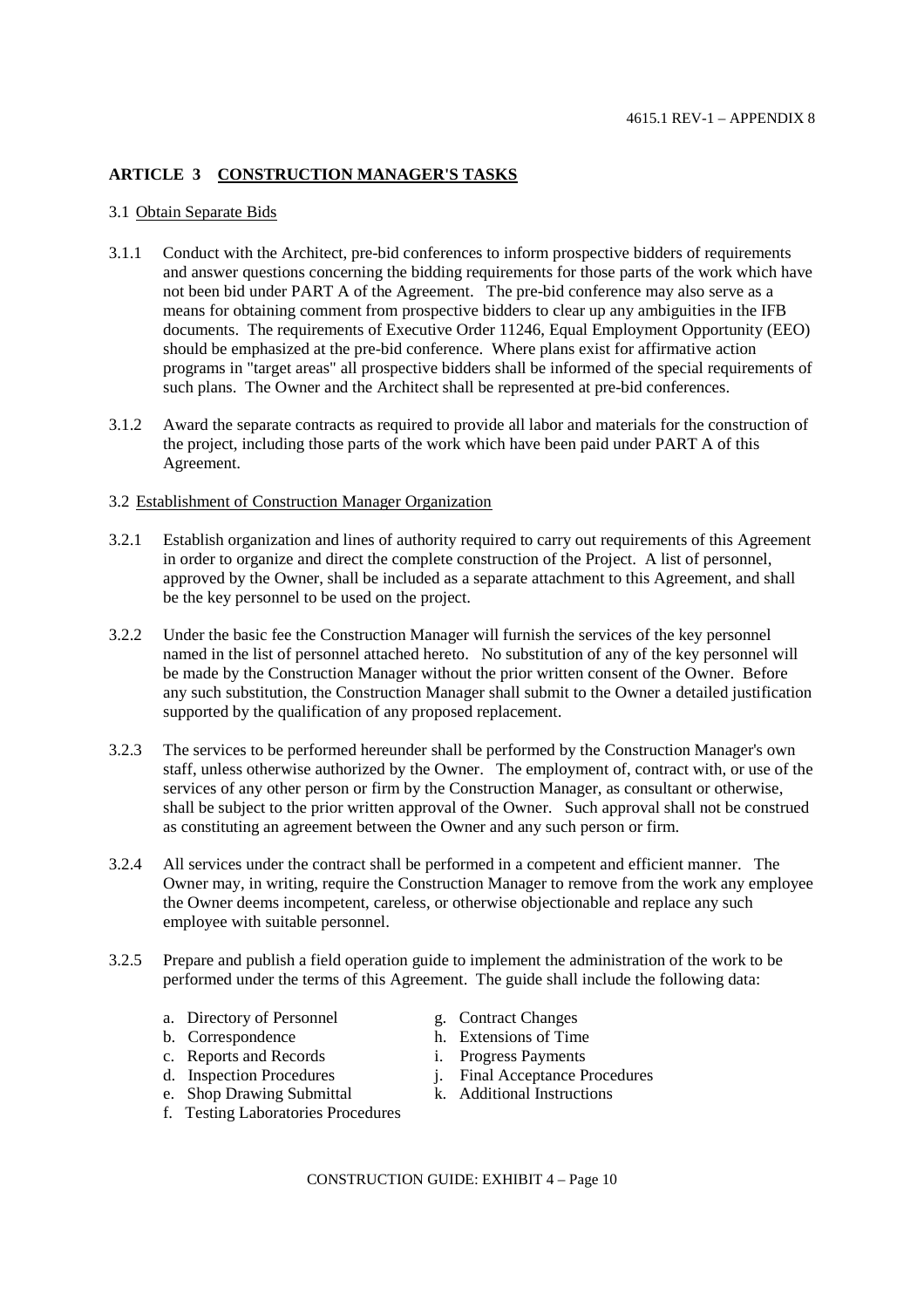#### 3.3 Pre-Construction Conference

Conduct pre-construction conferences with successful bidders. Schedule and conduct meetings to be attended by the separate contractors and representatives of the Owner and Architect to discuss such matters of procedures, progress, problems, scheduling, labor standards (including overtime) and equal employment opportunity provisions. The Construction Manager shall take, transcribe, and distribute minutes of such meetings to principals in attendance.

#### 3.4 Construction Estimate Revisions

Review and refine construction estimates as construction proceeds, and as required to incorporate approved changes to the Project as they occur. The Construction Manager shall advise the Architect and the Owner whenever construction costs deviate from the costs set forth in the itemized Guaranteed Maximum Price.

### 3.5 Shop Drawings, Materials, and Supplies

Establish and implement procedures to be followed for expediting the processing and approval of shop drawings, catalog, and samples, and the scheduling of material requirements.

# 3.6 Supervision of Separate Contractors

- 3.6.1 Maintain a competent full-time supervisory staff at the job site for the coordination and direction of the work of the separate contractors. Determine the adequacy of the separate contractor's personnel and equipment and the availability of necessary materials and supplies; take the action necessary to maintain the job schedule.
- 3.6.2 It is the responsibility of the Owner to maintain an inspection staff at the job site for the inspection of the work of the Construction Manager and the separate contractors, and to conduct factory inspections as required. The Construction Manager will participate with the Owner and the Architect in performing full project inspections at required intervals of completion as well as a pre-final and final inspection. The purpose of such inspections is to assure that the materials furnished and work performed are in accordance with the working drawings, specifications, and other contract documents and that the work on the project is progressing on schedule. The Architect shall have the authority to reject work which does not conform to the contract requirements. In the event an interpretation of the meaning and intent of the working drawings and specifications becomes necessary during the construction, the Construction Manager shall consult with the Owner and the Architect, obtain the interpretation in writing, and transmit the same to the appropriate separate contractor.

#### 3.7 Comprehensive Safety Program

The Construction Manager shall review the safety programs developed by each of the separate contractors and prepare and submit to the Owner a recommended comprehensive safety program which complies with the requirements of the Occupational Safety and Health Act of 1970 (Performance of such services will not relieve the separate contractors of their respective responsibilities for safety of persons and property or from compliance with all applicable statutes, rules, regulations or orders). During construction, the Construction Manager shall monitor compliance by the separate contractors with their contractual safety requirements and report deficiencies.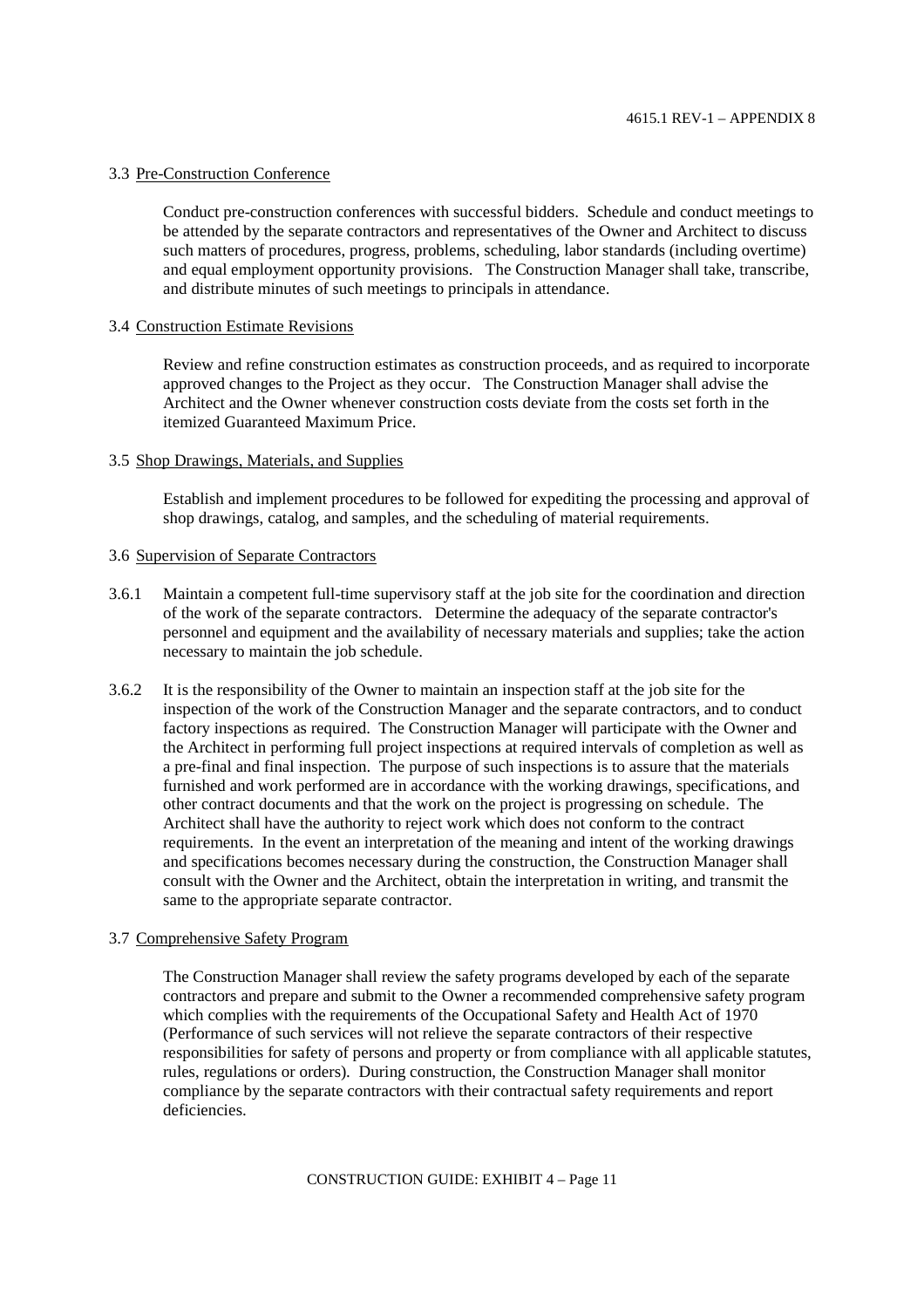## 3.8 Labor Relations

Make recommendations and render assistance as necessary for the development and administration of an effective labor relations program for the Project and the avoidance of labor disputes during construction.

## 3.9 Job Site Records

- 3.9.1 Maintain at the job site on a current basis records of all contracts including shop drawings; samples; purchases; subcontracts; materials; equipment; applicable handbooks; Federal, commercial and technical standards and specifications; and any other related documents and revisions thereto which arise out of this contract or the construction work. Prior to final payment, the records will be delivered to the Owner.
- 3.9.2 Maintain cost accounting records in accordance with established procedures with respect to portions of the work to be performed by change orders or otherwise on a time and materials, unit cost, or similar basis requiring the keeping of records and computation there from.
- 3.9.3 Keep accurate and detailed written records of the progress of the project during all stages of construction; submit monthly written progress reports to the Owner including, but not limited to, information concerning the work of each of the separate contractors, the percentage of completion and the number and amount of change orders. Maintain a daily detailed log of all events occurring on the job site or connected with progress of the project. The log shall be open to the Owner and the Architect at all times and shall be turned over to the Owner at the completion of the construction.
- 3.9.4 Maintain copies of the progress schedule at the job site to reflect current conditions and provide copies to the Owner with periodic reports as to deviations from the schedule, the causes of the deviations and the corrective action taken.
- 3.9.5 Maintain at the job site a current marked set of working drawing prints and specifications to facilitate the preparation of as-built drawings.
- 3.9.6 Furnish certified records in duplicate of building and approach lines; elevations of bottoms of footings, floor levels and approaches made as the work progresses.
- 3.10 Changes in the Work
- 3.10.1 Make recommendations to the Owner after consultation with the Architect for such changes in the work as the Construction Manager may consider necessary or desirable or as requested by the Owner.
- 3.10.2 Provide to the Architect such information including costs as he may require preparing necessary change orders and insuring that all change orders are properly carried out.
- 3.11 Payments to the Separate Contractors

Review and process all applications by the separate contractors for progress payments and final payments and make recommendations to the Owner for approval thereof. Upon approval, if duly authorized make payment to the separate contractors.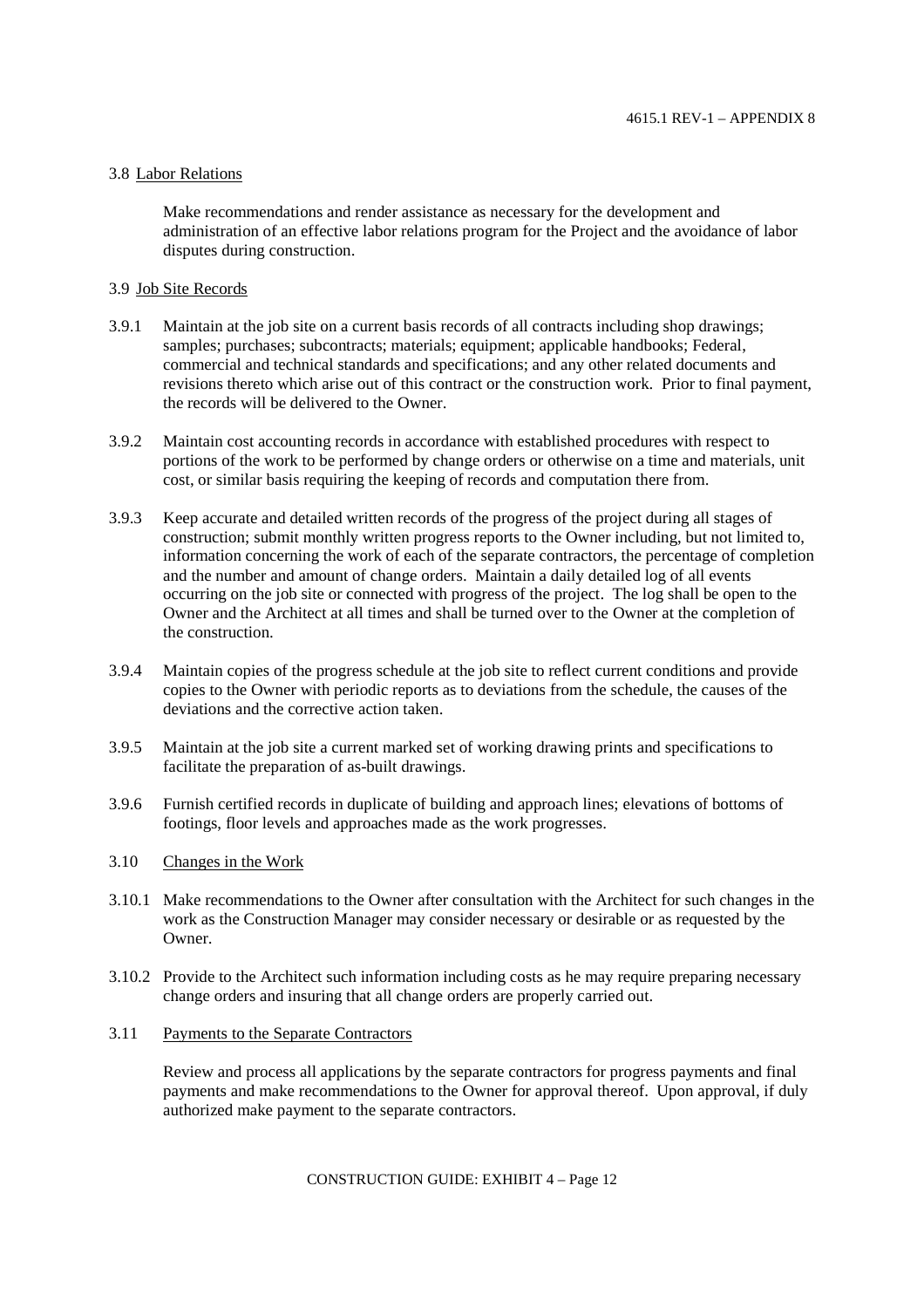B

#### 3.12 Storage of Materials and Equipment

Accept receipt of materials and equipment purchased by the Owner; provide storage and protection for materials and equipment until turned over to the separate contractors for installation.

## **ARTICLE 4 REIMBURSABLE COSTS**

- 4.1 Reimbursable costs are defined as those costs and expenses incurred by the Construction Manager (exclusive of profit and overhead) for which reimbursement may be authorized in advance, in writing, by the Owner. Reimbursable costs shall be limited to General Condition Items and salaries for personnel employed on the project including the level of the Project Superintendent. Reimbursable may also include travel and per diem costs by the home office or job-site management personnel required to fulfill the Construction Management-Agreement Reimbursable costs shall include the following:
	- a. The costs of all job site materials used in providing the general condition items
	- b. The costs of all job site labor used in providing the general condition items, including the salaries of foreman and other employees below the level of the Project Superintendent including the salaries of specialized employees such as estimators, expeditors, and labor relations specialists used on an as-needed basis), subject to the prior approval of the Owner of all job site personnel, including the number of such personnel, their job classification and salaries.
	- c. All payroll charges for job site personnel, such as FICA and other payroll taxes, workmen's compensation, disability benefits and unemployment insurance as required by law and wage supplements paid to labor organizations in accordance with current labor agreements: vacation expenses and sick leave allowances for such personnel not covered by labor agreements shall be reimbursed in accordance with the policy and trade practices applicable to wages or salaries paid to such employees for work in connection with the Project, subject to the prior approval of the Owner, provided, however, the contractor must comply with the Labor Standards Provisions applicable to the contract.
	- d. The cost of all plant equipment owned by the Construction Manager at rental rates to be determined by the Owner in accordance with established principles for the derivation of costs of plant properly chargeable to job-site operations. The Construction Manager shall furnish its own plant and equipment, if available. For these purposes the rental rate on self-owned equipment shall be computed in accordance with market rates within the region of the project, and within industry standards, for the particular item of equipment, and any item of equipment required for a period of less than one month shall be prorated accordingly. However, the total amount of rental to be allowed by the Project Manager hereunder for any item of self-owned equipment shall not exceed the fair market value of such item at the time of its first use on the Project. The options for purchase of Construction Manager owned equipment shall be the same as provided for rental equipment under 4.1 e.
	- e. Rental costs for equipment rented from others; provided, however, that every agreement under which the Construction Manager rents equipment from others shall contain an option or options for the Construction Manager's purchase of such equipment, if available. A copy of each such agreement shall be filed promptly with the Owner. The Construction Manager shall exercise any such option at the request of the Owner. In such event the Owner shall

CONSTRUCTION GUIDE: EXHIBIT 4 – Page 13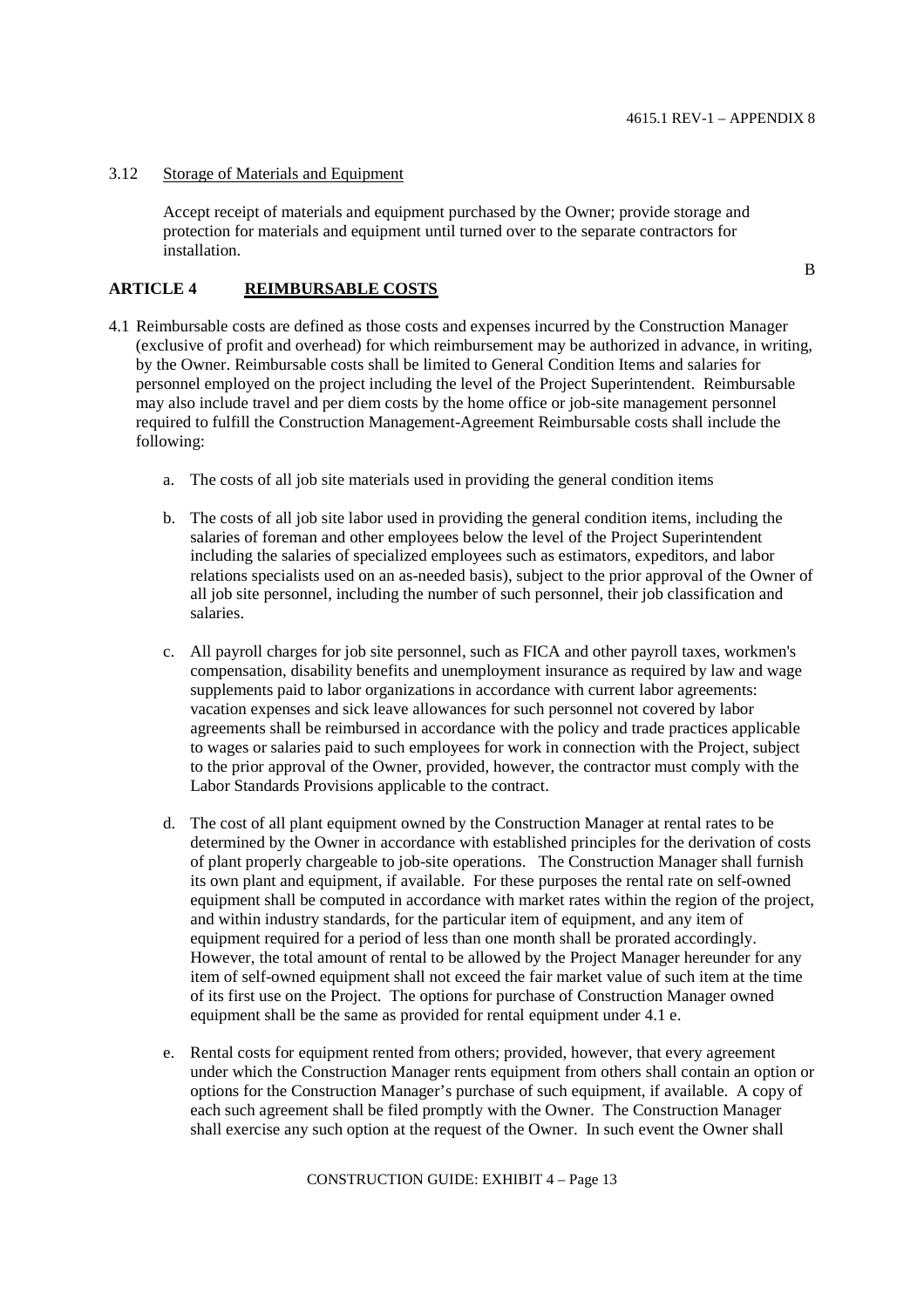reimburse the Construction Manager for such purchase price and the Construction Manager shall dispose of such equipment as directed by the Owner and shall credit the proceeds thereof to the Owner.

- f. Transportation costs on equipment and materials.
- g. Restricted quantities of small tools and supplies, which shall include among other items, all fire extinguishers and all special and protective wearing apparel.
- h. The cost of fuel and lubricants, power, light, water, and telephone service if not provided directly by the Owner.
- i. The amount of all sales and use taxes paid by the Construction Manager in connection with general condition items.
- j. The amounts paid in accordance with subcontracts for General Condition items approved in advance by the Owner.
- 4.1.2 PROVIDED, however, that on all of the aforesaid items the Owner shall be credited with (a) such discounts of invoices as may be obtainable: (b) the salvage value of materials charged to the Owner and taken over by the Construction Manager for its use or sale when no longer needed by it in its performance of this Agreement: and (c) any rebates, refunds, returned deposits or other allowances properly credited to the Construction Manager's reimbursable costs and expenses hereunder.

#### 4.2 Personnel Hourly Rate Schedule

- 4.2.1 A personnel hourly rate schedule shall be appended to this Agreement. The rate schedule shall be prepared by the Construction Manager and shall include the following data:
	- a. A classification for each category of labor to be employed by the Construction Manager in performance of the General Condition items.
	- b. A specific rate for reimbursement of labor expended under each classification of labor in the performance of the General Condition items.
- 4.2.2 The personnel hourly rate schedule shall be used in determining the reimbursable amount due the Construction Manager in performance of General Condition items. The personnel hourly rate schedule shall not include the rates for officers, general supervisory employees, the construction executive, or engineering staff which have been provided for the Construction Manager's fee to organize and direct the complete construction of the project.

## **ARTICLE 5 GENERAL CONDITION ITEMS**

5.1 General condition items shall be restricted to support type operations and shall not include labor and material utilized in construction of the project and resulting in a permanent part of the total facility.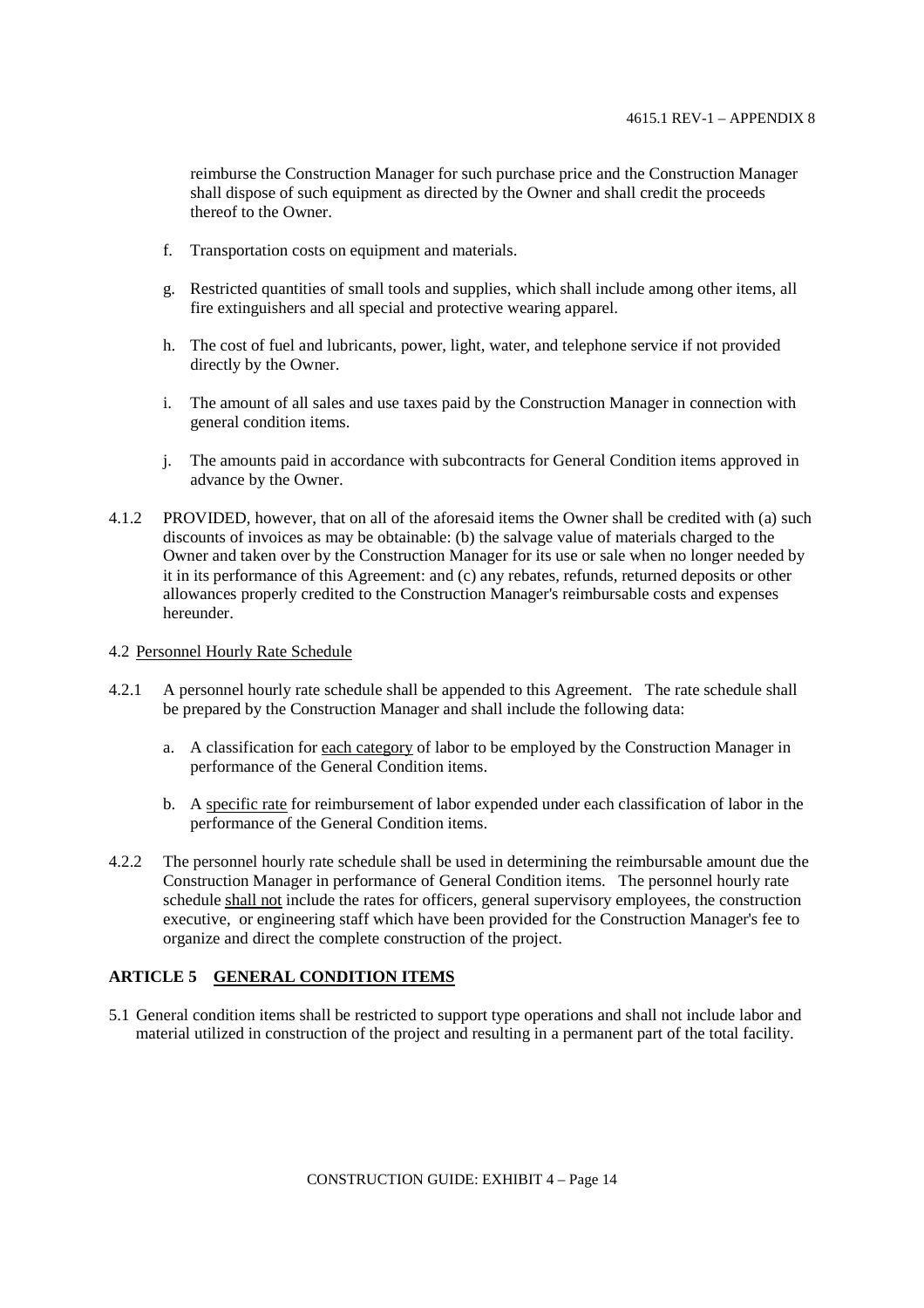5.2 General Condition items include, but are not limited to the following:

- a. Watchmen j. Cleaning
- b. Temporary toilets k. Trucking
- 
- c. Temporary fencing 1. Refuse disposal<br>d. Sidewalk bridges m. Temporary heat
- 
- m. Temporary heat, water and electricity
- 
- e. First aid station n. Field office and its related costs, equipment
- f. Temporary elevators and furnishings
- g. Signs o. Messenger service
- 
- 
- h. Safety barricades p. Limited rental of automobiles for employee use only with prior approval of Owner

# **ARTICLE 6 ADJUSTMENT FOR CHANGES IN SERVICES**

The Owner may, at any time, by written order, make changes to this contract for the services to be performed. If such changes cause a substantial increase or decrease in the Construction Manager's cost of performance of any services under this contract, the changes shall be indicated in writing. Exception: No increase in the Construction Manager's fee shall be permitted when the cost for such services results from changes in work generated from return of savings expected and agreed upon with the Owner. Any claim of the Construction Manager for adjustment must be asserted in writing within 30 days from the date of receipt by the Construction Manager of the notification of change unless the Owner grants a further period of time before the date of final payment under this contract. No services for which an additional cost or fee will be charged by the Construction Manager shall be furnished without prior written authorization of the owner. If a change occurs due to an excess in work and cost beyond the GMP, the additional cost including any proposed fee must be reviewed on a case by case basis, by the Owner, CM and HUD as are all changes, and in no case will the fee or general conditions be preset by the CM contract on a percentage basis. On HUD - 242 projects this agreement shall not be assignable by either party without the prior consent of the other party, the Lender and the Secretary of DHUD, except that the Owner may assign the Agreement to the Lender or the Secretary of Housing and Urban Development.

# **ARTICLE 7 SUSPENSION OF WORK - DELAYS**

The Owner may order the Construction Manager in writing to suspend, delay, or interrupt all or any part of the part on the project for such period of time as he may determine to be appropriate for the convenience of the Owner.

If the performance of all or any part of the work on the Project is, for an unreasonable period of time, suspended, delayed, or interrupted by an act of the Owner in the administration of the Project, an adjustment shall be made for any increase in the cost of performance of this contract necessarily caused by such unreasonable suspension, delay or interruption and the contract modified in writing accordingly. However, no adjustment shall be made under this clause for any suspension, delay, or interruption to the extent (a) that performance would have been so suspended, delayed, or interrupted by any other cause, including the fault or negligence of the Construction Manager, or (b) for which an equitable adjustment is provided for or excluded under any other provision of the contract.

In the event work on the Project is suspended or otherwise delayed, the Owner shall reimburse the Construction Manager for the costs of his or her full job site staff provided for by this Agreement for the first 30 days of such delay. The Construction Manager shall reduce the site of the job site staff for the remainder of the delay period as directed by the Owner, and during such period, the Owner shall reimburse the Construction Manager for the costs of such reduced staff plus an amount not to exceed 30% for related payroll taxes, insurance, pensions, and fringe benefits. Upon the termination of the delay the

CONSTRUCTION GUIDE: EXHIBIT 4 – Page 15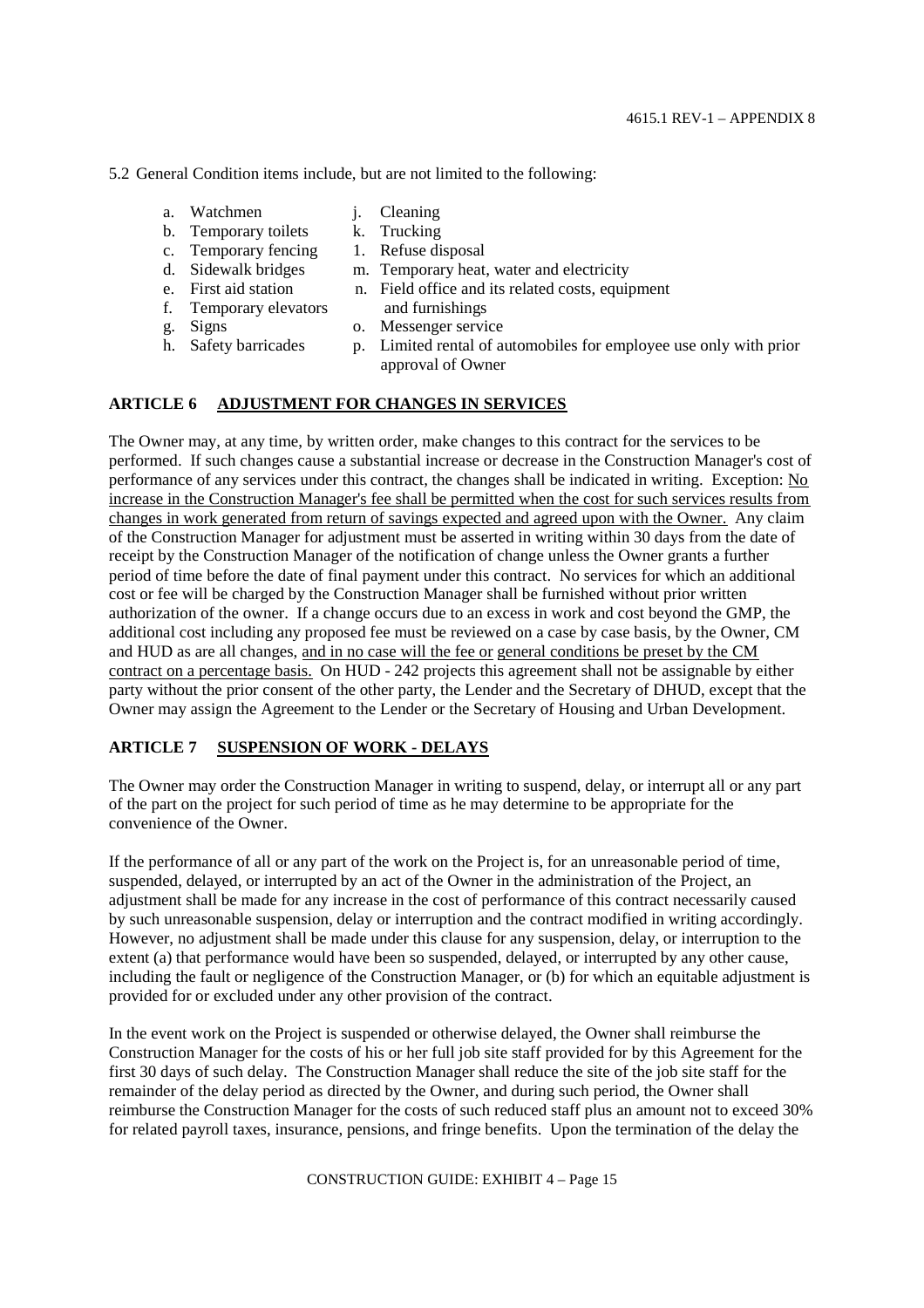Construction Manager shall restore the job site staff to its former size, subject to the approval of the Owner.

# **ARTICLE 8 ARBITRATION**

Any controversy arising out of or relating to this Agreement or the breach thereof shall be settled by arbitration in accordance with the rules then obtaining of the American Arbitration Association and judgment upon the award may be entered in any court having jurisdiction thereof.

## **ARTICLE 9 TERMINATION**

The Owner may terminate all or any portion of the services to be performed by the Construction Manager under this Agreement, or any additions or modifications thereof, upon giving the Construction Manager 30 days written notice of such termination. In the event of termination, the Construction Manager shall deliver to the Owner all reports estimates, schedules and other documents and data prepared pursuant to this Agreement.

The Construction Manager shall be entitled to receive payments for services provided to date of termination (including payment for the period of the 30-day notice) plus the percentage retained thereon and reimbursement for approved reimbursable costs and expenses incurred by the Construction Manager to the date of termination. Prior to payment, the Construction Manager shall furnish the Owner with a release of all claims against the Owner, other than claims in stated amounts as may be specifically excepted by the Construction Manager from the operation of the release.

# **ARTICLE 10 TIME FOR COMPLETION**

10.1 The Schedule showing required design and construction completion dates is included in Appendix \_\_\_\_\_ attached to this Agreement and incorporated herein by reference. In the absence of a specified completion date, the construction shall be substantially completed within calendar days.

## **ARTICLE 11 CONSTRUCTION MANAGER'S COMPENSATION**

11.1 The Owner will pay the Construction Manager as total compensation for services under PART B, Article 3, the fee of:

Dollars (\$ )

11.2 The Owner will pay the Construction Manager, on a reimbursable basis, for services provided under PART B, Article 4, Reimbursable Costs, and Article 5, General Conditions Items, an amount not to exceed the sum of:

Dollars  $(\$ 

11.3 The Owner will pay the Construction Manager a sum equal to the cost of all separate contracts awarded and materials purchased or the construction of the project not to exceed the sum of: Dollars  $(\$  ).

Subject to prior formal approval by the Owner, based on reasonable justification by the Construction Manager, excess funds may be transferred between Article 11.2 and Article 11.3. Attached is a breakdown showing the dollar amount allotted to each bidding package; all of which total this amount.

CONSTRUCTION GUIDE: EXHIBIT 4 – Page 16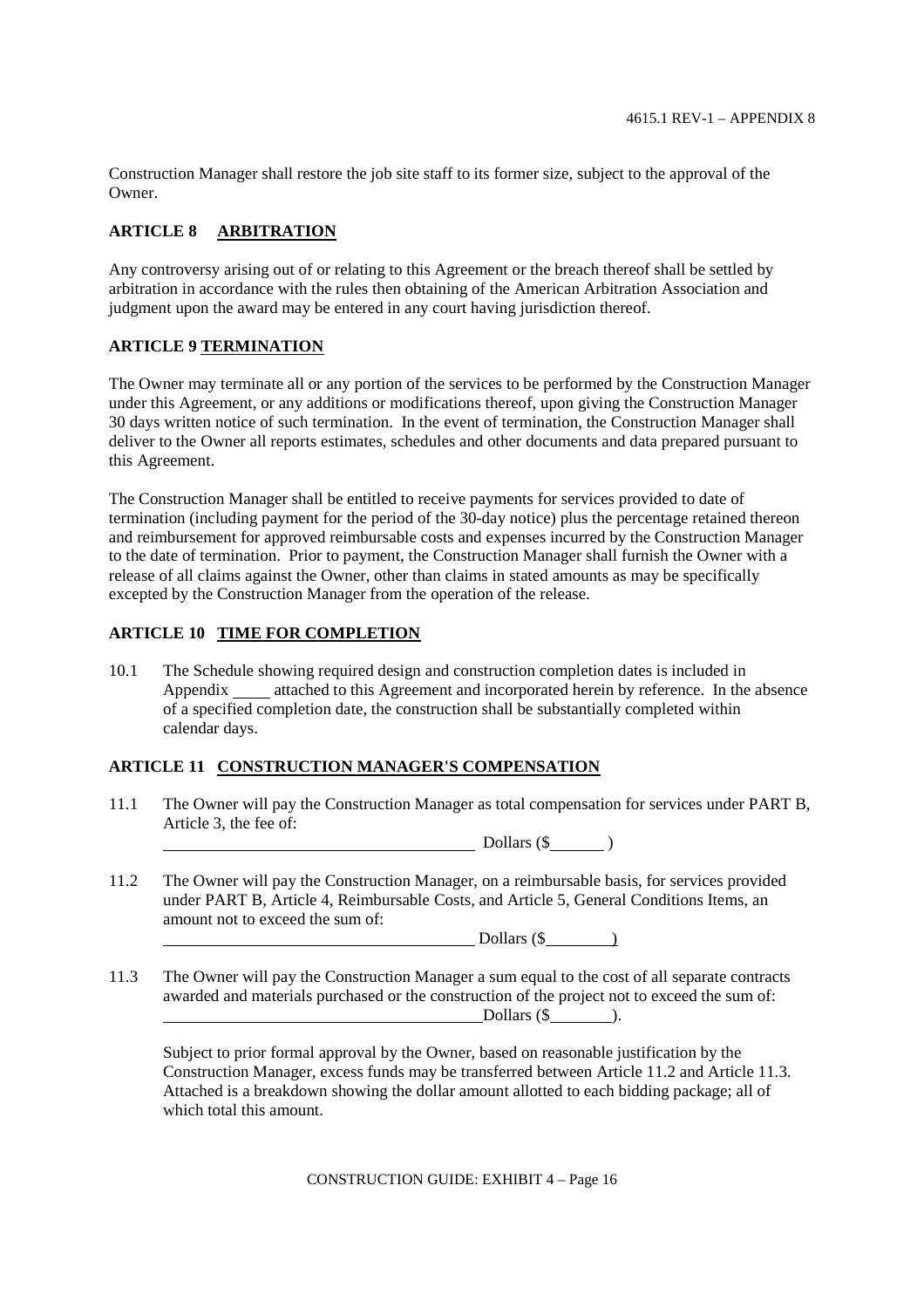4615.1 REV-1 – APPENDIX 8 CHG-1, 2/7/14

- 11. 4 The amounts paid to the Construction Manager under Article 11.1 thru 11.3 of PART B of this Agreement shall not exceed the Guaranteed Maximum Price of: Dollars (\$)
- 11.5 Payments to the Construction Manager will be made for services under PART B of this Agreement consistent with the Department of Housing and Urban Development's ' retainage requirement as defined below, on a monthly basis after receipt of properly executed application for payment. Retainage retention is mandatory in the Section 252 HUD Program.
	- a. Retainage requirement for the purposes of this Article is defined as the withholding of 10% on the entire request for payment by the Construction Manager
		- 1. The fee for services performed.
		- 2. The cost of the work performed.
		- 3. The reimbursement of general condition items.

Retainage will be held as described herein up to 50% of the GMP on a cumulative basis. Thereafter, with the approval of the Architect, the Owner, the \*Lender\*, the Department of Housing and Urban Development, and the Surety, no further retainage maybe required on the balance.

- b. After completion and acceptance of all construction work and upon receipt of a release of claims pertaining to all work performed under the terms of this Agreement, the full amount including retainage due the Construction Manager shall be paid at the time of final endorsement of the mortgage.
- 11.6 The Construction Manager shall file no mechanic's or material man's lien or maintain any claim against the Owner's real estate or improvements for or on account of any work done, labor performed or materials furnished under this Construction Management Agreement.

# **ARTICLE 12 GUARANTEE AND CORRECTION OF WORK**

- 12.1 The Construction Manager warrants and guarantees that title to all work, materials and equipment covered by an application for payment, whether incorporated in the project or not, will pass to the Owner upon the receipt of such payment by the Construction Manager, free and clear of all liens, claims, security interests or encumbrances, hereinafter referred to as "liens" and that no work, materials or equipment covered by an application for payment will have been acquired by the Construction Manager; or by any other person performing the work at the site or furnishing materials and equipment for the project, subject to an agreement under which an interest therein or an encumbrance thereon is retained by the seller or otherwise imposed by the Construction Manager or such other person.
- 12.2 Correction of Work
- 12.2.1 The Construction Manager shall promptly provide for correction of all work rejected by the Architect as defective or as failing to conform to the Construction Documents whether observed before or after Substantial Completion and whether or not fabricated, installed or completed. The Construction Manager shall bear all cost of correcting such rejected work, including the cost of the Architect's additional services thereby made necessary.
- 12.2.2 If, within one year after the Date of Substantial Completion or within such longer period of time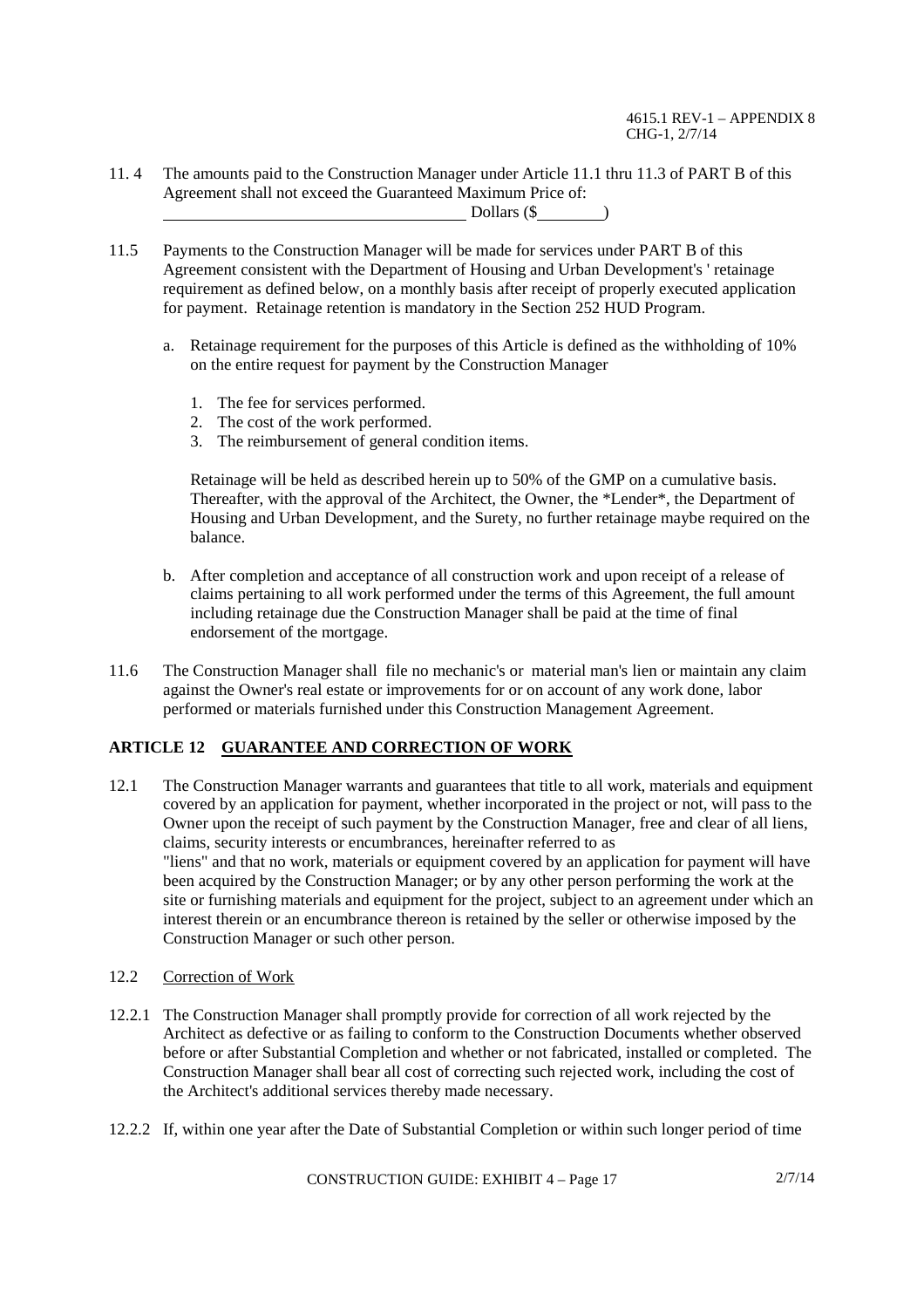as may be prescribed by law or by the terms of any applicable special guarantee required by the Construction Documents, any of the work is found to be defective or not in accordance with the Construction Documents, the Construction Manager shall correct it promptly after receipt of a written notice from the Owner to do so unless the Owner has previously given the Construction Manager a written acceptance of such condition. The Owner shall give such notice promptly after discovery of the condition.

12.2.3 If the Construction Manager does not remove such defective or non-conforming work within a reasonable time fixed by written notice from the Architect, the Owner may remove it and may store the materials or equipment at the expense of the Construction Manager. If the Construction Manager does not pay the cost of such removal and storage within ten days thereafter, the Owner may upon ten additional days written notice sell such work at auction or at private sale and shall account for the net proceeds thereof, after deducting all the costs that should have been borne by the Construction Manager including compensation for additional Architectural services. If such proceeds of sale do not cover all costs which the Construction Manager should have borne, the difference shall be charged to the Construction Manager and an appropriate Change Order shall be issued.

# **ARTICLE 13 BONDS**

The CM Agreement must be executed by both parties and a 100% Performance and Payment Bond acquired prior to submittal to OAE for final approval. Included shall be a statement that this executed document is conditioned upon a successful execution of a loan agreement between the Owner and HUD when Section 242 of the FHA Hospital program is used. Be advised that DHUD requires DHUD approved bond forms, for Section 242 Hospital projects.

# **ARTICLE 14 SAVINGS**

In the event the aggregate, actual, construction costs are below the Guaranteed Maximum Price, all savings shall accrue 100% to the Owner. These savings can be made available, by the Construction Manager, to the Owner during the construction period so as to include items which were previously deleted. A mutually agreed upon procedure whereby the CM incrementally will make available to the Owner portions of the savings, during the construction period, should be agreed upon and included in the contract.

# **ARTICLE 15 FINAL DRAWINGS**

The submittal of the Guaranteed Maximum Price is the total cost of construction of said project including all labor, materials and other items required to provide a complete, functional project whether shown on said plans and specifications or not and including compliance with all Local, State, and Federal requirements. The final plans and specifications will become part of this contract with no change in the Guaranteed Maximum Price or time period.

## **ARTICLE 16 LIQUIDATED DAMAGES**

As stated previously in this guide, liquidated damages are recommended in all construction programs; however, they are mandatory in Department of Housing and Urban Development, FHA Section 242 projects. The Owner will suffer financial loss if the project is not substantially complete on the date set forth in the Contract Documents. The Construction Manager (and Surety) shall be liable for and shall pay to the Owner the sums hereinafter stipulated as fixed, agreed and liquidated damages for each calendar day of delay until the work is substantially

CONSTRUCTION GUIDE: EXHIBIT 4 – Page 18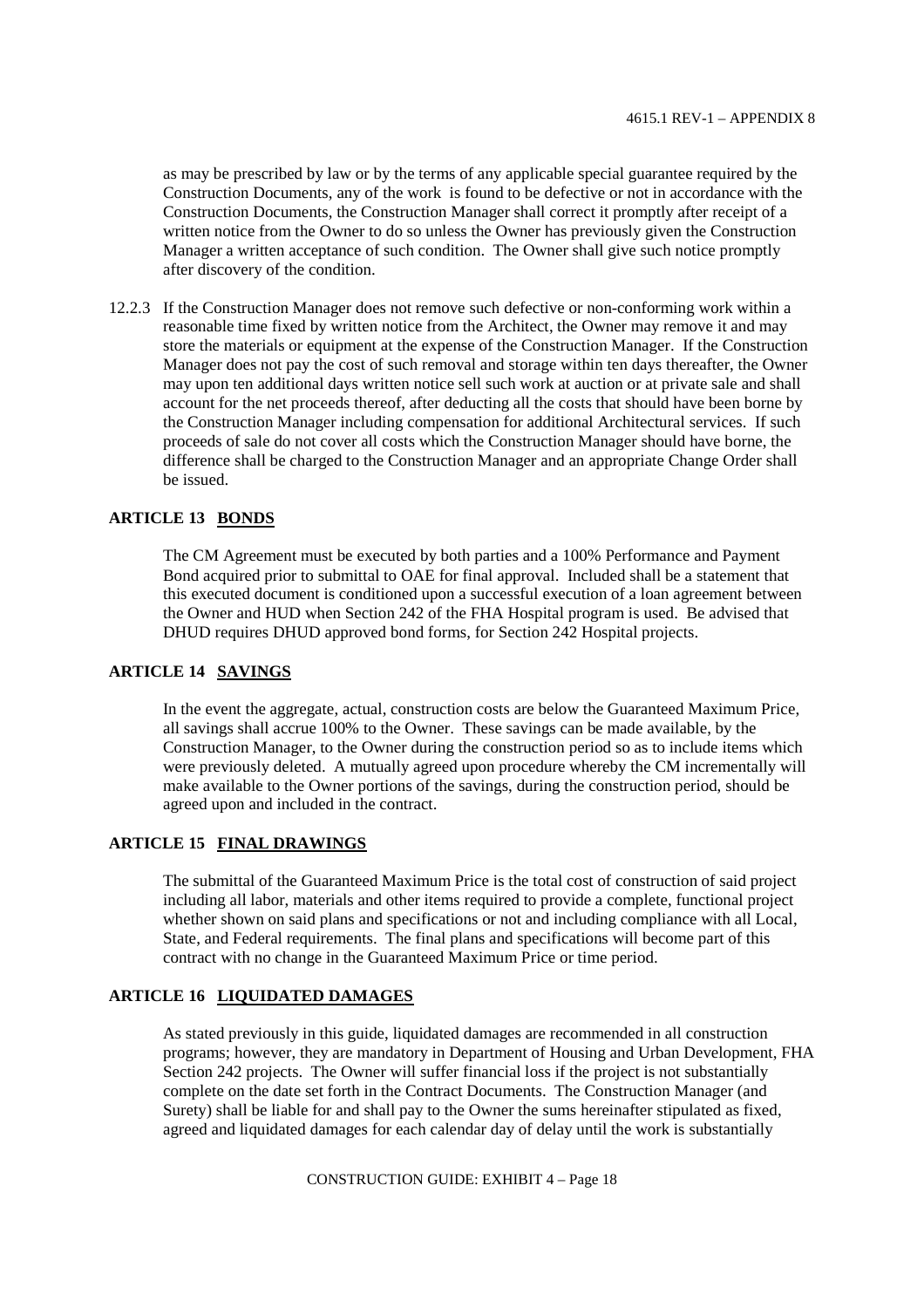complete:

 $($ \$  $)$ . \*This amount is based upon \$.09/\$1,000 of total construction cost in the contract, ie. GMP.\*

- a. In cases where there are several buildings, wings, and/or phases which will be occupied by the Owner as they become available, the overall liquidated damages shall be reduced accordingly.
- b. The document shall identify the phase, indicated the completion date and the pro-rata liquidated damage assessment dollar amount for each phase. A simple wording is as follows:
	- 1. For each calendar day that the new construction work at the East Wing (Phase A) remains incomplete beyond 180 calendar days from the formal notice to proceed, liquidated damages in the amount of \$13,000 will be assessed.
	- 2. For each calendar day that the renovation work in the Jones Building (Phase B) remains incomplete beyond 105 calendar days from the formal notice to proceed, liquidated damages in the amount of \$2,500 will be assessed.
	- 3. For each calendar day that the work in the Smith Building (Phase C) remains incomplete beyond 128 calendar days from the formal notice to proceed, liquidated damages in the amount of \$500 per day will be assessed.
- N.B. \*The above information for liquidated damages is provided for guidance only and should be discussed and approved by HUD.\*

THE OWNER AND THE CONSTRUCTION MANAGER have, on the day, month and year first written, executed this Agreement in two counterparts, each of which shall, without proof or accounting for the other counterparts, be deemed an original thereof

# OWNER CONSTRUCTION MANAGER

By:  $\qquad \qquad \qquad$  By:

Attest: Attest: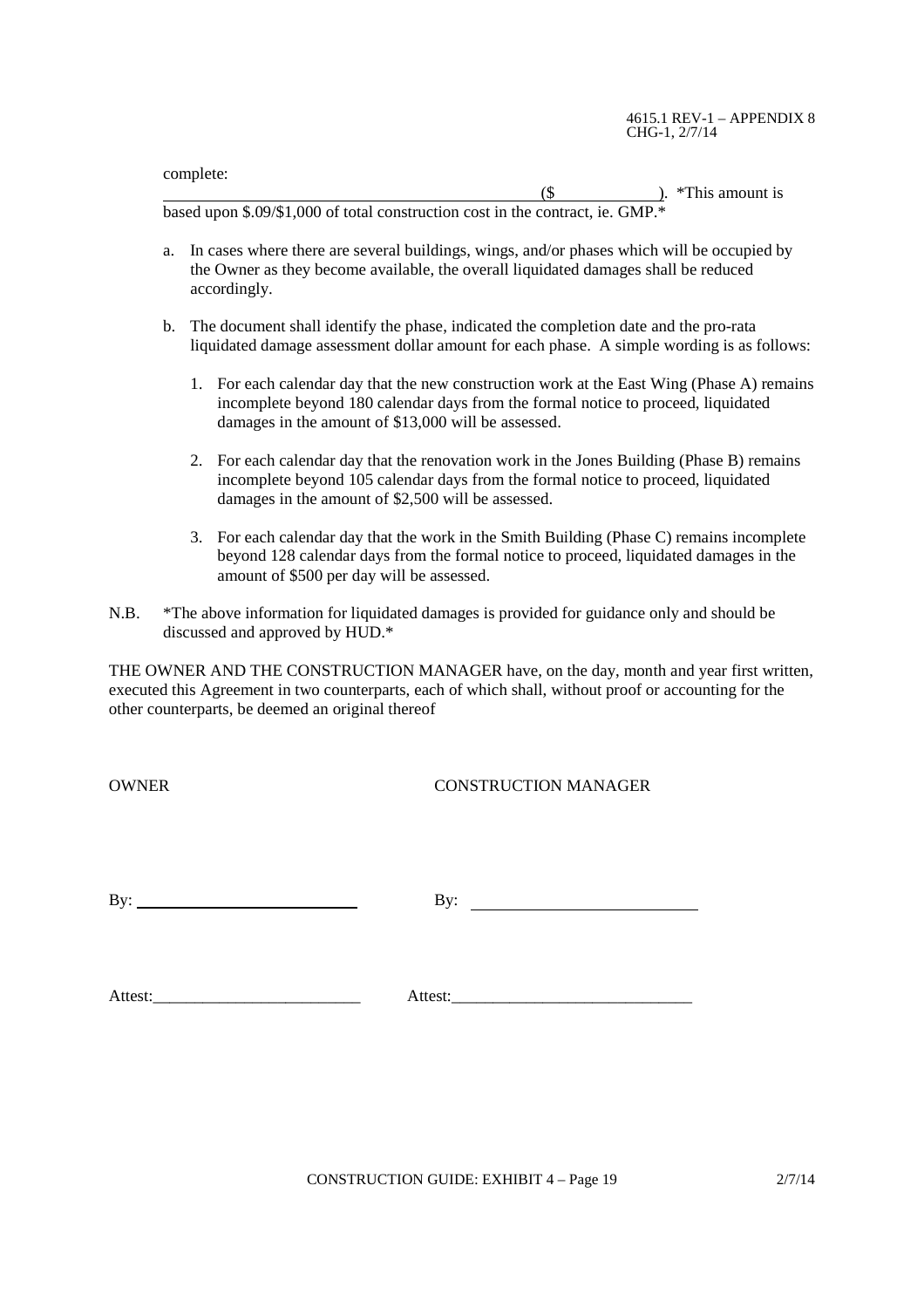4615.1 REV-1 – APPENDIX 8 CHG-1, 2/7/14

### **EXHIBIT 5 PERFORMANCE BOND AND PAYMENT BOND SAMPLE FORMS**

\*Note: For HUD FHA-242 projects only HUD format of Performance and Payment Bonds are acceptable.\*

## **PERFORMANCE BOND FORM**

#### **FORM FOR-CONSTRUCTION MANAGER'S PERFORMANCE BOND**

(Sample only, may vary depending on surety, format, etc )

| KNOW ALL MEN BY THESE PRESENTS that we                                                           | , as Principal, and |
|--------------------------------------------------------------------------------------------------|---------------------|
| , as Surety, are held firmly bound unto                                                          |                     |
| as Obligee, hereinafter called the Owner, in the sum of                                          | Dollars $(S \t)$ ,  |
| for the payment of which sum well and truly to be made, we bind ourselves, our heirs, executors, |                     |
| administrators, successors, and assigns, jointly and severally, firmly by these presents.        |                     |

The conditions of this obligation are such that whereas the Principal entered into a contract in the prescribed Construction Manager's Agreement, PART B, with the Owner, dated , for , which contract is by reference incorporated herein and is made a part hereof as fully as if here set forth at length:

NOW THEREFORE, if the Principal shall well and truly perform and fulfill all the undertakings, covenants, terms, conditions, and agreements of said contract during the original term thereof, and any extensions thereof that may be granted by the Owner with or without notice of the Surety, and during the life of any guarantee required under the contract, and shall also well and truly perform and fulfill all the undertakings, covenants, terms, conditions, and agreements of any and all duly authorized modifications of said contract that may hereafter be made, then this obligation shall be void; otherwise this obligation shall remain in full force and virtue.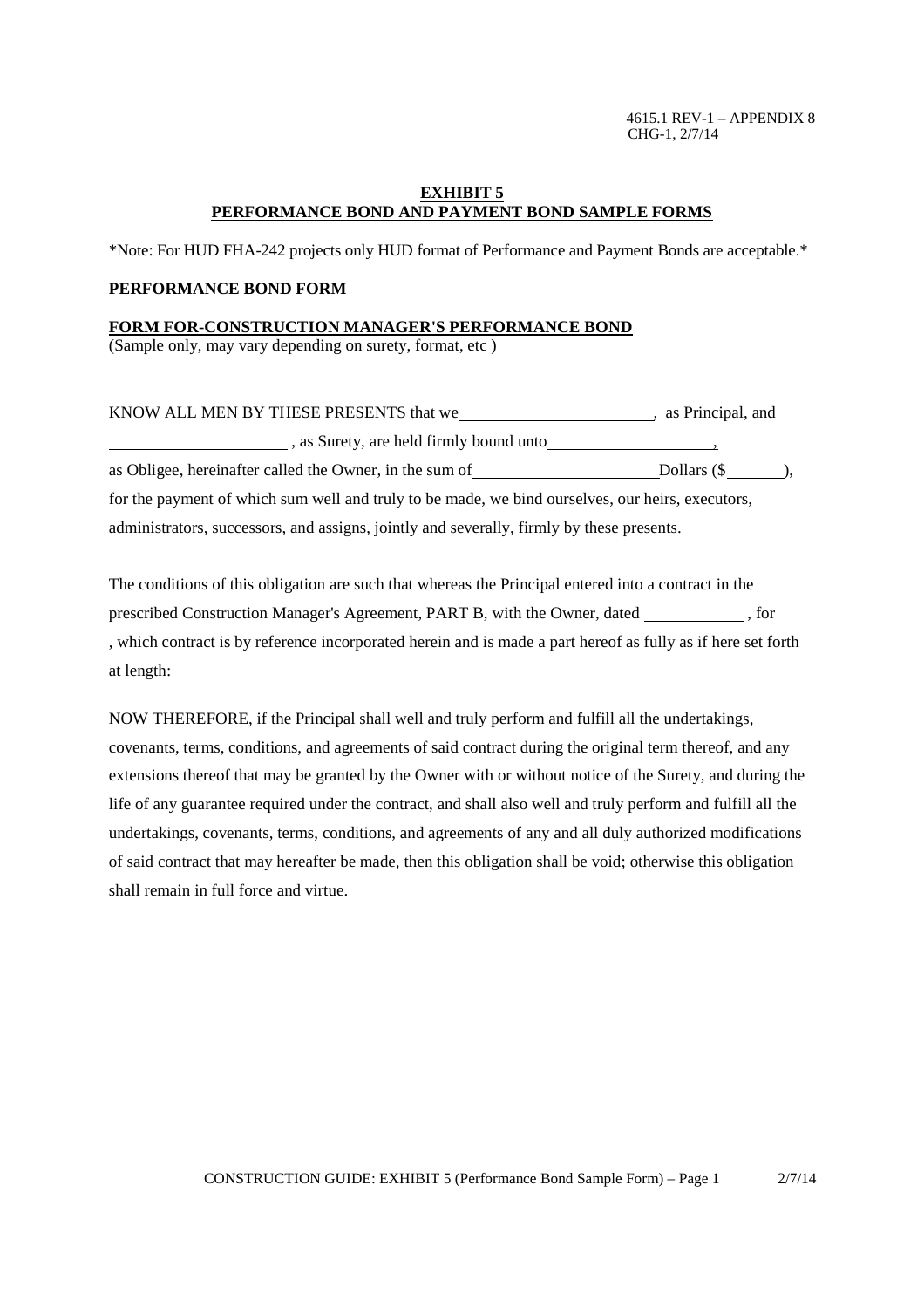IN WITNESS thereof, the above-bounded parties have executed this instrument under their several seals this \_\_\_\_\_ day of \_\_\_\_\_\_\_\_\_, 20\_\_, the name and corporate seal of each corporate party being hereto affixed and these presents duly signed by each party's undersigned representative, pursuant to authority of its governing body

ATTEST: (Principal) (Address)  $(By)$ (Title)

ATTEST: (Surety)

(Address) (By) (Title)

(To be filled in by Surety)

Rate of premium of this bond is  $\frac{1}{2}$  per thousand.

Total amount of premium charged is \$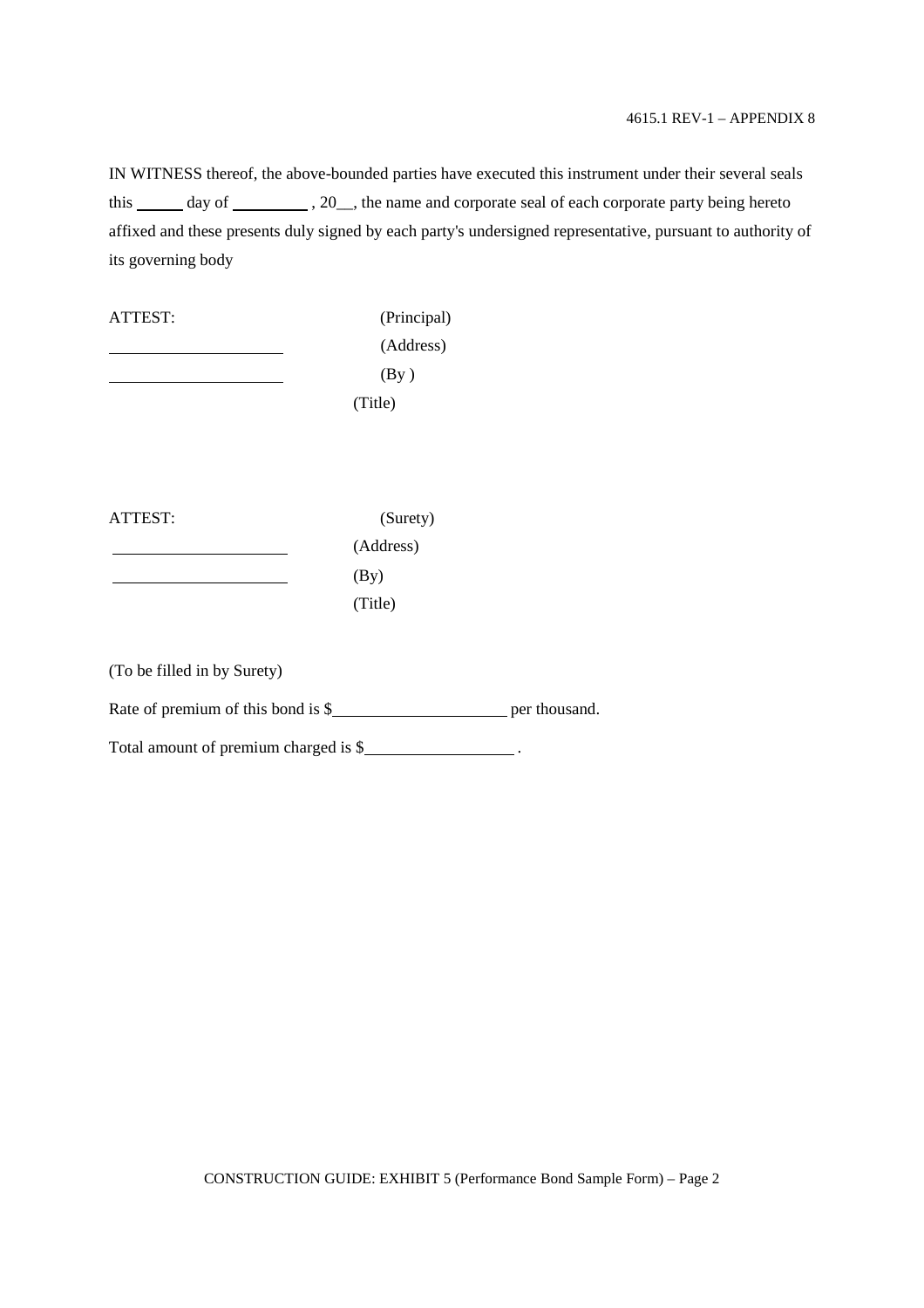## **PAYMENT BOND**

## **FORM OF CONSTRUCTION MANAGER'S PAYMENT BOND**

(Sample only, may vary)

| KNOW ALL MEN BY THESE PRESENTS, that we, |                                                                                            | , as Principal, |
|------------------------------------------|--------------------------------------------------------------------------------------------|-----------------|
| and                                      | , As Surety are held and firmly bound unto                                                 |                 |
|                                          | Obligee, hereinafter called the Owner, in the sum of                                       | <b>Dollars</b>  |
|                                          |                                                                                            |                 |
|                                          | executors, administrators and successors, jointly and severally, firmly by these presents. |                 |

The conditions of this obligation are such that whereas the Principal entered into a contract in the prescribed Construction Manager's Agreement, PART B, with the Owner, dated for \_\_\_\_\_\_\_\_\_\_, which contract is by reference incorporated herein and is made a part hereof as fully as if here set forth at length:

NOW THEREFORE, if the Principal shall promptly make payment to all persons supplying labor and material in the prosecution of the work provided for in said contract, and any and all duly authorized modifications of said contract that may hereafter be made, then this obligation shall be void: otherwise this obligation shall remain in full force and virtue.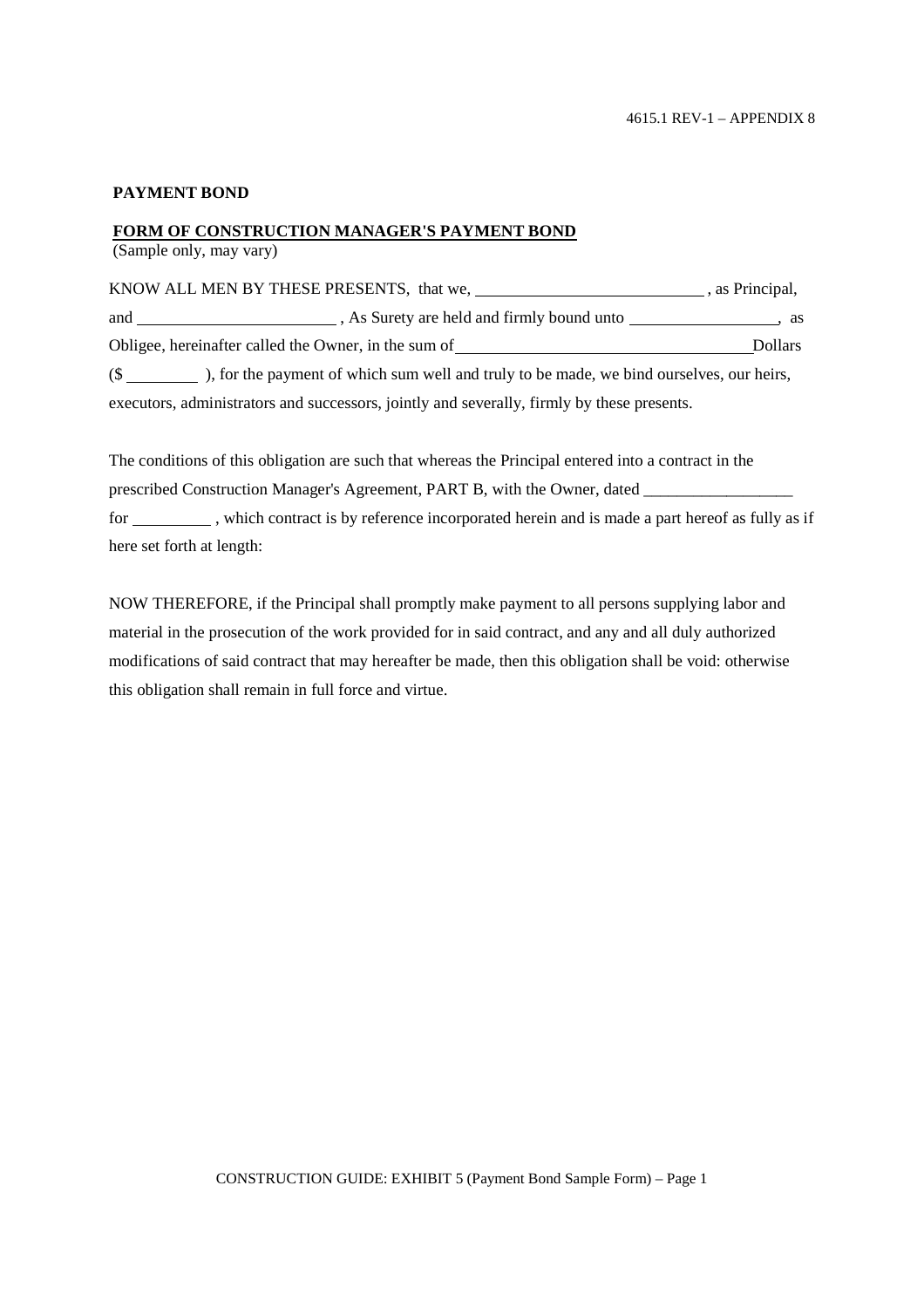IN WITNESS WHEREOF, the above-bounded parties have executed this instrument under their several seals this day of , 20 , the name and corporate seal of each corporate party being hereto affixed and these presents duly signed by each party's undersigned representative, pursuant to authority of its governing body.



(To be filled in by Surety)

Rate of premium of this bond is \$ per thousand.

Total amount of premium charged is \$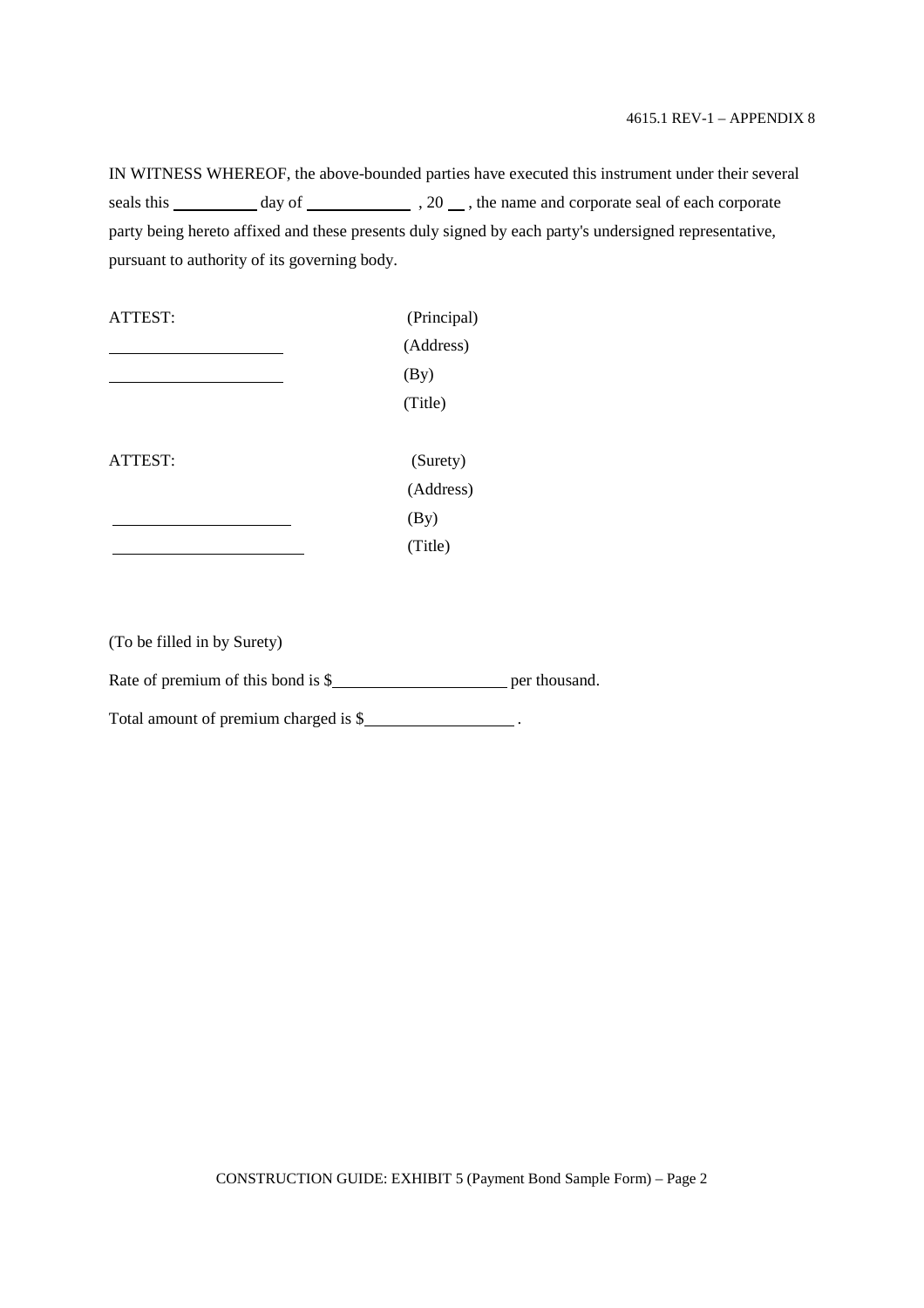4615.1 REV-1 – APPENDIX 8

#### **EXHIBIT 6 OPTIONAL SAMPLE FORMS THAT MAY BE USED IN REQUESTING CONSTRUCTION MANAGEMENT FIRMS TO SUBMIT BIDS**

# **1 - INVITATION TO BID FOR CONSTRUCTION MANAGEMENT SERVICES**

# **2 - ADDENDA FORM**

# **3 - CONSTRUCTION MANAGER'S BID BOND FORM**

# **4 - CONSTRUCTION MANAGER'S BID FORM**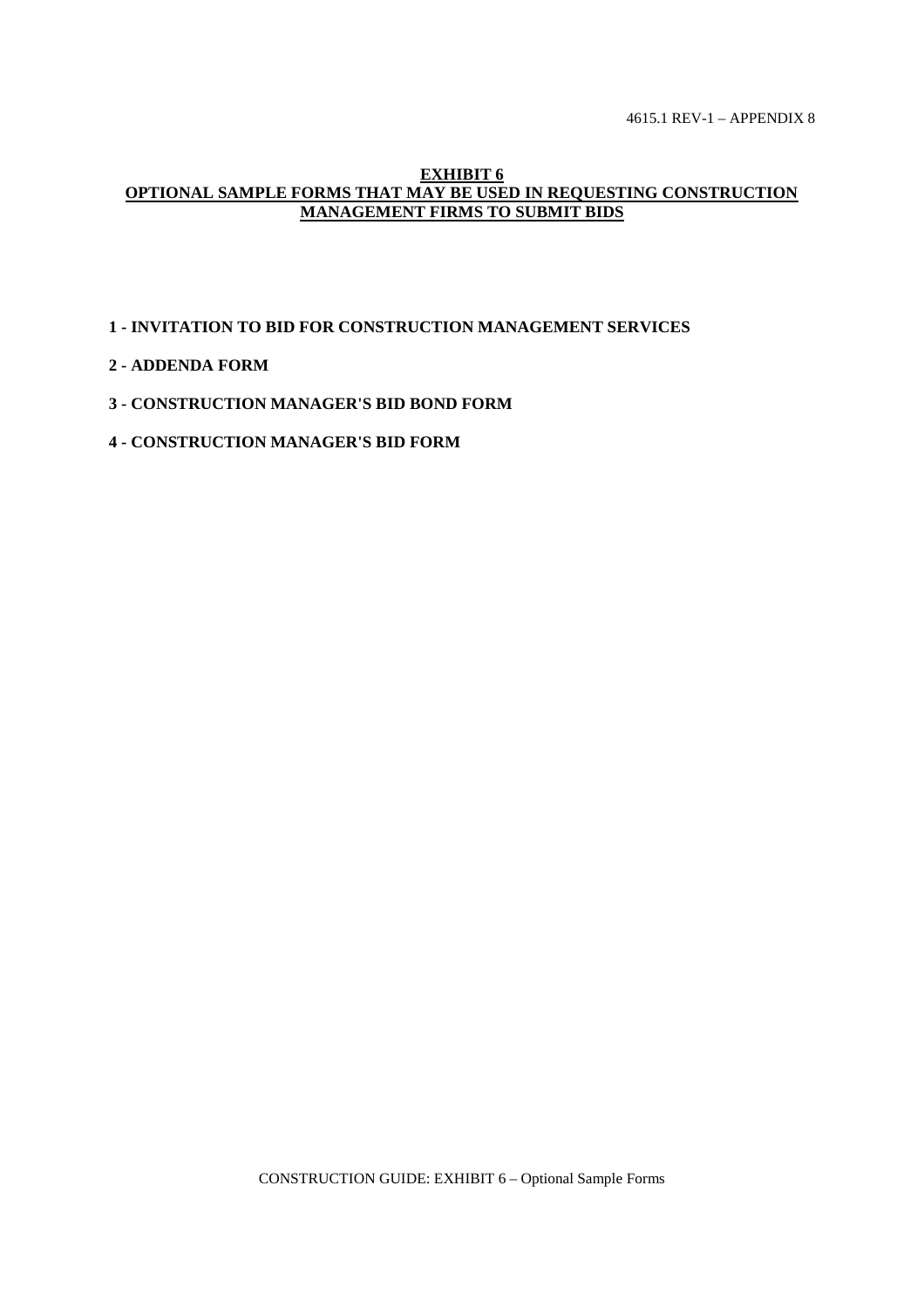# **INVITATION TO BID FOR CONSTRUCTION MANAGEMENT SERVICES**

# **Role**

Bids are invited for the role of Construction Manager (CM) for "the Project" consisting of the construction of:

| (Project Title) |
|-----------------|
|                 |
| (City & State)  |

The Construction Manager system will be used in which the Construction Manager performs professional management services, but does not perform with his or her own forces any of the construction work with the exception of General Conditions. The Construction Manager shall operate as a member of an Owner-Architect-Construction Manager team which will be involved with production of the project.

The Construction Manager is essentially an organization which has proven ability to provide technical consultation during the design stage of the project and to act as manager of construction in organizing and directing construction activities on a project of the scope and complexity similar to that identified above. He shall be responsible for cost estimates and cost control, review of design during the entire process with a view towards value engineering, construction coordination and scheduling, and direction of all construction activities. The function of the Construction Manager, coupled with the above shall be the assumption of administrative duties in conjunction with the Owner and Architect towards procurement, bidding and contracting for materials and labor as required for construction of the Project.

The services of the Construction Manager will be procured by competitive bids under a two-part agreement.

## PART A will include:

- l. Consultation related to systems, sequences of events, materials, and components.
- 2. Implementation of a management control system (MCS) for use in meeting the objectives of the project in a timely, economical, and acceptable manner.
- 3. Preparation of cost estimates and cost comparisons, including long-term cost effects of various alternatives.
	- 4. Development of an acceptably Guaranteed Maximum Price, as set forth in PART A, Article 2.10, of the Construction Manager's Agreement.

#### PART B will include:

- l. The management and general supervision of the entire construction work.
- 2. The performance of general condition items.
- 3. The assumption of the responsibility for completing the project within the Guaranteed Maximum Price, which shall be as set forth in Part A, Article 2.10 of the Construction Manager's Agreement.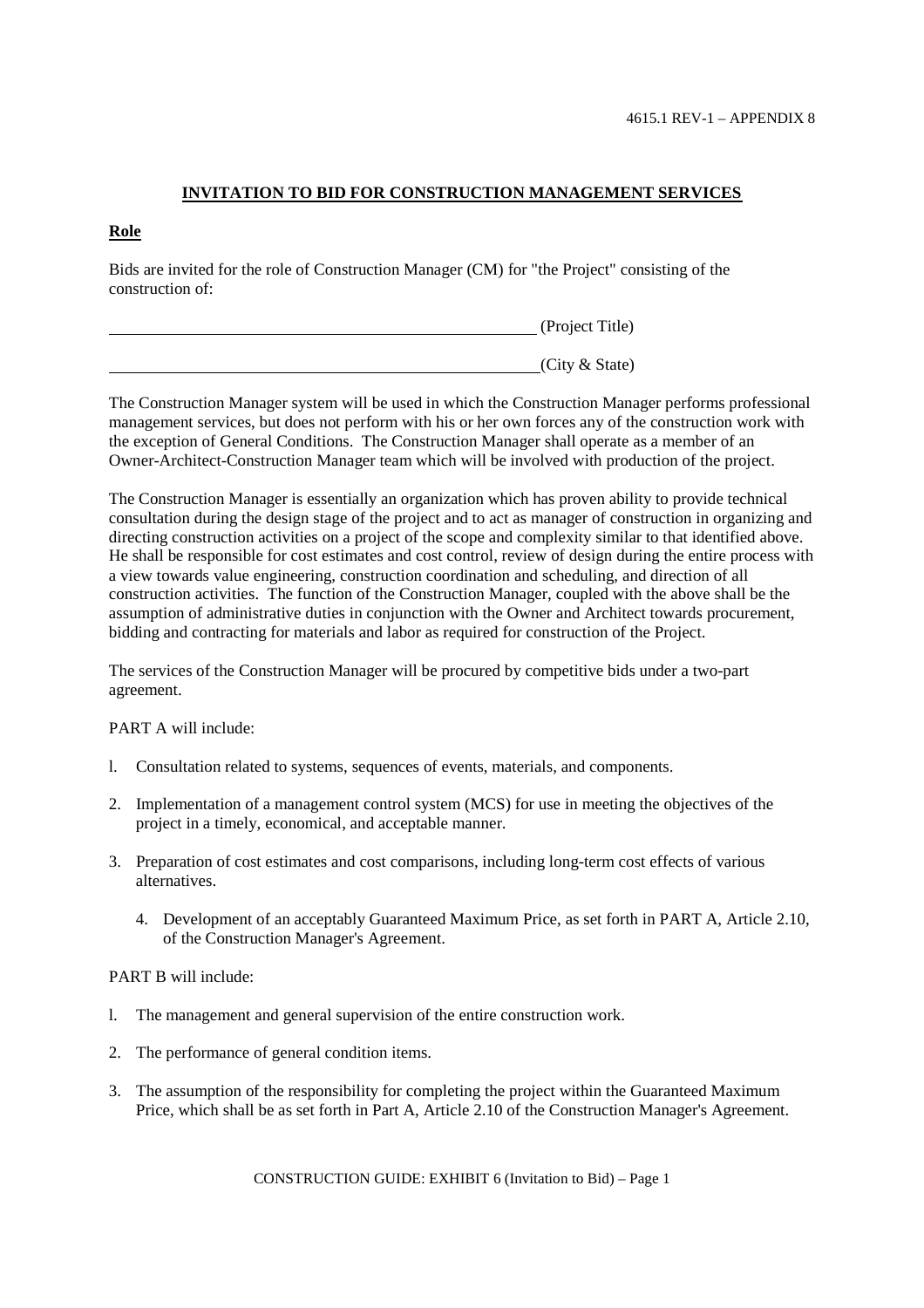#### **Project Description**

| The proposed               | , to be located    |
|----------------------------|--------------------|
| will contain approximately | gross square feet, |
| levels, and will include:  |                    |

#### (BRIEF PROJECT DESCRIPTION)

#### **Proposed Design and Construction Schedule**

| 1. |                                                                                               |
|----|-----------------------------------------------------------------------------------------------|
| 2. | Completion of Preliminary Design                                                              |
| 3. | Development of Working Drawings<br>and Specifications to a stage<br>upon which the Guaranteed |
| 4. | Completion of Bid Packages for<br>(b)<br>(c)<br>(d)<br>(e)                                    |
|    | <b>Start of Construction</b>                                                                  |

6. Completion of Construction ............................................. ......

## **The Building Team**

It is the intent of the Owner to provide for early consolidation of the team of Owner architect/and Construction Manager which allows acceleration of project development, production of drawings and specifications, procurement of labor and materials; early commencement of work; reduction in construction costs and finally, early occupancy.

PROJECT OWNER

PROJECT OWNER'S AGENT

**ARCHITECT** 

FEDERAL AGENCY FURNISHING FINANCIAL ASSISTANCE

## **Bidders for Role of Construction Manager**

CONSTRUCTION GUIDE: EXHIBIT 6 (Invitation to Bid) – Page 2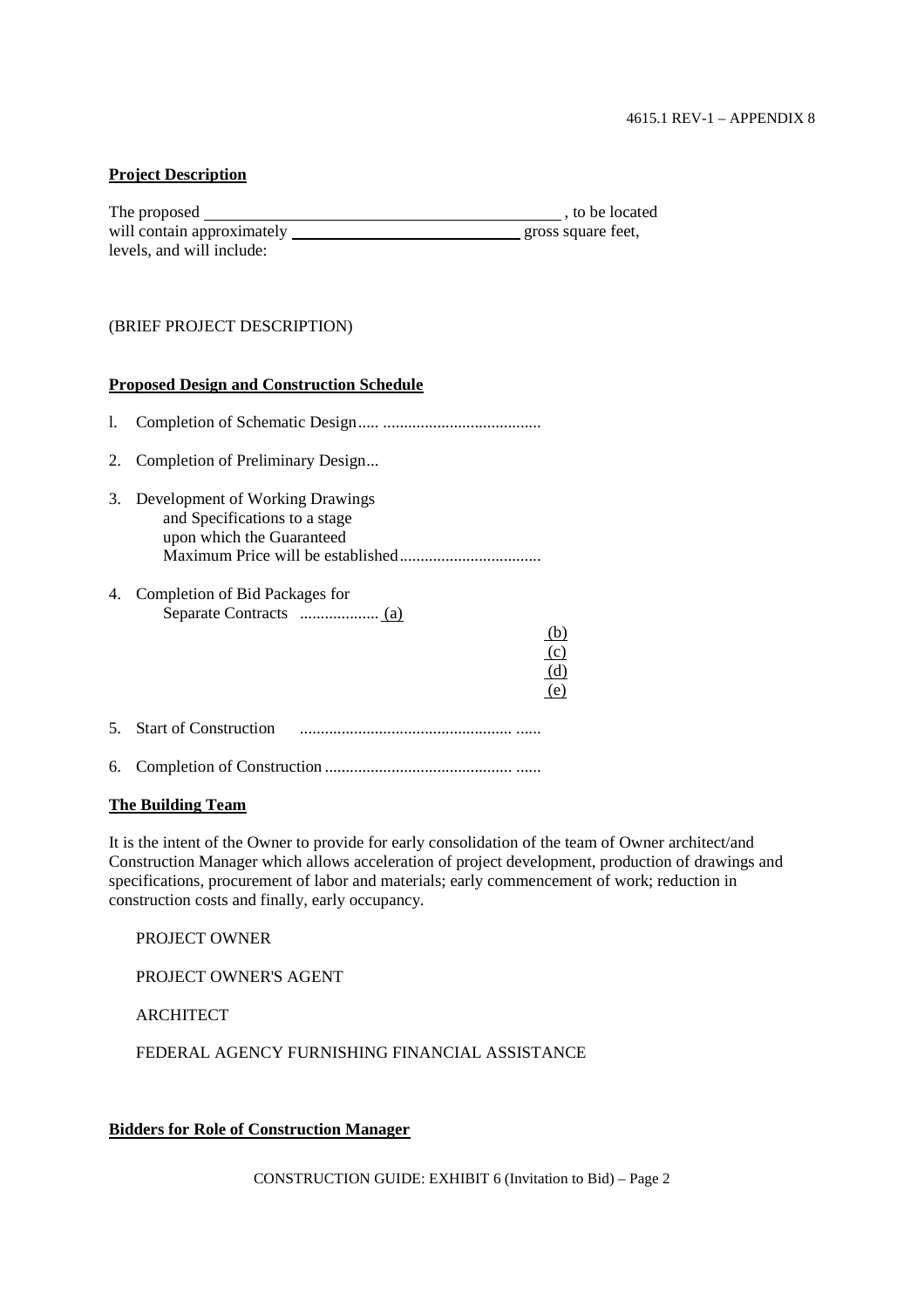4615.1 REV-1 – APPENDIX 8 CHG-1, 2/7/14

Only proposals from firms selected on the basis of prequalification information submitted (Date) will be considered.

\*Bidders are cautioned that FHA-242 projects require that all construction contracts between the Owner and the Construction Manager and between his subcontractors and lesser tiers of subcontractors for work on this Project shall require the current edition of HUD-2554 Supplementary Conditions of the Contract for Construction<sup>\*</sup>

## **Preparation of Bids**

Form of bid issued in the bidding documents shall be properly and completely filled out, submitted in sealed envelopes, and marked plainly as noted below. All lines on the blank forms shall be filled in with those elements of Title and Location of the Bidder. No other form of bid will be considered.

Any bid may be rejected as incomplete which is in any way conditional, or which makes alterations, omissions, or reservations to terms of the bidding documents.

Figures are required both in letters and in numerals. It shall be understood that, in the event of conflict between lettered quotations and numerical quotations, lettered quotations shall govern.

Bid data except signatures shall be typed or printed legibly in ink. Mistakes may be crossed out and corrections inserted adjacent if each is initialed in ink by signer of bid.

Each bid shall show full business address of the Bidder and be signed with the Bidder's usual signature. Bids by partnerships shall furnish full name of all partners and shall be signed in partnership name by one member of partnership or by an authorized representative, followed by signatures and designation of person signing. Bids by corporations, with corporate seal affixed, shall be signed with legal name of corporation followed by name of State of incorporation and by signature and designation of person authorized to bind it in the matter. Name of each person signing shall also be typed or printed below respective signatures. The Owner may require satisfactory evidence of the authority of the officer signing in behalf of the corporation.

## **Bid Security Required**

Each bid shall be accompanied by a bid bond or certified cashier's check payable to the Owner in an amount equal to 5 percent of the bid price. This security shall act as guarantee that the Bidder shall not withdraw the bid during the period stipulated below, and that, if awarded such contract by the Owner, the Bidder shall enter into contract for the role of Construction Manager in the form provided and shall provide insurance and other bonds as required.

The Bidder shall guarantee his or her offer for a period of days from date designated herein for receipt of bids. All but the three lowest bids may be withdrawn by bidders after seven days following date for receipt of bids. Should extensions beyond this period be required, it will be by mutual agreement with the remaining three lowest Bidders.

Bid securities will be returned to the three lowest Bidders following date of execution of PART A of the Construction Manager's Agreement with the successful bidder, or at the apparition date of period stated above for the Bidders to guarantee their bids, whichever date occurs first.

If PART A of the Construction Manager's Agreement has not been executed within the period designated

CONSTRUCTION GUIDE: EXHIBIT 6 (Invitation to Bid) – Page 3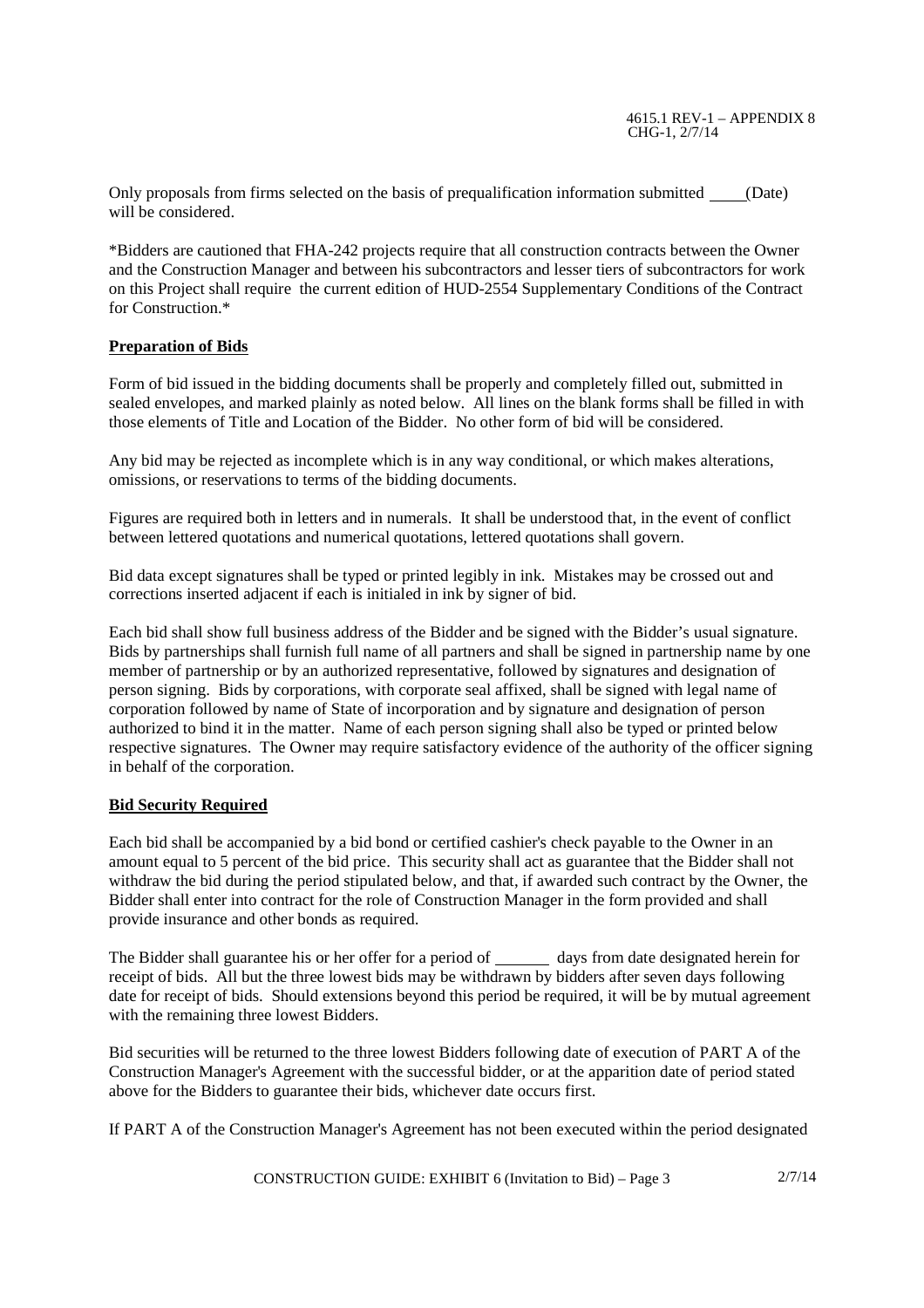for the Bidders to guarantee the low bids, any Bidder's bid security will be returned upon request unless the Bidder has been notified of bid acceptance prior to such request.

#### **Procurement of Bidding Documents**

Bidders will be issued, without charge, schematic drawings, schematic specifications and a proposed schedule, for design and construction of the Project. Also to be issued: Construction Manager's Agreement, and forms for contract security.

#### **Time and Place for Issue of Bidding Documents**

A Project Information Conference is scheduled for (Time, Date, and Location)

Bidders for Construction Management Services shall attend this conference in person or be represented by a responsible managing officer.

#### **Time Deadline and Place for Receipt and Opening of Bids**

(Time, Date, and Location)

A bid shall be placed, together with a copy of bid security, in a sealed envelope addressed to said Owner and inscribed in lower left hand corner: **"BID FOR ROLE OF CONSTRUCTION MANAGER."**

Bidder shall be responsible for delivery of bid to the specified address by or before the time stated above. No Bid will be accepted after that hour and date.

Bids will be opened and publicly read immediately after the hour for receipt. Bidders may be present at the opening. No further notice of opening will be given except of change in opening place, date, or hour.

## **Award of Contract**

The Owner intends to enter into PART A of the Construction Manager's Agreement with the lowest responsive and responsible bidder. Part A, as per the Construction Manager's Agreement, will be limited to services of Design Consultation until the final actual price of construction is established, to be compensated for according to the successful bidder's proposed Personnel Rate - Schedule and binds the Bidder to performance of PART B upon obtaining a Guaranteed Maximum Price - within the Owner's available funds provided such action is in the Owner's best interest. PART B will be concerned with the actual construction of the Project.

The Owner reserves the right to waive minor irregularities in any responsive bid and to reject any or all bids.

Identity of the successful bidder may not be determined at the time of opening bids: the Owner reserves the right to obtain opinion of Counsel and the Architect on the legality and sufficiency of all bids.

# **Execution of Contract**

Within 10 days after the Owner notification in writing of intent to award a Construction Manager's Agreement, the successful bidder shall enter into PART A of such agreement according to the Construction Manager's Agreement issued with the bidding documents. Bidders are advised that should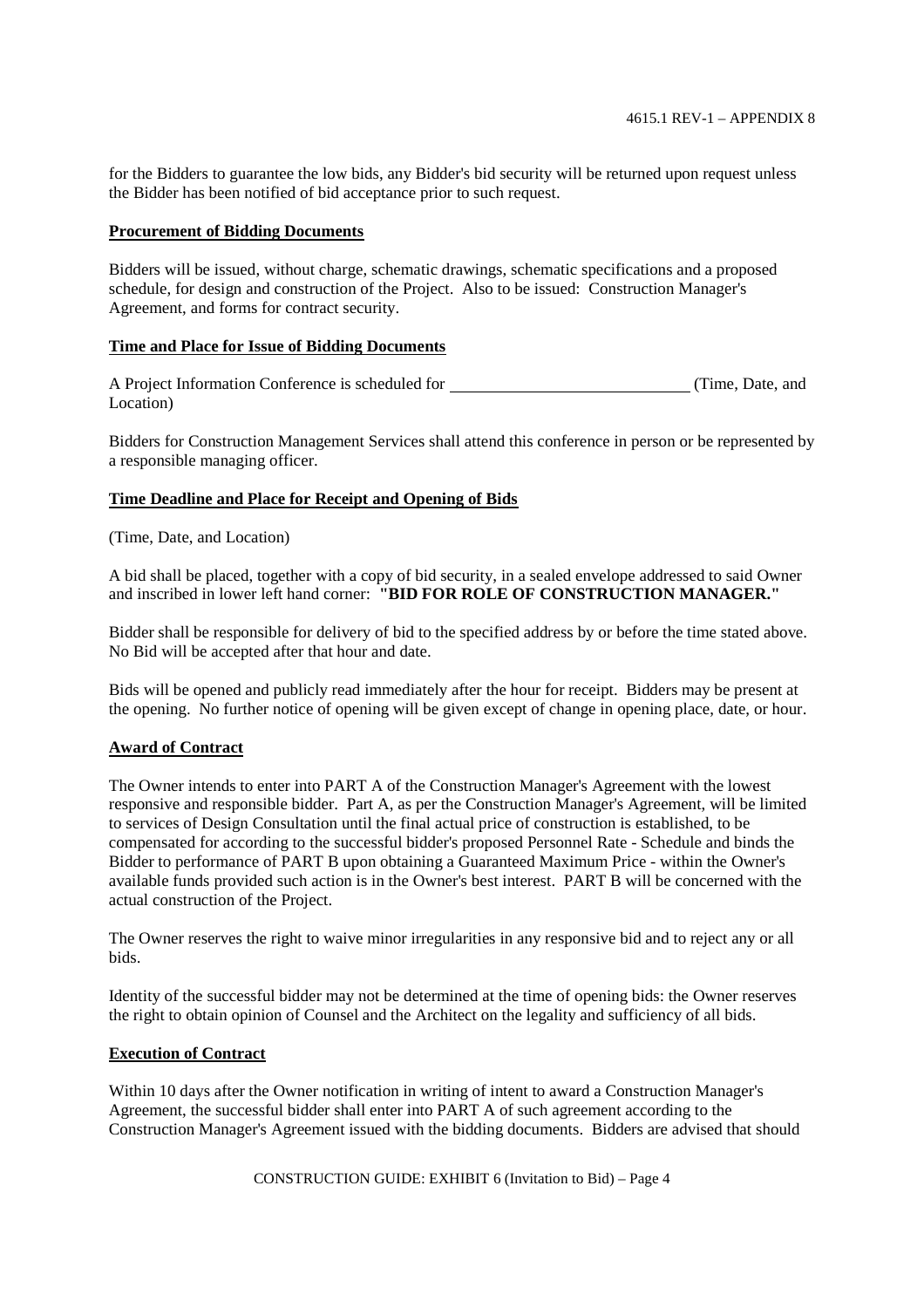they be awarded PART A of the CM Agreement they will be required to furnish the following surety bonds and file them with the Owner prior to being awarded PART B of the Construction Manager's Agreement. Bonds shall be in the form issued with the bidding documents, made payable to the Owner, issued by corporations legally licensed to transact business at the place of the work and satisfactory to the Owner, and shall be issued at the successful Bidder's expense and maintained by him or her for life of the Contract. The successful Bidder shall verify number of copies of each bond required.

- (l) Performance Bond in amount of 100 percent of the Guaranteed Maximum Price to assure the Owner of full and prompt performance of the Construction Manager's Agreement.
- (2) Labor and Materials (Payment) Bond in amount of 100 percent of the Guaranteed Maximum Price to assure payment of any and all claims for labor and materials used or consumed in construction of the Project.

#### **Discrepancies and Ambiguities**

Any Bidder in doubt as to intent or meaning of any portion of bidding documents may make inquiry to the Architect for clarification not less than five working days before deadline specified for receipt of bids.

If documents are in error or do not fully explain the role, the Architect will issue written Addenda and distribute them to all set holders of record. Neither the Architect nor the Owner will be responsible for oral answers to inquiries.

#### **Personnel Hourly Rate Schedule**

**Bidders** are required to submit a schedule with their bids indicating the hourly rate to be paid for labor in performance of General Condition Items set forth in the Construction Manager's Agreement, PART B, Article 4.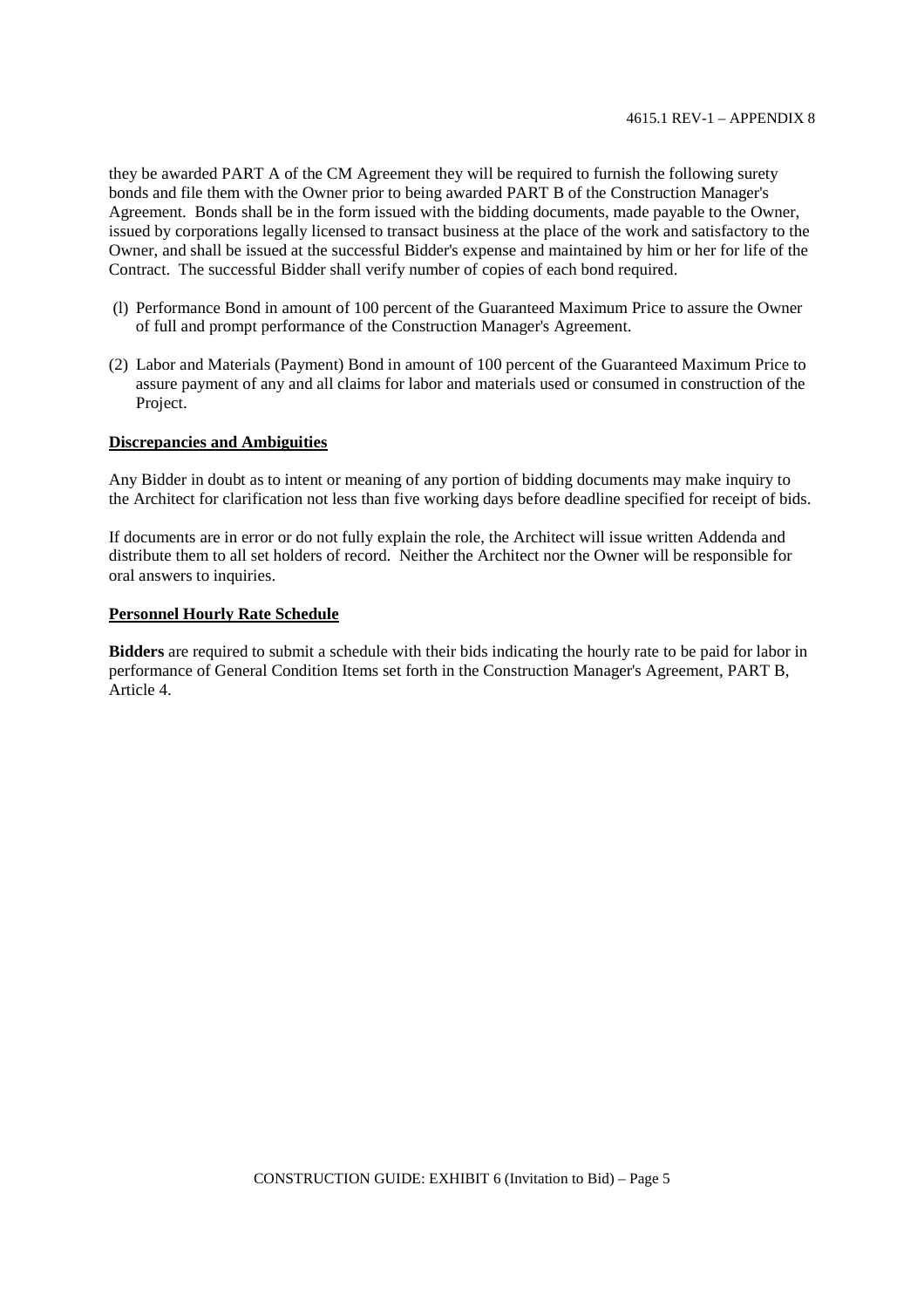# **ADDENDUM NO. 1**

PROJECT NO.

To Bidding Documents for Project Title

Holders of Bidding Documents for the Subject project are hereby informed that these documents are modified as noted in this Addendum; and that all conditions not modified herein remain unchanged.

1. The following pages or sheets of the Bidding Documents are revised by this Addendum and are enclosed herewith as revised to replace the respective original pages:

DOCUMENT NAME PAGE/SHEET NOS.

2. The following new pages of the Bidding Documents are issued by this Addendum and are enclosed herewith to supplement the data previously issued:

DOCUMENT NAME PAGE/SHEET NOS.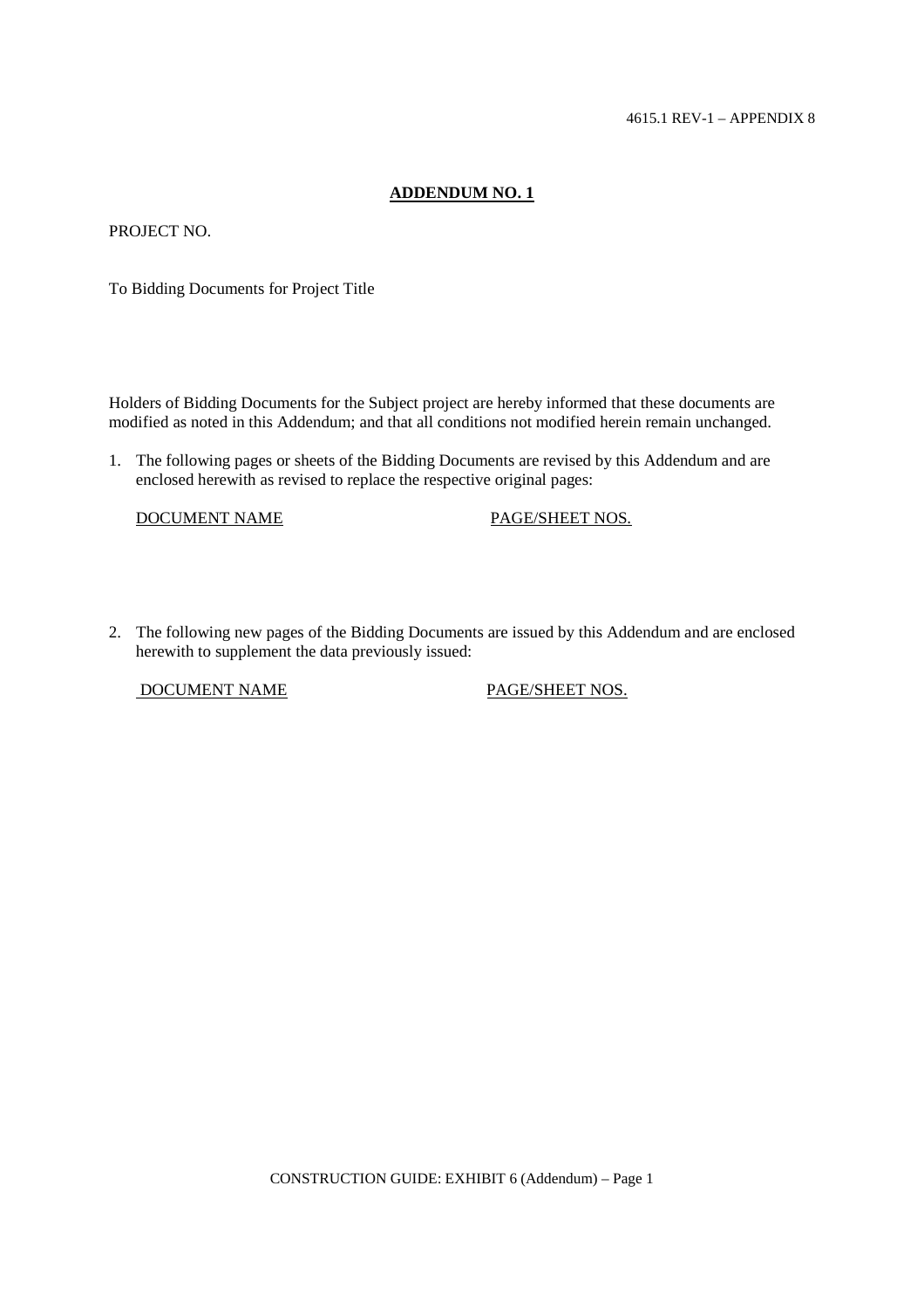#### **CONSTRUCTION MANAGER'S BID BOND SAMPLE FORM**

KNOW ALL MEN BY THESE PRESENTS that we As Principal, and , as Surety, are held and firmly Bound unto , as Obligee, hereinafter called the Owner, in the

amount of  $\qquad \qquad \qquad \qquad$  Dollars (\$ $\qquad \qquad$ ), for payment of which sum well and truly to be made, we bind ourselves, or heirs, executors, administrators and successors, jointly and severally, firmly by these presents.

The Conditions of this obligation are such that whereas the principal submitted to the Owner a certain Bid, attached hereto and hereby made a part hereof, to enter into a contract in writing for .

NOW THEREFORE, if said Bid shall be rejected; or if said Bid shall be accepted, and the Principal shall execute a contract in the prescribed Construction Manager's Agreement, PART A, and shall diligently perform all the terms of said PART A Agreement, and if either (1) the Principal's Guaranteed Maximum Price developed there under be not accepted by the Owner within the Bid guarantee period: or in the alternative (2) if the said Principal's Guaranteed Maximum Price be accepted by the Owner within the Bid guarantee period and the Principal shall execute a contract in the prescribed Construction Manager' s Agreement, PART B, and shall execute and deliver Performance and Payment Bonds in the forms prescribed, and shall in all other respects perform the agreement created by the acceptance of said Bid, then this obligation shall be void; otherwise this obligation shall remain in force and effect, it being expressly understood and agreed that the liability of the Surety for any and all default of the Principal hereunder shall be the amount of this obligation as herein stated.

The Surety, for value received, hereby stipulates and agrees that the obligations of said Surety and its bond shall in no way be impaired or affected by any extension of the time within which the Owner may accept such Bid; and said Surety does hereby waive notice of any such extension.

IN WITNESS WHEREOF, the above-bounded parties have executed this instrument under their several seals this day of  $\frac{20}{10}$ , the name and corporate seal of each corporate party being hereto, affixed and these presents duly signed by its undersigned representative, pursuant to authority of its governing body.

| ATTEST:                                          | (Principal)<br>(Address)<br>$\left(\text{By}\right)$<br>(Title) |  |
|--------------------------------------------------|-----------------------------------------------------------------|--|
| ATTEST:                                          | (Surety)<br>(Address)<br>$\left(By\right)$<br>(Title)           |  |
| (To be filled in by Surety)                      |                                                                 |  |
| Rate of premium of this bond is \$ per thousand. |                                                                 |  |
| Total amount of premium charged is \$            |                                                                 |  |

CONSTRUCTION GUIDE: EXHIBIT 6 (CM Bid Bond Sample Form) – Page 1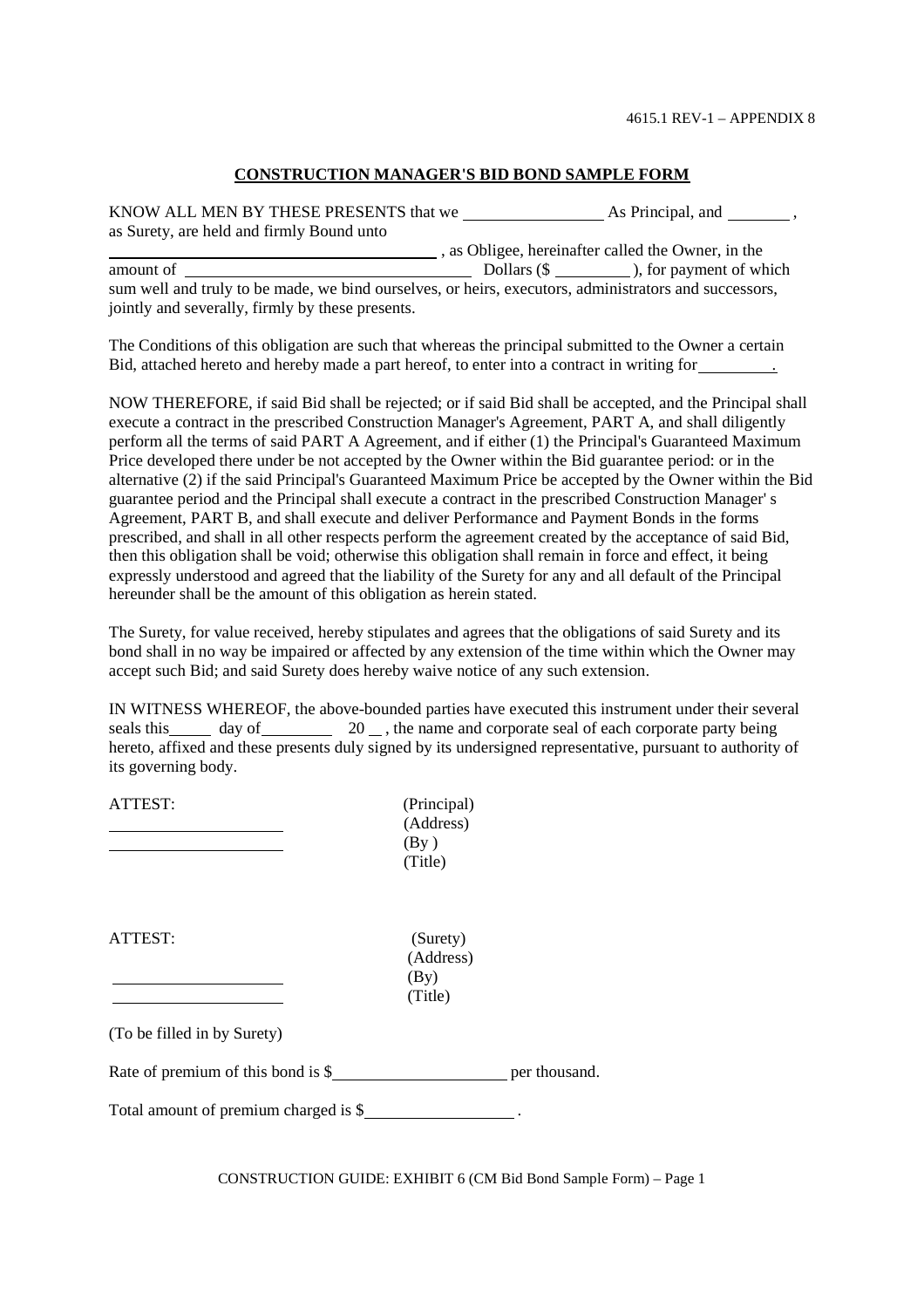## **CONSTRUCTION MANAGER'S BID SAMPLE FORM**

#### BID FORM

DATE:

|                                                                                                                                                                                                                                                                                                                                                                                                           | (Owner)            |  |
|-----------------------------------------------------------------------------------------------------------------------------------------------------------------------------------------------------------------------------------------------------------------------------------------------------------------------------------------------------------------------------------------------------------|--------------------|--|
|                                                                                                                                                                                                                                                                                                                                                                                                           | (Name of Facility) |  |
|                                                                                                                                                                                                                                                                                                                                                                                                           | (Address)          |  |
|                                                                                                                                                                                                                                                                                                                                                                                                           | (City, State, Zip) |  |
| Gentlemen:                                                                                                                                                                                                                                                                                                                                                                                                |                    |  |
| THE UNDERSIGNED, doing business under the name of<br>having<br>examined the bidding documents prepared by examined the bidding documents prepared by                                                                                                                                                                                                                                                      |                    |  |
| (Architect) which documents consist of Schematic Drawings and Schematic Specifications, General<br>Conditions, Construction Manager's Agreement, Performance Bond Forms and Payment Bond Forms;<br>and having examined the Invitation to Bid, this Form of Bid, and the Form of Bid Bond; and having<br>examined all Addenda and Notices which modify or clarify the above listed items, hereby agrees to |                    |  |

furnish all services and to perform all the work described by these contract documents according to the conditions prescribed therein for the following considerations:

ITEM l. For services limited to the Design Consultation until the final actual price is established, and development of an acceptable Guaranteed Maximum Price for construction as defined in the Construction Manager's Agreement, PART A, Article 2, "Construction Manager's Tasks," in the fee of:

| )- 1/ |
|-------|
|       |

ITEM 2. For services during construction, as defined in the Construction Manager's Agreement, PART B, Article 3, "Construction Manager's Tasks," the fee of:

Dollars  $(\$$  )

1/ Item l may not exceed 15% of the total of Item 1 and 2.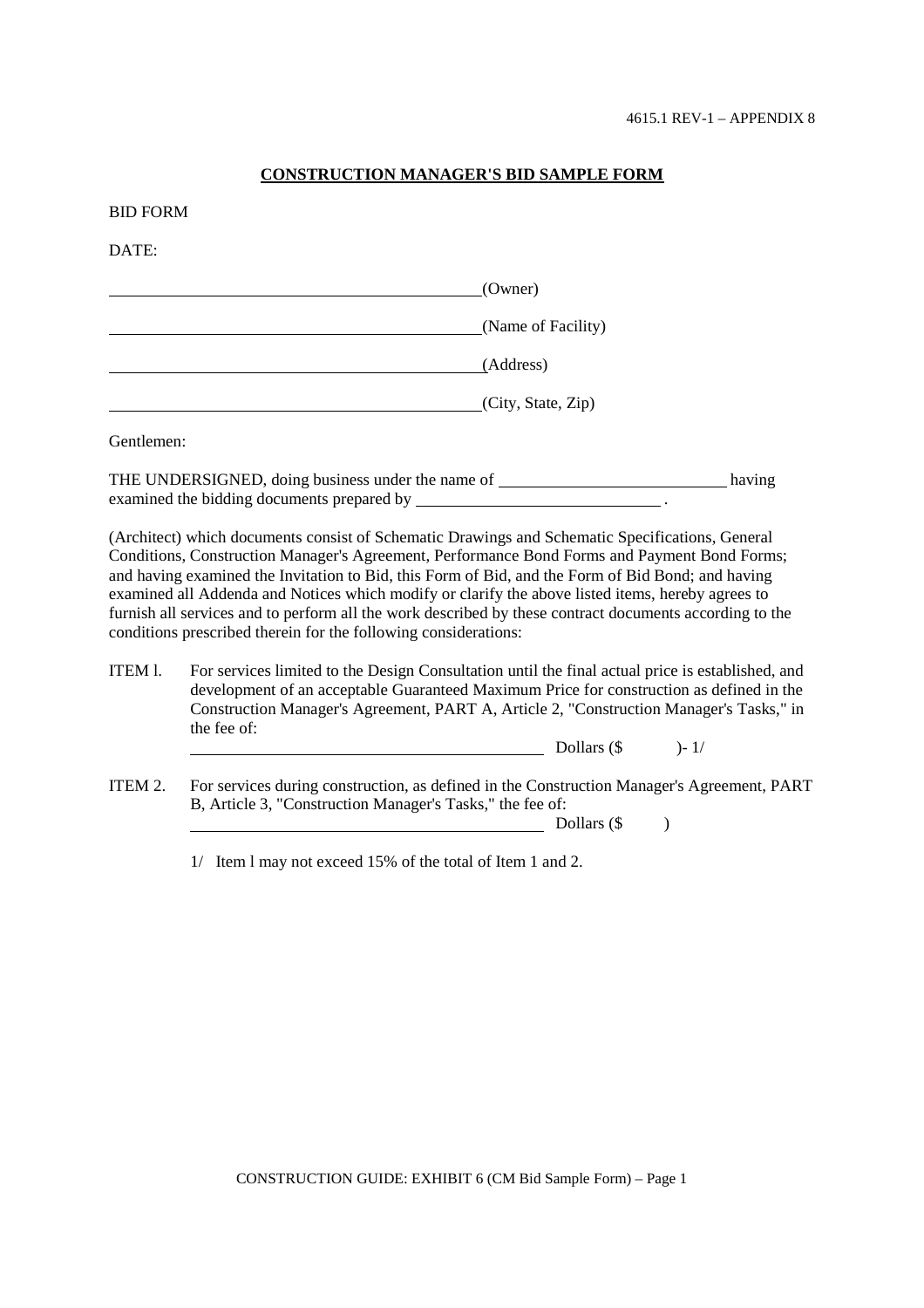GUARANTEE: The undersigned guarantees his or her bid for a period of \_\_\_\_\_\_ days from date designated for receipt of bids and understands that the bid may not be withdrawn during this period.

ADDENDA: Receipt of all addenda or notices issued prior to receipt of bids is acknowledged as follows:

Addendum No. 1999 and 1999 and 1999 and 1999 and 1999 and 1999 and 1999 and 1999 and 1999 and 1999 and 1999 and 1999 and 1999 and 1999 and 1999 and 1999 and 1999 and 1999 and 1999 and 1999 and 1999 and 1999 and 1999 and 19

Addendum No. dated

Addendum No. dated

CLASSIFICATION OF BIDDER (Type or print answers to classification below which defines the Bidder's type of organization; furnish all information required for appropriate classifications:

( ) BIDDER IS AN INDIVIDUAL

(Name as stated on State Contractor's License)

#### ( ) BIDDER IS AN INDIVIDUAL DOING BUSINESS UNDER A FIRM NAME

(Firm name as stated on State Contractor's License)

(Individual's name as stated on State Contractor's License)

# ( ) BIDDER IS A PARTNERSHIP

(Partnership name as stated on State Contractor's License)

Names of all Partners: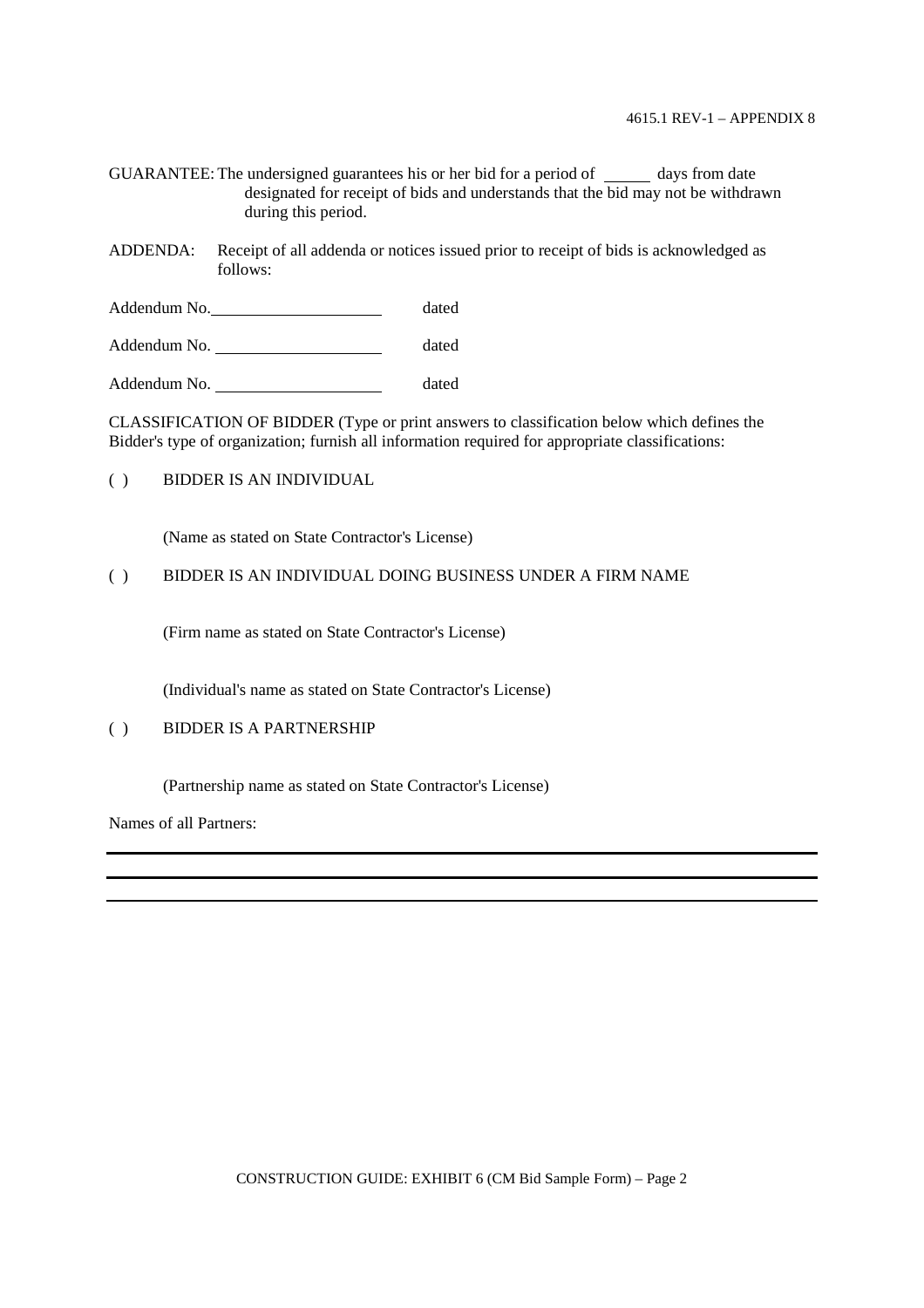# ( ) BIDDER IS A CORPORATION

(Full name of corporation as stated on State Contractor's License)

\_\_\_\_\_\_\_\_\_\_\_\_\_\_\_\_\_\_\_\_\_\_\_\_\_\_\_\_\_\_\_\_\_\_\_\_\_\_\_\_\_\_\_\_\_\_\_\_\_\_\_\_\_\_\_\_\_\_\_\_

\_\_\_\_\_\_\_\_\_\_\_\_\_\_\_\_\_\_\_\_\_\_\_\_\_\_\_\_\_\_\_\_\_\_\_\_\_\_\_\_\_\_\_\_\_\_\_\_\_\_\_\_\_\_\_\_\_\_\_\_

Corporation is incorporated in State of .

# ( ) BIDDER IS A JOINT VENTURE

(Full name of joint venture as stated on State Contractor's License)

Joint Venture is incorporated is State of .

## **INSURANCE**

Workmen's Compensation Insurance is placed with:

Public Liability and Property Damage Liability Insurance is placed with:

\_\_\_\_\_\_\_\_\_\_\_\_\_\_\_\_\_\_\_\_\_\_\_\_\_\_\_\_\_\_\_\_\_\_\_\_\_\_\_\_\_\_\_\_\_\_\_\_\_\_\_\_\_\_\_\_\_\_\_\_\_\_\_

\_\_\_\_\_\_\_\_\_\_\_\_\_\_\_\_\_\_\_\_\_\_\_\_\_\_\_\_\_\_\_\_\_\_\_\_\_\_\_\_\_\_\_\_\_\_\_\_\_\_\_\_\_\_\_\_\_\_\_\_\_\_\_

EXECUTION OF CONTRACT: If written notice of acceptance of this bid is mailed, telegraphed, or delivered to the Undersigned within the time stated in the Invitation to Bid for Construction Manager, or any time thereafter before this bid is withdrawn, the Undersigned shall, within 10 calendar days after date of receipt of such written notice, execute and deliver PART A of the Construction Manager's Agreement as issued with the bidding documents and shall diligently perform all terms and conditions of said PART A, including but not limited to, submission of a Guaranteed Maximum Price by\_\_\_\_\_\_\_\_\_\_\_(date). If, after submission of the Guaranteed Maximum Price, a written notice of acceptance, by the owner, of the Bidder's Guaranteed Maximum Price is mailed, telegraphed, or delivered to the Undersigned, the Undersigned shall, within 10 calendar days after receipt of such written notice, execute and deliver to the Owner a contract in the form of PART B of the Construction Manager's Agreement, and provide Performance and Payment Bonds and certificates of insurance as required by the General Conditions and any Supplemental General Conditions.

BIDDER'S SIGNATURE (Affix Corporate Seal if Incorporated):

Signed

Title

Signed

Title

Name of Firm, Partnership, of Corporation:

\_\_\_\_\_\_\_\_\_\_\_\_\_\_\_\_\_\_\_\_\_\_\_\_\_\_\_\_\_\_\_\_\_\_\_\_\_\_\_\_\_\_\_\_\_\_\_\_\_\_\_\_\_\_\_\_\_\_\_\_\_\_\_\_\_\_\_\_\_\_\_\_\_\_\_\_\_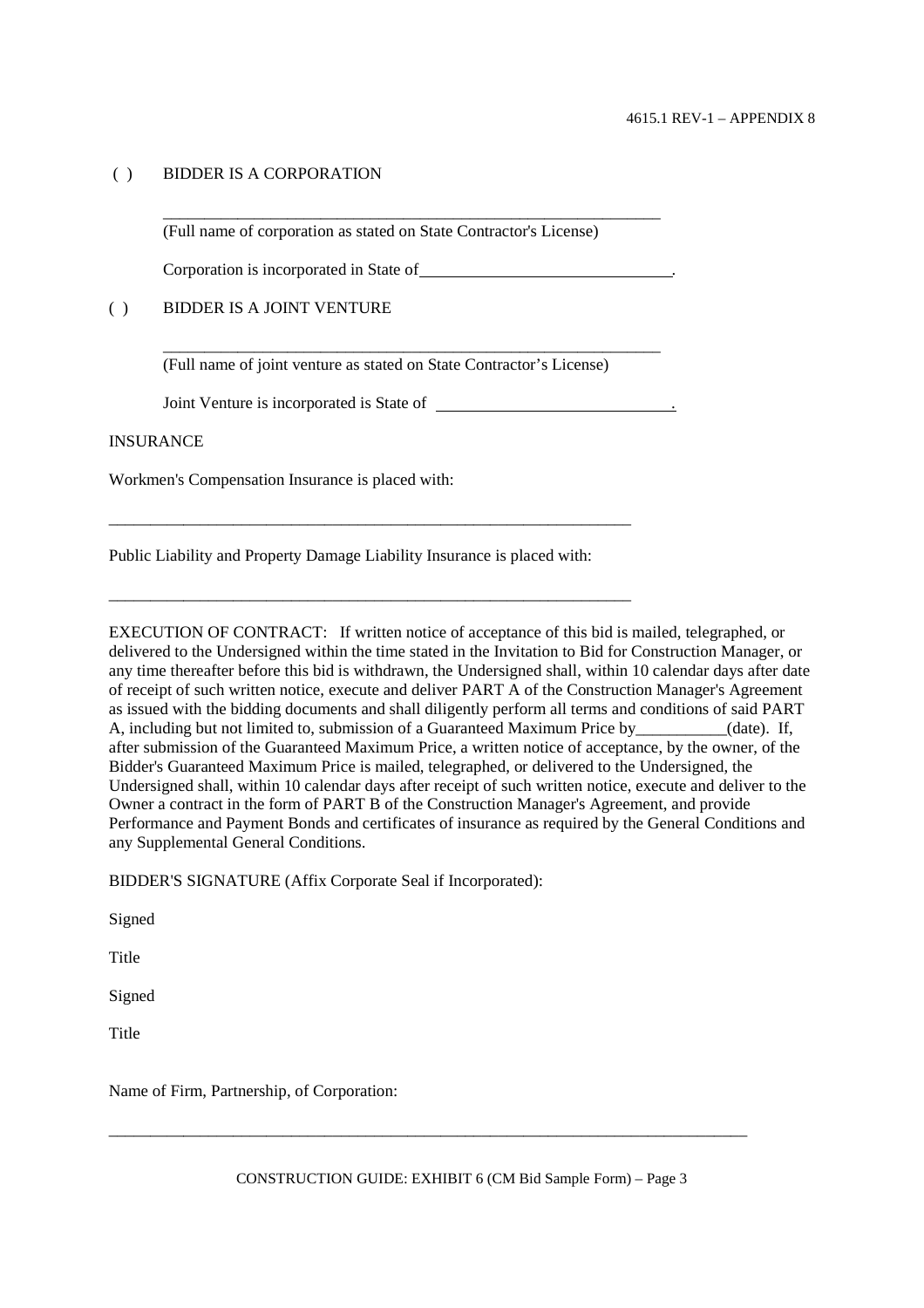Business Address:

Mailing Address/number to which notice of acceptance may be mailed or faxed:

ENCLOSURE: Personnel Hourly Rate Schedule for determining labor costs under Construction Manager's Agreement, PART B Article 5, General Conditions.

\_\_\_\_\_\_\_\_\_\_\_\_\_\_\_\_\_\_\_\_\_\_\_\_\_\_\_\_\_\_\_\_\_\_\_\_\_\_\_\_\_\_\_\_\_\_\_\_\_\_\_\_\_\_\_\_\_\_\_\_\_\_\_\_\_\_\_\_\_\_\_\_\_\_\_\_\_

\_\_\_\_\_\_\_\_\_\_\_\_\_\_\_\_\_\_\_\_\_\_\_\_\_\_\_\_\_\_\_\_\_\_\_\_\_\_\_\_\_\_\_\_\_\_\_\_\_\_\_\_\_\_\_\_\_\_\_\_\_\_\_\_\_\_\_\_\_\_\_\_\_\_\_\_\_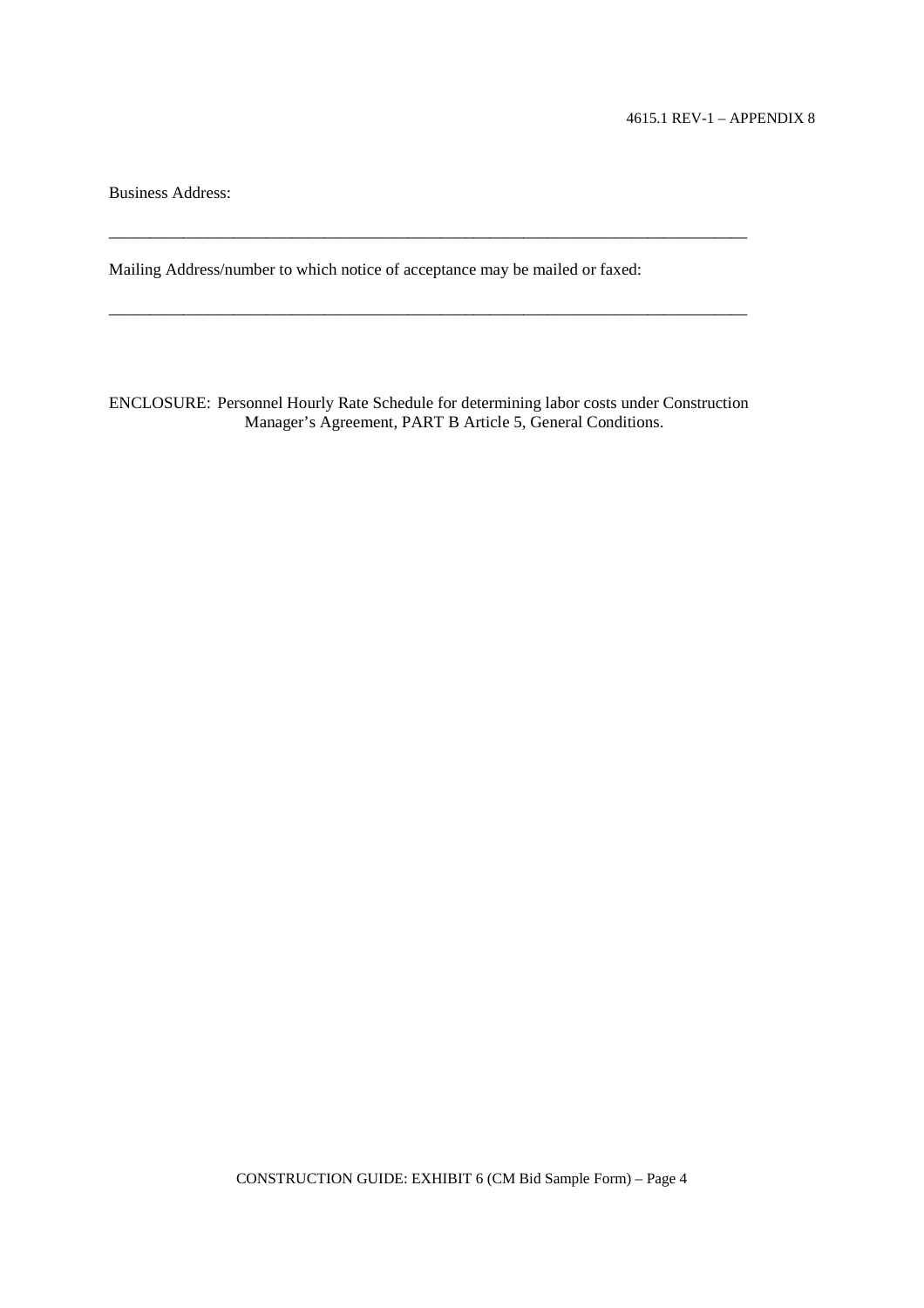# **EXHIBIT 7 CONTRACT TIME AND SUBSTANTIAL COMPLETION**

## **Definitions**:

The Contract Time is the period of time allotted in the Contract Documents for completion for the Work.

The date of commencement of the Work is the date established in a notice to proceed. If there is no notice to proceed, it shall be the date of the Agreement or such other date as may be established therein.

The Date of Substantial Completion of the Work or designated portion thereof is the Date certified by the Architect when construction is sufficiently complete, in accordance with the Contract Documents, so the Owner may occupy the Work or designated portion thereof for the use of which it is intended.

The term day as used in the Contract Documents shall mean calendar day.

#### **Progress and Completion**

All time limits stated in the Contract Documents are of the essence of the Contract.

The Contractor shall begin the Work on the date of commencement. He shall carry the Work forward expeditiously with adequate forces and shall complete it within the Contract time.

If a date or time of completion is included in the Contract, it shall be the date of Substantial Completion including authorized extensions thereto, unless otherwise provided.

#### **Delays and Extensions of Time**

If the Contractor is delayed at any time in the progress of the Work by any act or neglect of the Owner or the Architect, or by any employee of either, or by any separate contractor employed by the Owner, or by changes ordered in the work, or by labor disputes, fire, unusual delay in transportation, unavoidable casualties, or any causes beyond the Contractor's control, or by delay authorized by the Owner pending arbitration, or by any cause which the Architect determined may justify the delay, then the Contract time shall be extended by Change Order for such reasonable time as the Architect may determine.

All claims for extensions of time shall be made in writing to the architect no more than twenty days after the occurrence of the delay; otherwise they shall be waived. In the case of a continuing cause of delay only one claim is necessary.

If no schedule of agreement is made stating the date upon which written interpretations shall be furnished, then no claim for delay shall be allowed on account of failure to furnish such interpretations until fifteen days after demand is made for them, and not then unless such claim is reasonable.

This paragraph does not exclude the recovery of damages for delay by either party under other provisions of the Contract Documents.

#### **Substantial Completion and Final Payment**

When the Contractor determines that the Work or a designated portion thereof acceptable to the Owner is substantially complete, the Contractor shall prepare for submission to the Architect a list of items to be

CONSTRUCTION GUIDE: EXHIBIT 7 (Contract Time and Substantial Completion) – Page 1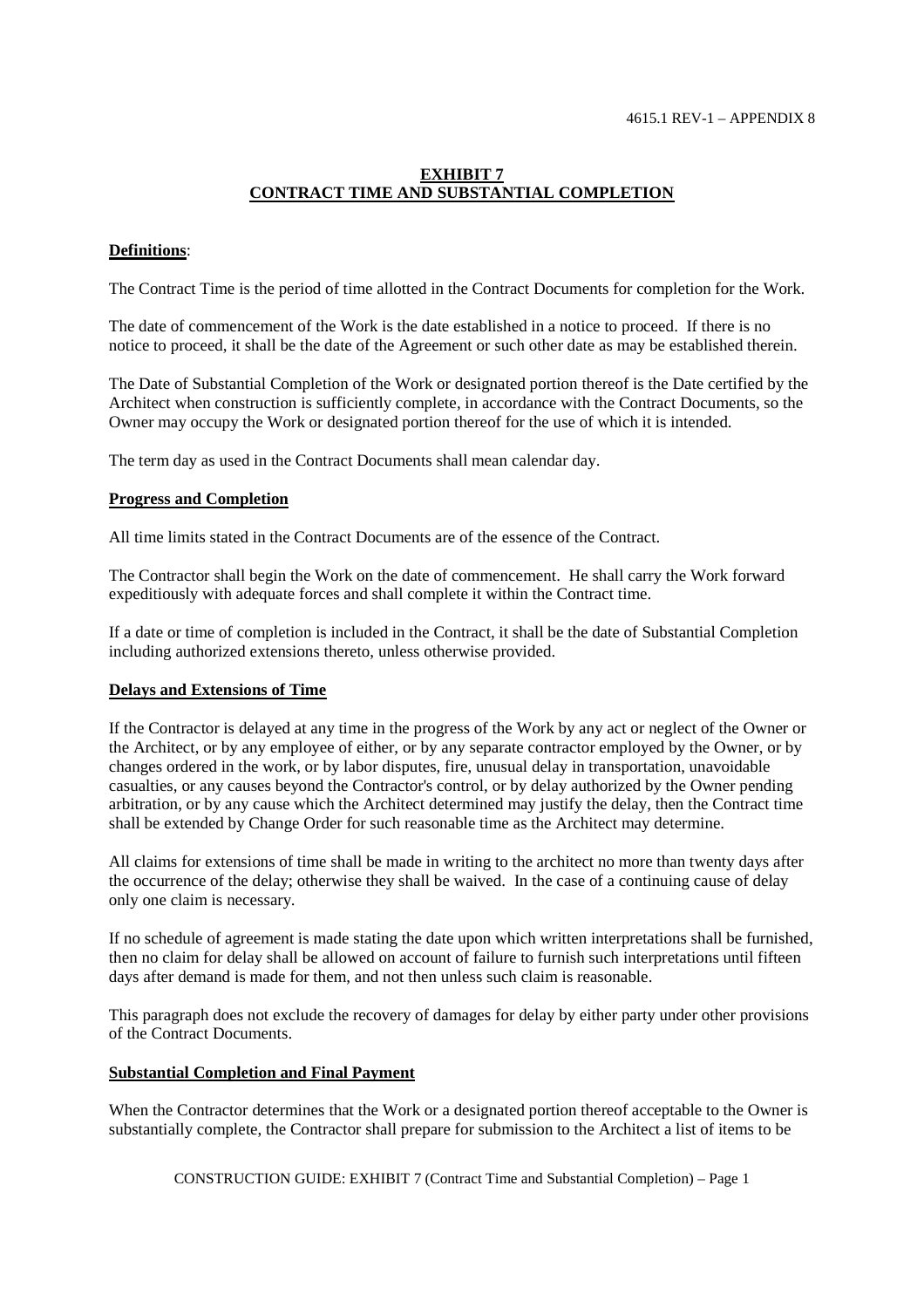completed or corrected. The failure to include any items on such list does not alter the responsibility of the Contractor to complete all Work in accordance with the Contract Documents. When the Architect on the basis of an inspection determines that the Work is substantially complete, he will then prepare a Certificate of Substantial Completion which shall establish a Date of Substantial Completion, shall state the responsibilities of the Owner and the Contractor for maintenance, heat, utilities and insurance, and shall fix the time within which the Contractor shall complete the items listed therein. The Certificate of Substantial Completion shall be submitted to the Owner and the Contractor for their written acceptance of the responsibilities assigned to them in such Certificate.

Upon receipt of written notice that the Work is ready for final inspection and acceptance and upon receipt of a final Application for Payment, the Architect will promptly make such inspection and, if the Work is acceptable under the Contractor Documents and the Contract is fully performed, the Architect will promptly issue a final Certificate for Payment stating that to the best of his or her knowledge, information and belief, and on the basis of observations and inspections, the Work has been completed in accordance with the terms and conditions of the Contract Documents and that the entire balance found to be due the Contractor, and noted in said final Certificate, is due and payable.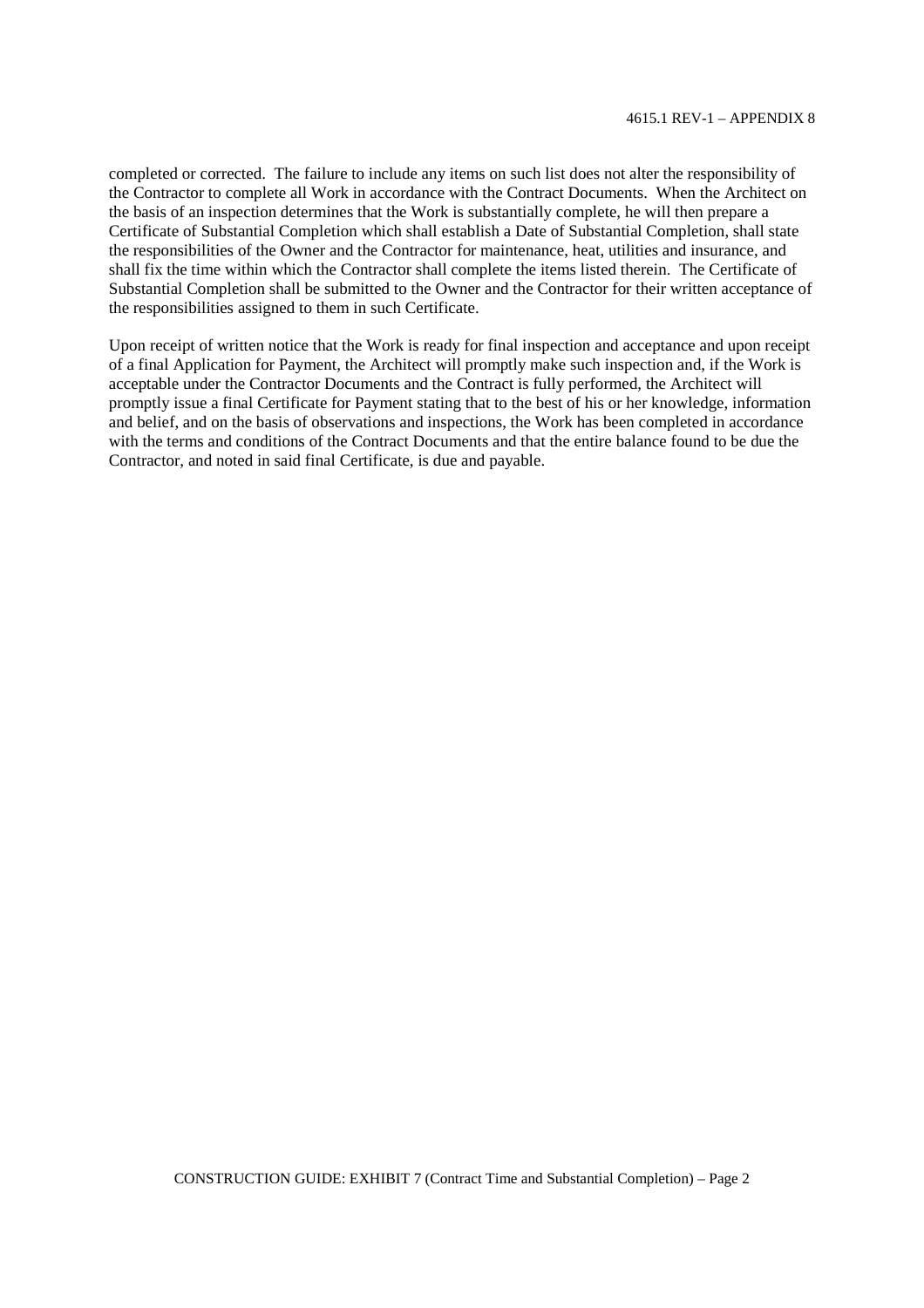4615.1 REV-1 – APPENDIX 8 CHG-1, 2/7/14

#### **EXHIBIT 8 SAMPLE PRE-QUALIFICATION STATEMENT FOR SUB-CONTRACTORS**

All Sub-Contractor Bidders must submit a sworn, notarized certificate stating that they comply \* with the following pre-qualification.\*\* Each bidder:

- 1. Must have completed a minimum of five hospital projects in the past 15 years, and one of which must have been completed within the past 5 years.
- 2. Must have completed a minimum of 10 projects of not less that \$3 million in cost within the last 10 years.
- 3. Must have completed at least 5 alteration projects in the last 5 years.
- 4. Must have been in the contracting business a minimum of 10 consecutive years under the present time.
- 5. Shall not now, nor have been in the past, disqualified for cause from bidding on any Federal, State or City Agency.
- 6. Must be capable of providing a performance bond equal to 100% of the contract and a labor and material payment bond of not less than 100% of contract.
- 7. Must be able to provide a bid bond to pay CM, should he fail to sign and execute the contract, an amount equal to 5% of his base bid.
- 8. Must have at least 5 full time field construction superintendents permanently employed on his active payroll.
- 9. Must provide a full time field construction superintendent having a minimum of 10 consecutive years' s experience on projects of \$5 million or more.
- 10. Must submit a detailed financial statement showing that his assets exceed his liabilities, and by how much.
	- \* Revisions may be made to suit need of particular project.
- \*\* Pre-qualifications shall be submitted \*for review and approval\* to the Office of Architecture & Engineering **prior to issuance.**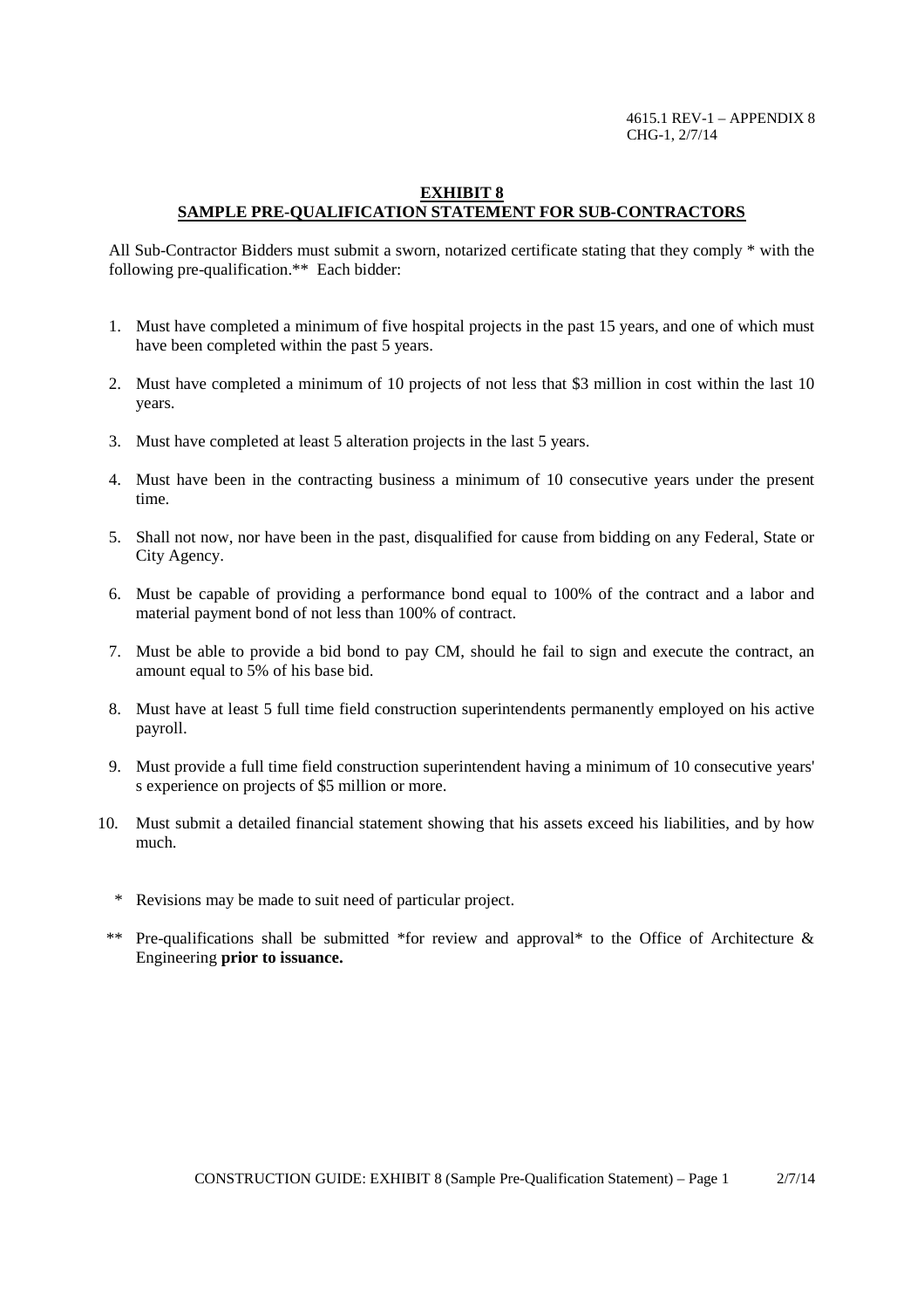## **PART III – GUIDE FOR PROJECT APPLICANTS: DESIGN-BUILD SERVICES**

## **1. INTRODUCTION**

Use of a design-build project delivery methodology has been in existence for approximately five years in the FHA-242 and FHA 241 program. The previous design-build policy was basically created in May 2008 and was based upon the guidance of HUD Handbook 4615.1 at that time. This latest policy reflects current design-build formats used in the industry as well as refinements made specifically for these HUD hospital programs since that date.

## **2. POLICY**

Allow this design-build project delivery methodology to be utilized under Section 242/241 of the National Housing Act. Whereas the previous policy permitted the construction line item to be limited to \$60 million, this new policy has no dollar limitation.

## **3. IMPLEMENTATION PROCESS**

The design-build process detailed herein is to be utilized in-lieu of prior policies and is to be required for applications including design-build projects submitted after April 30, 2012. It constitutes a waiver of the old handbook section which did not permit this methodology and needs no longer be approved on a case-by-case basis. A waiver of competitive bidding will no longer be required by the Director OHP by this methodology if it is not fully utilized as it was previously as long as the conditions enumerated herein are followed.

All the American Institute of Architects (AIA) Documents must be utilized as follows:

**AIA Document A141-2004**-Standard Form of Agreement Between Owner and Design-Builder

**AIA Document A141-2004-Exhibit A**-Terms and Conditions

**AIA Document A141-2004-Exhibit B**-Determination of the Cost of the Work

**AIA Document A141-2004-Exhibit C**-Insurance and Bonds

These new AIA forms combine the design as well as the construction contracts into one agreement. They were accepted in separate agreements in the past.

**Note**: The AIA documents noted above must be amended to reflect the Section 242 requirements as indicated in the following Addendum. Use of AIA Document A201, General Conditions, is not permitted with these documents.

## **4. OWNER'S REPRESENTATIVE**

An Owner's Representative, independent of the design-builder, is required to be appointed and named in the A141 documents noted above. He/she (or the firm) shall be either a licensed architect or engineer who preferably has experience in the design and construction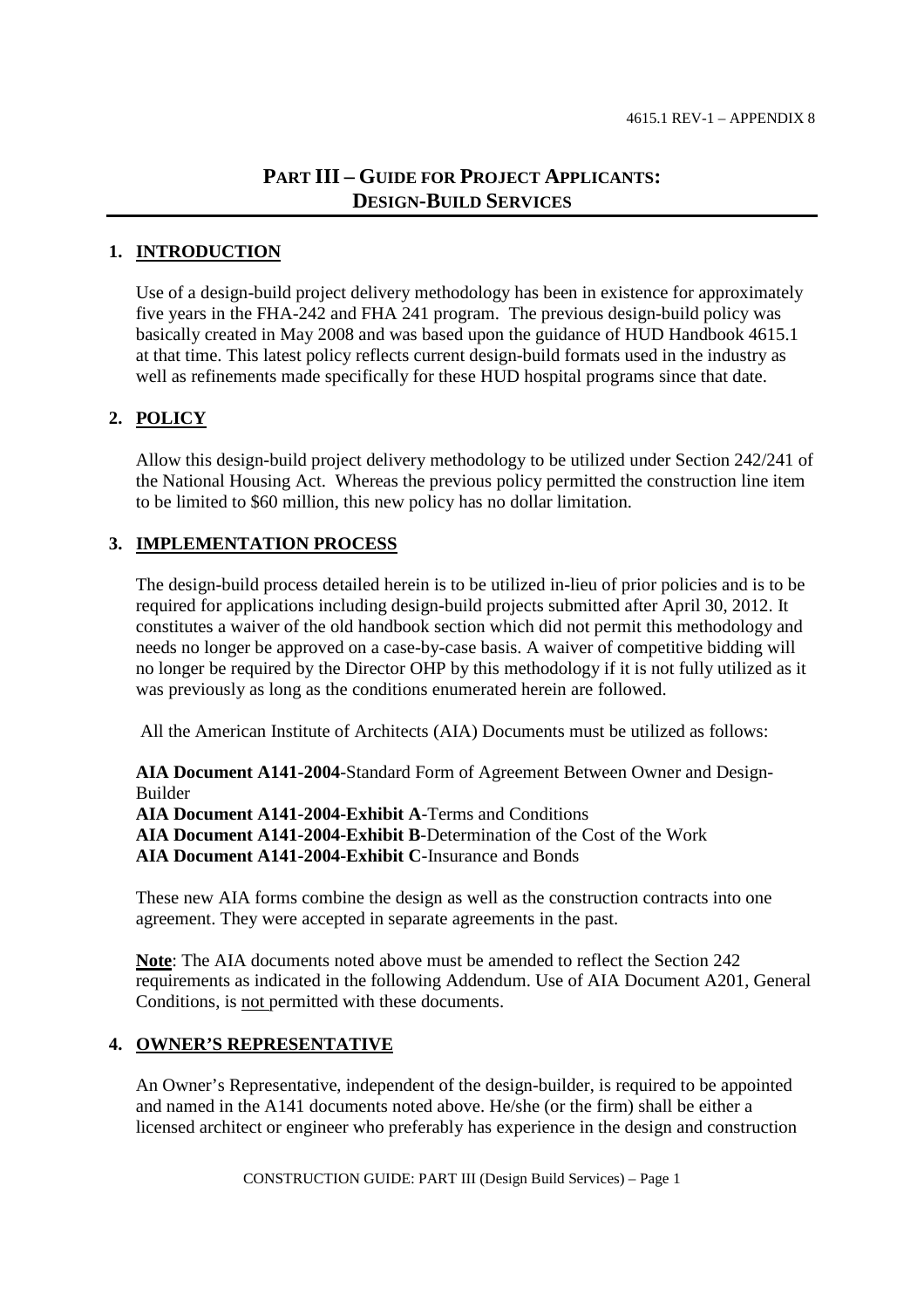of hospitals. The hospital (Owner) will enter into an Owner's Representative agreement in a form and substance acceptable to the Office of Architecture and Engineering (OAE) in the Office of Healthcare Programs. This Owner's Representative is responsible for reviewing the drawings and specifications, for supervising and inspecting the project's construction and insuring compliance with the approved contract documents and to otherwise provide the services customarily provided by an Owner's Representative.

## **5. DOCUMENT AND COST REVIEW**

The drawings and specifications for the project must be submitted to OAE for review and approval and OAE must independently review and confirm the reasonableness of the proposed construction costs for the project. The hospital will be required to employ an independent cost estimator to provide an estimation or analysis firm or individual to review and approve construction costs proposed by the design/build firm. A copy of the cost analysis or report shall be furnished to OAE in conjunction with its review of drawings and specifications and other contract documents. However, if the design-builder utilizes 100% competitive bidding in obtaining its subcontractors or is chosen as a part of a competitive bidding process by the hospital or the Owner's Representative, an independent cost estimation analysis at the hospital's expense will not be required.

## **6. REQUIRED ADDENDUM**

## *AIA A141 and its Exhibits must be revised as follows:*

- 1. Article 1 must be amended to permit use of the drawings and specifications by Lender and/or HUD and to address conflicts between the Design Build Documents and HUD requirements. Add the following "In the event the Lender, the surety under the performance bond, or HUD takes control of the Project or takes responsibility for completion of the Project construction pursuant to said parties' legal rights under the agreements concerning the Project, and notwithstanding anything to the contrary in this Agreement, the party taking control or taking responsibility for completion of construction, and any substitute contractor hired by said party, shall have the right to use the Drawings and Specifications, and other documents, including those in electronic form, prepared by Design-Builder. Such use shall be to the same extent and with the same limitations as Owner under this Agreement. In the event of conflict with any HUD statutes, regulations and documents, the HUD requirements control."
- 2. Add the following 1.4, "This Agreement shall not be assigned in whole or in part to anyone, without the written consent of HUD. Neither Owner nor Design Builder shall contract with anyone currently listed by the General Services Administration as a firm that is debarred, suspended, proposed for debarment, or declared ineligible by federal agencies or by the General Accounting Office. Owner and Design-Builder shall each require from their contractors, consultants and agents similar agreements prohibiting contracts with such persons or entities."
- 3. Article 4- The Contract Sum must be fixed and must be based upon a fixed scope of work when it comes into OAE for review and approval for an FHA-242 commitment. Therefore only a "Stipulated Sum" or a "Cost of the Work Plus Design-Builder's Fee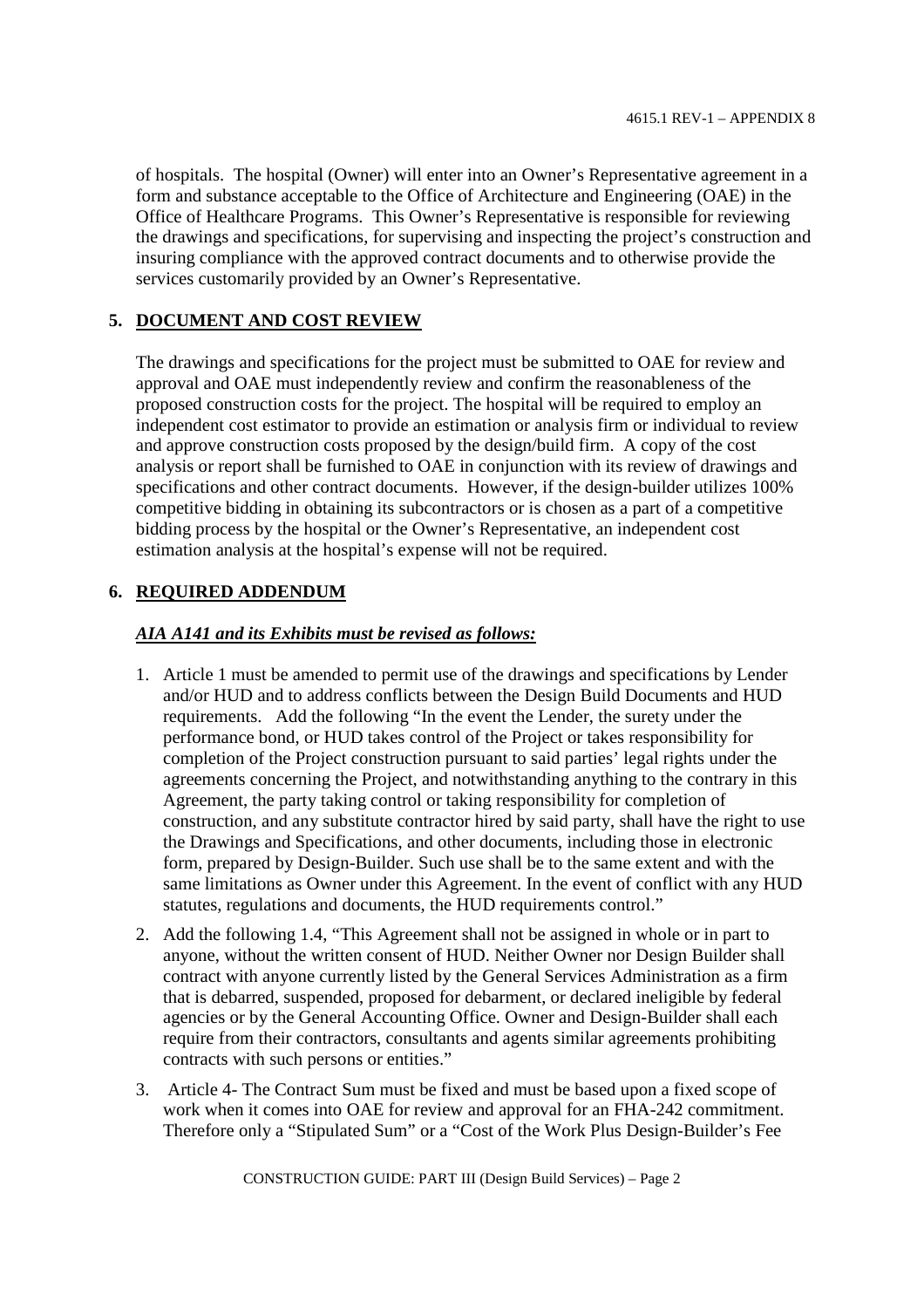with a Guaranteed Maximum Price" format may be utilized. Delete the "Cost of Work Plus Design-Builder's Fee as an option. All alternates must be decided upon by the Owner before OAE can recommend the project proceed to commitment because a firm fixed price is needed.

- 4. Article 4.4.3.1- The Design-Builder may not participate in use of any savings remaining at the end of the job in a DB GMP format. Delete reference to that option. Any savings at the end of a DB GMP project must revert to the Owner.
- 5. HUD Form 92554 Supplementary Conditions must be included as part of the construction contract. Appropriate minimum Construction Federal Wage Rates must be included in the construction contract. Wage rates in effect at the time of the Initial Endorsement of the mortgage note for insurance by HUD or at the time of Early Start (Form 2415) is approved by HUD, whichever occurs earlier, are the required Federal minimum construction wage rates for the design build contract. In addition the contract must make provisions for all laborers and mechanics be paid not less than 1 ½ times their basic rate of pay for all hours worked in excess of eight hours in any workday or 40 hours in any work week.
- 6. Add the following to Article 7: "Notwithstanding any other provision or term contained in this Agreement or any Exhibit to this Agreement, in the event HUD succeeds to Owner's interests under this Agreement, HUD shall not have any indemnification obligations under this Agreement."
- 7. 100% complete construction documents must be submitted to OAE for approval before OAE can recommend a design-build project proceed to commitment.

## **7. RETAINAGE**

The AIA A141 must reflect HUD's retainage policy of with-holding 10% of the total completed and stored work to date each month until 50% completion of the project construction. After the 50% point, subject to the written approval of the architect, the Owner, the Lender, the Surety and OAE, no further retainage may be withheld. The final retainage will be paid at the final HUD endorsement.

## **8. SCHEDULE OF PAYMENTS**

A schedule of payments for the design phase submissions shall be enumerated in the document. Only 80% of the total architect's fee will be paid at the initial endorsement. The balance of the architect's fee for construction administration will be paid out at the rate of construction completion.

## **9. NOTICE TO PROCEED**

The date of commencement of construction shall be from the Notice to Proceed provided by the Owner to the Design-Builder as well as OAE. Duration of the work must be shown in number of calendar days.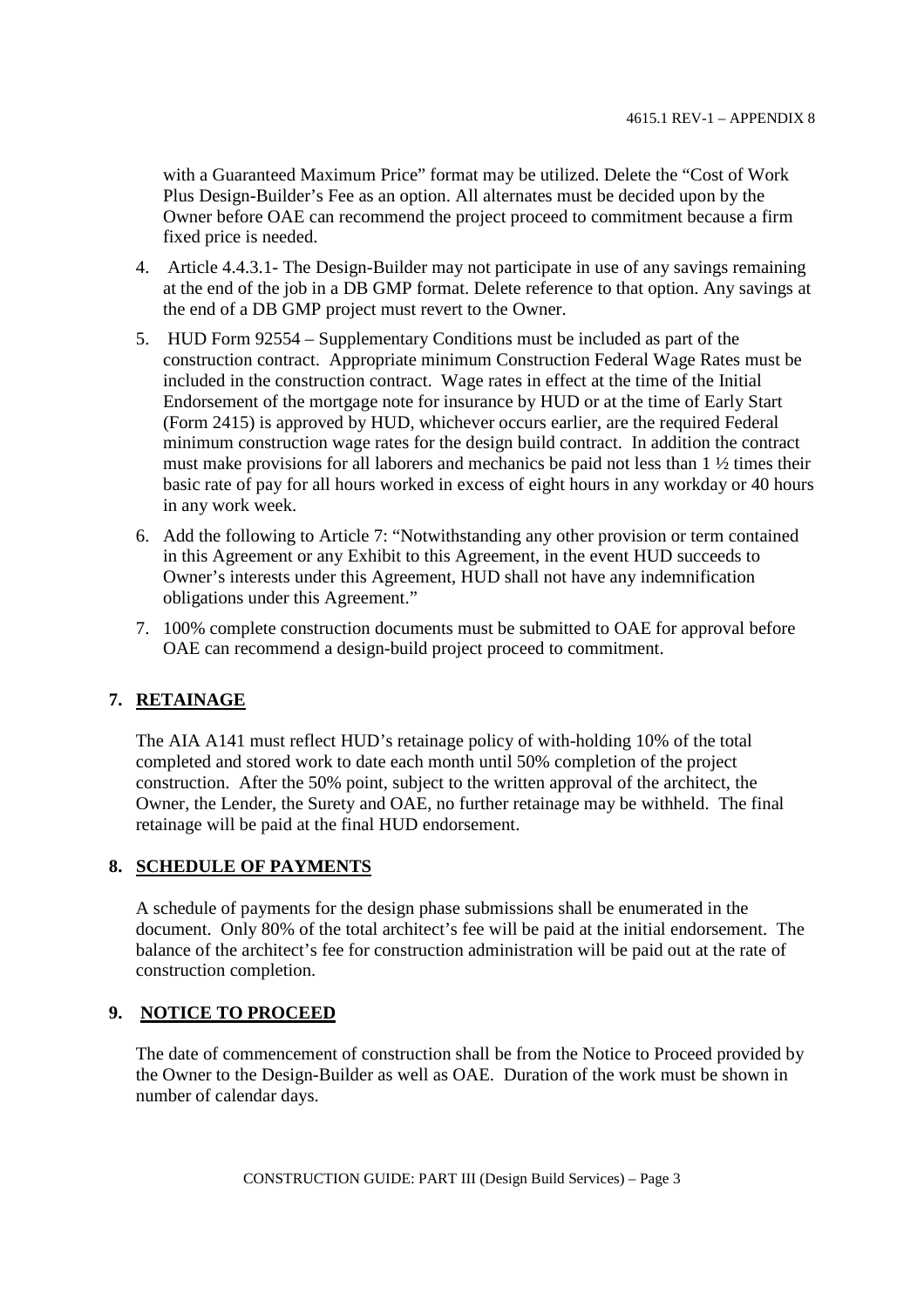## **10. LIQUIDATED DAMAGES**

Liquidated damages at the rate of \$.09/\$1,000 of construction cost must be included in the design-build contract.

#### **11. BONUSES**

Bonuses are not permitted in a design-build contract.

## *AIA Document A141-2004, Exhibit A*

## **12. EXHIBIT A, ARTICLE A.1.1.3.**

This article must be amended to include construction administration responsibilities by the architect of record. OAE requires the architect to be present at the jobsite when OAE makes construction inspections bimonthly and the architect needs to provide a monthly independent construction status report to OAE. The architect must inspect and sign the HUD-92448 to verify whether the construction meets all requirements of the construction documents. The construction supervisory fee must be broken out separately from the design portion of the architect's fee in the design-build contract. The architect must also certify closeout documentation at the end of the project to enable OAE to recommend proper closeout of the construction project. The design-build fee may not be an automatic percentage of the construction portion of the contract.

## **13. EXHIBIT A, ARTICLE A.1.2**

This section must be amended to include the following to insure compliance with HUD rules and regulations. "The construction of the Project as described by the Owner in the application submission is expected to be financed by a loan from  $\qquad \qquad$  as Lender through the Hospital Mortgage Insurance Program of the U.S. Department of Housing and Urban Development ("HUD") pursuant to Section 242 of the National Housing Act, and must meet all applicable federal requirements for mortgage insurance under Section 242. HUD's Office of Architecture and Engineering Services ("OAE") is responsible for the architectural and engineering matters including a review of the Design-Build Documents" as defined in herein."

## **14. EXHIBIT A, ARTICLE A1**

Add A.1.5.4 "The provisions of AIA Document A141 shall remain in full force and effect as modified hereby. In the event of conflicts between AIA Document A141, and this Addendum, this Addendum shall be controlling. In the event of conflict with any HUD statutes, regulations and documents, the HUD requirements control."

## **15. EXHIBIT A, ARTICLE A2**

Add to A.2.2.11, that easements during construction shall require HUD and Lender approval.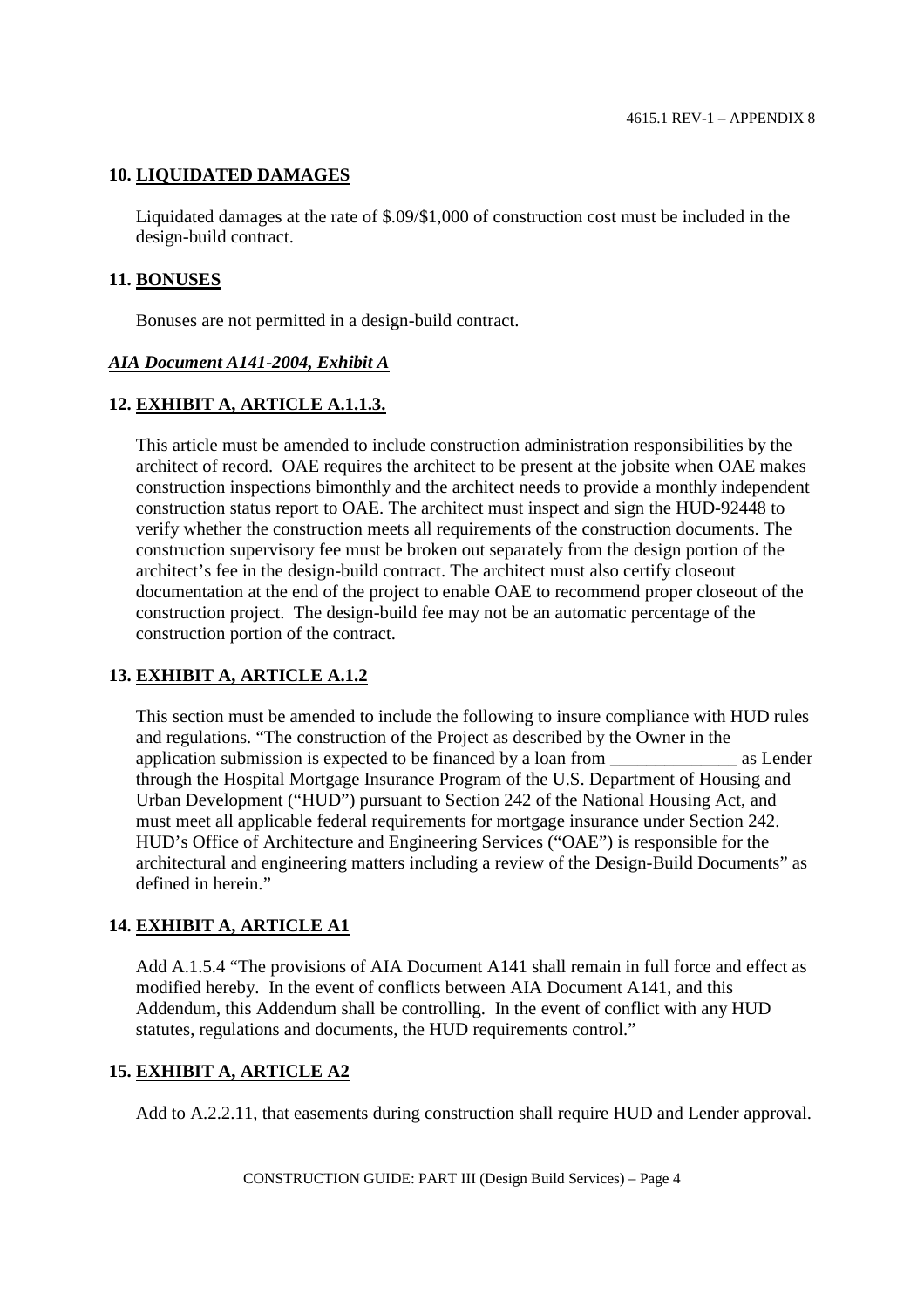## **16. EXHIBIT A, ARTICLE A4.2.4**

Delete reference to cash allowances in Design-Build GMP contracts.

## **17. EXHIBIT A, ARTICLE A.7.2 AND 7.3**

These should be amended to note that Change Orders and Directives must be approved in writing by the Owner, Lender, and HUD.

## **18. EXHIBIT A, ARTICLE A.9.3**

This article should be amended to note that Applications for Payment shall be made using HUD Form 2448, and shall be accompanied by the appropriate AIA Forms G702 and G703, and other documents substantiating the right to payment as the Owner may require. Each month after the commencement of Work hereunder, the Design-Builder shall make a monthly request on HUD-92448 for payment by Owner for Work done during the preceding month. Each request for payment shall be filed at least 25 days before the date payment is desired. Subject to the approval of Lender and HUD, the Design Builder shall be entitled to payment thereon in an amount equal to (1) the total value of classes of the Work acceptably completed; plus (2) the value of materials and equipment not incorporated in the Work, but delivered to and suitably stored at the site; plus (3) the value of components stored off-site in compliance with applicable HUD requirements; less (4) ten (10) percent holdback and less (5) prior payments.

## **19. EXHIBIT A, ARTICLE A.9.3.2**

This article shall be amended to include the following HUD requirements for Offsite Storage: An Application for Payment may be made for up to 90 percent of the invoice value (to exclude costs of transportation and storage) of any building components stored off-site, if the components are stored at a location approved by the Lender and HUD. HUD requires the following with regard to the storage of components offsite:

- a. Each building component shall be adequately marked so as to be readily identifiable in the inventory of the off-site location. Each component shall be kept together with all other building components of the same manufacturer intended for use in the same project for which insured advances have been made and separate and apart from similar units not for use in the Project.
- b. A bill of sale for the component must be provided to the Owner.
- c. Storage costs as well as the costs of delivering or contracting for the delivery of the components to the storage area and to the construction site, including payment of freight, if any, shall be borne by the Design Builder.
- d. The building components must be insured in the name of the Owner while in transit and storage;
- e. In order for an Application for Payment for components stored offsite to be processed by Owner, the Design-Builder shall certify to HUD that the components, in their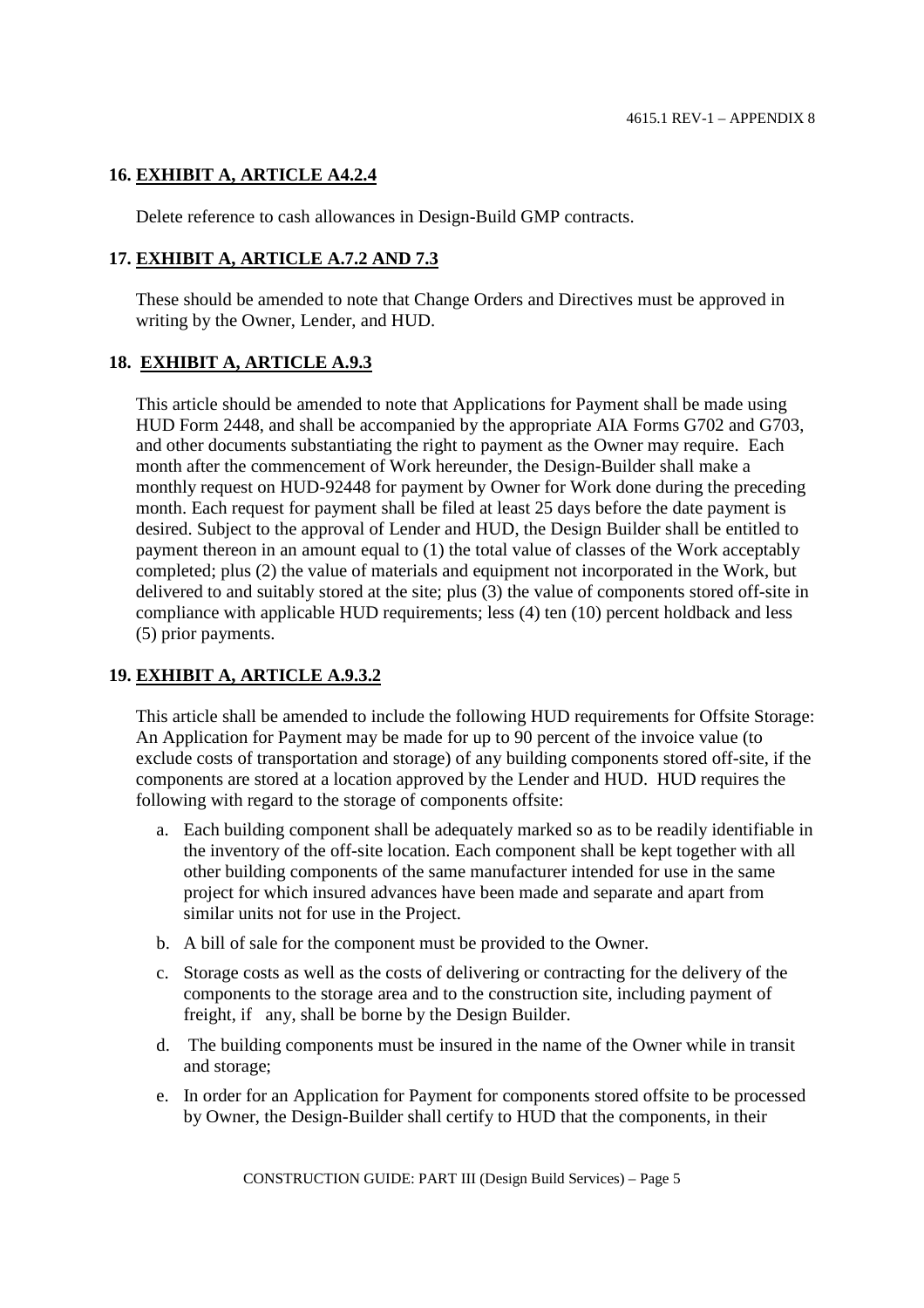intended use, comply with HUD-approved contract plans and specifications. At no time shall the invoice value of building components being stored off-site, for which Applications for Payment have been processed, represent more than 50 percent of the total estimated Work.

## **20. EXHIBIT A, ARTICLE A.9.8**

This article should be amended to include the following: With its final application for payment by the Owner, the Design Builder shall disclose all unpaid obligations contracted in connection with the Work performed under this Agreement and execute and deliver to Owner a waiver or release of lien for all the Work performed and materials furnished hereunder, as well as similar waivers or releases from all subcontractors and material suppliers, if permitted by state law. Design Builder agrees that within 15 days following receipt of final payment, it shall pay such obligations in cash and furnish satisfactory evidence of such payment to Owner.

## **21. EXHIBIT A, ARTICLE A.9.10.1**

HUD's final inspection is required as well as the Owner's.

## **22. EXHIBIT A, ARTICLE A.9.10.2**

It is to be noted that the final retainage will be paid at the final endorsement of the mortgage note insured by HUD.

## **23. ARTICLE A.11.5**

100% Performance and 100% Payment Bonds for the construction on HUD forms must be submitted prior to initial endorsement. The bonds must be provided by a surety acceptable to HUD, must run to Owner and Lender as obligees (as appropriate) and must be assignable to HUD in the event of a claim.

## **24. AIA DOCUMENT A141-2004, EXHIBIT B– B.1 – CONTROL ESTIMATE**

A design-build contingency may not be carried as a separate line item for design or construction in the finally agreed upon contract submitted to OAE for commitment approval.

## **25. PAST PERFORMANCE**

Finally, it is recommended that hospitals request letters of recommendation from the designbuild firm or a list of previous projects where OHP could follow up on their past performance.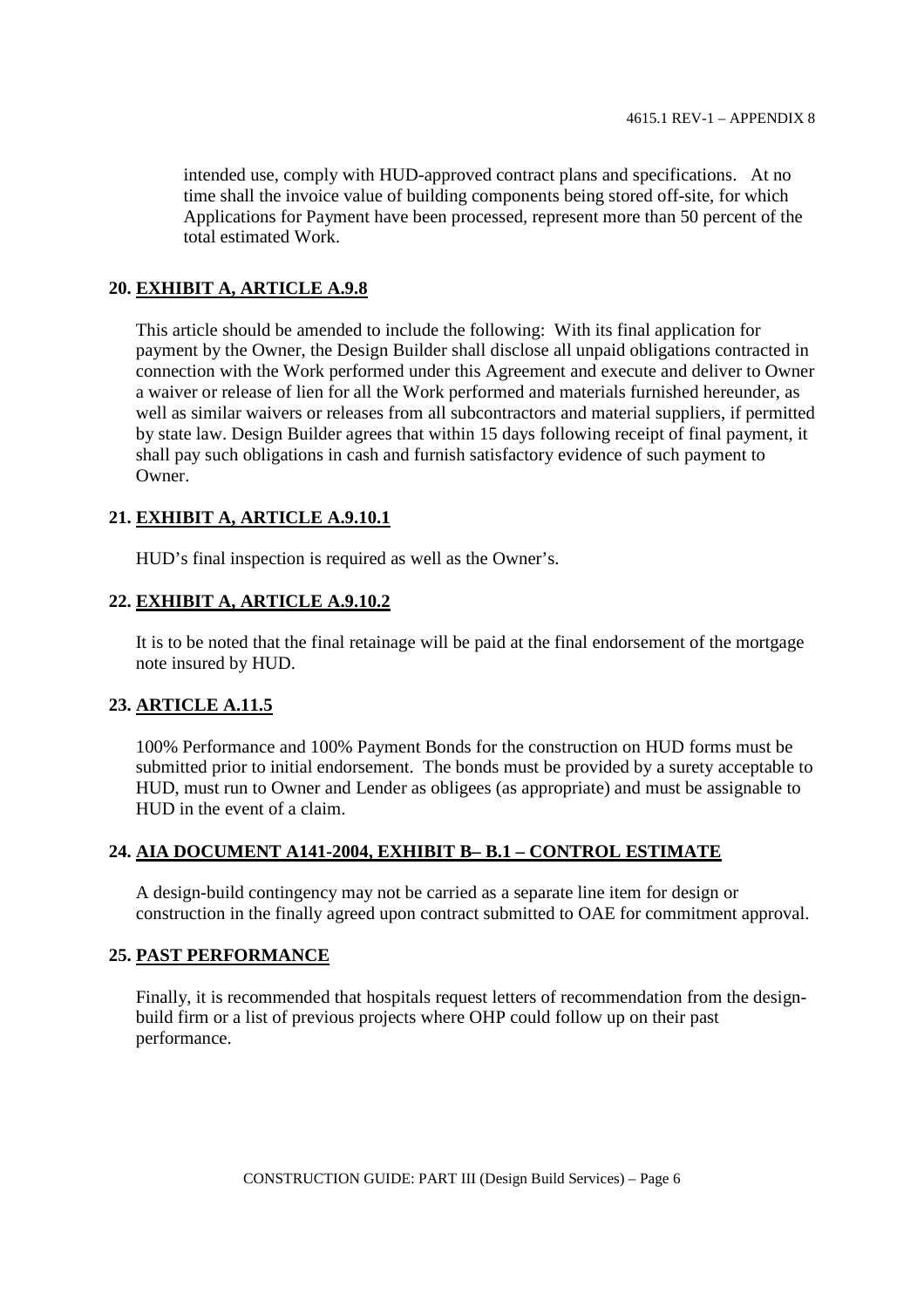# **PART IV – GUIDE FOR PROJECT APPLICANTS: ENVIRONMENTAL REVIEW AND REQUIREMENTS**

## **1. INTRODUCTION**

This Part outlines, for the mortgagor, consultants, the Lender and HUD staff, the policies and procedures that the Office of Architecture and Engineering (OAE) staff must follow to meet HUD's environmental responsibilities. The Lender must submit sufficient environmental information for the project and receive OAE's environmental clearance prior to HUD's issuance of a commitment. It must be noted that an environmental clearance by OAE is required in order to proceed with site preparation and/or pre-commitment work. Because of the number of acronyms used, a Glossary is provided at the end of this Part.

## **a. Legal Authorities, Handbooks, and Forms**

- (1) All Federal agencies are required to comply with the National Environmental Policy Act of 1969 (42 U.S.C. 4321 et seq.) (NEPA), and the implementing procedures issued by the Council on Environmental Quality at 40 CFR Parts 1500-1508. HUD regulations implementing NEPA are contained in 24 CFR, Part 50, "Protection and Enhancement of Environmental Quality". Related Federal laws and authorities are listed in 24 CFR 50.4 and 50.3(i). HUD may not delegate its environmental responsibilities to others; it is required to prepare the environmental assessment and make the appropriate environmental finding. (See 24 CFR 50.11.)
- (2) HUD has issued two general handbooks covering environmental issues: Handbook 1390.2, "Environmental Assessment Guide for Housing Projects", and Handbook 1390.4 "Guide to HUD Environmental Criteria and Standards contained in 24 CFR Part 51". Additional information can be found at http://portal.hud.gov/hudportal/HUD?src=/topics/environment.
- (3) HUD has established an environmental HUD-4128 form, "Environmental Assessment and Compliance Finding for the Related Laws," that documents compliance with NEPA and other environmental Federal laws, authorities, Executive Orders, and HUD standards. The HUD-4128, with attached Sample Field Notes Checklist (SFNC) may be retrieved electronically from  $HUDClips<sup>1</sup>$ . OAE staff will use the SFNC to provide information supporting the conclusions listed on the HUD-4128.
- (4) HUD's requirements in this chapter may exceed those of many State agencies. One reason for this is, if a mortgagor defaults on an FHA-insured project, HUD may become the project owner. Under Section 120(h) of the Comprehensive Environmental Response, Compensation, and Liability Act (CERCLA), Federal agencies that own properties are required to take "all remedial action necessary to

<sup>1</sup> http://portal.hud.gov/hudportal/HUD?src=/program\_offices/administration/hudclips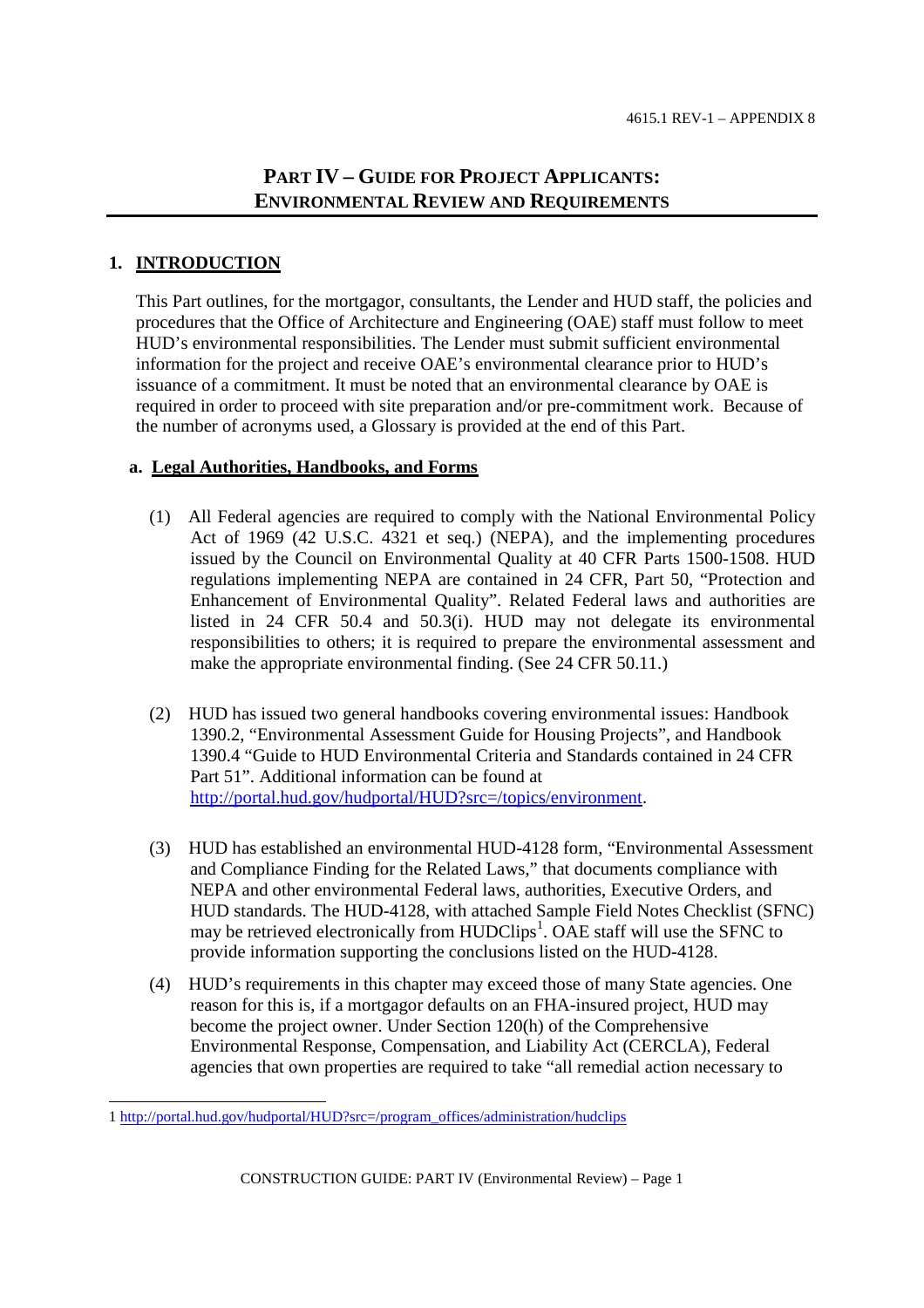protect human health and the environment" with respect to known hazardous substances upon disposition of the property. This requirement is beyond any liability releases under State or Federal law and any due diligence requirements under CERCLA.

### **b. Local, State, Tribal or Federal (LSTF) Laws**

- (1) In cases where state or local laws, tribal laws, ordinances, codes or regulations are more restrictive than Federal requirements, the applicant must comply with the stricter local or state standard unless Federal law states otherwise. An Application for Firm Commitment does not relieve an owner of responsibility for compliance with state or local requirements.
- (2) HUD will not assume any responsibility with respect to inspection, enforcement, interpretation or determination of compliance with such state or local requirements.
- (3) Where the project is located on a Native American reservation, the tribal authority may have the responsibilities of the state or local environmental protection agencies. In the Contamination Analysis, the acronym LSTF refers to "local, state, tribal or federal".
- (4) The above is not a substitute for requirements in the federal, state or local laws, regulations, and Executive Orders regarding environmental analysis and mitigation.

## **2. PROCEDURES**

#### **a. Lender's Responsibilities**

- (1) The Lender must provide a Phase I Environmental Site Assessment (ESA), and if applicable, a Phase II ESA and Remediation Plan. The Lender must also provide an Environmental Report to HUD, which will identify any significant environmental issues to be resolved, and will help HUD staff in the preparation of the HUD-4128 and the Sample Field Notes Checklist (SFNC). The Lender should not fill out the HUD-4128 and should not fill out the SFNC. However, the Lender should use the criteria included in the SFNC as a format for the information to be provided in the Environmental Report. The Lender must also provide an Asbestos Report, when applicable.
- (2) HUD environmental policy requires that there be a limitation of certain activities or actions by any direct or indirect parties to a transaction from the time of initial contact with HUD, whether it is a request for early commencement of work, preapplication or application submission, until HUD has completed the environmental review process. Specifically, no action concerning the proposal shall be taken which would: (1) have an adverse environmental impact; (2) limit the choice of reasonable alternatives, or (3) prejudice the ultimate decision on the proposal. Certain actions do not fall within such limitations, such as development of plans or designs or performance of other work necessary to support an application for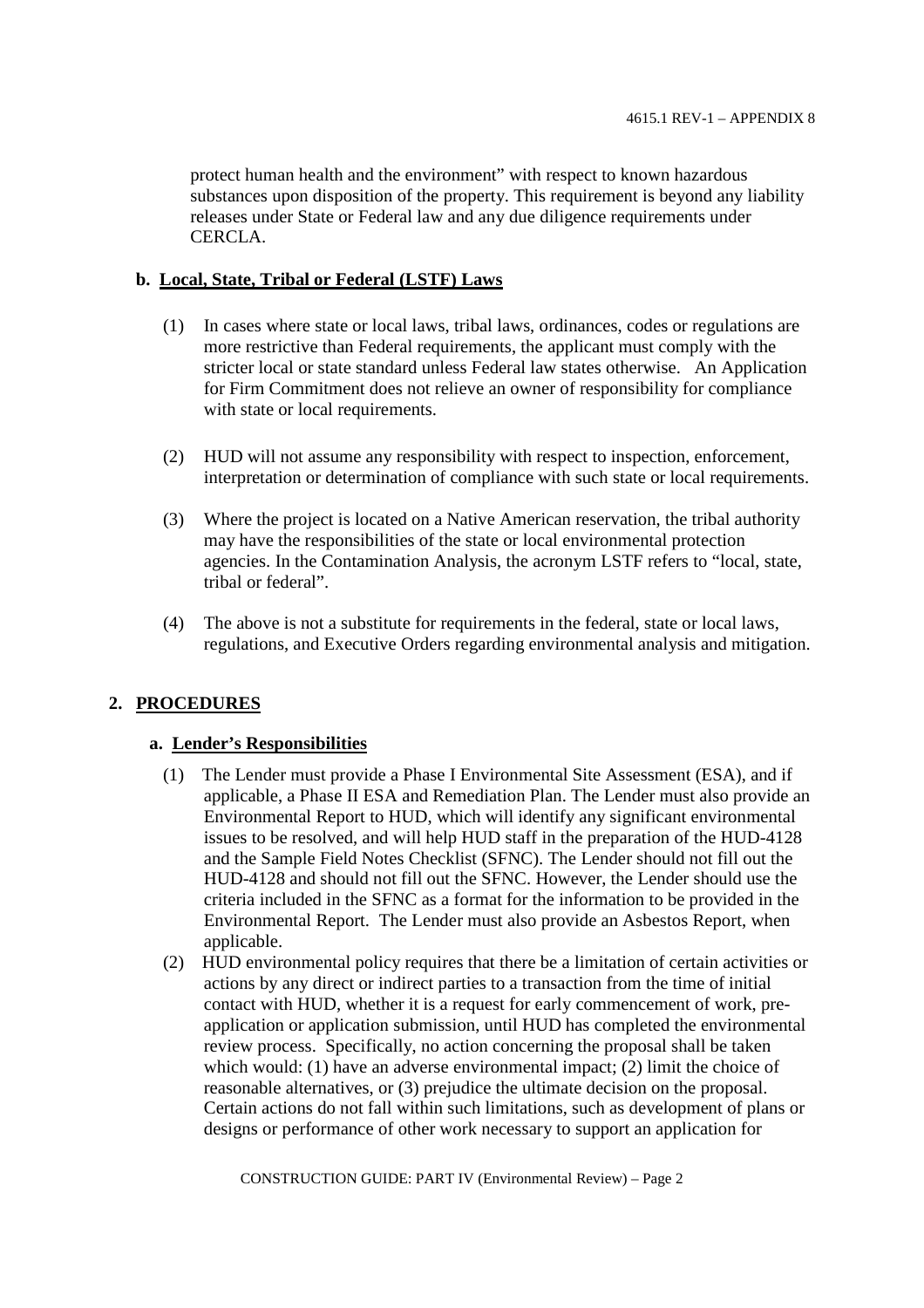Federal, State or local permits. Other actions do fall within such limitations, such as acquisition, demolition, modification of a wetland or significantly adversely affecting a historic property.

Furthermore, pursuant to the "anticipatory demolition" requirements of Section 110(k) of the National Historic Preservation Act (16 U.S.C. 470h-2(k)), with guidance provided by the Secretary of Interior at 63 FR 20496, even before a request for early commencement of work, pre-application or application submission takes place, any action by a potential Lender or Borrower, or any action by another party that the Lender or Borrower has the legal power to prevent, that is taken with the intent to avoid Section 106 review and that significantly adversely affects a historic property (see Section IV.5.b.1), could result in eventual rejection of an application.

If any party is unsure as to whether an action would fall within the above limitations, it should seek advice and possibly approval by HUD. These requirements are distinct and separate from any early start of contractually related construction activities.

## **b. HUD Staff Responsibilities**

- (1) In accordance with 24 CFR 50.32, HUD, not the Lender, is responsible for performing the environmental review as reported on the HUD-4128 and SFNC and determining that there are no environmental factors that are prohibited by law, Executive Order, or regulation, or which would endanger health or safety, or would put FHA mortgage insurance or the U.S. Government at financial risk or liability.
- (2) HUD staff must review the Phase I ESA and Environmental Report submitted by the Lender and must make a site visit. The site visit will help validate part of the information provided on the Phase I ESA and Environmental Report, and is useful for evaluating other environmental factors. A member of the OAE team will make the site visit and sign-off on the HUD-4128 and SFNC. The OAE Director is responsible for signing the HUD-4128.
- (3) As part of its environmental review responsibilities, HUD may require additional environmental material from a Lender, such as a Phase II ESA, even when the Lender might not believe that such additional environmental material is necessary.
- (4) Environmental conditions should be identified as soon as possible in the processing, preferably at the time of the pre-application. Resolution of the issues should be reached prior to submission of an Application for Firm Commitment. Any requirements that affect project design will be fully detailed. The Lender must assure that any requirements affecting project design are conveyed to the design architect for incorporation into the contract drawings and specifications.
- (5) HUD staff shall promptly notify the Lender that it will take appropriate action to insure that the objectives and procedures of HUD environmental policy are

CONSTRUCTION GUIDE: PART IV (Environmental Review) – Page 3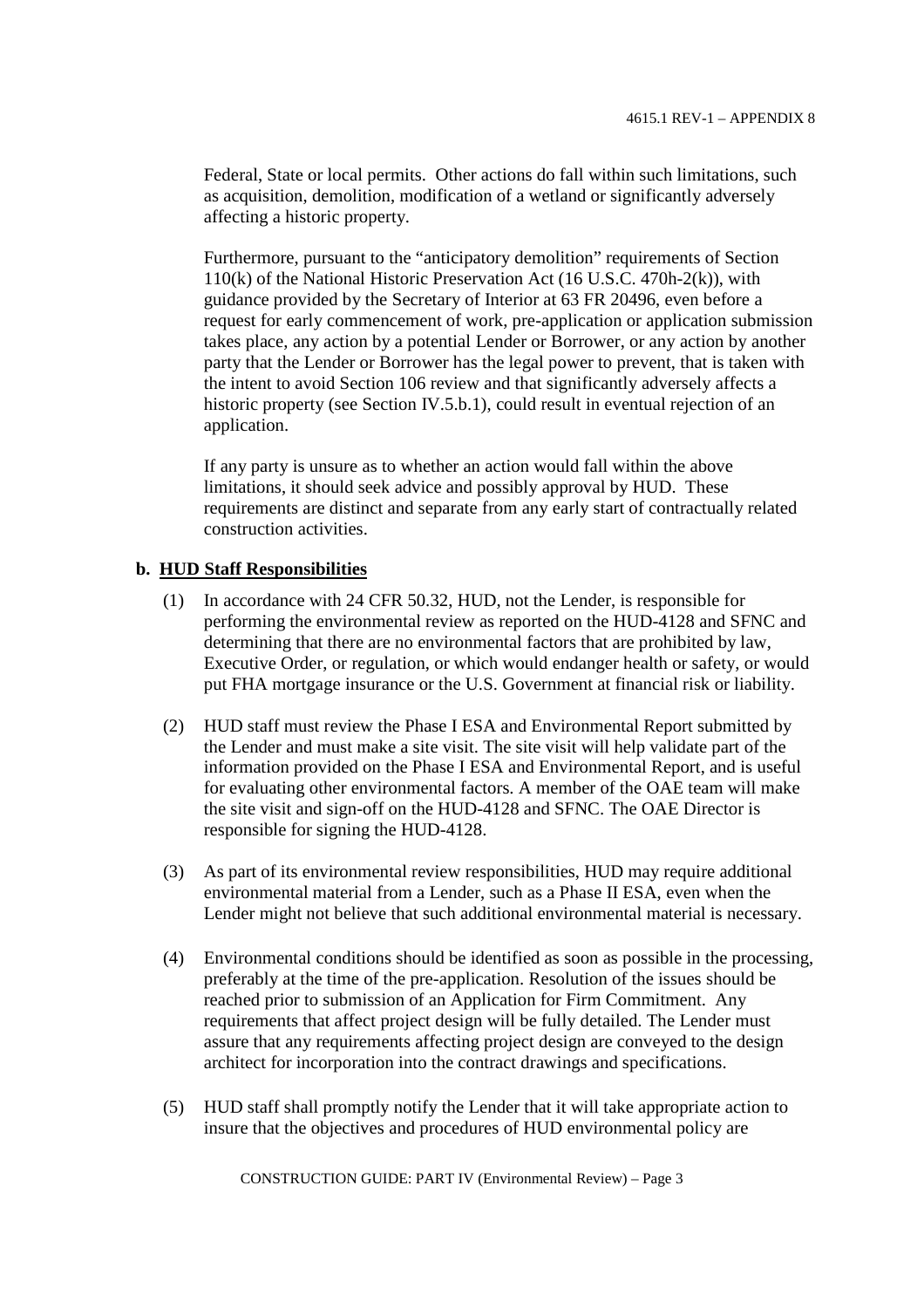achieved if it becomes aware that an action subject to limitation has taken place or may be about to take place.

#### **c. When to Submit Required Exhibits to Resolve Environmental Issues**

- (1) For Lenders that use the pre-application process for new construction or substantial rehabilitation proposals, rather than going directly to Firm Commitment submission, HUD requires various submissions regarding contamination pursuant to Section IV.3 and the Environmental Report pursuant to Section IV.4 so that HUD can determine that all environmental issues can be resolved at the Firm Commitment processing stage. The purpose of asking for certain documents at the pre-application stage is to help make an early evaluation of any environmental issues to be resolved. It does not mean that all the documentation required for environmental review need be submitted at the pre-application stage. Important issues should be resolved at the pre-application stage, with documentation on the issues submitted with the Application for a Firm Commitment. The letter of invitation will condition the issuance of a Firm Commitment upon a finding on the HUD-4128 that there are no unresolved environmental concerns.
- (2) The implementation of plans which provide a remedy to environmental conditions may, with HUD approval, continue throughout the construction period. The Lender must identify any plan for the cure of any environmental problems which will not be solved by the time the Application for a Firm Commitment is submitted. HUD will review the Lender's plan and, if it is acceptable, will make the plan a condition in the Firm Commitment, including any plans for remediation of soil contamination, wetlands mitigation, noise abatement, historic preservation, and/or floodplains map revisions.
- (3) Removal or containment of lead-based paint or asbestos may continue beyond Initial and Final Endorsement if HUD approves.

## **d. Qualifications of Professionals**

(1) The sponsor will generally select the professionals who prepare the Environmental Report, the Phase I ESA, or any other environmental information required by HUD, but the Lender should verify that the professionals used are qualified for their assigned responsibilities. The Environmental Professional preparing the Phase I ESA must meet all of the qualification requirements of Appendix X2 of ASTM E1527-05 and must meet the license/certification, education, and experience requirements of Section  $X.2.1.1(2)(i)$ , (ii), or (iii), of Appendix  $X2$  of ASTM E1527-05. The environmental professional must describe how she/he meets these qualifications in the Qualification(s) of Environmental Professional(s) Section of the Phase I ESA. For "relevant experience", such discussion must be specific as to how the requirements of Section X.2.2 of Appendix X2 of ASTM E1527-05 have been met. The Phase I ESA must clearly indicate that HUD is an authorized user of the report. An example of an insufficient discussion of relevant experience would be stating that he/she performed sample analyses in a laboratory along with writing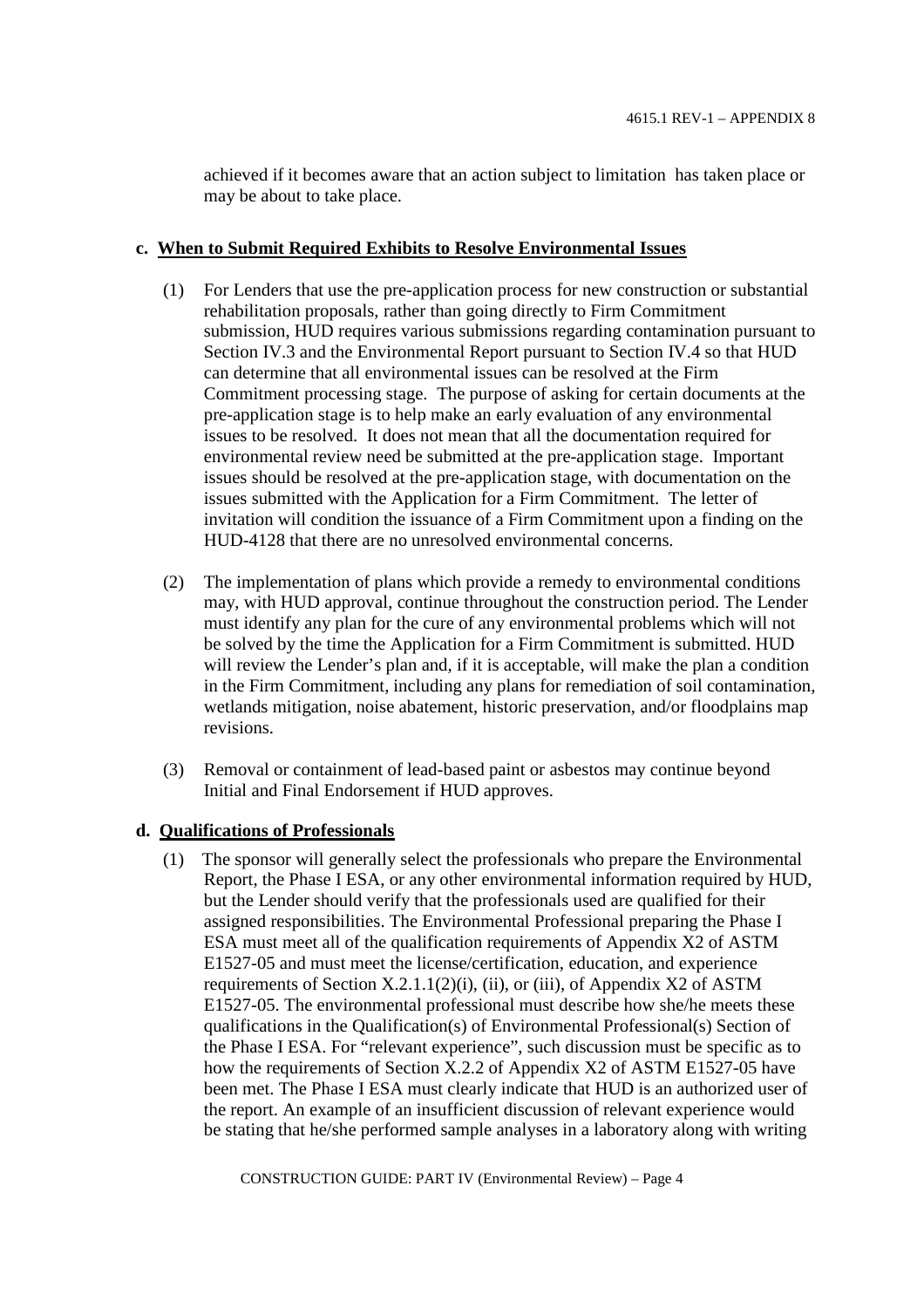associated reports, unless such discussion indicated an "understanding of surface and subsurface conditions" and the "development of opinions regarding conditions indicative of releases or threatened releases."

- (2) For a Phase II ESA the "Phase II Assessor" must meet all of the qualification requirements of Section 3.1.33 of ASTM E1903-11.
- (3) Other professionals may be required to evaluate technical areas, including asbestos and other various parts of the Environmental Report such as flooding or soil stability conditions. The Lender should assure itself that these technicians are qualified and, when these professionals are required, the Lender may contract for the services, if the sponsor has not done so.

#### **e. Consulting with the Office of Architecture and Engineering (OAE)**

Lenders should consult early with OAE staff on HUD environmental requirements as local conditions and interagency relations affecting environmental review requirements differ from State to State. For instance, coastal zone management requirements are not applicable in most states, but in states where they are applicable, compliance procedures differ. In some states, a letter from the state coastal zone management agency for projects in the coastal zone is required but in others, alternative review procedures make this unnecessary.

## **3. CONTAMINATION ANALYSIS: PHASE I AND PHASE II ENVIRONMENTAL SITE ASSESSMENTS AND REMEDIATION**

#### **a. Purpose of this section**

The purpose of this section is to identify any man-made contamination on a site, other than contamination from in-place building components such as asbestos containing materials and to ensure that any contamination so identified is mitigated to the point where it would be unlikely to "affect the health and safety of occupants or conflict with the intended utilization of the property" as stated in HUD-wide policy at 24 CFR 50.3(i)(1).

## **b. Phase I Environmental Site Assessment (ESA)**

- (1) Submission. The Lender must submit a complete Phase I ESA with the preapplication or, if the pre-application stage is omitted, with the application for Firm Commitment. A summary submission is not acceptable. The Lender must inform the ESA preparer of all of the Phase I ESA requirements described in the following paragraphs.
- (2) Purpose. The Phase I ESA will make an initial determination as to the presence of "hazardous substances" as defined by CERCLA, and of petroleum and petroleum products. However, HUD requires an initial determination not for CERCLA purposes, but rather as a part of the Department's overall environmental responsibilities pursuant to 24 CFR 50.3(i). This purpose must be described in the "Purpose" subsection to the required "Introduction" Section of the Phase I ESA.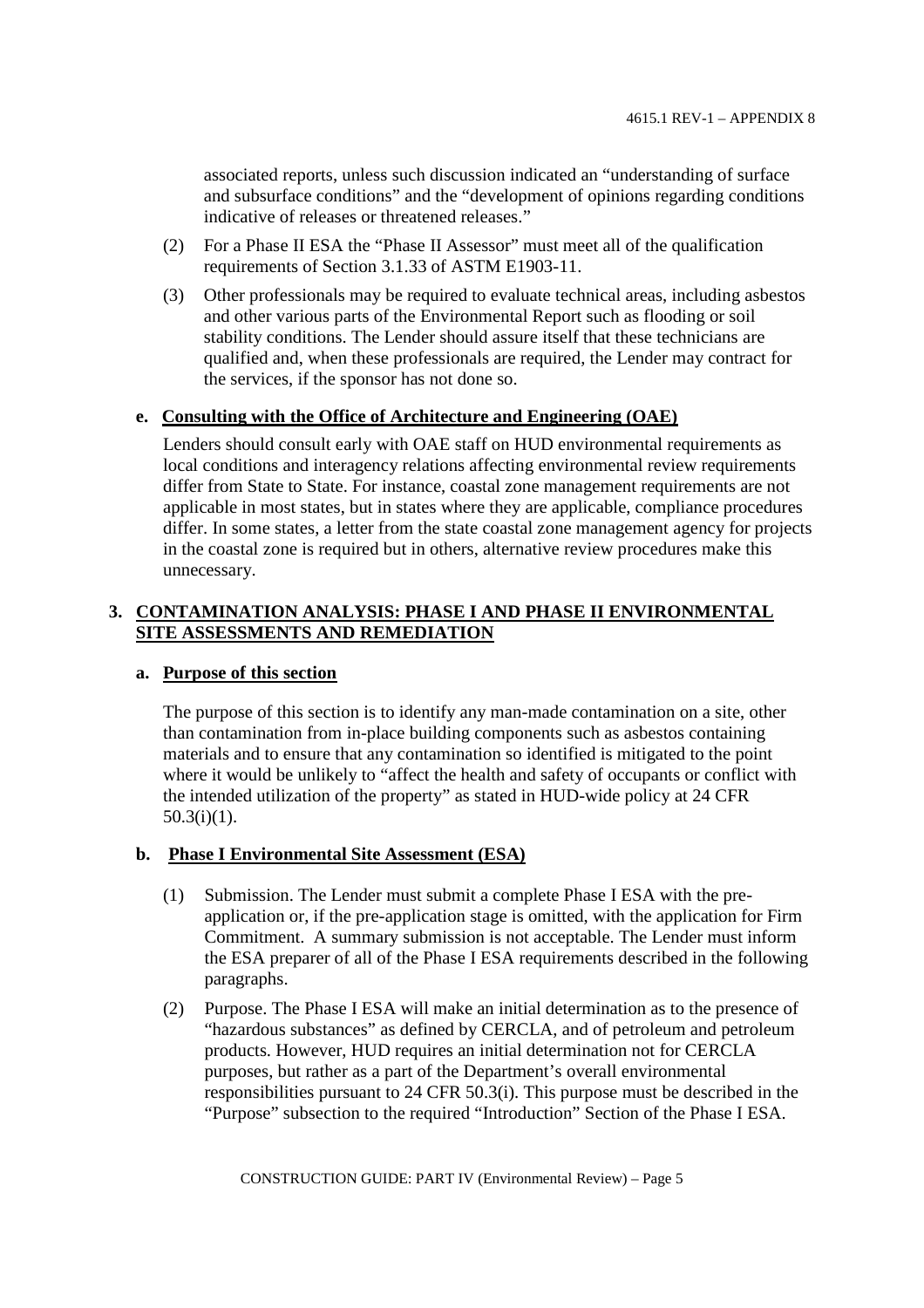- (3) Format. The Phase I ESA must be prepared in accordance with the requirements of ASTM E1527-05 "Standard Practice for Environmental Site Assessments: Phase I Environmental Site Assessment Process" using the table of contents and report format specified in Appendix X4, thereto.
- (4) Timing. The Phase I ESA must be conducted within one year of the submission to HUD (meaning the earliest of the date of the site visit, records review or interviews). A Phase I ESA that was conducted more than 180 days prior to the submission date to HUD, but within the allowable one-year period, must be updated pursuant to Section 4.6 of ASTM E1527-05.

A Phase I ESA prepared more than one year prior to submission to HUD, even if updated within 180 days of being submitted, is not acceptable.

- (5) Preparer's Qualifications. The Qualifications of the environmental professionals section of the Phase I ESA must describe the preparer's qualifications.
- (6) Findings Section. The Findings section of the Phase I ESA must list obvious Recognized Environmental Conditions (REC), suspected or potential RECs as determined from statements made in earlier sections in the Phase I ESA, Historical Recognized Environmental Conditions (HREC) and de minimis conditions (such as minor soil staining). The Findings Section must also list Vapor Encroachment Conditions (VECs), likely VECs, and circumstances in which VECs cannot be ruled out.
- (7) Opinions Section. The Opinions Section must discuss each finding from the Findings Section and whether it is a REC pursuant to Section 12.6 of ASTM E1527-05. The justification for any finding deemed not to be a REC must be included in the Opinions section. If the ESA preparer cannot make a statement as to whether a condition is or is not a REC, the Opinion Section must state what information or further investigation – such as gaining access to a building, a so called "data gap," but not including a Phase II ESA – would be deemed necessary to make such a determination. When previous remediation has been performed or is ongoing - i.e., not yet an HREC at the proposed site, the Phase I ESA must fully discuss the extent of such remediation in this section of the Phase I ESA, including any involvement of LSTF Authorities (Local, State, Tribal and Federal Authorities). The Phase I preparer must justify whether such ongoing remediation should resolve any RECs or undecided issues identified in the ESA. Warning: Even if the Environmental Professional preparing the Phase I ESA determines that a finding does not rise to the level of a REC, HUD may nevertheless determine that there is a REC.
- (8) Conclusions Section. The Conclusions Section pursuant to Section 12.8 of ASTM E1527-05 regarding a determination of a REC must include one of the two quoted statements therein.
- (9) User Provided Information Section. The borrower, or the current property owner (if different from the borrower), shall complete the User Questionnaire(s) as per Appendix X3 of ASTM E1527-05 which must be included in the "User Provided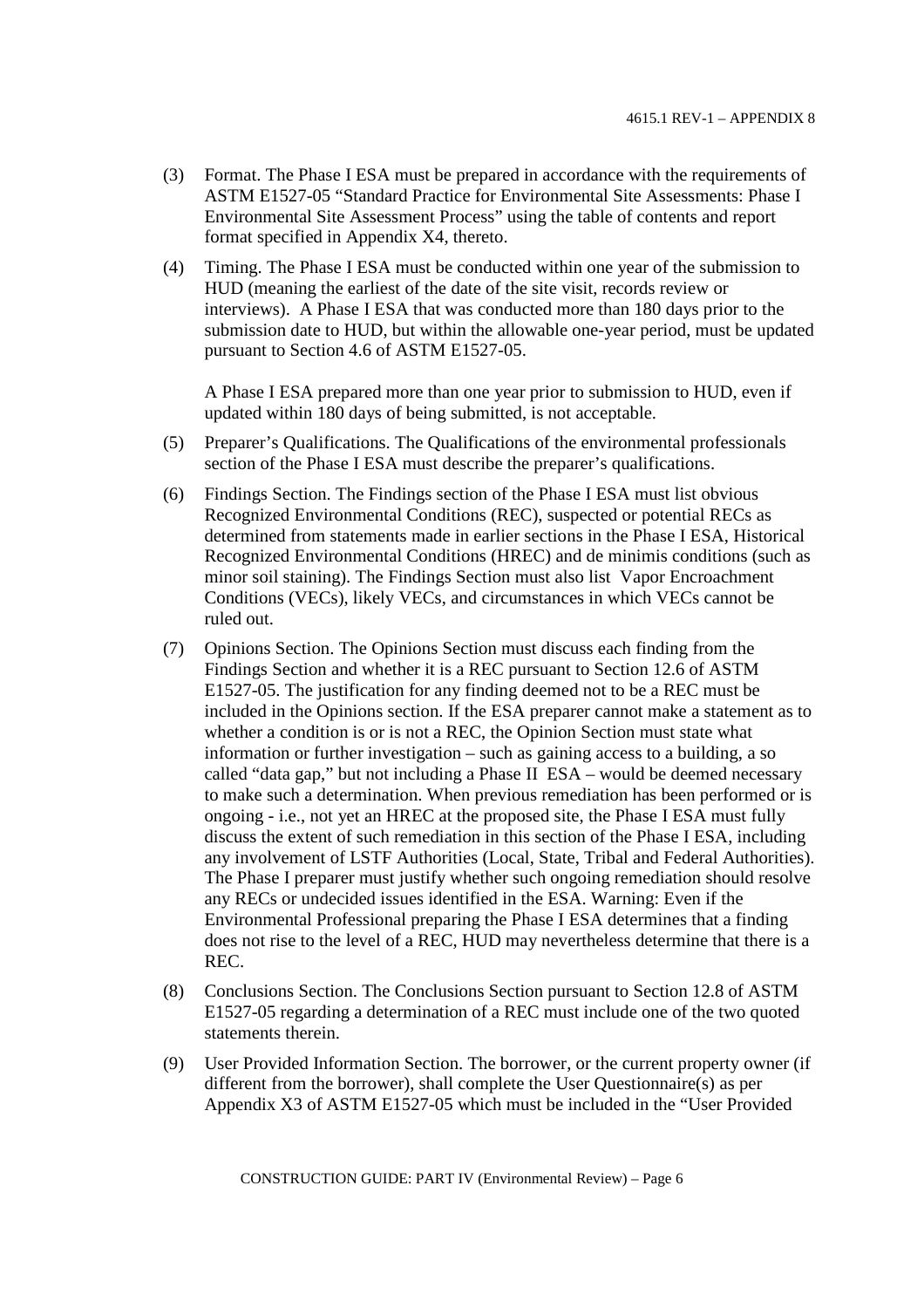Information Section" of the Phase I ESA and the preparer must take into account any information provided in the preparation of the Phase I ESA.

- (10) Testing Not Required. The Phase I ESA does not require sampling and testing, which will be performed during the course of a Phase II ESA or as part of a remediation plan (see below). However it may reference and discuss a prior Phase II ESA performed in general accordance with ASTM E1903-11, including whether a condition is a REC.
- (11) Vapor Encroachment Screen. The Phase I ESA must incorporate an initial vapor (a.k.a. gas) encroachment screen to determine if there is a potential for vapors to occur in the subsurface below existing and/or proposed on-site structures. Those hazardous substances may be petroleum and petroleum products that consist of volatile organic compounds (VOC), semi-volatile organic compounds (SVOC) and inorganic volatile compounds. The initial vapor encroachment screen amendment to the Phase I ESA shall be performed using Tier 1 "non-invasive" screening pursuant to ASTM E2600-10 "Standard Guide for Vapor Encroachment Screening on Property Involved in Real Estate Transactions," Section 8. If the Tier 1 vapor encroachment screen determines that, as indicated in ASTM E2600-10, Section 8.7.1, there is a "vapor encroachment condition (VEC), which is the presence or likely presence" of such vapors in the subsurface below existing and/or proposed on-site structures, a likely VEC, or that a VEC "cannot be ruled out", it must be deemed to be a REC for purposes of the Phase I ESA. Analyses regarding the VECs must be integrated within the body of the various sections of the Phase I ESA rather than analyzed solely in the regulatory records documentation.
- (12) Lead-based Paint (LBP) Chips. LBP chips that are not inside or part of a structure may be deemed to be a hazardous substance under CERCLA. Therefore, if there is or was a structure on the site that was built prior to 1978, any evidence of paint chips not inside or part of any current structures must be discussed in the "Site Reconnaissance" section of the Phase I ESA, must be listed in the Findings Section, and must be discussed further as to whether the paint chips are either a REC or a de minimis condition in the Opinions section.
- (13) Previous Remediation. When previous remediation has been performed, or remediation is currently taking place, the Phase I ESA must fully document such remediation, including any involvement from LSTF Authorities.
- (14) Evaluation of the ESA. The Phase I ESA will be evaluated by HUD to determine if the property is acceptable for the hazards reviewed. If it is unacceptable because it shows an identifiable hazard, i.e. a REC, as described in ASTM E1527-05, and no corrective action is deemed feasible, HUD may reject the property.

## **c. Phase II Environmental Site Assessment (ESA)**

(1) Purpose. The purpose of the Phase II ESA is to ascertain by chemical testing of samples and within the requirements of ASTM E1903-11, "Environmental Site Assessments: Phase II Environmental Site Assessment Process", whether the RECs identified in the Phase I ESA have resulted in the presence of "hazardous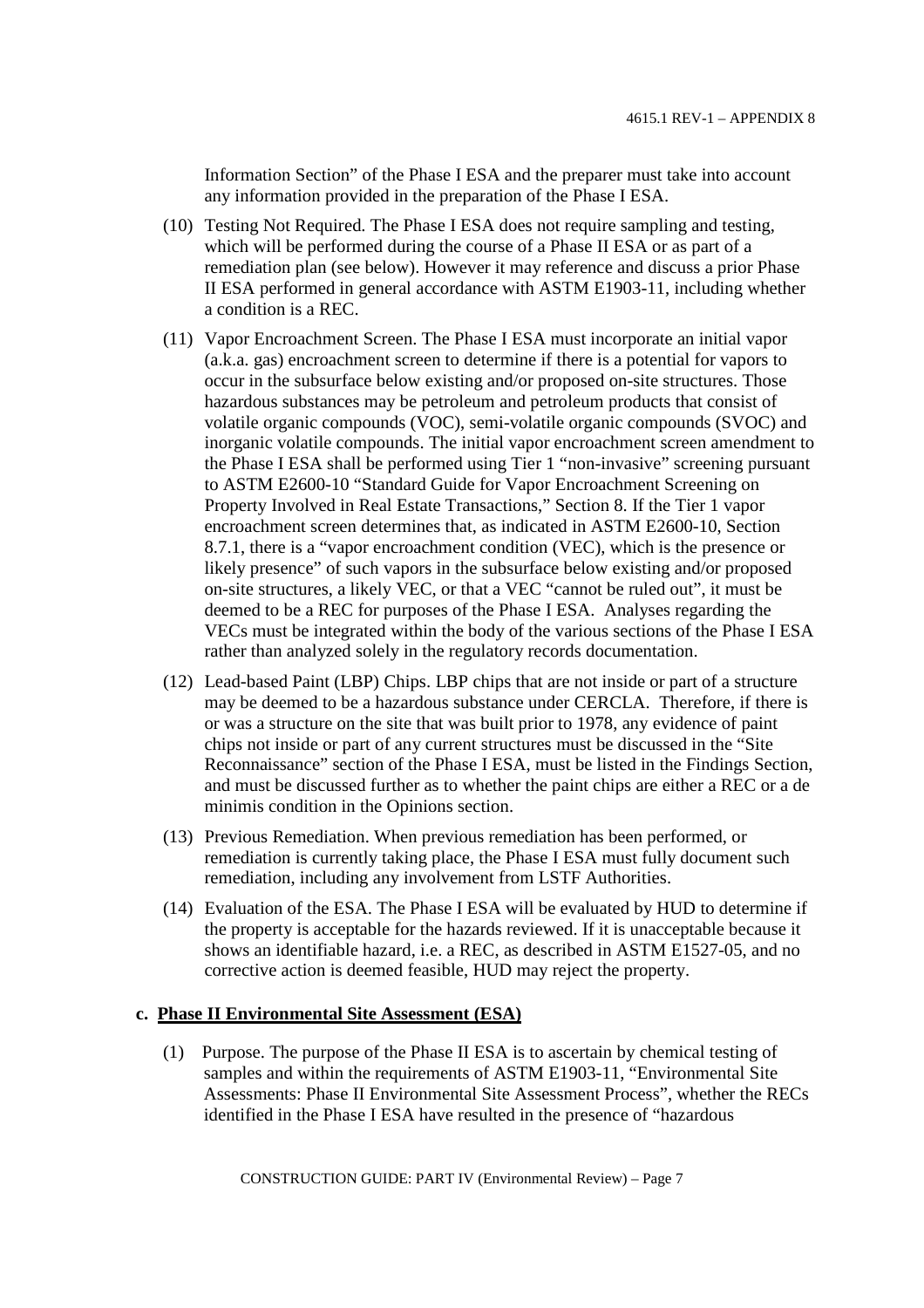substances" as defined by CERCLA, and of petroleum and petroleum products at levels that would exceed the Statewide, non-site specific criteria (de minimis levels).

- (2) Timing. The Phase II ESA shall be submitted at the same time as the Phase I ESA.
- (3) When Required. A Phase II ESA is required if:
	- (a) The Phase I ESA indicates that there is a REC and corrective action is potentially feasible,
	- (b) The Phase I ESA comes to no definite conclusion regarding the presence of a REC, or
	- (c) HUD requires a Phase II ESA for reasons that are described to the Lender.
- (4) Exception to Submission Requirement. In some cases where it is obvious that remediation will be required, with HUD permission, a separate Phase II ESA may be bypassed and instead incorporated within the "site characterization" segment of the remediation plan.
- (5) Standards to Use. The Phase II ESA is to be performed pursuant to the logic model of ASTM E1903-11, Section 7, such as developing the conceptual model and validation.
- (6) Report Format. The Phase II ESA must be prepared in accordance with the requirements of ASTM E1903-11 using the table of contents and report format specified in Appendix X3.2 as amended by X3.3. Some of the steps that a Phase II assessor might perform may be intuitive in nature, but they nevertheless must be included in the report so as to ensure its scientific validity.
- (7) HREC. If the Phase I ESA indicates that there is a HREC, as described in ASTM E1527-05, i.e., a hazard has been remedied and an LSTF Authority has issued a No Further Action (NFA) letter or similar approval, HUD may either deem the NFA as completion of the remediation or it may require a Phase II ESA and/or further remediation.
- (8) Nature and Extent of the Study. The Phase II ESA need not necessarily be a complete site characterization (total nature and distribution) of contamination, but must proceed to a point where it indicates the location of greatest concentration and risk. However, when the existence of elevated levels of contaminants is confirmed, a complete site characterization will be required as a first step in remediation per Section 1.3.C.1 below.
- (9) Vapor Encroachment/Vapor Intrusion. If it is determined that there is a potential for vapors to occur in the subsurface below existing and/or proposed on-site structures either identified from the Phase I ESA as a REC or from this or a prior Phase II ESA, the Phase II ESA shall include either a Tier 2 vapor encroachment screen (per ASTM E2600-10, Section 9, a vapor intrusion assessment (VIA) pursuant to LSTF policy and/or procedure (as discussed in ASTM E2600- 10, Appendix X7.1), or go directly to a Tier 4 "mitigation" (per ASTM E2600-10, Appendix X7.1 or 7.2).
	- (a) If a Tier 2 screen was performed and it determined that there was a VEC, a likely VEC, or that a VEC could not be ruled out, either a vapor intrusion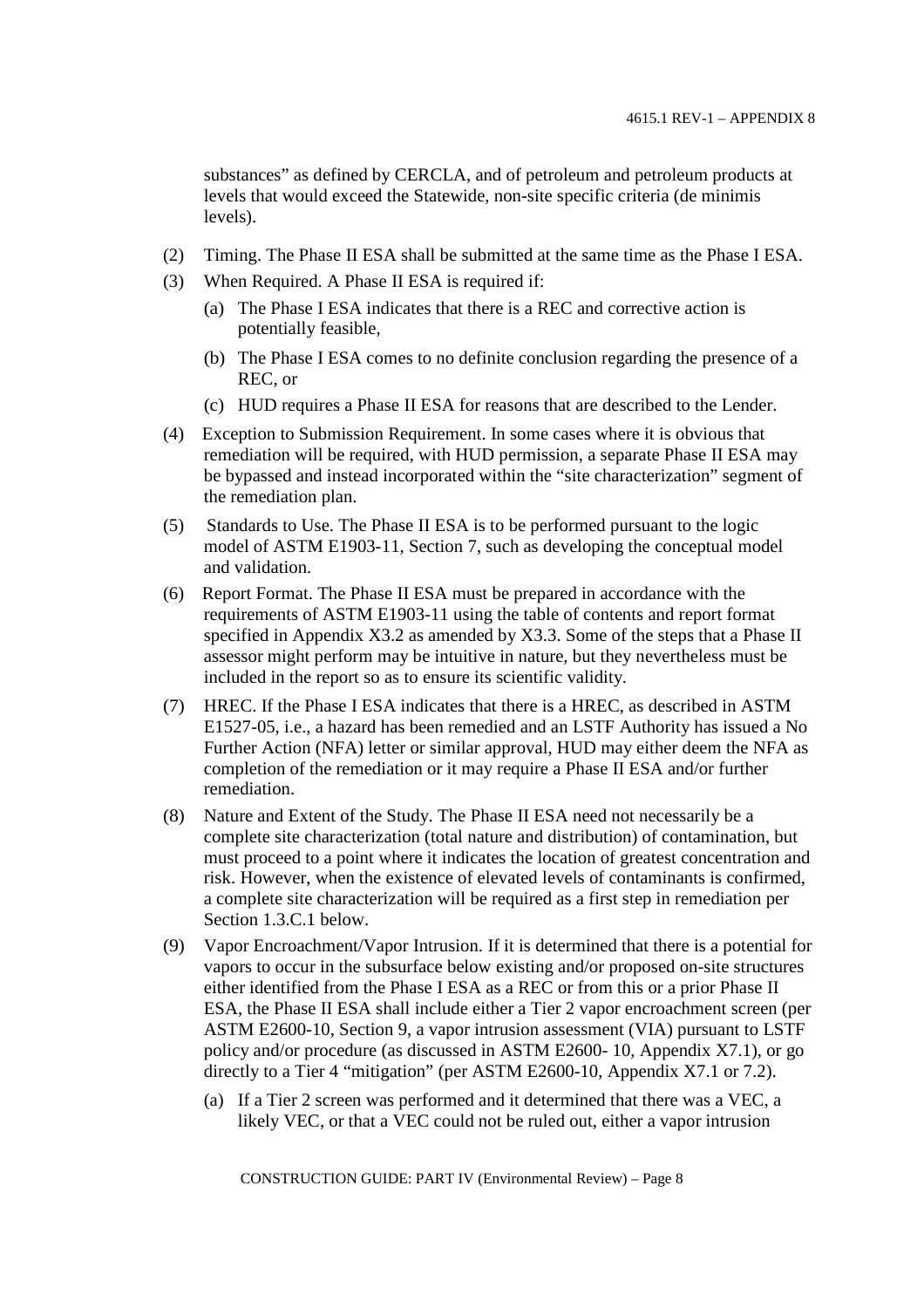assessment (VIA) pursuant to LSTF policy and/or procedure or Tier 4 "mitigation" (per ASTM E2600-10, Appendix X7.1 or 7.2) is required.

- (b) If a VIA was performed, any mitigation (or remediation) deemed necessary must follow LSTF policy and/or procedure.
- (10) Phase II Conclusion. The Phase II ESA must conclude that:
	- (a) There are "hazardous substances" as defined by CERCLA, and/or of petroleum, and/or petroleum products at levels that exceed the Statewide, nonsite specific criteria and list any chemicals so found, or
	- (b) No hazardous substances, petroleum or petroleum products have been identified above de minimis levels.
- (11) Off-site contamination conclusion. The Phase II ESA must indicate whether there is a risk of off-site contamination migrating on to the proposed site including if:
	- (a) There is no known or perceived off-site contamination in the vicinity of the proposed site.
	- (b) It is unlikely that any known or perceived off-site contamination will migrate on to the site.
	- (c) It is likely that known or perceived off-site contamination will migrate on to the site.
- (12) The Phase II ESA written report must describe how it conforms to any applicable LSTF requirements and must include a detailed, common language summary.
- (13) Exception of requirement for Phase II preparation and submission for ongoing remediation. A Phase II ESA is not required when remediation is ongoing to the point of not yet being an HREC, if the Phase I ESA preparer states that such remediation should resolve any RECs and undecided Phase I ESA issues, and if the remediation plan preparer indicates that all of the Phase II ESA requirements have been met.

#### **d. Remediation Plans - General**

Remediation plans are required if the Phase II ESA cannot make the determinations at Sections IV.3.c.10.b, and IV.3.c.11.a or IV.3.c.11.b. The following requirements apply to all remediation plans:

- (1) Complete site characterization.
	- (a) Any time a site has been identified from a Phase I or Phase II ESA as having contamination (or contamination exposure pathways), be it vapor (gas), liquid, solid, dissolved, or non-aqueous phase liquid (NAPL), above de minimis levels, a complete site characterization (sometimes known as special site assessment report, a detailed Phase II ESA, or a Phase III ESA) must be prepared as the initial step of any remediation plan.
	- (b) It must determine the total nature and distribution of such contamination, exposure pathways, and potential receptors (a.k.a., a conceptual site model).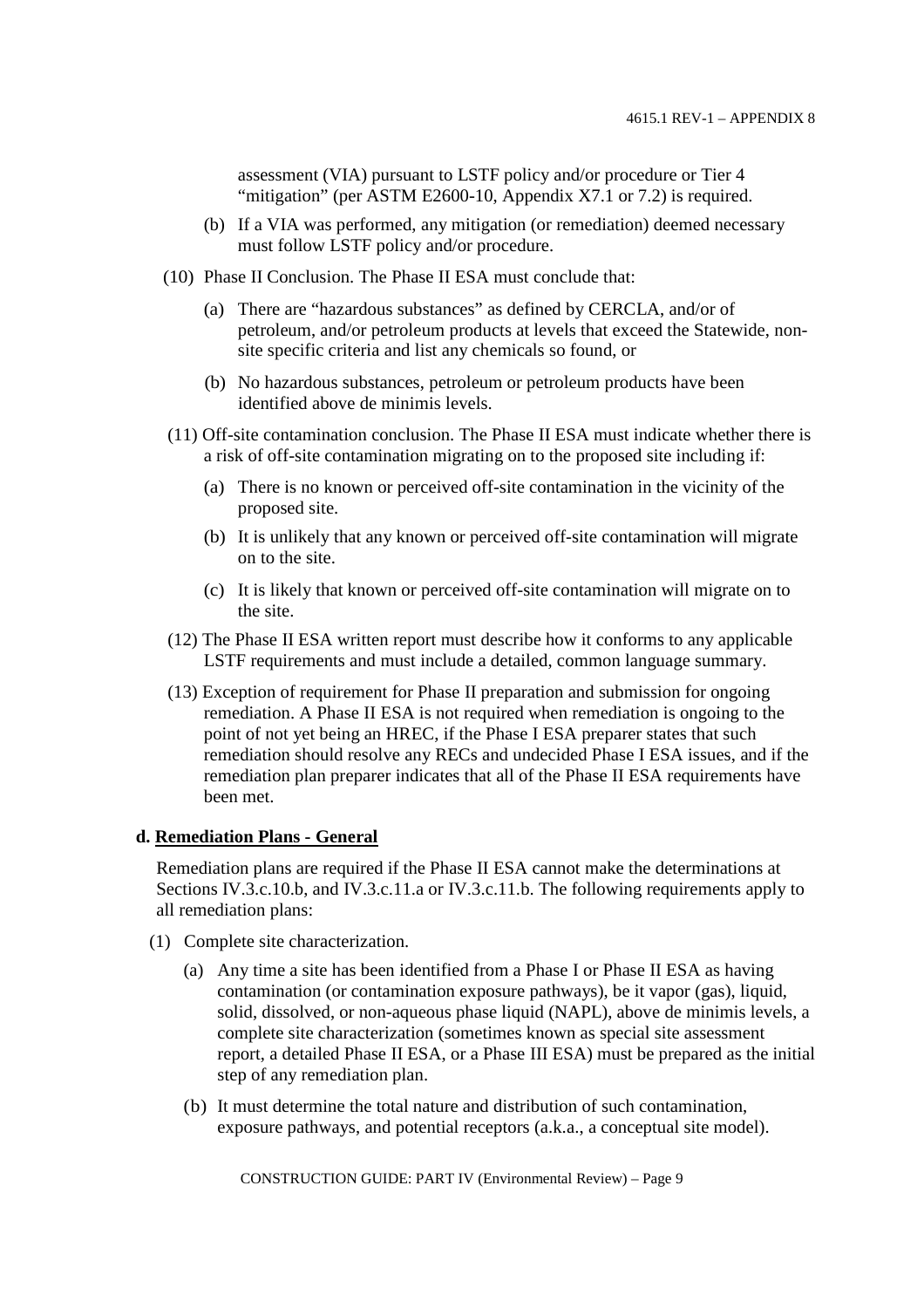However, if the remediation plan preparer determines that the Phase II ESA preparer has already determined the total nature and distribution of such contamination, exposure pathways and potential receptors, then such determination shall be so indicated and the Phase II ESA shall be made a part of the remediation plan.

- (c) It must be based on the appropriate combination of the following ASTM Practices and Guides, as amended, as determined by the remediator's environmental investigator. Lesser degrees of site assessments or non-conformance are not acceptable. For lead contaminated sites, refer to the listed EPA Handbook.
	- i. D6235-04, "Practice for Expedited Site Characterization of Vadose Zone and Groundwater Contamination at Hazardous Waste Contaminated Sites"
	- ii. E1689-95 "Standard Guide for developing Conceptual site models for Contaminated Sites"
	- iii. E1903-11, "Standard Practice for Environmental Site Assessments: Phase II Environmental Site Assessment Process"
	- iv. E1912-98, "Standard Guide for Accelerated Site Characterization for Confirmed or Suspected Petroleum Releases"
	- v. EPA, Superfund Lead-Contaminated Residential Sites Handbook, 2003
- (d) It must discuss how it complies with the listed Practices or Guides and/or the appropriate LSTF procedures.
- (e) It must indicate how it meets the requirements of any applicable LSTF regulatory procedures.
- (2) Any remediation studies and plans must be in the form of a report which includes a detailed, common language summary and discusses how it meets the listed Practices or Guides and/or the appropriate LSTF procedures.
- (3) Any remediation studies and plans must be presented to HUD at the same time as the Phase I ESA and, if applicable, the Phase II ESA.
- (4) Evidence of approval of the remediation plan by the LSTF authority must be submitted with the Application for Firm Commitment.
- (5) The remediation plan preparer's qualifications must be discussed in any remediation reports.
- (6) The remediation plan must cover all relevant contaminant phases: vapor (gas), liquid, solid, dissolved, and NAPL.
- (7) The remediation plan must require either the removal of the contamination (bring the contamination to de minimis levels) pursuant to Section IV.3.e or incomplete removal of contamination in the form of a Risk-Based Corrective Action pursuant to Section IV.3.f.
- (8) If HUD determines that it is uncertain whether implementation of the remediation plan will meet the requirements of either Sections IV.3.e or IV.3.f, the remedial work must be completed, including clearance testing, and the remediation itself must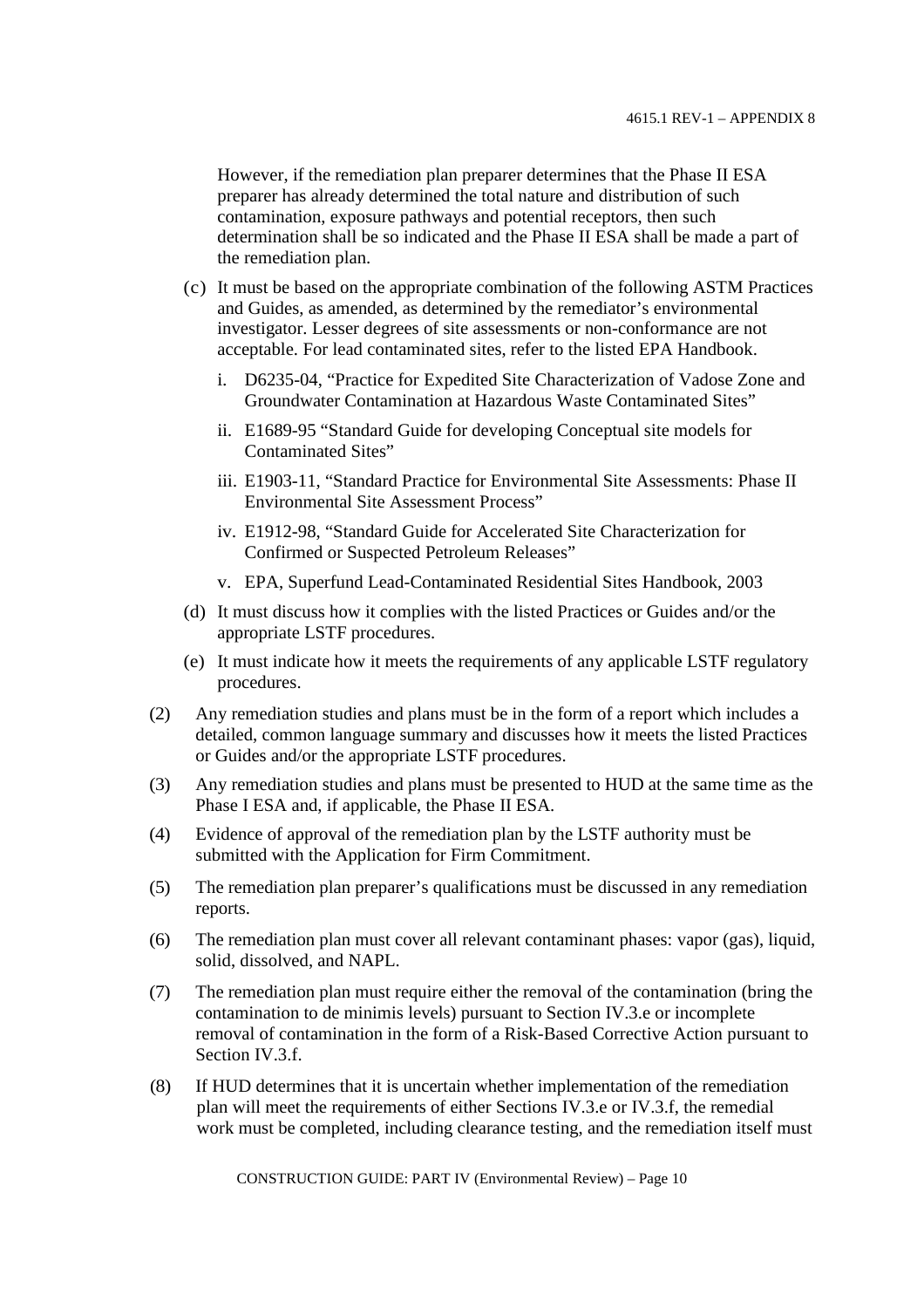be approved, including issuance of any clearance and closure documents, by the LSTF authority prior to issuance of the Firm Commitment.

- (9) If the extent and cost of removing the contamination can be definitively determined, and the cost of removing that contamination can be specified pursuant to a contract for remediation, HUD may allow a remediation plan that has been approved by the LSTF authority that:
	- (a) Permits the remediation including site testing, any clearance and closure documents, and the approval by the LSTF, prior to Initial Endorsement, or
	- (b) If the applicant can show why it would be impractical to complete remediation prior to Initial Endorsement, permit the remediation including site testing, any clearance and closure documents, and the approval by the LSTF, prior to Final Endorsement and initial occupancy.
- (8) All staff and patients living regularly and construction workers working regularly on site while remediation is taking place shall be informed of the remediation activities and protected from any potential contamination. This requirement must be a part of the remediation plan.
- (9) Remediation contract insurance. Unless HUD determines otherwise, the remediation contract shall require cost cap and reopener insurance coverages, copies of which are to be included in the remediation plan.
- (10) Ongoing Remediation. If remediation is taking place or has been completed but has yet to receive approval by the LSTF at the time of submission of the Phase I ESA, the remediation plan and all remediation studies shall be submitted, along with a detailed common language summary, at the same time as the Phase I ESA.

## **e. Remediation Plans – Complete Removal of Contamination**

1. Except for situations where remediation plans allowing for incomplete removal of site contamination (Section IV.3.f) apply, the Lender must submit a remediation plan designed to bring the contamination identified by a complete site characterization to de minimis levels or eliminated to the extent necessary to meet the LSTF authority standards, with no ongoing active or passive remediation. There must not be any need for engineering controls, institutional controls, or monitoring wells. All of the requirements for Section IV.3.d must be met.

## **f. Remediation Plans – Incomplete Removal of Contamination**

(1) If the costs are deemed to be exorbitant and/or the feasibility deemed impractical for remediation of on-site contamination to de minimis levels, or if there is known or expected offsite contamination that poses a risk to the project site, the remediation plan may allow for incomplete removal, as described below. Justification for such incomplete removal must be submitted along with the remediation plan and must include documentation that shows that the cost of the incomplete removal of contamination, including any life cycle costs for Operation and Maintenance and any applicable enforcement requirements of LSTF authorities, are sufficiently below the costs of complete contamination removal, per Section IV.3.e above.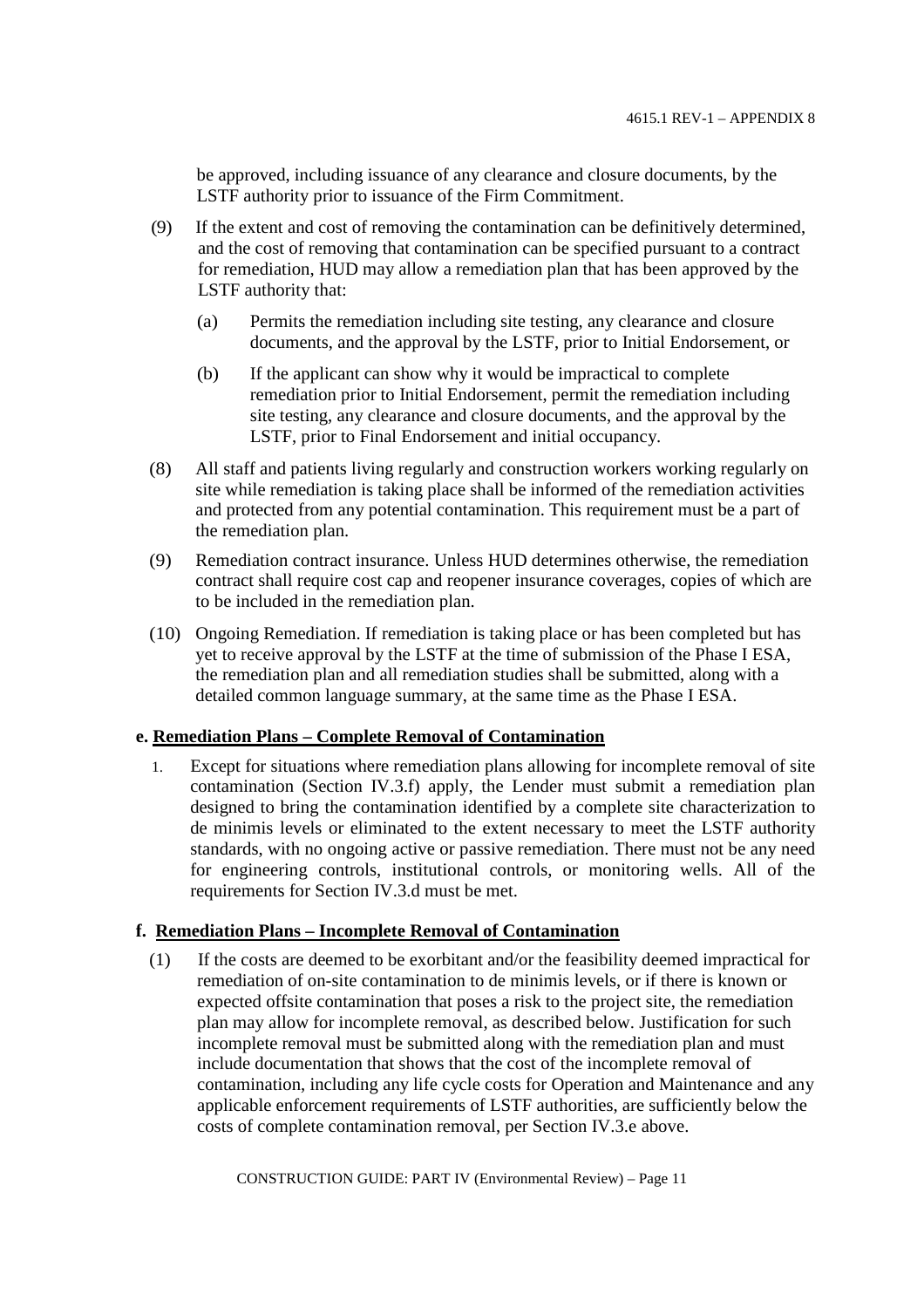- (2) All of the requirements of Section IV.3.d must be met. The corrective action must be a Risk Based Corrective Action (RBCA) based on the appropriate combination of:
	- (a) The following ASTM Guides and Practices, as determined by the remediator's environmental investigator (for lead contaminated sites, refer to the listed EPA Handbook):
		- i. E1689-95 "Standard Guide for Developing Conceptual Site Models for Contaminated Sites"
		- ii. E1739- 95, "Standard Guide for Risk-Based Corrective Action Applied at Petroleum Release Sites"
		- iii. E1943-98, "Standard Guide for Remediation of Ground Water by Natural Attenuation at Petroleum Release Sites"
		- iv. E2081-00, "Standard Guide for Risk-Based Corrective Action"
		- v. E2091-05, "Standard Guide for Use of Activity and Use Limitations, Including Institutional and Engineering Controls"
		- vi. E2435-05, Standard Guide for Application of Engineering Controls to Facilitate Use or Redevelopment of Chemical-Affected Properties"
		- vii.WK16004, "Draft Standard Guide for Risk-Based Remedy Selection" (when issued)
		- viii.E2600-10 "Standard Guide for Vapor Encroachment Screening on Property Involved in Real Estate Transactions."
		- ix. For Lead Contaminated Sites. EPA, "Superfund Lead-Contaminated Residential Sites Handbook," 2003.
	- (b) LSTF regulatory procedures may be followed in lieu of the ASTM Guides and Practices, as listed above, when the remediator's environmental investigator determines they are equivalent to the ASTM standards or of greater stringency.
- (3) The RBCA must always meet the requirements of any LSTF regulatory authority.
- (4) The RBCA report(s) must discuss how the remediation plan complies with the applicable ASTM Guides and Practices and/ or LSTF regulatory procedures. The corrective action must be an RBCA supported by the applicable combination of Engineering and Institutional Controls (EC/IC).
	- (a) An appropriate mix of engineering controls such as capping and slurry walls, and institutional controls such as protective covenants and access restrictions are usually required for all RBCAs, shall follow the guidance in ASTMs E2435-05 and E2091-05 and must indicate how it met these Guides. LSTF regulatory provisions may be followed in lieu of these ASTM Guides, as amended when the remediator's environmental professional determines their equivalence.
	- (b) Operations and Maintenance Plan (O&M) Plan. Any time there is an EC/IC there must be an O&M plan which itself is an IC. The O&M plan must be approved by the LSTF authority, and must discuss any associated enforcement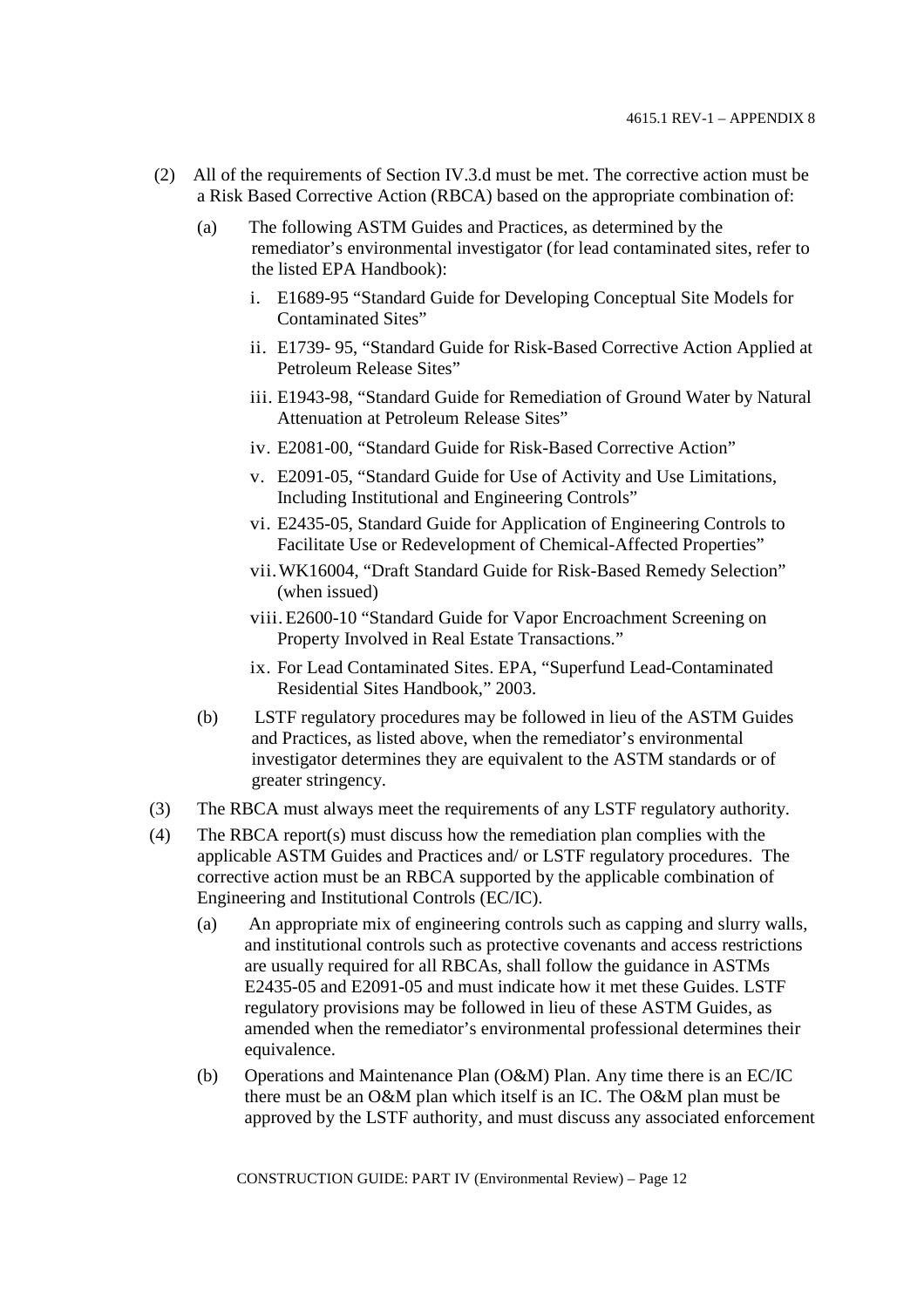required by LSTF authorities. An O&M plan must be in place for management of all contamination remaining on the site and any controls thereof. If HUD determines that the mortgagor does not have sufficient capacity to manage the O&M plan, the mortgagor must contract an appropriate servicer to do so.

- (c) Hard/Soft Cap Engineering Control. A hard cap EC, such as concrete, generally is required if any contamination will remain on the site after Final Endorsement. Unless the applicant can justify why a lesser depth to contamination would be protective of the health and safety of occupants, the depth of any remaining contamination should be greater than:
	- the depth of the foundations of any existing or proposed structures including sumps,
	- the depth of any existing or proposed utilities on site, and
	- five feet below the surface.

In certain situations, HUD may allow for a soft cap (e.g. dirt) if other engineering controls such as an impenetrable geotextile fabric are included. Even if EC are not required for such RBCAs, IC is still required.

- (d) Slurry Wall or Equivalent Engineering Control. A slurry wall or equivalent type EC may be required to prevent offsite contamination from migrating onsite or to prevent onsite contamination from migrating onsite or offsite. If the Phase I and/or Phase II ESA determines that the likely existence of off-site contamination presents a risk to the site, such a slurry wall or equivalent type EC will be required.
- (e) Monitored Natural Attenuation and Enhanced Passive Remediation (MNA/EPR). MNA/EPR and passive engineering controls such as a slurry wall may be allowed as part of the RBCA. In such cases, the LSTF authority must issue a conditional No Further Action Letter or similar approval. Monitoring wells pursuant to the above RBCAs and meeting the requirements of Section 1.3.F will be required to monitor the progress of the remediation. When MNA/EPR is part of the RBCA, the remediation may continue beyond Initial Endorsement provided that the LSTF authority has determined in writing that such undertakings would present no threat to health, safety or the environment.
- (f) Vapor Encroachment/Vapor Intrusion Mitigation. If a VEC is present, a VEC is likely present, or a VEC cannot be ruled out, then mitigation as discussed in ASTM E2600-10, Section 7.2 is required, unless a VIA has been performed pursuant to LSTF policy and/or procedure and in accordance with ASTM E2600-10, Appendix X7.1 and has determined that it is in compliance with such policy or would be in compliance after instituting mitigation. When remediation goes directly from a Tier 1 screen or a Tier 2 screen, such controls shall, where feasible, consist of a poured-on vapor barrier to be used in conjunction with active and passive venting systems.
- (g) IC regarding groundwater contamination, if applicable, must be put in place.

CONSTRUCTION GUIDE: PART IV (Environmental Review) – Page 13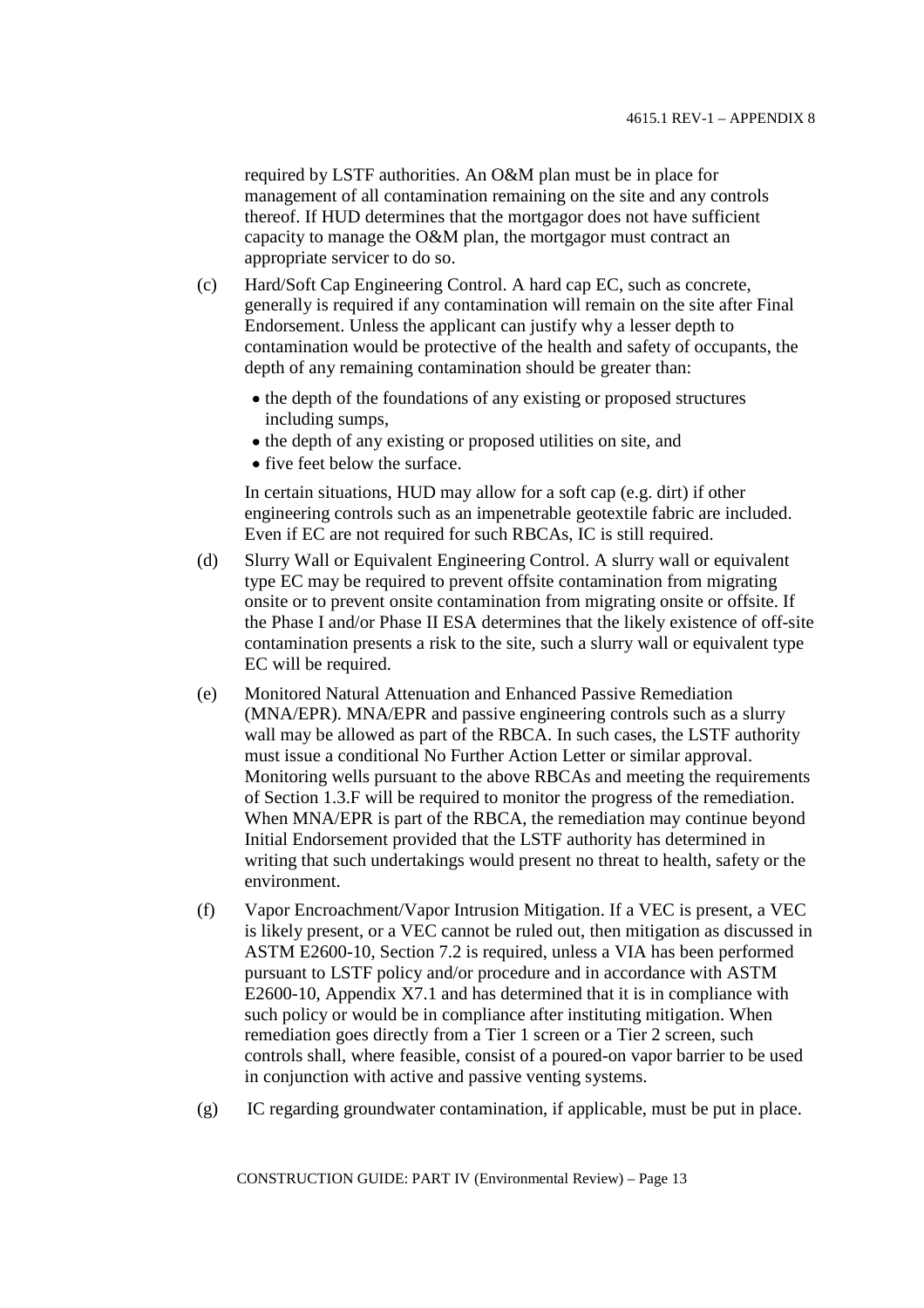- (5) No Further Action Letter (NFA). The LSTF authority must issue an NFA, or similar approval, except that a conditional NFA may be allowed pursuant to MNA/EPR and must be issued pursuant to the time lines as required by Section IV.3.d, above. Additionally, the LSTF authority must indicate that the remediation that has taken place or will take place is protective of health, safety and the environment.
- (6) Groundwater Requirement. A site is or will be otherwise acceptable if contamination exists in the groundwater after completion of remediation, if:
	- (a) IC regarding the groundwater is/will be put in place, along with an  $O\&M$ plan, approval by the LSTF authority, and any applicable enforcement requirements of LSTF authorities. The ICs must prohibit any and all uses of the groundwater;
	- (b) The highest anticipated levels of groundwater based on high groundwater and/or100 year flooding events, are below the levels of any construction or potentially anticipated utility work unless it can be shown how such high groundwater levels will not modify the nature and distribution of contamination to such a degree that it could affect the health and safety of residents and workers; and
	- (c) Any vapors from groundwater and/or soils are shown not to present a significant risk pursuant Tier 1 vapor encroachment assessment, Tier 2 vapor encroachment assessment, VIA, or mitigation.
- (7) Safety of and Disclosure to Residents and Workers. Any time contamination above de minimis levels is allowed to remain on site after initial occupancy and final closing, all maintenance workers who might perform activities that could compromise the EC/IC, construction workers, and building occupants etc. are to be informed of the general nature and distribution of contamination and the protective measures that have been taken. It would be up to staff to inform any of their visitors/patients of these conditions.
- (8) Hazardous Substance Quantification. If any RBCA remediation plan identifies hazardous substances (listed in 40 CFR 302.4) that will remain on the property after Final Endorsement, such plan shall determine the quantity of such hazardous substances and whether it exceeds the levels indicated at 40 CFR 373.2. (This is a requirement under CERCLA that would apply to HUD at any time that HUD might own the property or take over its management.)

## **g. Monitoring Wells, Flushing Wells, or Testing Wells**

- (1) General Requirements. The presence of a testing or monitoring well on the property does not bar the property from consideration for mortgage insurance. If a monitoring well is required to confirm that contaminants have been removed to intended levels or that an MNA/EPR is working properly, EC/IC will be required until such time as contaminants are reduced to de minimis levels and a Final NFA letter is issued.
- (2) Monitoring Well Protocols. Monitoring protocols must be specified in the RBCA and monitoring must proceed until contaminants have been removed to intended levels or that passive MNA/EPR is working properly.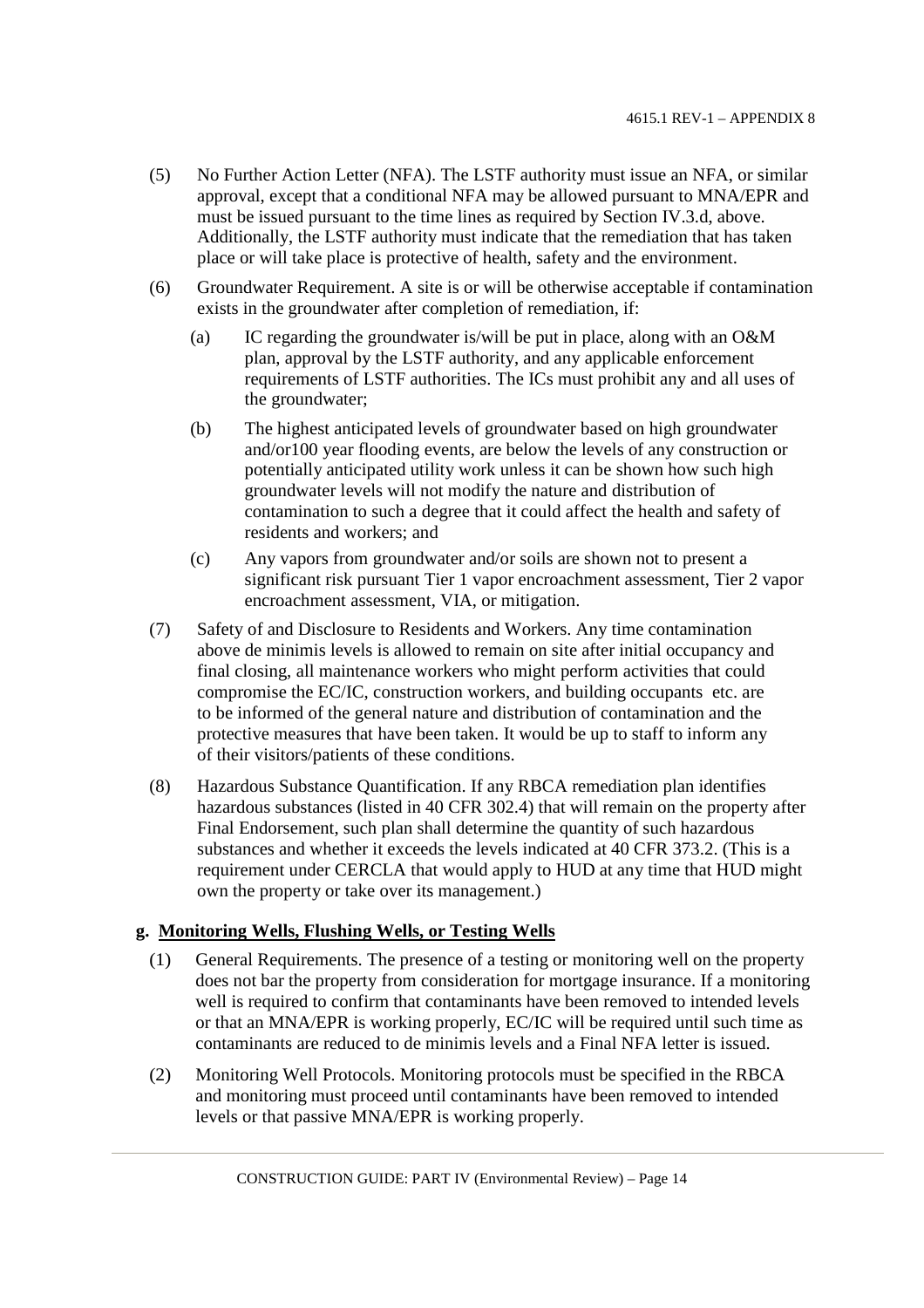- (3) Off-site Contamination Acceptability. If a monitoring well is required to determine if existing or assumed off-site contamination has migrated or might migrate on-site, the site is generally not acceptable unless associated EC/IC are put in place pursuant to a RBCA or unless the LSTF authority provides a statement that such off-site contamination would not present a risk to the health of the project's occupants if it were to migrate on-site.
- (4) Flushing Wells Unacceptable. In no case may Final Endorsement/initial occupancy take place when a flushing well is in operation or will be required.
- (5) Testing or Monitoring Wells Ordered by LSTF. A testing or monitoring well may also be placed on the property by order of the LSTF to test or monitor contamination on the site or from a neighboring site. If a monitoring well would be required or exists solely to monitor the general health of an aquifer used as a water supply or potential water supply, but not in relation to an existing or potential hazardous condition, this is not a bar to environmental approval. However, the Lender must notify HUD if there is any current or intended placement of a monitoring or testing well.
- (6) Non-operating Wells. Non-operating wells are not a bar to environmental approval, but must be capped over and closed out pursuant to the appropriate LSTF authority.

#### **h. Off-site Contamination**

If the Phase I and/or Phase II ESA determine that the existence of off-site contamination presents a risk to the site or the residents of the project and the sponsor has no control over the off-site locations of the contamination, the site is not acceptable unless such offsite contamination is subject to a RBCA meeting all of the requirements of Sections IV.3.d and IV.3.f.

#### **i. Escrow**

An escrow account must be set up and held by the Lender for the maintenance of any monitoring wells and engineering controls, such as caps or slurry walls.

j. Waivers

If OAE intends to waive any of the requirements in this Section IV.3 that are not regulatory in nature, the advice of the Departmental and/or Housing Environmental Officer or one of the Field Office Environmental Officers should be obtained before the waiver is granted to ensure that such waiver is in compliance with the environmental requirements of 24 CFR 50.3(i).

#### **k. LSTF Approvals and Reviews**

Any approvals by an LSTF authority must be given directly by that authority and may not be given by a third party approved by that authority to act in lieu of the authority itself. Approvals by local authorities are only acceptable when such authority is acting under delegation from the State.

#### **l. Unacceptable Sites**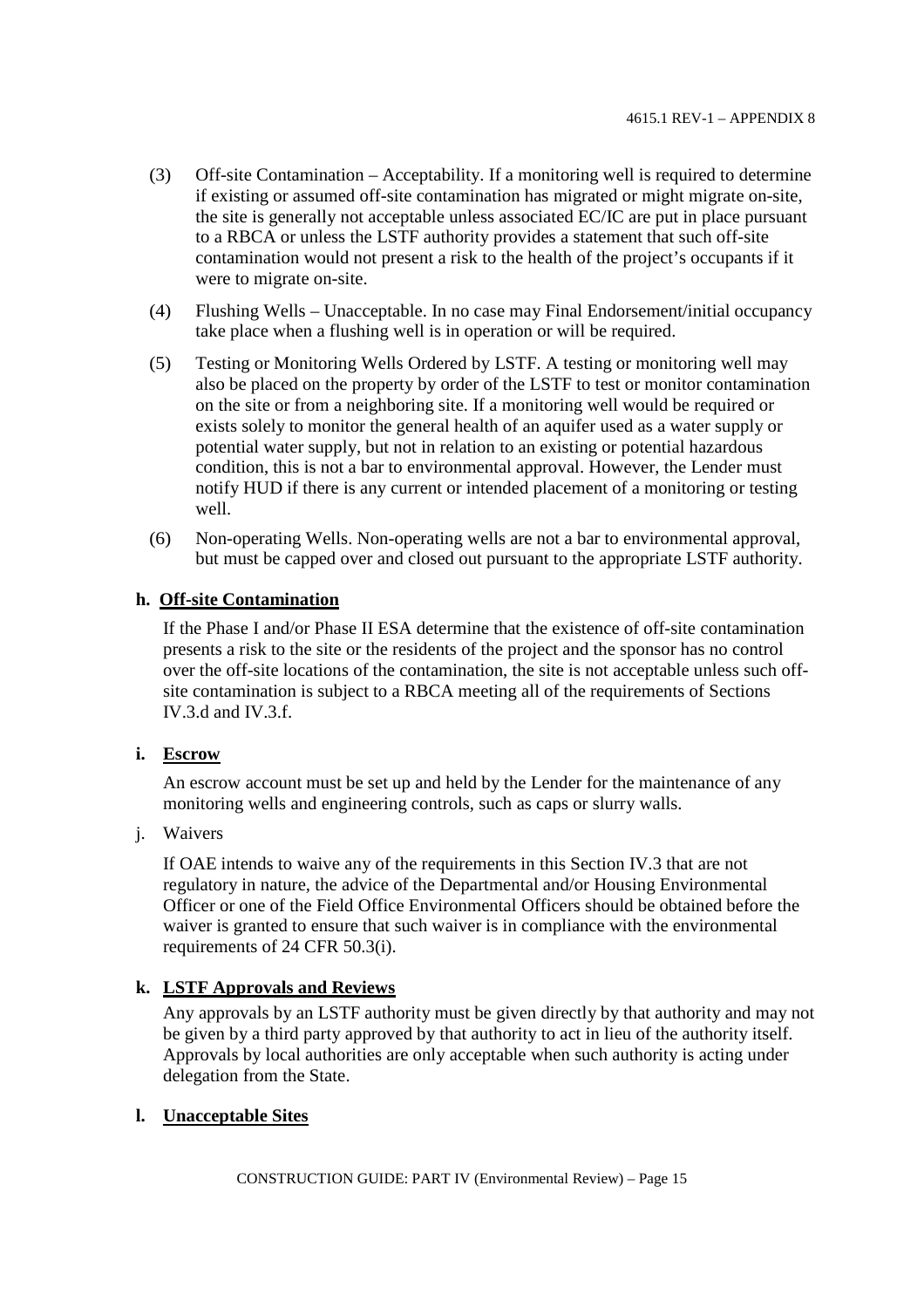A site over a former solid waste landfill/dump and/or Superfund (National Priorities List (NPL)) site generally is not acceptable for development unless the hazardous substances, petroleum, and petroleum products are completely removed, the site is delisted, or for an NPL site only, the Federal Agency with management authority over the site gives approval of the site for residential usage.

#### **m. Insurance/Guarantee Requirements**

Borrowers are required to obtain separate insurance for environmental hazards from an insurer acceptable to HUD if remediation work will be done on the site during the insured loan period, if the coverage is available. Environmental hazard insurance typically covers liability and cost of completion.

The environmental remediation contractor will almost always be different from the project's general contractor. Aside from the contractor qualifications, licensure and bonding that are addressed above, the remediation contractor must provide HUD a separate guarantee of completion for their work on a form prescribed by HUD.

## **4. ENVIRONMENTAL REPORT**

- a. In addition to the submission requirements discussed above, the Lender must provide a narrative Environmental Report along with any available supporting documentation for the project. The Environmental Report should be separate from the Phase I ESA. This report should cover the relevant topics in the SFNC and those issues that might affect the acceptability of the project including any issues of compliance with state environmental laws. Additionally, the following environmental issues should or must be included:
	- (1) Asbestos (not covered in the SFNC) (Mandatory)
	- (2) Historic Preservation (Item 18 in the SFNC) (Mandatory)
	- (3) Floodplain Management (Item 17 in the SFNC)
	- (4) Wetlands Protection (Item 22 in the SFNC)
	- (5) Endangered Species (Item 24a in the SFNC)
	- (6) Noise Abatement (Item 19 in the SFNC)
	- (7) Explosive/Flammable Hazards (Item 20 in the SFNC)
	- (8) Coastal Barrier Resources (Item 16, SFNC)
	- (9) Coastal Zone Management (Item 10, SFNC)
	- (10) Sole Source Aquifers (Item 24b of the SFNC)
	- (11) Airport Clear Zones (Item 21 of the SFNC)
	- (12) Environmental Justice (Item 24e of the SFNC)
	- (13) Other Federal or State Laws (Item 24 of the SFNC)
	- (14) Additional Hazards and Nuisances (covers pipelines, etc.) (Items 27 and 28 of the SFNC)
- b. The issues discussed in detail below must be analyzed by HUD OAE staff during their preparation of the HUD-4128 and SFNC to provide guidance by which the Lender can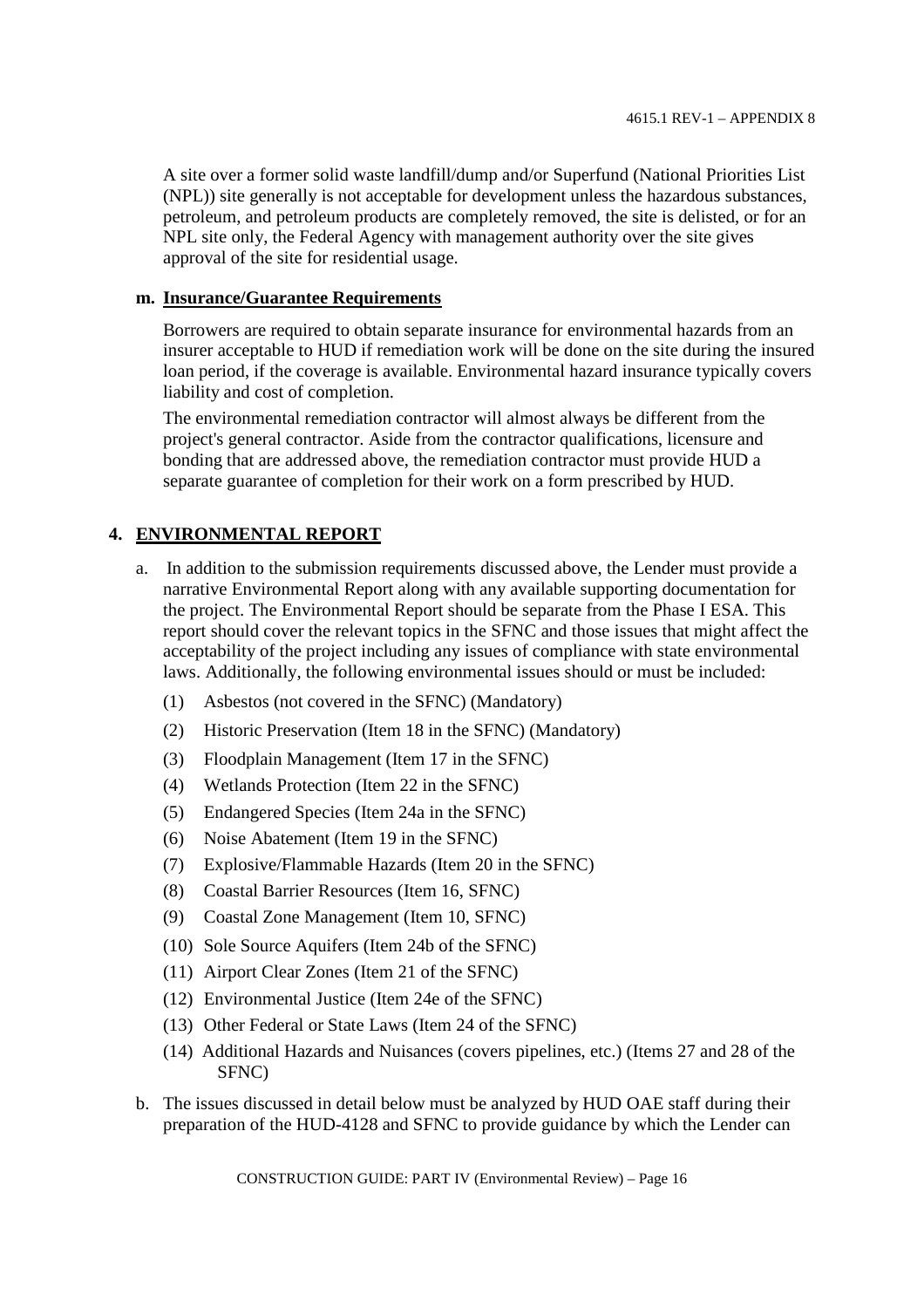assist HUD. These brief descriptions are not substitutes for the requirements in the statutes, regulations, Executive Orders, and handbooks. Note that Item 23 "Toxic Chemicals and Radioactive Materials" of both the SFNC and the HUD-4128 should be included in the Phase I ESA discussed above.

#### **c. Asbestos**

- (1) While many uses of asbestos are technically allowed today, several uses of asbestos have been banned starting in the early 1970s, and many commercial enterprises have stopped installing asbestos products as of the late 1970s. Some of the more common examples of asbestos containing materials include insulation, sprayed on finishes, such as ceilings, vinyl floor tile and the adhesive to fix the tile in place, siding, and roofing. Asbestos is not covered by the HUD-4128 or the SFNC, but for any proposed project site containing structures built before 1978, the topic must be included in the environmental report and addressed by the sponsor's architect.
- (2) For any structures on the site built before 1978 which are to be demolished, a comprehensive building asbestos survey by a qualified asbestos inspector is required. It must be based on a thorough inspection to identify the location and condition of asbestos throughout any structures and performed pursuant to the **"preconstruction survey"** requirements of ASTM E2356-10 "Standard Practice for Comprehensive Building Asbestos Surveys". The survey must be completed prior to HUD issuance of a Firm Commitment.
- (3) Other than for structures to be demolished per Section IV.5.d.2, on any building built before 1978, a qualified asbestos inspector must perform a comprehensive building asbestos survey based on a thorough inspection to identify the location and condition of asbestos throughout any structures pursuant to the "**baseline survey**" requirements of ASTM E2356-10 "Standard Practice for Comprehensive Building Asbestos Surveys." The survey must be completed prior to HUD issuance of a Firm Commitment. In those cases where suspect asbestos is found, it should either be assumed to be asbestos or should require confirmatory testing. If the asbestos survey indicates the presence of asbestos or the presence of asbestos is assumed, and if the Application for Firm Commitment is approved, HUD will condition the approval on an appropriate mix of asbestos abatement and an asbestos O&M Plan.
- (4) If there is asbestos and it is friable or damaged, HUD strongly recommends that it be removed. If asbestos is not friable or damaged, HUD strongly recommends that at a minimum, it be encapsulated which would be incorporated in the O&M plan.
- (5) The cost of any asbestos abatement activities may be included in the proposed mortgage loan.
- (6) All asbestos abatement shall be done in accordance with EPA requirements for air pollution prevention pursuant to 40 CFR, subpart M especially, 40 CFR 61.145 and OSHA requirements for Worker Protection, pursuant to 29 CFR 1926.1101, and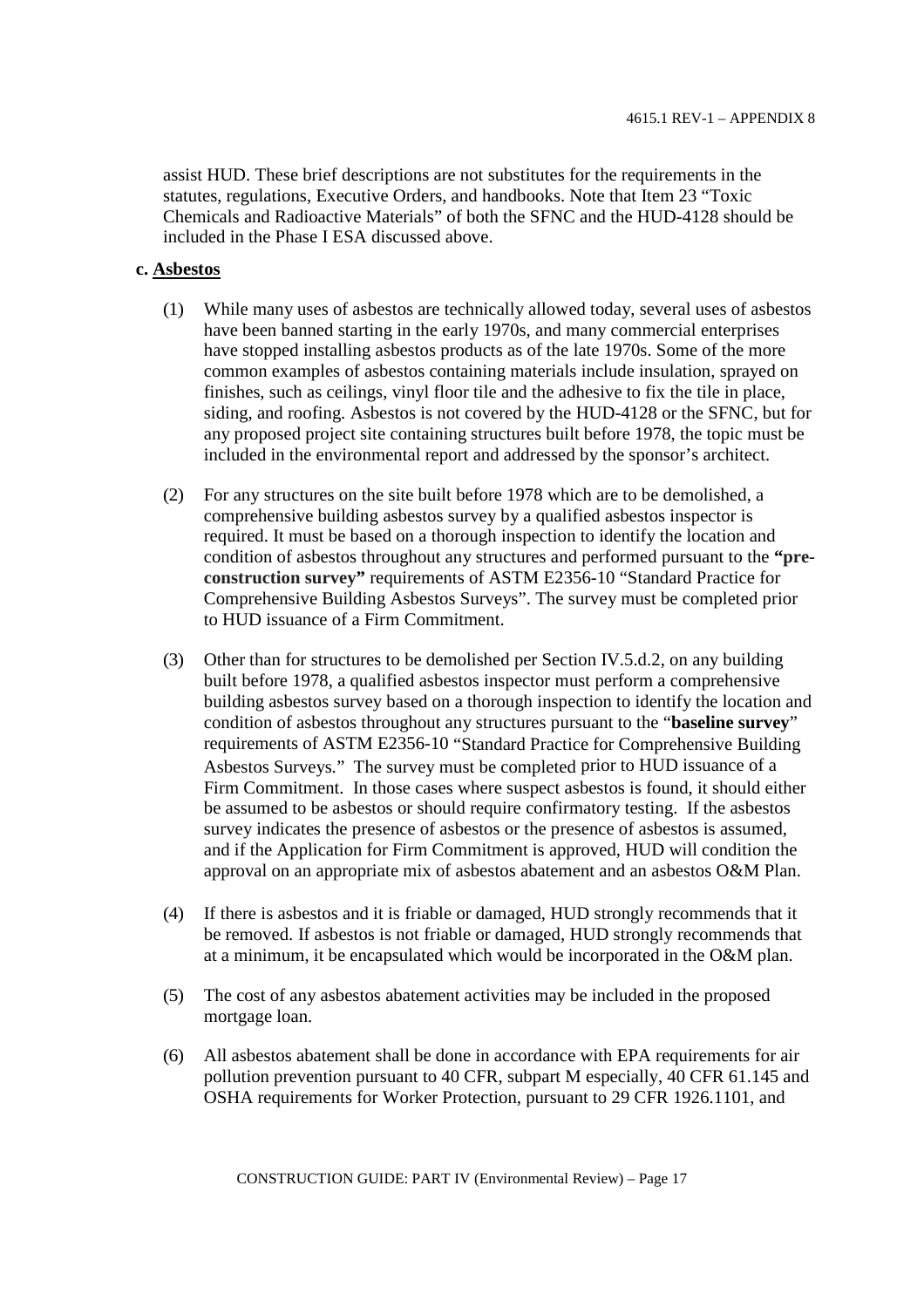any LSTF asbestos abatement and worker protection rules. All asbestos abatement must be performed by a qualified asbestos abatement contractor.

#### **d. Historic Preservation (HUD-4128, Part A, No. 18)**

- (1) HUD must follow the procedures implementing the National Historic Preservation Act (16 U.S.C. 470 et seq.) with regulations found at 36 CFR Part 800. All Applications for Firm Commitment, whether for new construction, rehabilitation, refinancing or conversion from non-residential to residential property, are considered "federal undertakings" which require HUD to make a determination of no effect, no adverse effect, or adverse effect upon historic properties**.** This is required regardless of whether the property is on vacant land, is a rehabilitation of an older property or is located in an historic district. A historic property means any prehistoric or historic district, site, building, structure, or object included in, or eligible for inclusion in, the National Register of Historic Places maintained by the Secretary of the Interior. Also, HUD must consider the area of potential effect (APE), which is often the site boundary, but occasionally the block on which the site is located or the immediate site environs.
- (2) Section 223(f) refinancing transactions that will not involve new construction or rehabilitation, nor result in any physical impacts or changes except for routine maintenance, have "no potential to cause effects" to historic properties, as described in 36 CFR 800.3(a)(1), and therefore have no further obligations under Section 106 of the Historic Preservation Act or 36 CFR Part 800. For such transactions, the applicant is not required to contact the State Historic Preservation Officer (SHPO) or Tribal Historic Preservation Officer (THPO), and HUD staff historic preservation responsibilities are limited to documenting this determination in the HUD-4128. Routine maintenance includes activities such as cleaning, replacing broken glass, caulking, fixing gutters, and replacement of non-fixture appliances, while physical impacts that are not routine includes activities such as replacing a doors, window, or fixtures.
- (3) To assist HUD in making its historic preservation determinations, the borrower or Lender should submit a letter to the appropriate State Historic Preservation Officer (SHPO) consisting of a narrative explaining the proposal. The letter should include a map identifying the site location, the APE, and an opinion as to whether the proposal would have any effect on historic properties. The letter and the SHPO response, if any, must be included in the Environmental Report. Lenders may obtain from the HUD office the name and address of the SHPO who has the right to comment on the proposal. Note that some SHPOs will not respond to applicants but only to Federal agencies. If this is the case, the Lender should contact the HUD OAE Office as soon as possible in the development process. The response from the SHPO need not be received by HUD prior to the Application for a Firm Commitment, but must be received by HUD before a commitment is issued.
- (4) The SHPO is allowed 30 days (from the receipt of sufficient information from HUD) to reply to requests for consultation. If there is no reply within that time, and if there is no reason to anticipate an objection to the Application for Firm

CONSTRUCTION GUIDE: PART IV (Environmental Review) – Page 18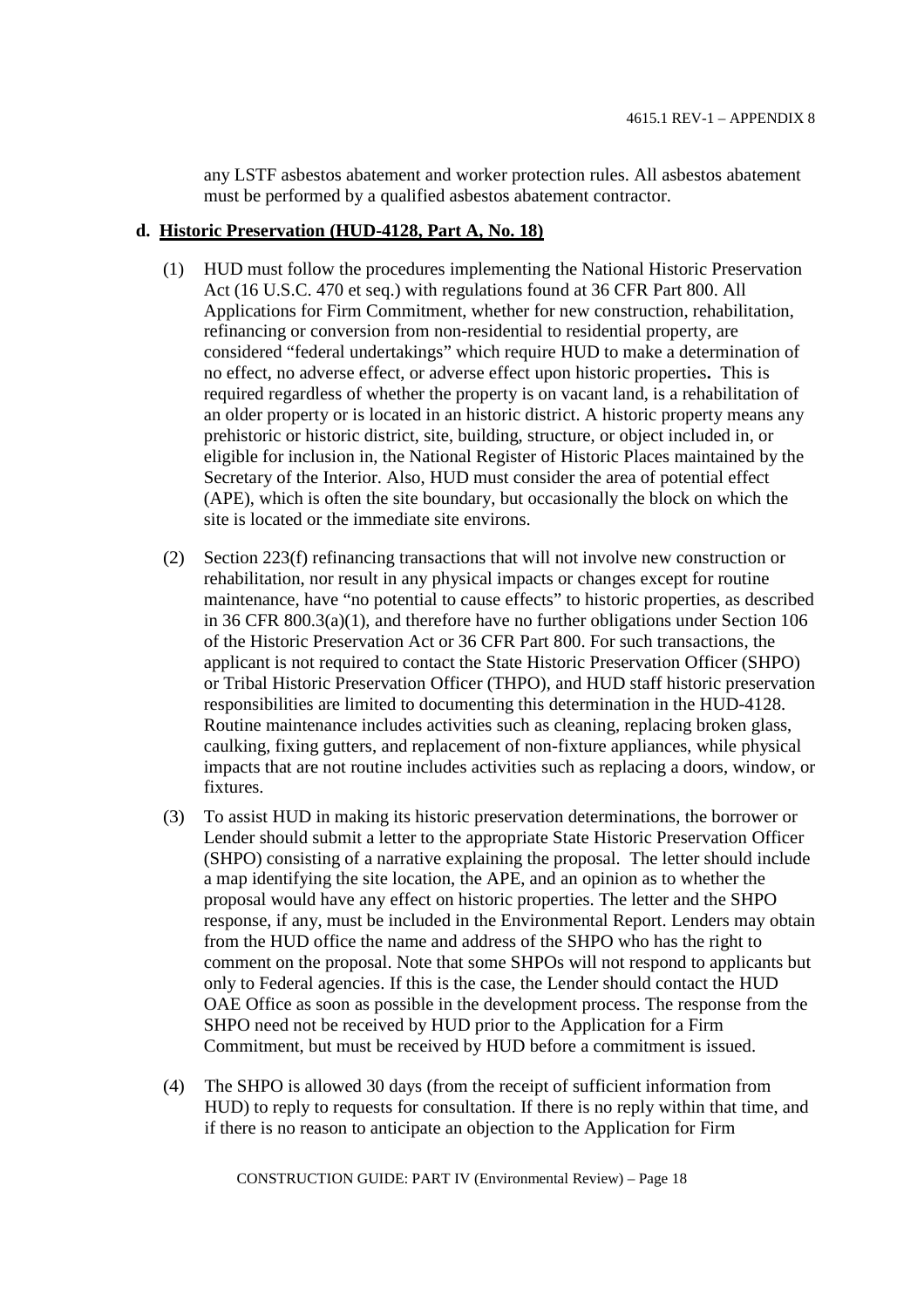Commitment, HUD may make a determination of no effect and a commitment may be issued. Where an undertaking will affect an historic property or historic district, the result of the consultation may be a design change, research and preservation, salvage, or in rare cases, rejection of the Application for Firm Commitment. Consultation for these procedures may take considerable time before a commitment can be issued.

(5) Pursuant to the "anticipatory demolition" requirements of Section 110(k) of the National Historic Preservation Act (16 U.S.C. 470h-2(k)), with guidance provided by the Secretary of Interior at 63 FR 20496, even before a request for early commencement of work, pre-application or application submission takes place, any action by a potential Lender or Borrower, or any action by another party that the Lender or Borrower has the legal power to prevent, that is taken with the intent to avoid Section 106 review and that significantly adversely affects a historic property could result in eventual rejection of an application.

## **e. Floodplain Management (HUD-4128, Part A, No. 17)**

- (1) Applications for Firm Commitment are subject to regulations regarding floodplain management found at 24 CFR Part 55, which implements Executive Order 11988 (Floodplain Management). Hospital projects are considered "critical actions" as that term is defined in Part 55.The borrower should check the relevant floodplain map from FEMA. If any part of the site or integral offsite development is located within the 500-year floodplain according to the applicable FEMA map, it should be discussed with HUD at the pre-application stage.
- (2) An application for mortgage insurance shall not be approved for a property located in (a) a floodway, (b) a coastal high hazard area (generally listed as "V" zones for high velocity, on Flood Insurance Rate Maps), or (c) a FEMA identified special flood hazard area in which the community has been suspended from or does not participate in the National Flood Insurance Program. The terms "critical action," "coastal high hazard area," "floodway," and "functionally dependent use" are defined in regulations at 24 CFR 55.2. 24 CFR 55.12 lists categories of proposed actions for which the floodplain management requirements in 24 CFR 55 are not applicable. As such, the floodway and coastal high hazard area prohibitions do not apply if only an incidental portion of the project site is in the 100-year floodplain, or for critical actions, the 500-year floodplain and certain conditions are met. If an incidental portion of the project site is in the in the 100-year floodplain, or for critical actions, the 500-year floodplain, the floodplain management requirements of 24 CFR Part 55 are not required if the project approval is conditioned on meeting the requirements of 24 CFR 55.12(c)(6). Furthermore, the restrictive covenant imposed in 24 CFR 55.12(c)(6)(iii) must run with the land and not be dependent on the mortgage instrument.
- (3) If a stream coursing through a proposed site is designated as being in the FEMA mapped 100-year floodplain, but there is no designated floodway area (a so-called "regulatory floodway"), development will be prohibited in the channel of the stream.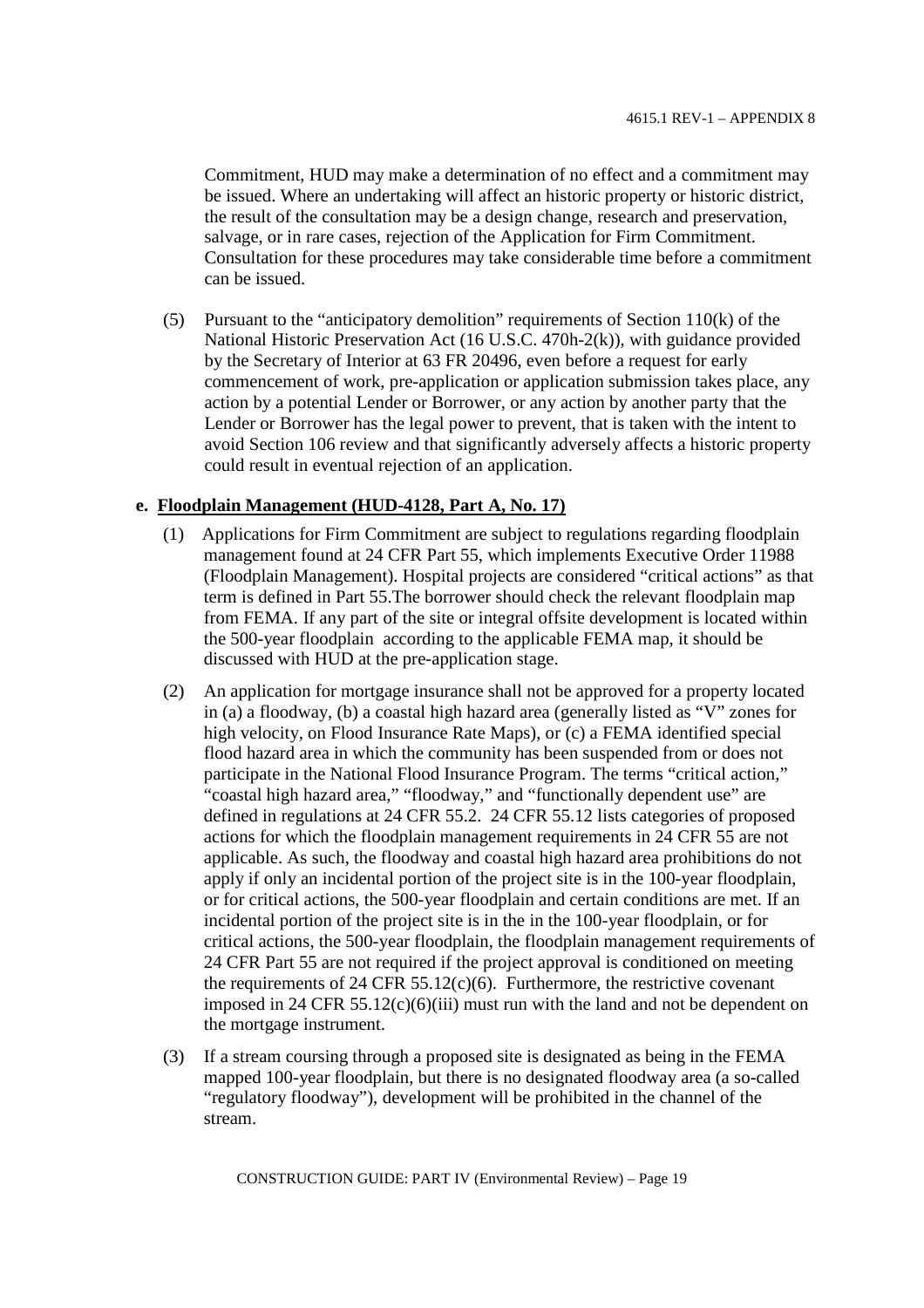- (4) New construction in mapped 100-year floodplains is strongly discouraged. This flood buffer zone is extended to the 500-year floodplain for proposed rehabilitation, refinancing, or new construction of hospitals – a critical use. Sites for new construction, which are in the applicable floodplain according to the FEMA Flood Insurance Rate Map, Advisory Base Flood Elevation Map, Preliminary FIRM, or any of their official FEMA digitized equivalents, will not be considered for mortgage insurance unless one of the following steps will be taken:
	- (a) A Conditional Letter of Map Amendment (CLOMA) or of Map Revision (CLOMR) removing the entire property from the applicable floodplain has been obtained from FEMA prior to submission of the pre-application or, in the absence of a pre-application, prior to submission of the application for Firm Commitment. If the applicant has a CLOMA or CLOMR, HUD approval for a Firm Commitment will be conditioned on the borrower: (a) meeting the requirements of the CLOMA or CLOMR; (b) obtaining a Final Letter of Map Amendment (FLOMA) or Map Revision (FLOMR) removing the entire property from the applicable floodplain prior to Final Endorsement; and, (c) obtaining flood insurance on any building during the construction period until the FLOMA or FLOMR is issued.
	- (b) If Section IV.4a does not apply, HUD must determine if there may be extraordinary circumstances which lead to the conclusion that there are no practicable alternatives to the project site being in the floodplain. In order to make this determination, HUD must conduct an 8-step decision making process that includes publishing two public notices and taking comments, as summarized in 24 CFR 55.20. In such instances, prior to issuing the first public notice, HUD will require detailed information about how the property will be altered and improvements designed. This information includes the elevation of the property, the elevation of the floodplain, and the location of life support systems. Except in circumstances where it would not be practicable, in order to minimize adverse impacts, the 8-step process shall require as a condition of any project approval that a CLOMA or CLOMR be issued prior to initial endorsement, a FLOMA or FLOMR be issued prior to Final Endorsement, and flood insurance be maintained on any building during the construction period until the issuance of the FLOMA or FLOMR. The 8-step process shall be completed before issuance of the Firm Commitment. HUD will develop the two notices, but the costs of publication will be borne by the borrower.
	- (c) The 8-step process requires that hospitals, which are "critical actions," as defined in 24 CFR 55.2(b)(2), must comply with the requirements of 24 CFR 55.20(e).
- (4) For purchase or refinancing actions described in 24 CFR 55.12(a)(2) or repair, rehabilitation, modernization or improvement actions described in 24 CFR 55.12(a)(3), an abbreviated process pursuant to 24 CFR 55.12(a) may be used by the HUD OAE office to determine their acceptability. The Department will evaluate risks and mitigation measures in making its decision but it discourages these actions if either the lowest floor or the life support facilities, or egress and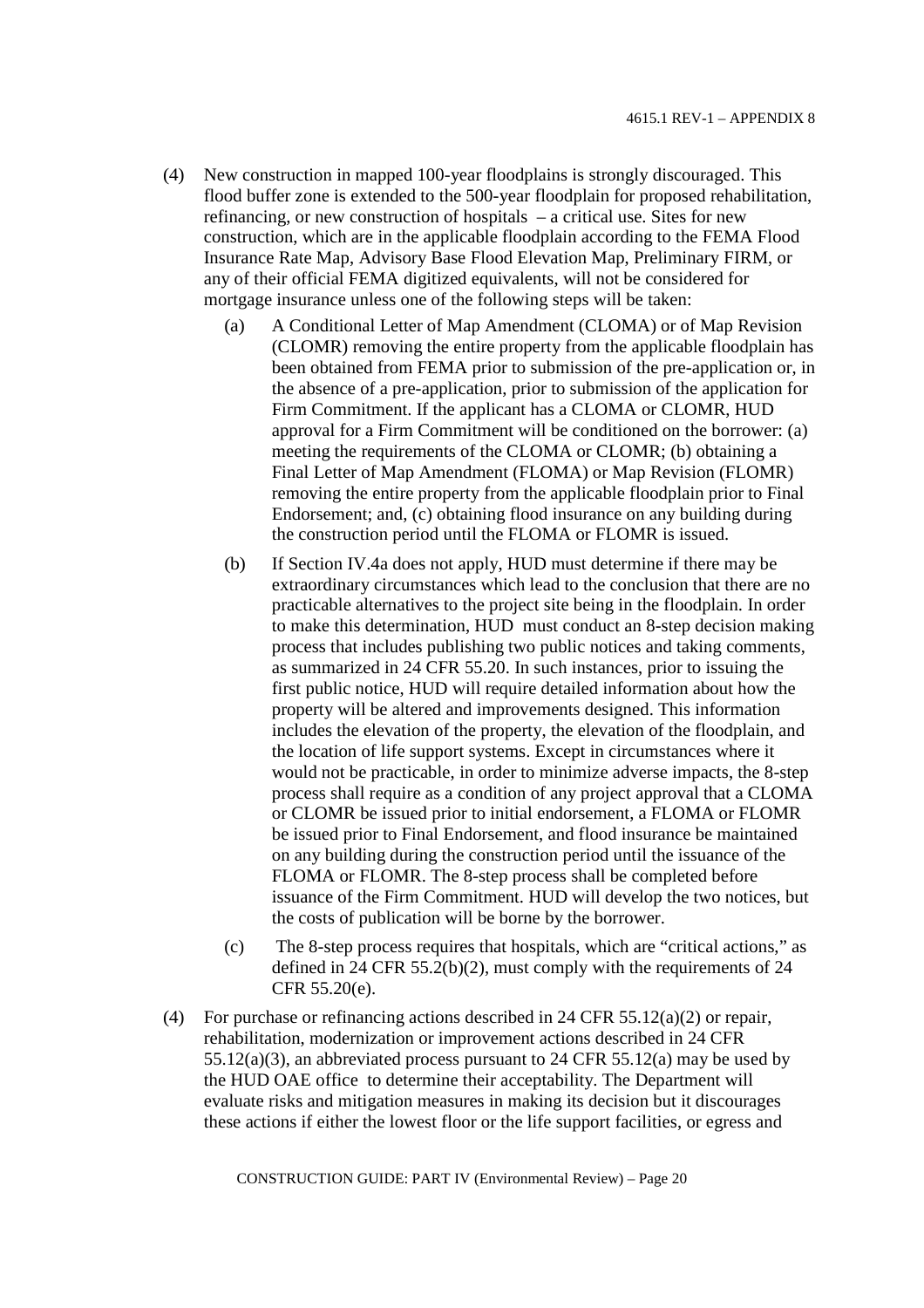ingress of the existing building, are more than 12 inches below the 100-year floodplain lineWhere a site does not appear to be located in the floodplain on official FEMA maps, but shows evidence of flooding, HUD is not precluded from qualitatively evaluating the acceptability of the site. Lenders will be required to provide extensive data to aid HUD in evaluating previously flooded or floodplain sites.

- (5) Any building accepted that is located within a FEMA mapped special flood hazard area is required to carry flood insurance under the National Flood Insurance Program for the term of the loan, in the amount of the least of: the development or project cost less estimated land value; the outstanding principal balance of the loan, or the maximum available coverage. At the time of Application for Firm Commitment, the Lender must submit a completed Standard Flood Hazard Determination Form with proof that the new mortgagor has a commitment for flood insurance effective as of loan closing.
- (6) All new and renewal leases must contain acknowledgements signed by residents indicating that they have been advised that the property is in a floodplain and flood insurance is available for their personal property. This applies to properties within the 100-year floodplain and to critical actions within the 500-year floodplain.

## **f. Wetlands Protection (HUD-4128, Part A, No. 22)**

- (1) Applications for Firm Commitment for new construction are subject to Executive Order 11990 "Protection of Wetlands," which prohibits the development or disturbance of wetlands and proposals impacting wetlands unless there is no practicable alternative and the proposed action includes all practicable measures to minimize harm to the wetland. Proposals impacting wetlands must be reviewed by HUD to determine compliance with HUD wetland protection policy.
- (2) Wetlands are those identified on the National Wetland Inventory maintained by the U.S. Fish and Wildlife Service. Projects on land listed in the inventory will be considered only after HUD conducts an 8-step decision-making process which is the same as the process used for floodplains and includes consultation, issuing two public notices and taking public comment. Wetlands under local or state jurisdiction are subject to state or local review as appropriate. However, compliance with state or local requirements is not a substitute for the eight-step process.
- (3) Only in rare cases will rehabilitation, purchase and refinancing proposals be permitted to involve wetlands impacts.
- (4) The Lender must provide extensive data to aid HUD in evaluating wetland impacts and the Lender should consult early with OAE on any application for Firm Commitment on a site that impacts wetlands.

## **g. Endangered Species (HUD-4128, Part A, No. 24)**

Under Section 7 of the Endangered Species Act, HUD must consult with the U.S. Fish and Wildlife Service (FWS) or, where applicable with the National Marine Fisheries Service (NMFS), whenever a proposal may affect an endangered or threatened species or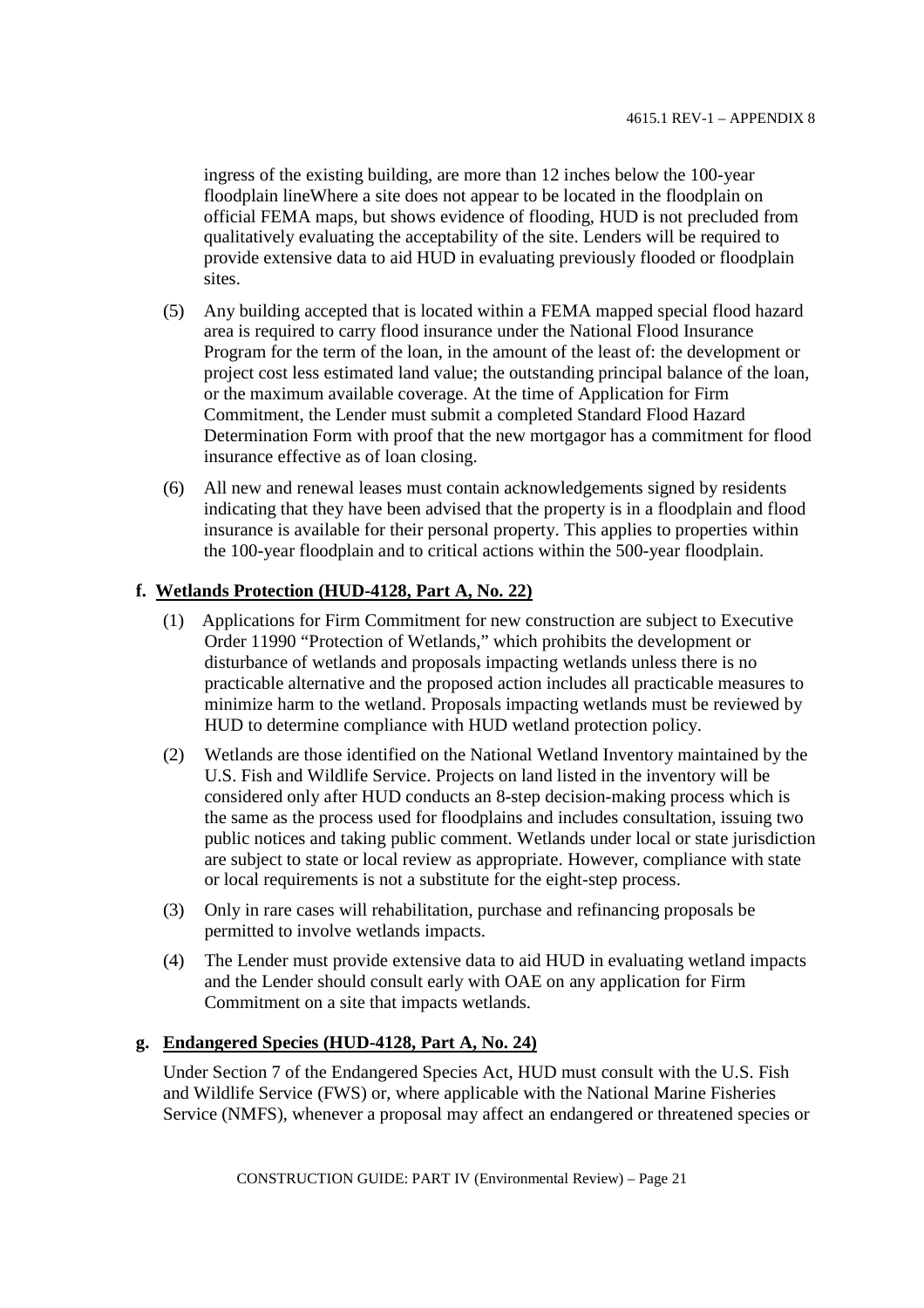its habitat. A required consultation should be assumed for any site within the designated critical habitat (as defined in 50 CFR Part 226) of a listed species. The lender should review published information, including, but not limited to, information on the FWS and NMFS websites regarding the possible presence and associated critical habitats of any listed species in the vicinity of its proposal and provide HUD with the results of its research. Furthermore, if a lender believes that its proposal is in an area of potential impacts on a listed species or its critical habitat, it should discuss any possible associated impacts caused by its proposal in its submission to HUD. Lenders should not contact FWS or NMFS directly unless otherwise informed by OAE.

Note that when required, formal consultation may extend the application processing time period considerably and may result in more stringent conservation measures than would otherwise be imposed.

## **h. Noise (HUD-4128, Part A, No. 19)**

HUD standards regarding the acceptability of noise impacts are found at 24 CFR Part 51 Subpart B, which standards must be met for new construction and conversion from nonresidential to residential projects. Where threshold criteria are met or exceeded, a noise analysis utilizing the methodology in HUD's Noise Guidebook (HUD-953-CPD) will be performed by HUD as part of HUD's NEPA environmental assessment. OAE should be consulted prior to attempting to design mitigation measures.

As a general rule, the HUD standards found at 24 CFR Part 51 Subpart B prohibit new construction in the Unacceptable Noise Zone (where outdoor noise levels are above 75 dB). To consider such a proposal, an Environmental Impact Statement (EIS) must be prepared, and project approval from the Assistant Secretary for Community Planning and Development must be obtained. However, if it is determined that noise is the only environmental issue and no outdoor noise sensitive activity will take place on the site, a waiver of the EIS requirement may be requested from the Assistant Secretary for Community Planning and Development.

For rehabilitation and refinancing, noise exposure by itself will not result in the rejection of existing properties for insurance, but will be considered as a marketability factor. For rehabilitation projects, HUD will encourage appropriate noise attenuation measures for inclusion in the property alteration.

## **i. Explosive/Flammable Hazards (HUD-4128, Part A, No. 20)**

HUD will not insure a property where structures and residents will be exposed to unacceptable risks posed by proximity to explosive or flammable hazards. This means that for new construction projects and rehabilitation projects there must be an Acceptable Separation Distance (ASD) away from aboveground storage facilities with explosive or flammable material contents and similar industrial facilities. HUD standards regarding proximity to explosive or flammable hazards are found at 24 CFR Part 51 Subpart C. Analysis of sites near or in the vicinity of these types of facilities must be performed by HUD as part of the NEPA environmental assessment, in accordance with the HUD guidebook titled "Siting of HUD Assisted Projects Near Hazardous Facilities" (HUD-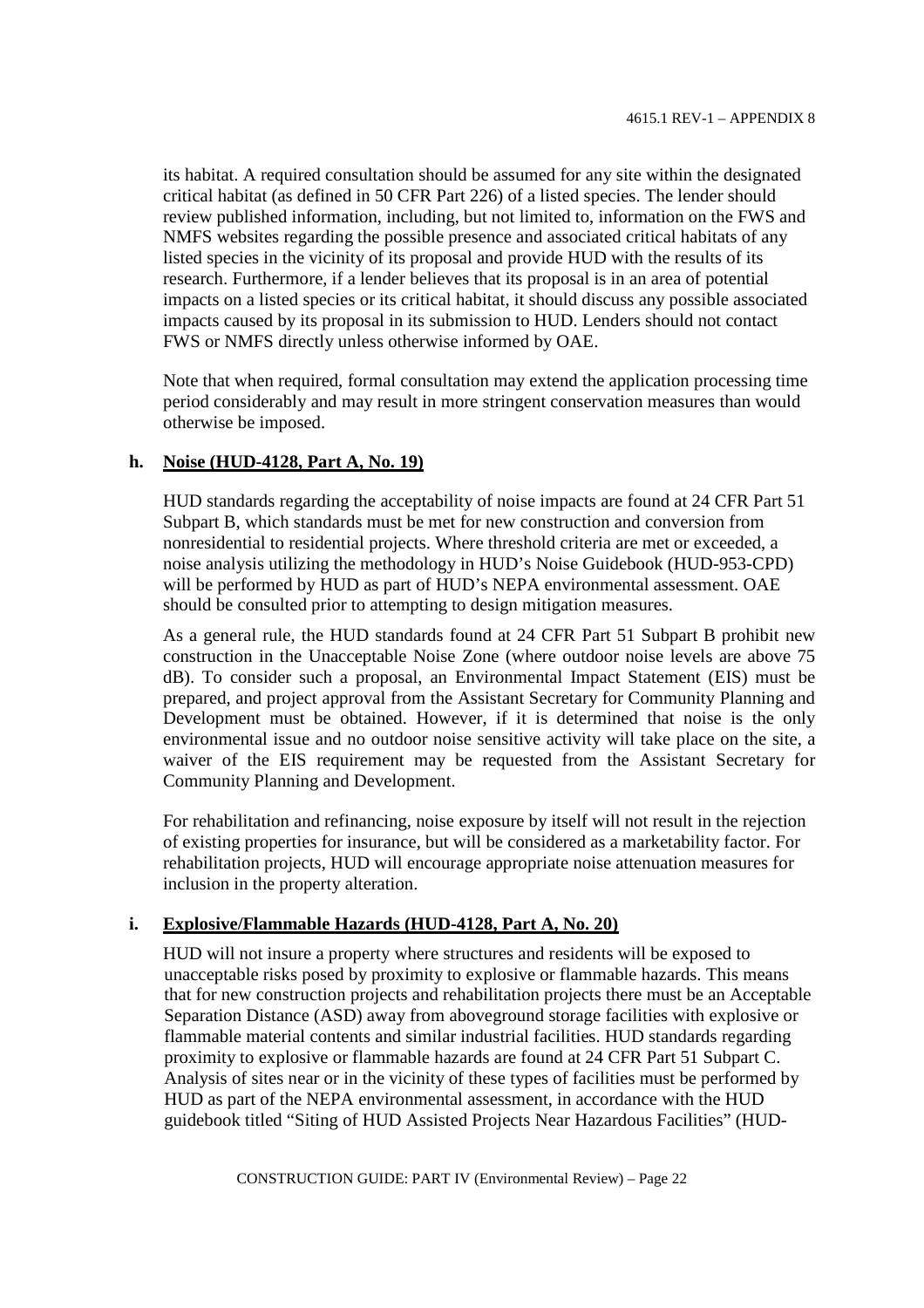1060-CPD)". If a plan is agreed upon with HUD before the invitation letter, these hazards may be mitigated during the construction period, if the work can be done on the subject property. For refinance projects, HUD will substantively evaluate the risks associated with proximity to hazardous facilities.

## **j. Coastal Barriers (HUD-4128, Part A, No. 16**)

Under the Coastal Barriers Resources Act and cited in 24 CFR 50.4(c), HUD is prohibited from insuring a project located within designated coastal barriers of the Atlantic Ocean, Gulf of Mexico, or the Great Lakes, known as Coastal Barrier Resource System (CBRS) units and shown on associated Fish and Wildlife Service maps. A project located within a CBRS unit or, that includes a facility (such as a water main) to a CBRS unit, will not be eligible for application processing.

## **k. Coastal Zone Management (HUD-4128, Factor 10, Planning and Findings)**

Projects located within a state's coastal management zone must be determined to be consistent with the approved state Coastal Zone Management program. In many states, HUD will require a letter from the State Coastal Zone Management Agency confirming consistency with the approved program. Mortgagees should be aware of the extent of coastal management zones in coastal states and contact the field office early when examining a proposal in a coastal zone.

## **l. Sole Source Aquifers (HUD-4128, Part A, No. 24)**

Projects utilizing municipal water and sewer, and with appropriate local drainage and runoff approval, require no review for sole source aquifers. An aquifer is an underground body of water usually kept in place by rock, gravel, or sand. New construction and some rehabilitation projects located within the boundaries of the recharge area of a designated sole source aquifer must be reviewed by EPA for their effect on the sole source aquifer. HUD offices will identify the local, state or Federal agency with maps of sole source aquifers.

## **m. Runway Clear Zone, Runway Protection Zones, Clear Zone, or Accident Potential Zone (HUD-4128, Part A, No. 21)**

- (1) HUD standards regarding the acceptability of property located in Runway Clear Zones (also known as Runway Protection Zones), Clear Zones, and Accident Potential Zones are found at 24 CFR Part 51 Subpart D. An Accident Potential Zone is an area at military airfields that is beyond the Clear Zone.
- (2) Construction or major rehabilitation of any property located within a Clear Zone is prohibited. Acquisition, refinance and minor rehabilitation of projects within Clear Zones are allowed with some restrictions. HUD must determine that projects located in Accident Potential Zones are generally consistent with Department of Defense land use compatibility guidelines for Accident Potential Zones.
- (3) HUD, as part of its environmental review for an existing property, shall advise the Lender who will advise the mortgagor purchasing the property that the property is in a Runway Clear Zone or Clear Zone, and what the implications of such a location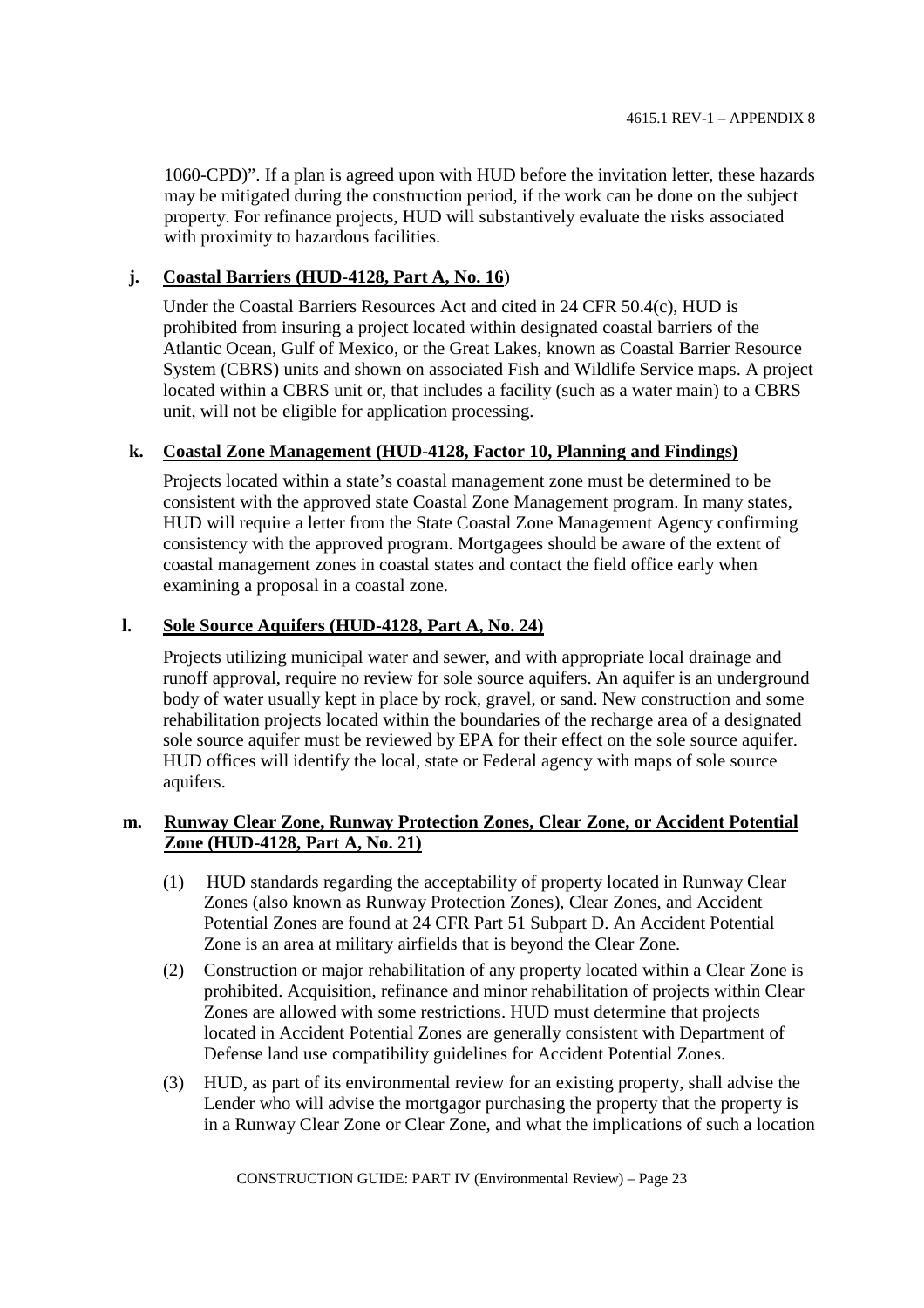are. The buyer must sign a statement acknowledging receipt of this information. HUD may reject applications for existing properties within a Runway Clear Zone or Clear Zone because of the possibility that the property may be acquired at that later date by the airport operator.

#### **n. Environmental Justice (HUD-4128, Part E, No.24)**

HUD will determine whether Executive Order (EO) 12898, "Federal Actions to Address Environmental Justice in Minority Populations and Low-Income Populations," is applicable to the project. This EO requires that federal actions not result in disproportionately high and adverse health or environmental effects on minority or lowincome populations. When a project impacts a minority or low-income population, or when siting of a project raises questions of discrimination, HUD will perform the necessary analysis before determining the acceptability of the project. HUD will advise the Lender of any Environmental Justice concerns including recommendations on their resolution. In most cases the preferred resolution would be to modify the project to eliminate or at least reduce the adverse effects, when feasible.

## **o. Other Federal or State Laws (HUD-4128, Part A, No. 24)**

- (1) Applications for Firm Commitment are subject to provisions of other Federal authorities which seldom require action on the part of HUD, including the Wild and Scenic Rivers Act, Farmland Protection Policy Act, and the Clean Air Act. Certain State regulations also implement air quality requirements. HUD will advise the Lender if any actions under these or other Federal or State authorities are required.
- (2) HUD may require mitigation of a variety of additional nuisances and hazards on the property which would affect the health and safety of residents and the security of the collateral.

## **p. Commonly Found or Observed Additional Nuisances and Hazards (HUD-4128, Part B No. 27 and 28)**

- (1) All parts of any structure must be at least 10 feet from the outer boundary of the easement for any high pressure gas or liquid petroleum transportation pipeline (HUD-4128, Part B, No. 28).
- (2) No structure may be located within the easement of any overhead high voltage transmission line and must be located outside the engineered fall distance of any support structure for high voltage transmission lines, radio antennae, satellite towers, cellular towers, etc. This does not apply to local service electric lines and poles (HUD-4128, Part B, No. 28).
- (3) Additional HUD requirements for oil or gas wells, sour gas wells and slush pits are found in HUD-4128, Part B, No. 28.
	- (a) Operating or planned drilling site: No structures may be within 300 feet from the boundary of the drilling site.
	- (b) Operating well: No structures may be within 75 feet of an operating well

CONSTRUCTION GUIDE: PART IV (Environmental Review) – Page 24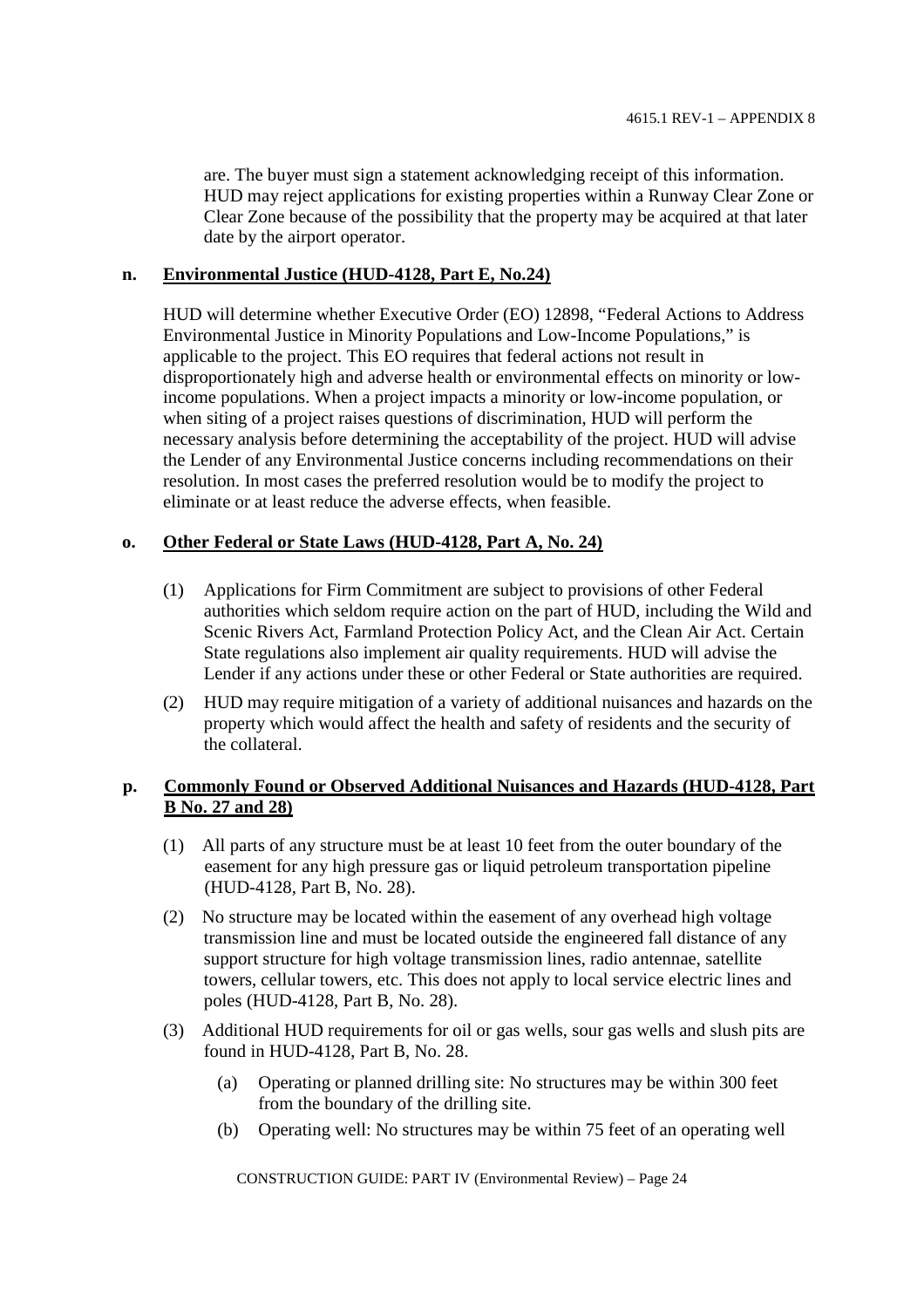unless the following mitigating measures are taken:

- i. Nuisance controls maintenance,
- ii. Noise level controls caused by pumping, and
- iii. Spill controls to reduce risk of contamination.
- (c) Abandoned well
	- i. Confirmation by the State government that the well is safely and permanently abandoned and no structures are within 10 feet must be obtained.
	- ii. If there is no confirmation letter, no structures may be within 300 feet an abandoned well.
- (d) Sour gas (hydrogen sulfide bi-product) wells: Separation distance must be determined by a petroleum Engineer, with concurrence by State government.
- (e) Slush pits (used for drilling mud mixes for well lubrication):
	- i. If on-site, hazards analysis is required to be performed pursuant to Section 1.3 above. Mitigation must include, but not necessarily be limited to, removal of all drilling mud from the site and backfilling with clean compacted material.
	- ii. If offsite, hazards analysis must be performed pursuant to Section 1.3.
- (4) If any part of a site is to be developed on filled ground, HUD may require that all grading be properly controlled to prevent differential earth movement, sliding, erosion, and/or other occurrences which might damage dwellings, streets or other improvements (HUD-4128, Part B, No. 27).
- (5) HUD OAE may adopt additional requirements to address unique local concerns, but, if any local requirement is mandated, OAE must inform the Deputy Assistant Secretary for Healthcare Programs of the requirement and its rationale.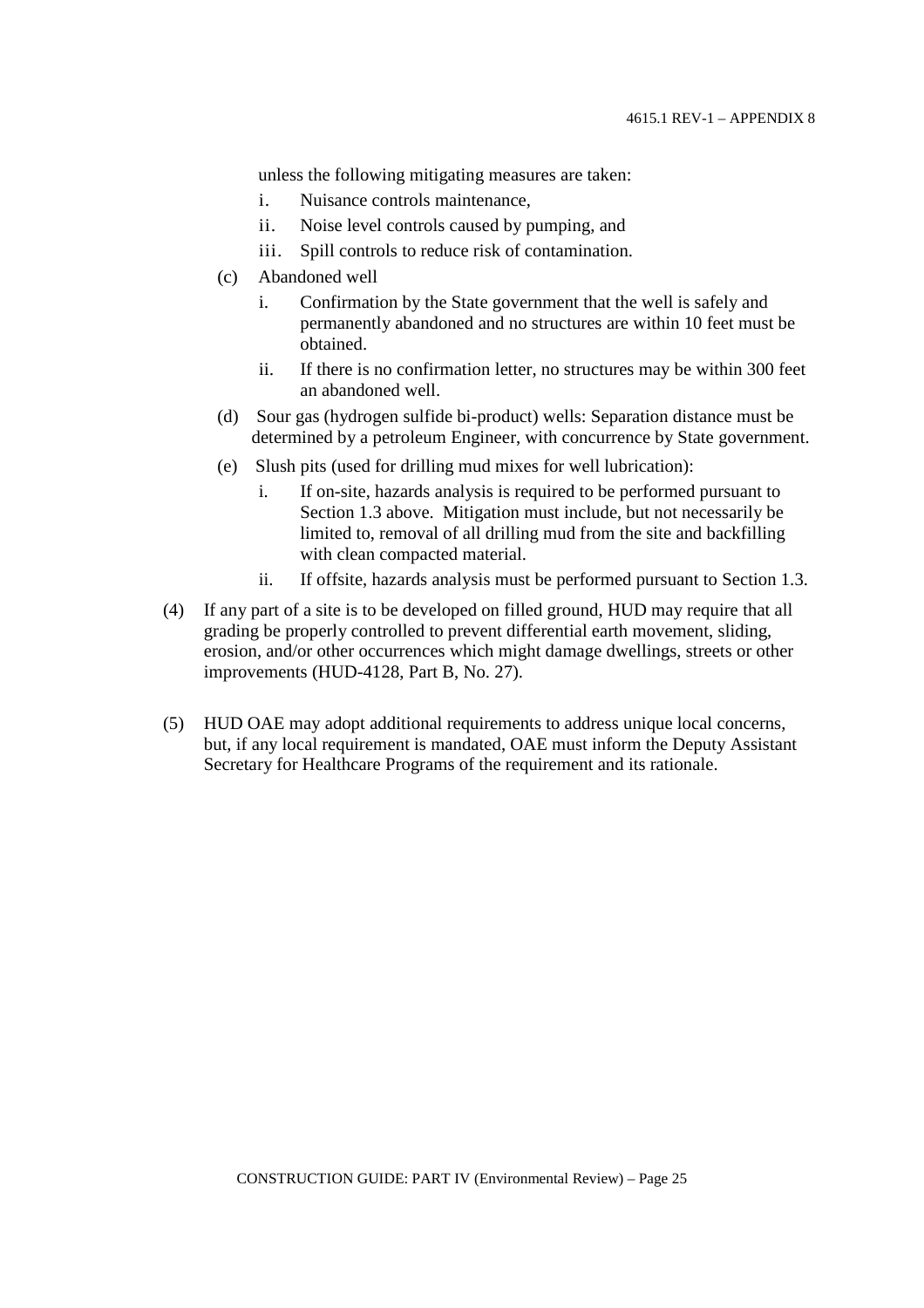# **GLOSSARY OF ACRONYMS**

| <b>AIA</b>    | American Institute of Architects                                     |
|---------------|----------------------------------------------------------------------|
| <b>ASD</b>    | <b>Acceptable Separation Distance</b>                                |
| <b>ASTM</b>   | ASTM, International                                                  |
| <b>CBRS</b>   | <b>Coastal Barrier Resource System</b>                               |
| <b>CERCLA</b> | Comprehensive Environmental Response, Compensation and Liability Act |
| <b>CFR</b>    | Code of Federal Regulations                                          |
| <b>CLOMA</b>  | <b>Conditional Letter of Map Amendment</b>                           |
| <b>CLOMR</b>  | <b>Conditional Letter of Map Revision</b>                            |
| CM            | <b>Construction Manager</b>                                          |
| <b>CPD</b>    | Community Planning & Development                                     |
| EC            | <b>Engineering Controls</b>                                          |
| <b>EO</b>     | <b>Executive Order</b>                                               |
| EPA           | <b>Environmental Protection Agency</b>                               |
| <b>EPR</b>    | <b>Enhanced Passive Remediation</b>                                  |
| <b>ESA</b>    | <b>Environmental Site Assessment</b>                                 |
| <b>FEMA</b>   | Federal Emergency Management Agency                                  |
| <b>FLOMA</b>  | Final Letter of Map Amendment                                        |
| <b>FLOMR</b>  | Final Letter of Map Revision                                         |
| <b>GMP</b>    | <b>Guaranteed Maximum Price</b>                                      |
| <b>HREC</b>   | Historical Recognized Environmental Condition                        |
| <b>HUD</b>    | Housing and Urban Development                                        |
| IC            | <b>Institutional Controls</b>                                        |
| <b>LSTF</b>   | Local, State, Tribal or Federal Laws                                 |
| <b>MNA</b>    | <b>Monitored Natural Attenuation</b>                                 |
| <b>NAPL</b>   | Non-Aqueous Phase Liquid                                             |
| <b>NEPA</b>   | National Environmental Policy Act                                    |
| <b>NPL</b>    | <b>National Priorities List</b>                                      |
| <b>NFA</b>    | No Further Action                                                    |
| O&M           | Operations & Maintenance                                             |

CONSTRUCTION GUIDE: GLOSSARY OF ACRONYMS – Page 1